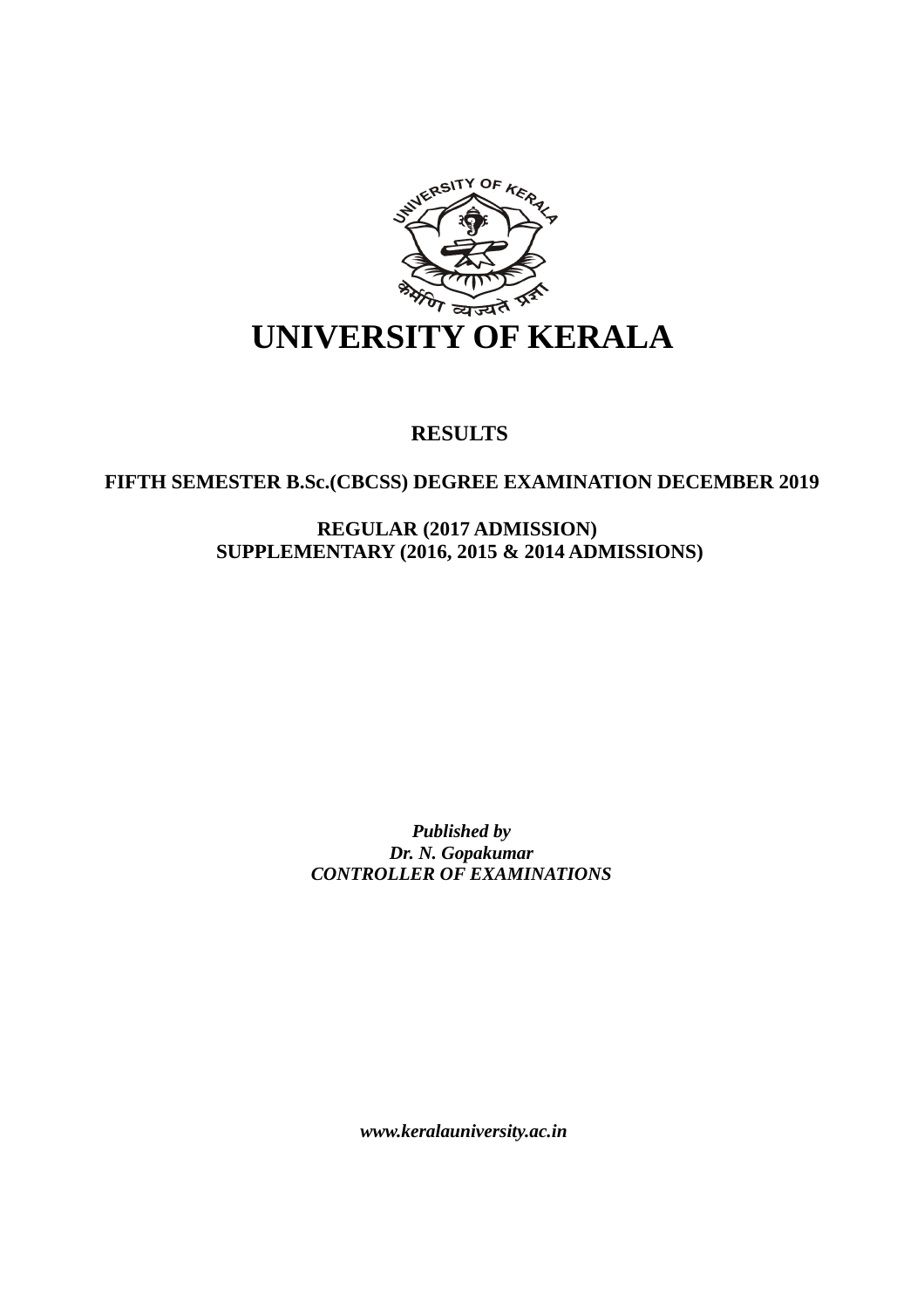## **Not to be published before 23.06.2020**



# **UNIVERSITY OF KERALA**

## **Notification**

- 1. The following is the provisional list of Register Numbers of the successful candidates of Fifth Semester B.Sc. Degree Examination December 2019 (2017 -Regular, & supplementary 2014, 2015, 2016 Admissions) of the First Degree Programme under CBCS System as declared by the Board of Examiners.
- 2. a) From 2015 Admission onwards, a student has to score a minimum 35 % marks each for ESE & CE for a course pass. However, 40% in aggregate (CE + ESE) is required for a semester pass.

 b) For the successful completion of a semester, (for 2013 & 2014 Admission candidates) a student has to score a minimum SCPA of 4.00(E Grade)[A minimum of 40% (E Grade) is required for passing a course with a separate minimum of 40% (E Grade) for Continuous Evaluation and End semester Evaluation.

- 3. The draft mark lists will be made available in the University web site. Candidates can use this draft mark lists for applying for scrutiny and revaluation
- 4. The last date of applying for scrutiny & revaluation by on-line registration is 06.07.2020.

 **Sd/- Controller of Examinations** 

**University Buildings, Thiruvananthapuram, Dated: 23.06.2020**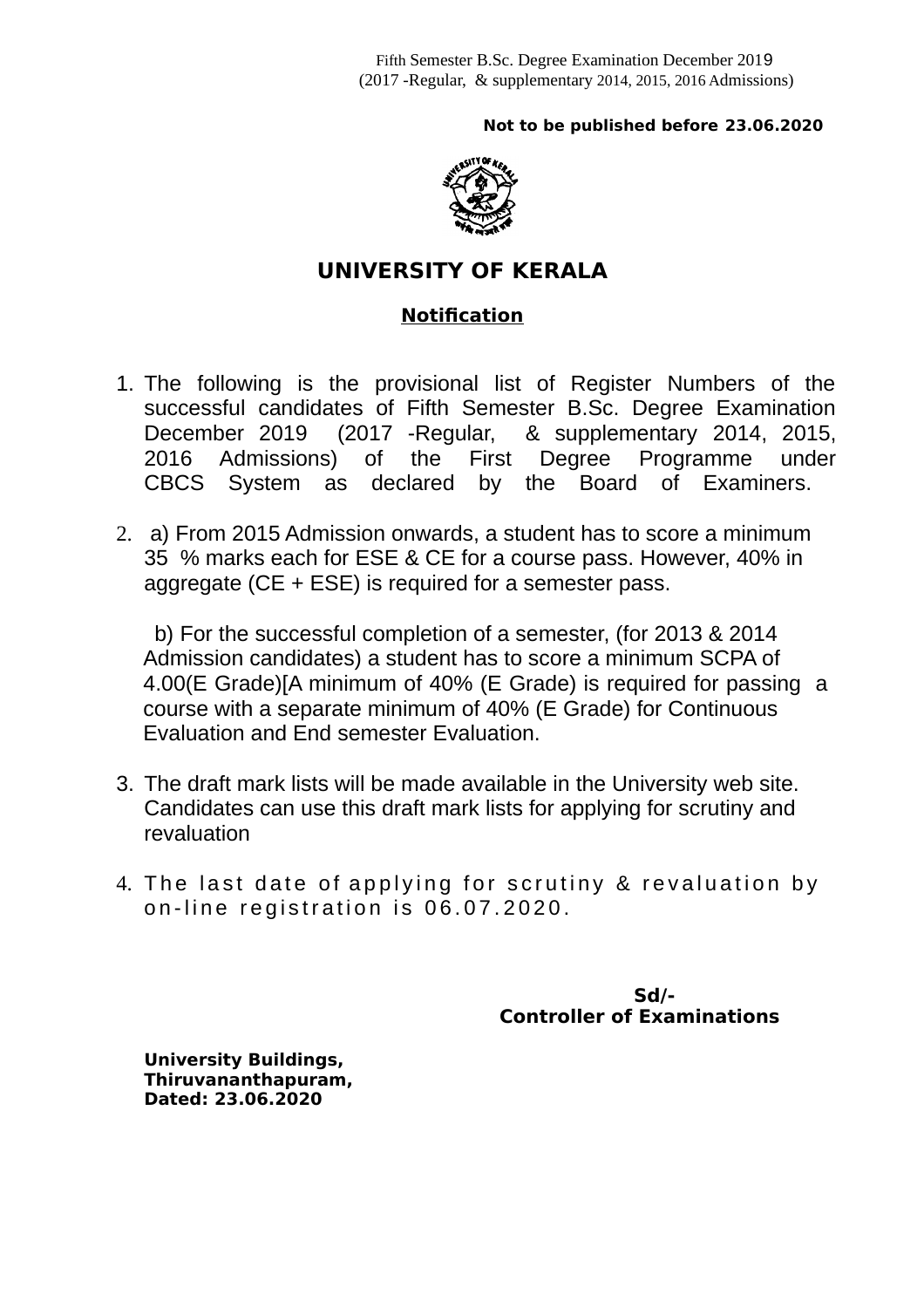

**No. CBCS B.Sc./2020** Thiruvananthapuram

Dated: 23.06.2020

## **SYNDICATE – IN – CIRCULATION**

**The results of the Fifth Semester B.Sc. Degree Examination December 2019 (2017 -Regular, & supplementary 2014, 2015, 2016 Admissions) as declared by the respective Board of Examiners are given below.**

### **2013 Scheme**

| <b>Programme</b>          | Registered | Appeared | Withheld | <b>Passed</b> | Percentage |
|---------------------------|------------|----------|----------|---------------|------------|
| <b>B.Sc. Geology</b>      | 190        | 188      |          | 136           | 72.34      |
| <b>B.Sc. Biochemistry</b> | 205        | 202      |          | 155           | 76.73      |

#### **2014 Scheme**

| Programme                      | Registered | Appeared | Withheld       | <b>Passed</b> | Percentage |
|--------------------------------|------------|----------|----------------|---------------|------------|
| B.Sc. Goegraphy                | 270        | 262      |                | 199           | 75.95      |
| <b>B.Sc Mathematics</b>        | 1978       | 1927     | 22             | 1467          | 75.97      |
| <b>B.Sc. Statistics</b>        | 240        | 232      | 5              | 106           | 45.69      |
| <b>B.Sc. Physics</b>           | 1779       | 1718     | 28             | 1147          | 66.65      |
| <b>B.Sc Chemistry</b>          | 289        | 244      | 2              | 93            | 38.11      |
| <b>B.Sc. Polymer Chemistry</b> | 102        | 99       | $\mathfrak{p}$ | 56            | 56.57      |
| <b>B.Sc. Botany</b>            | 1179       | 1134     | 21             | 844           | 74.07      |
| B.Sc. Zoology                  | 23         | 17       |                | 5             | 29.41      |
| <b>B.Sc. Home Science</b>      | 138        | 135      | n              | 125           | 92.59      |
| <b>B.Sc. Psychology</b>        | 8          | 6        | 0              | 6             | 100.00     |
| <b>B.Sc. Microbiology</b>      | 38         | 34       | 2              | 22            | 64.71      |

#### **2015 Scheme**

| <b>Programme</b> | Registered | Appeared | Withheld | <b>Passed</b> | Percentage |
|------------------|------------|----------|----------|---------------|------------|
| B.Sc. Zoology    | 1306       | 1277     | ົາ 1     | 942           | 73.38      |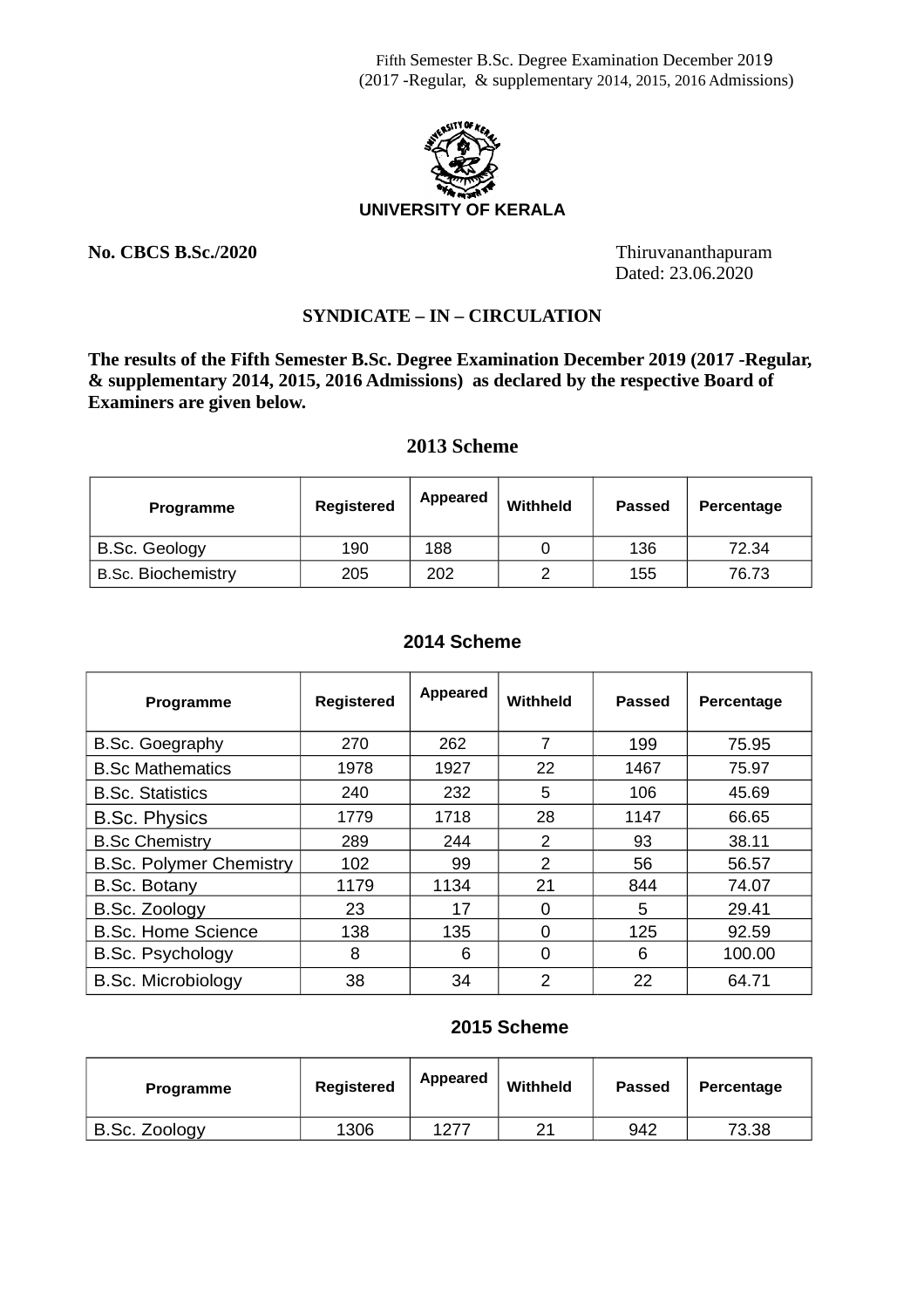## **2017 Scheme**

| <b>Programme</b>       | Registered | Appeared | Withheld | <b>Passed</b> | Percentage |
|------------------------|------------|----------|----------|---------------|------------|
| <b>B.Sc. Chemistry</b> | 1321       | 1311     | 15       | 944           | 72.01      |
| B.Sc. Psychology       | 108        | 108      |          | 95            | 87.96      |

 **Sd/- Controller of Examinations** 

 University Buildings, Thiruvananthapuram, Dated: 23.06.2020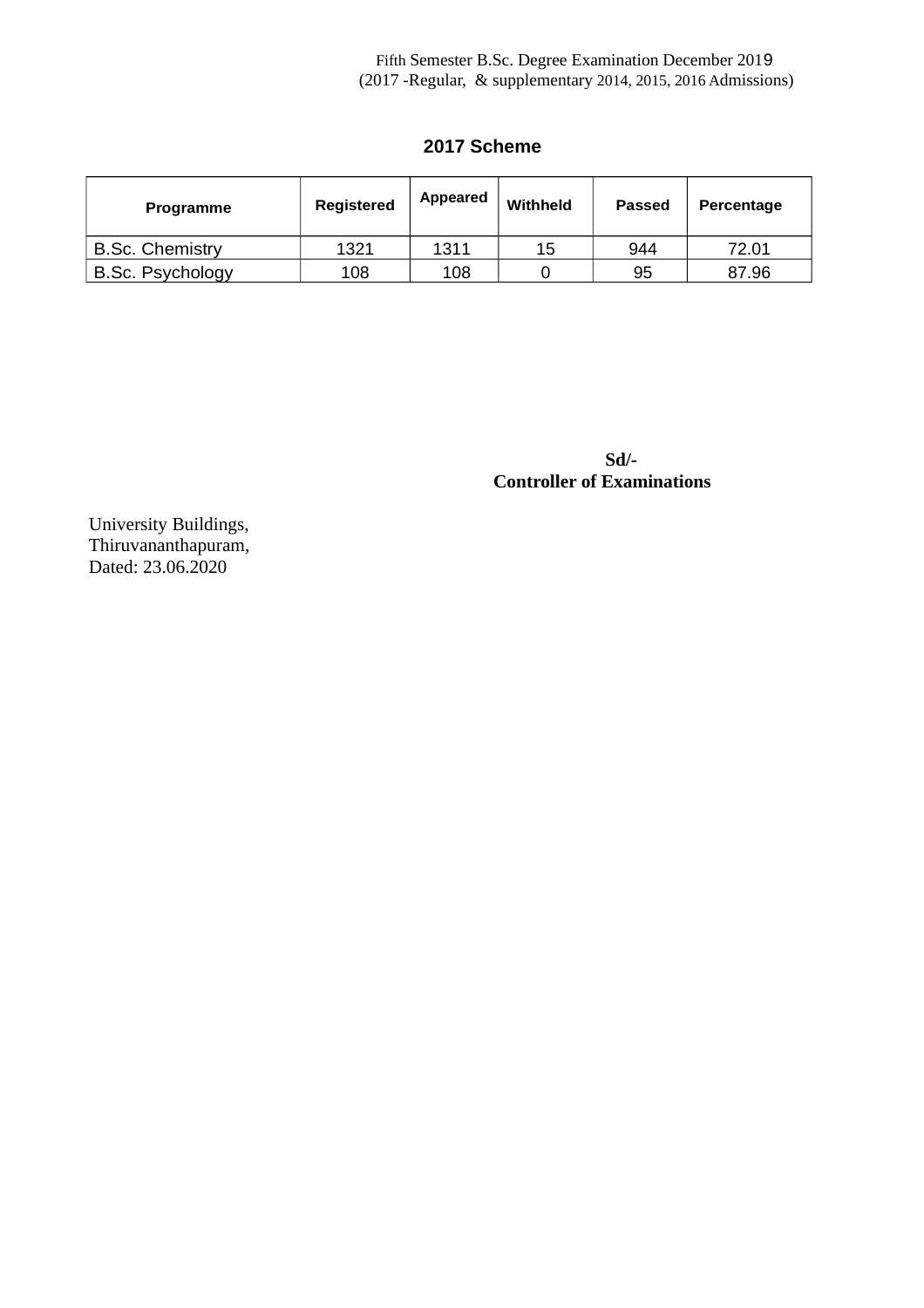## **All Saint's College, Chakai, Thiruvananthapuram**

| All Pass (Semester scores given in brackets)                        |                            |                                 |                       |                |
|---------------------------------------------------------------------|----------------------------|---------------------------------|-----------------------|----------------|
| 17100002(7.05 B)                                                    | 004(8.81 A)                | 007(8.66 A)                     | 008(8.21 A)           | 009(6.65 C)    |
| 010(5.37 D)                                                         | 012(8.55 A)                | 013(6.53 C)                     | 014(7.86 B)           | 015(6.93 C)    |
| 017(7.30 B)                                                         | 018(6.41 C)                | 020(7.16 B)                     | 022(6.92 C)           | 023(7.46 B)    |
| 024(6.63 C)                                                         | 025(8.83 A)                | 026(6.24 C)                     | 028(6.53 C)           | 029(8.71 A)    |
| 030(5.43 D)                                                         | 031(7.31 B)                | 032(7.14 B)                     | 033(8.60 A)           | 034(8.79 A)    |
| 036(6.71 C)                                                         | 039(7.24 B)                | 041(8.47 A)                     | 042(8.78 A)           | 043(8.79 A)    |
| 044(5.11 D)<br>051(8.67 A)                                          | 045(8.15 A)<br>053(5.81 D) | 047(8.65 A)<br>16100033(5.32 D) | 048(8.77 A)           | $050(9.01 A+)$ |
|                                                                     |                            |                                 |                       |                |
| Passed in Parts (Subject codes given in brackets)<br>17100001(1236) | 003(6)                     | 005(25)                         | 006(6)                | 021(6)         |
| 037(6)                                                              | 038(456)                   | 040(126)                        | 046(16)               | 16100002(1)    |
| 15100001(36)                                                        |                            |                                 |                       |                |
| <b>ATTENDANCE SHORTAGE</b>                                          |                            |                                 |                       |                |
| 17100016()                                                          | 027()                      | 052()                           |                       |                |
|                                                                     |                            |                                 |                       |                |
| B.Sc. - Physics(230)                                                |                            |                                 |                       |                |
| All Pass (Semester scores given in brackets)                        |                            |                                 |                       |                |
| 17100001(9.06 A+)                                                   | 002(7.48 B)                | $003(9.24 A+)$                  | $004(9.63 A+)$        | $005(9.08 A+)$ |
| 007(8.41 A)                                                         | 009(8.09 A)                | 010(5.34 D)                     | $013(8.58 \text{ A})$ | 014(7.69 B)    |
| 015(8.26 A)                                                         | 016(7.38 B)                | $017(9.52 \text{ A+})$          | 018(8.07 A)           | 019(7.63 B)    |
| $020(9.61 A+)$                                                      | 022(8.03 A)                | 023(8.84 A)                     | 024(7.92 B)           | 025(5.73 D)    |
| $026(9.02 A+)$                                                      | 16100003(4.92 E)           | 006(6.75 C)                     | 021(4.79 E)           |                |
| Passed in Parts (Subject codes given in brackets)                   |                            |                                 |                       |                |
| 17100006(5)                                                         | 008(5)                     | 011(5)                          | 021(15)               | 16100011(3)    |
| 018(1)                                                              | 019(1)                     |                                 |                       |                |
| B.Sc. - Chemistry(235)                                              |                            |                                 |                       |                |
| All Pass (Semester scores given in brackets)                        |                            |                                 |                       |                |
| 17100001(7.45 B)                                                    | 002(6.72 C)                | 003(7.36 B)                     | 004(7.52 B)           | $005(9.08 A+)$ |
| 007(5.88 D)                                                         | 008(7.11 B)                | 009(6.83 C)                     | 010(6.24 C)           | 011(8.79 A)    |
| 014(8.44 A)                                                         | 015(6.44 C)                | 016(7.03 B)                     | 017(8.42 A)           | $019(9.08 A+)$ |
| 020(6.53 C)                                                         | 021(7.15 B)                | 023(7.48 B)                     | 024(8.46 A)           | 025(8.13 A)    |
| 027(7.12 B)                                                         | 028(7.90 B)                | $029(9.05 A+)$                  | 030(8.32 A)           | $032(9.20 A+)$ |
| 033(8.07 A)                                                         | 034(6.31 C)                | $035(9.16 A+)$                  | 036(7.10 B)           | $037(9.29 A+)$ |
| 038(8.31 A)                                                         | 039(8.55 A)                | 041(7.88 B)                     | 042(6.43 C)           | 043(6.93 C)    |
| 044(8.53 A)                                                         | $046(9.04 A+)$             | 047(8.52 A)                     | 048(5.73 D)           | 049(7.43 B)    |
| 051(6.72 C)                                                         | 054(6.63 C)                | 16100005(6.58 C)                | 008(6.00 C)           |                |
| 15100044(5.65 D)                                                    |                            |                                 |                       |                |
| Passed in Parts (Subject codes given in brackets)                   |                            |                                 |                       |                |
| 17100006(2456)                                                      | 013(12456)                 | 022(3456)                       | 026(12456)            | 040(1456)      |
| 045(456)                                                            | 050(456)                   | 052(456)                        | 053(456)              | 16100028(2)    |
| 15100052(2)                                                         |                            |                                 |                       |                |
| <b>ATTENDANCE SHORTAGE</b>                                          |                            |                                 |                       |                |
| 17100012()                                                          | 018()                      |                                 |                       |                |
| <b>B.Sc. - Botany(245)</b>                                          |                            |                                 |                       |                |
| All Pass (Semester scores given in brackets)                        |                            |                                 |                       |                |
| 17100001(8.42 A)                                                    | 002(8.51 A)                | $003(9.36 A+)$                  | 004(7.71 B)           | 005(7.52 B)    |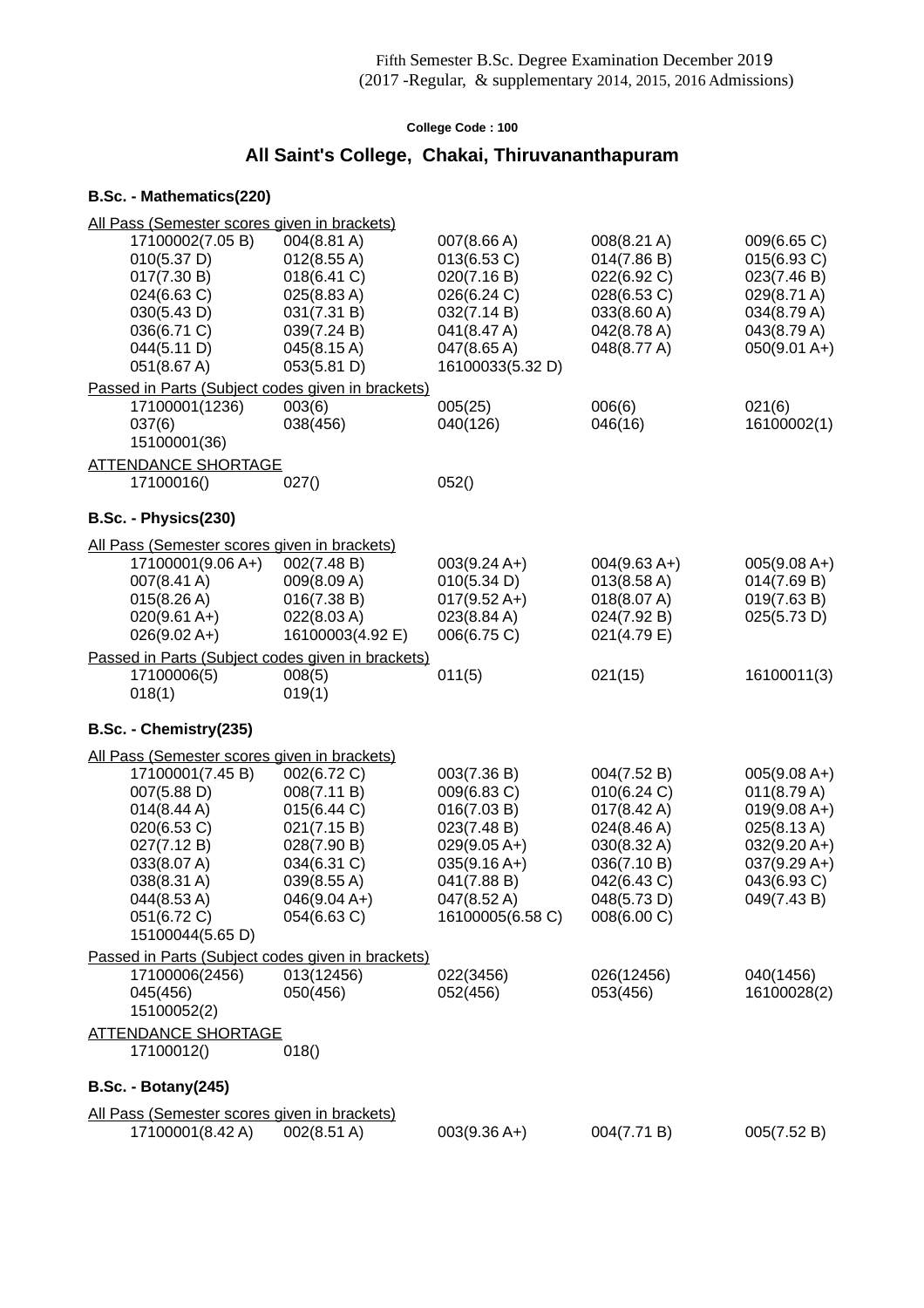| 006(7.81 B)<br>014(6.82)<br>$020(9.18 A+)$<br>025(8.99 A)<br>17100031(9.28 A+)<br>036(7.94 B)<br>$041(9.35 A+)$<br>047(7.62 B)<br>054(6.99 C) | 007(8.37 A)<br>$015(9.62 A+)$<br>021(7.98 B)<br>$026(8.81 \text{ A})$<br>032(7.60 B)<br>037(8.75 A)<br>$043(9.69 A+)$<br>049(8.11 A)<br>055(8.17 A) | 010(6.14 C)<br>016(8.65 A)<br>022(8.30 A)<br>028(8.44 A)<br>033(8.53 A)<br>038(8.73 A)<br>044(7.21 B)<br>051(7.26 B)<br>16100027(5.58 D) | 011(7.93 B)<br>$017(8.72 \text{ A})$<br>023(7.78 B)<br>029(6.66 C)<br>034(8.69 A)<br>039(7.86 B)<br>045(7.24 B)<br>052(7.22 B) | 013(8.29 A)<br>$018(9.05 A+)$<br>024(8.64 A)<br>$030(9.51 A+)$<br>035(8.13 A)<br>040(7.13 B)<br>046(8.50 A)<br>053(6.40 C) |
|-----------------------------------------------------------------------------------------------------------------------------------------------|-----------------------------------------------------------------------------------------------------------------------------------------------------|------------------------------------------------------------------------------------------------------------------------------------------|--------------------------------------------------------------------------------------------------------------------------------|----------------------------------------------------------------------------------------------------------------------------|
|                                                                                                                                               | Passed in Parts (Subject codes given in brackets)                                                                                                   |                                                                                                                                          |                                                                                                                                |                                                                                                                            |
| 17100008(12456)<br>15100047(1)                                                                                                                | 009(12456)                                                                                                                                          | 019(12456)                                                                                                                               | 027(2456)                                                                                                                      | 050(456)                                                                                                                   |
| <b>ATTENDANCE SHORTAGE</b>                                                                                                                    |                                                                                                                                                     |                                                                                                                                          |                                                                                                                                |                                                                                                                            |
| 17100042()                                                                                                                                    |                                                                                                                                                     |                                                                                                                                          |                                                                                                                                |                                                                                                                            |
|                                                                                                                                               |                                                                                                                                                     |                                                                                                                                          |                                                                                                                                |                                                                                                                            |
| <b>B.Sc. - Zoology(250)</b>                                                                                                                   |                                                                                                                                                     |                                                                                                                                          |                                                                                                                                |                                                                                                                            |
| All Pass (Semester scores given in brackets)                                                                                                  |                                                                                                                                                     |                                                                                                                                          |                                                                                                                                |                                                                                                                            |
| 17100001(7.85 B)                                                                                                                              | 002(8.84 A)                                                                                                                                         | 004(7.31 B)                                                                                                                              | 005(7.41 B)                                                                                                                    | $006(9.16 A+)$                                                                                                             |
| 007(7.77 B)                                                                                                                                   | 010(7.45 B)                                                                                                                                         | $012(9.03 A+)$                                                                                                                           | 013(8.63 A)                                                                                                                    | $015(9.45 A+)$                                                                                                             |
| 016(7.70 B)                                                                                                                                   | 017(6.94 C)                                                                                                                                         | 018(7.16 B)                                                                                                                              | 019(7.63 B)                                                                                                                    | 020(6.72 C)                                                                                                                |
| 021(7.17 B)                                                                                                                                   | 022(7.18 B)                                                                                                                                         | 023(6.73 C)                                                                                                                              | 024(8.89 A)                                                                                                                    | 026(8.66 A)                                                                                                                |
| 027(5.74 D)                                                                                                                                   | 028(7.08 B)                                                                                                                                         | 029(6.32 C)                                                                                                                              | 030(7.70 B)                                                                                                                    | 031(8.12 A)                                                                                                                |
| 032(5.88 D)                                                                                                                                   | $033(9.77 \text{ A+})$                                                                                                                              | 035(8.08 A)                                                                                                                              | $036(9.29 A+)$                                                                                                                 | $037(9.06 A+)$                                                                                                             |
| 038(5.48 D)                                                                                                                                   | 039(8.10 A)                                                                                                                                         | 042(6.47 C)                                                                                                                              | 044(7.83 B)                                                                                                                    | 046(8.62 A)                                                                                                                |
| 049(7.97 B)                                                                                                                                   | 050(5.84 D)                                                                                                                                         | 052(7.74 B)                                                                                                                              | 053(5.88 D)                                                                                                                    |                                                                                                                            |
| 16100003(5.50 D)                                                                                                                              |                                                                                                                                                     |                                                                                                                                          |                                                                                                                                |                                                                                                                            |
| 013(5.92 D)                                                                                                                                   | 017(6.04 C)                                                                                                                                         | 026(6.24 C)                                                                                                                              | 032(6.17 C)                                                                                                                    | 038(5.64 D)                                                                                                                |
| 040(6.70 C)                                                                                                                                   |                                                                                                                                                     |                                                                                                                                          |                                                                                                                                |                                                                                                                            |
|                                                                                                                                               | Passed in Parts (Subject codes given in brackets)                                                                                                   |                                                                                                                                          |                                                                                                                                |                                                                                                                            |
| 17100003(46)                                                                                                                                  | 008(1346)                                                                                                                                           | 009(46)                                                                                                                                  | 014(246)                                                                                                                       | 025(246)                                                                                                                   |
| 040(6)                                                                                                                                        | 041(146)                                                                                                                                            | 043(246)                                                                                                                                 | 16100041(1)                                                                                                                    |                                                                                                                            |
|                                                                                                                                               |                                                                                                                                                     |                                                                                                                                          |                                                                                                                                |                                                                                                                            |

**College Code : 101**

## **Bishop Moore College, Mavelikara, Alappuzha**

| All Pass (Semester scores given in brackets)      |                        |                        |                |                        |
|---------------------------------------------------|------------------------|------------------------|----------------|------------------------|
| 17101002(4.93 E)                                  | 004(8.89 A)            | 005(8.95 A)            | 006(8.34 A)    | $007(9.23 \text{ A+})$ |
| 010(6.05 C)                                       | $011(9.70 A+)$         | 012(6.70 C)            | 015(7.58 B)    | 016(7.55 B)            |
| $017(8.24 \text{ A})$                             | $019(9.23 \text{ A+})$ | $020(9.35 \text{ A+})$ | 022(8.81 A)    | $023(9.23 A+)$         |
| 024(7.61 B)                                       | 025(7.00 B)            | 026(7.10 B)            | $028(9.33 A+)$ | $029(9.18 A+)$         |
| 030(8.03 A)                                       | $032(9.44 A+)$         | 034(6.56 C)            | 036(8.60 A)    | $037(9.00 A+)$         |
| 038(8.16 A)                                       | $039(9.33 A+)$         | $040(9.37 A+)$         | 042(5.04 D)    | 043(6.79 C)            |
| 16101001(4.58 E)                                  | $013(6.65)$ C)         | 020(5.08 D)            | 022(5.32 D)    |                        |
| Passed in Parts (Subject codes given in brackets) |                        |                        |                |                        |
| 17101001(2346)                                    | 013(23)                | 014(6)                 | 031(12)        | 033(12345)             |
| 035(6)                                            | 041(126)               | 16101021(14)           | 034(6)         |                        |
| <b>SUSPECTED MALPRACTICE</b>                      |                        |                        |                |                        |
| 16101018()                                        |                        |                        |                |                        |
|                                                   |                        |                        |                |                        |
| B.Sc. - Physics(230)                              |                        |                        |                |                        |
| All Pass (Semester scores given in brackets)      |                        |                        |                |                        |
| 17101001(8.43 A)                                  | 002(7.81 B)            | $003(9.50 A+)$         | 005(8.96 A)    | 007(8.78 A)            |
| $008(9.44 A+)$                                    | 009(7.56 B)            | 011(6.67 C)            | 012(6.29 C)    | 013(5.98 D)            |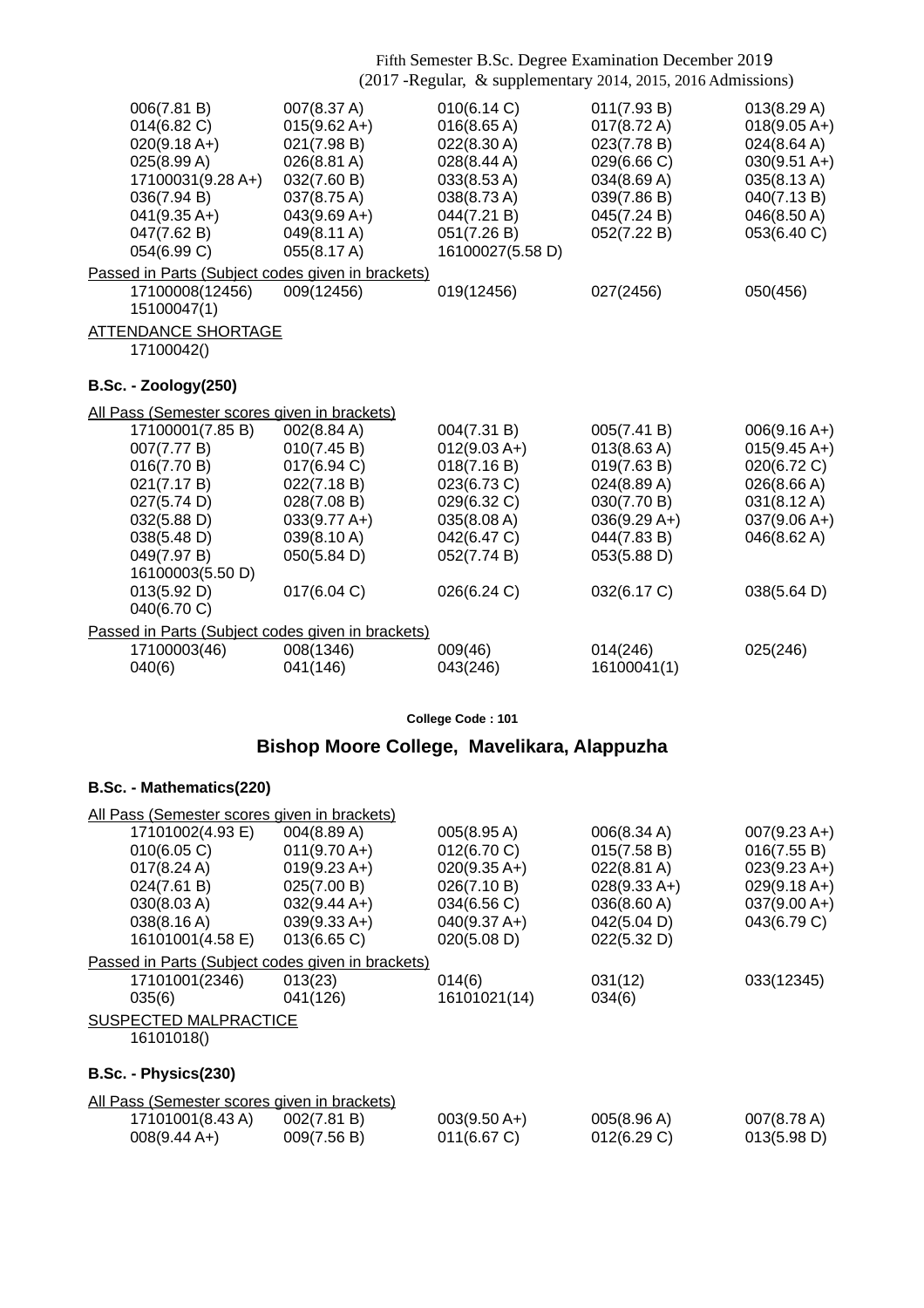|                                                                                                                                                                 | Fifth Semester B.Sc. Degree Examination December 2019<br>(2017 - Regular, & supplementary 2014, 2015, 2016 Admissions) |                                                                                                |                                                                                                   |                                                                                        |
|-----------------------------------------------------------------------------------------------------------------------------------------------------------------|------------------------------------------------------------------------------------------------------------------------|------------------------------------------------------------------------------------------------|---------------------------------------------------------------------------------------------------|----------------------------------------------------------------------------------------|
| 014(6.82 C)<br>024(8.17 A)<br>031(7.57 B)<br>037(7.42 B)<br>15101028(5.13 D)                                                                                    | 019(7.10 B)<br>025(6.49 C)<br>032(5.07 D)<br>16101012(4.73 E)                                                          | 020(8.41 A)<br>026(7.47 B)<br>033(6.90 C)<br>015(6.54 C)                                       | 022(8.13 A)<br>027(7.24 B)<br>034(5.28 D)<br>029(5.57 D)                                          | 023(7.14 B)<br>029(4.82 E)<br>035(6.46 C)                                              |
| Passed in Parts (Subject codes given in brackets)<br>17101006(5)<br>16101002(1)                                                                                 | 010(1235)<br>14101023(2)                                                                                               | 015(234)                                                                                       | 017(4)                                                                                            | 030(5)                                                                                 |
| B.Sc. - Chemistry(235)                                                                                                                                          |                                                                                                                        |                                                                                                |                                                                                                   |                                                                                        |
| All Pass (Semester scores given in brackets)<br>17101001(5.94 D)<br>008(6.99 C)<br>015(8.90 A)<br>021(7.21 B)<br>027(5.72 D)                                    | 002(8.18 A)<br>010(8.88 A)<br>016(8.10 A)<br>022(7.88 B)<br>028(7.65 B)                                                | 003(8.64 A)<br>011(6.93 C)<br>$017(8.21 \text{ A})$<br>$023(9.33 A+)$<br>16101002(5.76 D)      | 005(8.65 A)<br>012(7.78 B)<br>$018(8.40 \text{ A})$<br>$024(9.11 \text{ A+})$<br>15101020(6.18 C) | 006(8.45 A)<br>014(8.64 A)<br>$020(9.34 A+)$<br>026(8.36 A)                            |
| Passed in Parts (Subject codes given in brackets)<br>17101004(456)<br>034(456)                                                                                  | 009(12456)                                                                                                             | 013(12456)                                                                                     | 030(2456)                                                                                         | 031(12456)                                                                             |
| <b>ATTENDANCE SHORTAGE</b><br>17101019()                                                                                                                        | 032()                                                                                                                  | 033()                                                                                          | 035()                                                                                             |                                                                                        |
| <b>B.Sc. - Botany(245)</b>                                                                                                                                      |                                                                                                                        |                                                                                                |                                                                                                   |                                                                                        |
| All Pass (Semester scores given in brackets)<br>17101003(8.51 A)<br>010(8.78 A)<br>016(7.91 B)<br>029(8.62 A)<br>037(7.82 B)                                    | 004(7.27 B)<br>012(6.79 C)<br>021(7.93 B)<br>032(7.27 B)<br>16101001(6.24 C)                                           | 005(7.76 B)<br>013(7.97 B)<br>$023(9.21 \text{ A+})$<br>033(8.60 A)<br>034(5.87 D)             | 006(7.57 B)<br>014(8.59 A)<br>026(7.06 B)<br>034(7.92 B)                                          | 009(8.77 A)<br>015(8.39 A)<br>027(8.08 A)<br>035(8.96 A)                               |
| Passed in Parts (Subject codes given in brackets)<br>17101002(1246)<br>019(2456)<br>036(2456)                                                                   | 007(12456)<br>020(12456)                                                                                               | 008(12456)<br>024(2456)                                                                        | 011(2456)<br>025(12456)                                                                           | 017(12456)<br>030(46)                                                                  |
| <b>B.Sc. - Zoology(250)</b>                                                                                                                                     |                                                                                                                        |                                                                                                |                                                                                                   |                                                                                        |
| All Pass (Semester scores given in brackets)<br>17101001(6.96 C)<br>007(8.68 A)<br>015(7.10 B)<br>022(8.81 A)<br>028(7.17 B)<br>036(7.30 B)<br>14101032(6.83 C) | 003(8.41 A)<br>008(8.99 A)<br>017(8.36 A)<br>$023(9.05 A+)$<br>030(8.61 A)<br>$038(9.65 A+)$                           | $004(9.06 A+)$<br>009(8.70 A)<br>018(5.92 D)<br>025(7.17 B)<br>031(4.70 E)<br>16101020(5.62 D) | 005(6.30 C)<br>010(7.53 B)<br>020(7.29 B)<br>026(7.09 B)<br>$034(9.36 A+)$<br>032(5.78 D)         | 006(5.94 D)<br>011(8.61 A)<br>021(8.29 A)<br>027(7.72 B)<br>035(8.18 A)<br>035(5.62 D) |
| Passed in Parts (Subject codes given in brackets)<br>17101002(346)                                                                                              | 013(46)                                                                                                                | 014(36)                                                                                        | 019(6)                                                                                            | 16101031(1)                                                                            |
|                                                                                                                                                                 |                                                                                                                        |                                                                                                |                                                                                                   |                                                                                        |
|                                                                                                                                                                 |                                                                                                                        |                                                                                                |                                                                                                   |                                                                                        |

# **Christian College, Chengannur, Alappuzha**

| All Pass (Semester scores given in brackets) |                |                |                |             |
|----------------------------------------------|----------------|----------------|----------------|-------------|
| 17102001(5.86 D)                             | $002(6.12)$ C) | 003(5.10 D)    | 004(5.52 D)    | 006(5.21 D) |
| 007(7.48 B)                                  | 010(8.59 A)    | $011(4.94)$ E) | $013(6.31)$ C) | 014(5.96 D) |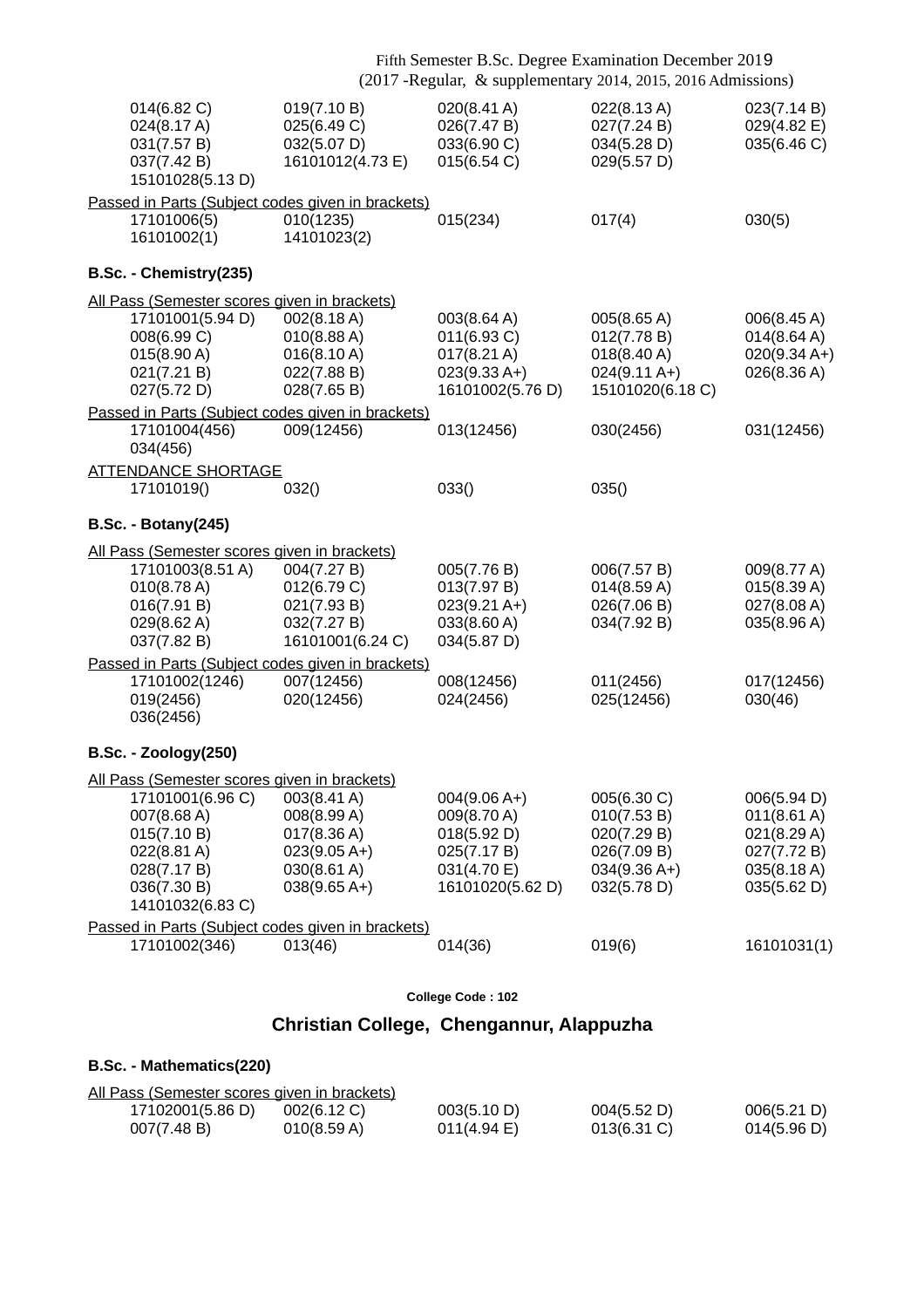|                                                                                                                                                                                                   |                                                                                                       |                                                                                                                     | Fifth Semester B.Sc. Degree Examination December 2019<br>(2017 - Regular, & supplementary 2014, 2015, 2016 Admissions) |                                                                                        |
|---------------------------------------------------------------------------------------------------------------------------------------------------------------------------------------------------|-------------------------------------------------------------------------------------------------------|---------------------------------------------------------------------------------------------------------------------|------------------------------------------------------------------------------------------------------------------------|----------------------------------------------------------------------------------------|
| 015(7.58 B)<br>022(6.97 C)<br>028(6.48 C)<br>035(4.77 E)<br>041(5.44 D)                                                                                                                           | $017(8.43 \text{ A})$<br>023(5.78 D)<br>029(7.51 B)<br>$036(9.02 A+)$<br>14102013(5.23 D)             | 018(7.36 B)<br>025(4.94)<br>032(7.30 B)<br>037(8.27 A)                                                              | 019(7.67 B)<br>026(4.80 E)<br>033(8.33 A)<br>038(8.09 A)                                                               | 020(6.88 C)<br>027(7.47 B)<br>034(8.84 A)<br>040(8.19 A)                               |
| Passed in Parts (Subject codes given in brackets)<br>17102005(345)<br>16102010(4)                                                                                                                 | 024(246)                                                                                              | 031(13456)                                                                                                          | 039(6)                                                                                                                 | 042(6)                                                                                 |
| <b>ATTENDANCE SHORTAGE</b><br>17102008()                                                                                                                                                          | 030()                                                                                                 |                                                                                                                     |                                                                                                                        |                                                                                        |
| B.Sc. - Physics(230)                                                                                                                                                                              |                                                                                                       |                                                                                                                     |                                                                                                                        |                                                                                        |
| All Pass (Semester scores given in brackets)<br>17102003(7.98 B)<br>011(4.98 E)<br>016(5.68 D)<br>021(8.87 A)<br>026(7.28 B)<br>031(6.51 C)<br>16102027(8.00 A)<br>029(5.02 D)                    | 005(8.40 A)<br>012(8.03 A)<br>017(6.44 C)<br>022(6.27 C)<br>$027(8.10 \text{ A})$<br>032(8.46 A)      | 006(8.20 A)<br>013(6.62 C)<br>018(7.28 B)<br>023(8.66 A)<br>$028(9.43 A+)$<br>033(7.19 B)                           | 007(6.38 C)<br>014(4.92 E)<br>019(7.36 B)<br>024(8.48 A)<br>029(8.59 A)<br>$034(9.41 \text{ A+})$                      | 008(5.36 D)<br>015(5.96 D)<br>$020(9.18 A+)$<br>025(6.69 C)<br>030(8.24 A)             |
| Passed in Parts (Subject codes given in brackets)<br>17102001(15)<br>005(13)                                                                                                                      | 002(4)                                                                                                | 004(5)                                                                                                              | 010(135)                                                                                                               | 16102002(3)                                                                            |
| B.Sc. - Chemistry(235)                                                                                                                                                                            |                                                                                                       |                                                                                                                     |                                                                                                                        |                                                                                        |
| All Pass (Semester scores given in brackets)<br>17102001(5.55 D)<br>$010(9.35 A+)$<br>$015(8.21 \text{ A})$<br>$024(9.46 A+)$<br>031(7.88 B)<br>Passed in Parts (Subject codes given in brackets) | 002(5.85 D)<br>$011(8.13 \text{ A})$<br>018(7.75 B)<br>026(6.96 C)<br>033(6.15 C)                     | 004(6.65 C)<br>012(6.19 C)<br>019(7.31 B)<br>$028(9.09 A+)$<br>16102016(6.44 C)                                     | 007(6.80 C)<br>013(7.26 B)<br>021(7.60 B)<br>029(8.61 A)                                                               | 008(6.45 C)<br>014(6.70 C)<br>023(7.81 B)<br>030(6.90 C)                               |
| 17102003(456)<br>025(1456)                                                                                                                                                                        | 006(1456)<br>027(1456)                                                                                | 009(456)<br>032(456)                                                                                                | 017(13456)                                                                                                             | 020(12456)                                                                             |
| <b>B.Sc. - Botany(245)</b>                                                                                                                                                                        |                                                                                                       |                                                                                                                     |                                                                                                                        |                                                                                        |
| All Pass (Semester scores given in brackets)<br>17102001(6.03 C)<br>007(6.12 C)<br>013(7.08 B)<br>022(6.48 C)<br>028(8.63 A)<br>034(6.49 C)<br>15102020(5.52 D)                                   | 002(8.77 A)<br>008(6.16 C)<br>014(6.77 C)<br>024(6.78 C)<br>030(6.97 C)<br>035(6.10 C)<br>026(6.16 C) | $003(9.54 \text{ A+})$<br>$009(9.43 A+)$<br>016(6.79 C)<br>025(8.79 A)<br>031(5.72 D)<br>038(6.84 C)<br>028(6.77 C) | 005(8.68 A)<br>010(6.77 C)<br>017(8.07 A)<br>026(7.77 B)<br>032(7.42 B)<br>16102018(5.58 D)                            | 006(6.22 C)<br>012(7.38 B)<br>020(7.78 B)<br>027(5.64 D)<br>033(8.60 A)<br>036(5.41 D) |
| Passed in Parts (Subject codes given in brackets)<br>17102015(246)<br>036(1246)                                                                                                                   | 018(2)<br>16102012(6)                                                                                 | 019(2)                                                                                                              | 021(12456)                                                                                                             | 029(12456)                                                                             |
| <b>ATTENDANCE SHORTAGE</b><br>17102004()                                                                                                                                                          | 16102026()                                                                                            |                                                                                                                     |                                                                                                                        |                                                                                        |
| <b>B.Sc. - Zoology(250)</b>                                                                                                                                                                       |                                                                                                       |                                                                                                                     |                                                                                                                        |                                                                                        |
| All Pass (Semester scores given in brackets)<br>17102002(8.86 A)                                                                                                                                  | 003(6.70 C)                                                                                           | 004(8.44 A)                                                                                                         | 006(8.30 A)                                                                                                            | 008(8.81 A)                                                                            |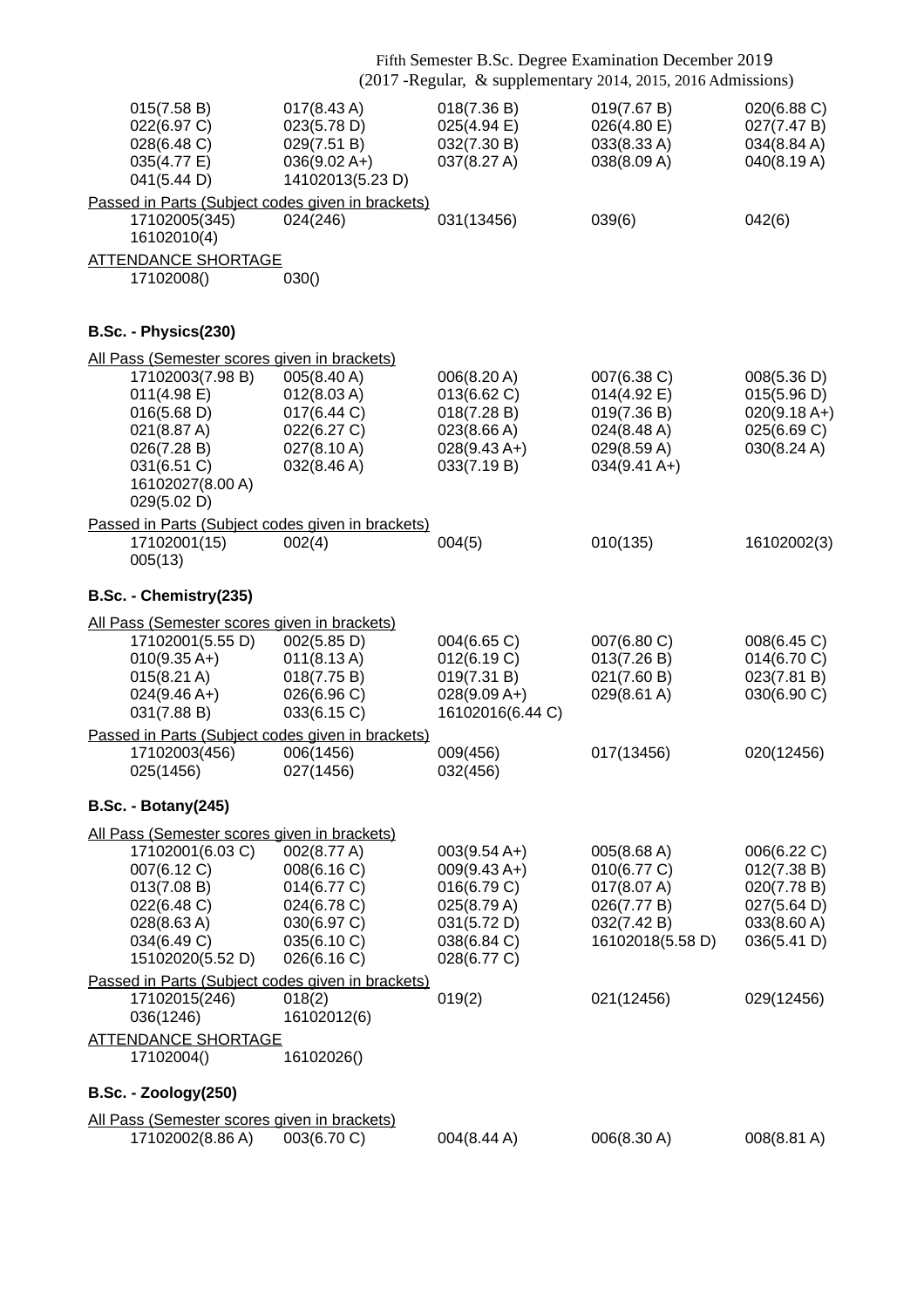|                                                                         | Fifth Semester B.Sc. Degree Examination December 2019<br>(2017 - Regular, & supplementary 2014, 2015, 2016 Admissions) |                                                |                                                      |                               |  |
|-------------------------------------------------------------------------|------------------------------------------------------------------------------------------------------------------------|------------------------------------------------|------------------------------------------------------|-------------------------------|--|
| $010(8.32 \text{ A})$<br>015(8.60 A)<br>029(7.63 B)<br>15102012(5.48 D) | 011(8.29 A)<br>$021(9.21 \text{ A+})$<br>030(8.94 A)                                                                   | 012(6.64 C)<br>023(8.96 A)<br>16102003(6.57 C) | 013(7.93 B)<br>$025(9.32 \text{ A+})$<br>023(5.56 D) | $014(6.95)$ C)<br>026(7.50 B) |  |
| Passed in Parts (Subject codes given in brackets)                       |                                                                                                                        |                                                |                                                      |                               |  |
| 17102001(46)                                                            | 005(6)                                                                                                                 | 009(146)                                       | 018(6)                                               | 019(46)                       |  |
| 020(16)                                                                 | 024(6)                                                                                                                 | 028(46)                                        | 033(26)                                              | 16102009(2)                   |  |
| 15102013(3)                                                             | 015(3)                                                                                                                 |                                                |                                                      |                               |  |
| <b>ATTENDANCE SHORTAGE</b>                                              |                                                                                                                        |                                                |                                                      |                               |  |
|                                                                         |                                                                                                                        |                                                |                                                      |                               |  |

17102027()

### **College Code : 103**

# **Christian College, Kattakada, Thiruvananthapuram**

| All Pass (Semester scores given in brackets) |                                                             |                                  |                               |                                       |
|----------------------------------------------|-------------------------------------------------------------|----------------------------------|-------------------------------|---------------------------------------|
| 17103001(8.60 A)<br>007(7.85 B)              | 002(6.45 C)<br>008(8.54 A)                                  | $003(9.10 A+)$<br>$009(9.65 A+)$ | 004(7.93 B)<br>$013(9.66 A+)$ | 006(5.74 D)<br>$014(9.71 \text{ A+})$ |
| 015(7.24 B)                                  | 016(7.84 B)                                                 | 017(6.38 C)                      | 018(5.65 D)                   | 020(6.51 C)                           |
| 021(8.44 A)                                  | $023(9.57 A+)$                                              | 026(8.49 A)                      | 027(8.55 A)                   | 030(6.76 C)                           |
| 033(7.63 B)<br>$039(9.83 A+)$                | 034(5.87 D)<br>040(6.98 C)                                  | $036(9.49 A+)$<br>041(6.59 C)    | 037(8.40 A)<br>042(6.38 C)    | $038(9.55 A+)$<br>043(5.49 D)         |
| 045(8.44 A)                                  | 046(6.99 C)                                                 | 047(8.76 A)                      | 049(5.05 D)                   | 050(5.16 D)                           |
| 16103001(5.62 D)                             | 033(5.55 D)                                                 |                                  |                               |                                       |
|                                              | Passed in Parts (Subject codes given in brackets)           |                                  |                               |                                       |
| 17103005(1236)                               | 011(12346)                                                  | 019(12346)                       | 022(1236)                     | 024(6)                                |
| 028(56)                                      | 029(12356)                                                  | 031(26)                          | 032(16)                       | 035(2356)                             |
| 044(23456)                                   | 048(1256)                                                   | 051(1256)                        | 16103005(2)                   |                                       |
| SUSPECTED MALPRACTICE                        |                                                             |                                  |                               |                                       |
| 17103010()                                   | 012()                                                       |                                  |                               |                                       |
| B.Sc. - Statistics(225)                      |                                                             |                                  |                               |                                       |
| All Pass (Semester scores given in brackets) |                                                             |                                  |                               |                                       |
| 17103004(8.09 A)                             | $006(9.04 A+)$                                              | 011(7.21 B)                      | 012(7.74 B)                   | 015(8.69 A)                           |
| 024(8.53 A)                                  | 026(6.59 C)                                                 | $028(9.22 A+)$                   | 030(6.65 C)                   | 032(6.68 C)                           |
| 033(7.10 B)                                  | 035(5.65 D)                                                 | $036(9.24 A+)$                   | 16103005(6.08 C)              | 015(5.82 D)                           |
| 024(5.17 D)                                  |                                                             |                                  |                               |                                       |
| 17103001(145)                                | Passed in Parts (Subject codes given in brackets)<br>002(5) | 003(45)                          | 007(45)                       | 009(5)                                |
| 010(5)                                       | 013(25)                                                     | 016(245)                         | 018(5)                        | 019(45)                               |
| 020(5)                                       | 022(45)                                                     | 023(45)                          | 027(5)                        | 034(5)                                |
| 037(24)                                      | 041(45)                                                     | 16103002(1)                      | 003(1)                        | 020(1)                                |
| 021(1)                                       |                                                             |                                  |                               |                                       |
| <b>SUSPECTED MALPRACTICE</b>                 |                                                             |                                  |                               |                                       |
| 17103005()                                   | 038()                                                       |                                  |                               |                                       |
| B.Sc. - Physics(230)                         |                                                             |                                  |                               |                                       |
| All Pass (Semester scores given in brackets) |                                                             |                                  |                               |                                       |
| 17103001(5.79 D)                             | 005(6.63 C)                                                 | 006(6.34 C)                      | $007(4.64 \text{ E})$         | 008(5.61 D)                           |
| 009(6.78 C)                                  | 010(5.31 D)                                                 | 011(7.57 B)                      | 012(6.14 C)                   | 014(6.52 C)                           |
| 015(5.12 D)                                  | 016(7.14 B)                                                 | 017(6.56 C)                      | 018(6.87 C)                   | 019(8.94 A)                           |
| 020(8.40 A)                                  | 021(7.26 B)                                                 | $022(9.72 \text{ A+})$           | 023(7.96 B)                   | 024(5.49 D)                           |
| 025(6.87 C)                                  | 028(8.09 A)                                                 | 030(6.87 C)                      | 032(7.99 B)                   | 033(5.33 D)                           |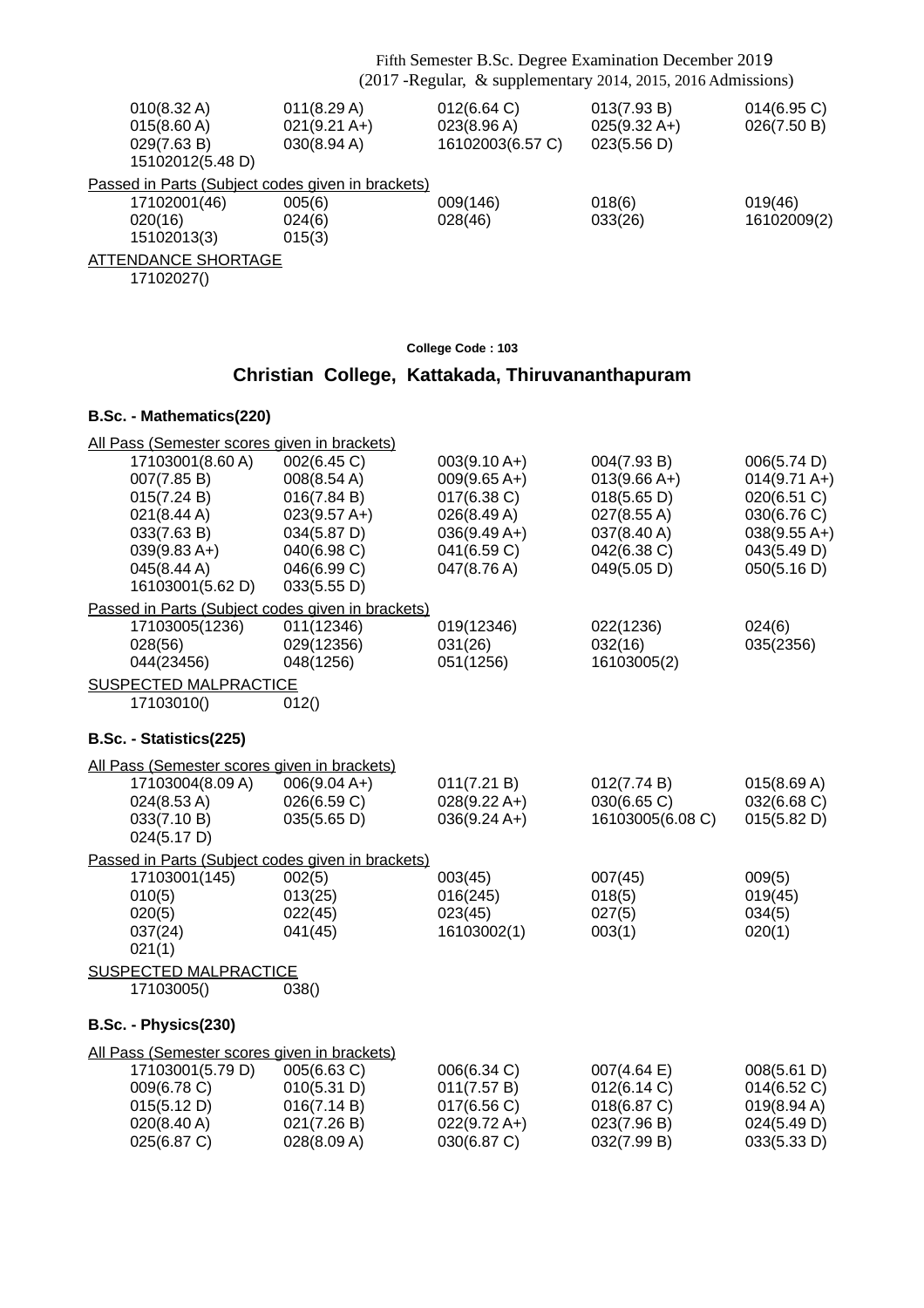|                                                                                                                                                          | Fifth Semester B.Sc. Degree Examination December 2019<br>(2017 - Regular, & supplementary 2014, 2015, 2016 Admissions)   |                                                                                                                         |                                                                                                                         |                                                                                                                         |
|----------------------------------------------------------------------------------------------------------------------------------------------------------|--------------------------------------------------------------------------------------------------------------------------|-------------------------------------------------------------------------------------------------------------------------|-------------------------------------------------------------------------------------------------------------------------|-------------------------------------------------------------------------------------------------------------------------|
| 035(7.92 B)<br>025(5.33 D)                                                                                                                               | 038(7.83 B)<br>027(5.18 D)                                                                                               | 039(5.58 D)<br>039(4.86 E)                                                                                              | 16103001(5.04 D)<br>041(4.26 E)                                                                                         | 024(5.49 D)                                                                                                             |
| Passed in Parts (Subject codes given in brackets)                                                                                                        |                                                                                                                          |                                                                                                                         |                                                                                                                         |                                                                                                                         |
| 17103003(15)<br>029(1245)<br>16103004(1)<br>15103026(2)                                                                                                  | 004(1345)<br>031(145)<br>018(1)                                                                                          | 013(15)<br>034(15)<br>038(5)                                                                                            | 026(35)<br>037(125)<br>042(25)                                                                                          | 027(5)<br>040(135)<br>043(2)                                                                                            |
| <b>ATTENDANCE SHORTAGE</b><br>17103002()                                                                                                                 |                                                                                                                          |                                                                                                                         |                                                                                                                         |                                                                                                                         |
| B.Sc. - Chemistry(235)                                                                                                                                   |                                                                                                                          |                                                                                                                         |                                                                                                                         |                                                                                                                         |
| All Pass (Semester scores given in brackets)                                                                                                             |                                                                                                                          |                                                                                                                         |                                                                                                                         |                                                                                                                         |
| 17103004(7.02 B)<br>013(8.02 A)<br>022(6.71 C)<br>15103002(6.58 C)                                                                                       | 005(8.23 A)<br>014(8.72 A)<br>023(6.66 C)                                                                                | 006(6.78 C)<br>018(8.40 A)<br>024(8.17 A)                                                                               | 007(7.67 B)<br>$019(9.13 A+)$<br>027(7.82 B)                                                                            | 010(7.50 B)<br>021(8.30 A)                                                                                              |
| Passed in Parts (Subject codes given in brackets)                                                                                                        |                                                                                                                          |                                                                                                                         |                                                                                                                         |                                                                                                                         |
| 17103002(1456)<br>016(3456)                                                                                                                              | 003(6)<br>017(1)                                                                                                         | 008(3456)<br>025(12456)                                                                                                 | 011(456)<br>026(45)                                                                                                     | 012(6)<br>16103014(2)                                                                                                   |
| <b>ATTENDANCE SHORTAGE</b><br>17103020()                                                                                                                 |                                                                                                                          |                                                                                                                         |                                                                                                                         |                                                                                                                         |
| <b>B.Sc. - Botany(245)</b>                                                                                                                               |                                                                                                                          |                                                                                                                         |                                                                                                                         |                                                                                                                         |
| All Pass (Semester scores given in brackets)                                                                                                             |                                                                                                                          |                                                                                                                         |                                                                                                                         |                                                                                                                         |
| 17103003(6.85 C)<br>010(8.62 A)<br>015(6.95 C)<br>$020(9.71 \text{ A+})$<br>025(8.41 A)<br>033(8.37 A)<br>042(6.42 C)<br>048(6.44 C)<br>15103002(5.49 D) | 006(8.13A)<br>011(8.32 A)<br>016(7.54 B)<br>021(7.62 B)<br>026(8.02 A)<br>035(5.79 D)<br>044(7.95 B)<br>16103012(5.60 D) | 007(7.54 B)<br>012(7.97 B)<br>017(5.46 D)<br>022(8.20 A)<br>027(8.65 A)<br>036(6.79 C)<br>$045(9.25 A+)$<br>028(6.29 C) | 008(8.52 A)<br>013(6.39 C)<br>018(6.68 C)<br>023(7.32 B)<br>$029(9.39 A+)$<br>038(7.78 B)<br>046(7.83 B)<br>034(6.81 C) | 009(8.51 A)<br>014(7.54 B)<br>019(6.70 C)<br>024(7.33 B)<br>030(6.39 C)<br>041(8.00 A)<br>$047(9.22 A+)$<br>047(6.06 C) |
| Passed in Parts (Subject codes given in brackets)                                                                                                        |                                                                                                                          |                                                                                                                         |                                                                                                                         |                                                                                                                         |
| 17103005(12456)<br>037(12456)<br>051(12456)                                                                                                              | 028(2456)<br>039(4)<br>16103043(2)                                                                                       | 031(12456)<br>043(46)                                                                                                   | 032(12456)<br>049(2456)                                                                                                 | 034(12456)<br>050(12456)                                                                                                |
| <b>ATTENDANCE SHORTAGE</b><br>17103040()                                                                                                                 | 052()                                                                                                                    |                                                                                                                         |                                                                                                                         |                                                                                                                         |
| <b>B.Sc. - Zoology(250)</b>                                                                                                                              |                                                                                                                          |                                                                                                                         |                                                                                                                         |                                                                                                                         |
| All Pass (Semester scores given in brackets)                                                                                                             |                                                                                                                          |                                                                                                                         |                                                                                                                         |                                                                                                                         |
| 17103002(6.72 C)<br>007(7.57 B)<br>013(6.74 C)<br>019(8.68 A)<br>025(6.90 C)<br>036(5.92 D)<br>042(7.80 B)<br>15103018(6.08 C)                           | $003(9.02 A+)$<br>008(8.50 A)<br>014(6.93 C)<br>$020(9.57 A+)$<br>026(8.38 A)<br>038(6.99 C)<br>16103004(6.49 C)         | 004(8.04 A)<br>009(8.23 A)<br>015(8.37 A)<br>021(8.24 A)<br>028(8.07 A)<br>$039(9.33 A+)$<br>006(6.93 C)                | 005(8.87 A)<br>010(8.93 A)<br>016(6.18 C)<br>022(7.04 B)<br>030(6.31 C)<br>040(7.78 B)<br>029(5.87 D)                   | 006(6.67 C)<br>$011(8.78 \text{ A})$<br>018(7.44 B)<br>024(8.88 A)<br>032(5.77 D)<br>041(8.32 A)<br>030(5.56 D)         |
| Passed in Parts (Subject codes given in brackets)                                                                                                        |                                                                                                                          |                                                                                                                         |                                                                                                                         |                                                                                                                         |
| 17103001(2346)<br>031(46)                                                                                                                                | 012(1346)<br>034(1246)                                                                                                   | 023(6)<br>035(1346)                                                                                                     | 027(1346)<br>037(1346)                                                                                                  | 029(1236)<br>043(6)                                                                                                     |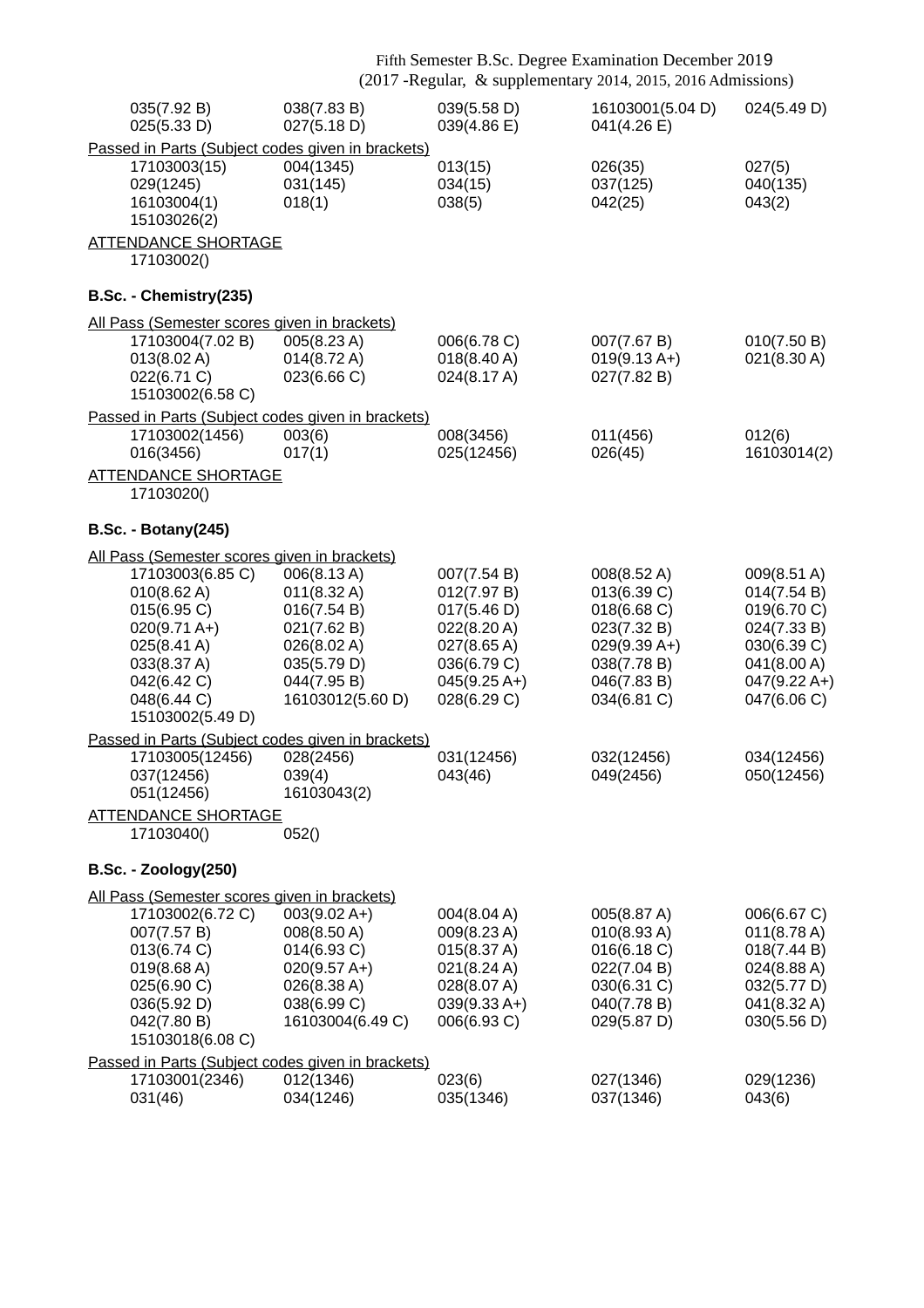### (2017 -Regular, & supplementary 2014, 2015, 2016 Admissions)

**College Code : 104**

## **Kumbalathu Sankupilla Memorial Dewaswom Board College, Sasthamcottah, Kollam**

| All Pass (Semester scores given in brackets)                                                                                                                                                |                                                                                                                                           |                                                                                                                                              |                                                                                                                                              |                                                                                                                            |
|---------------------------------------------------------------------------------------------------------------------------------------------------------------------------------------------|-------------------------------------------------------------------------------------------------------------------------------------------|----------------------------------------------------------------------------------------------------------------------------------------------|----------------------------------------------------------------------------------------------------------------------------------------------|----------------------------------------------------------------------------------------------------------------------------|
| 17104001(5.77 D)<br>007(6.80 C)<br>016(7.72 B)<br>023(8.76 A)<br>$028(9.08 A+)$<br>033(6.04 C)<br>038(4.85 E)<br>$044(9.02 A+)$<br>17104049(8.65 A)<br>16104018(5.88 D)<br>14104038(5.48 D) | 002(8.40 A)<br>009(5.82 D)<br>018(7.67 B)<br>$024(9.23 A+)$<br>029(6.63 C)<br>034(8.01 A)<br>040(6.70 C)<br>045(8.88 A)<br>$050(9.46 A+)$ | 004(8.78 A)<br>$011(9.45 A+)$<br>019(8.78 A)<br>025(6.18 C)<br>030(8.87 A)<br>035(8.81 A)<br>041(6.75 C)<br>$046(9.24 A+)$<br>$051(9.38 A+)$ | 005(6.69 C)<br>012(5.73 D)<br>021(7.90 B)<br>026(8.97 A)<br>031(7.03 B)<br>036(8.41 A)<br>$042(9.20 A+)$<br>$047(9.38 A+)$<br>$052(9.02 A+)$ | 006(8.86 A)<br>014(6.19 C)<br>022(5.92 D)<br>027(7.88 B)<br>032(6.56 C)<br>037(6.41 C)<br>$043(9.58 A+)$<br>$048(9.00 A+)$ |
| Passed in Parts (Subject codes given in brackets)<br>17104008(12356)<br>15104038(12)                                                                                                        | 010(356)                                                                                                                                  | 013(12345)                                                                                                                                   | 020(56)                                                                                                                                      | 16104040(2)                                                                                                                |
| B.Sc. - Statistics(225)                                                                                                                                                                     |                                                                                                                                           |                                                                                                                                              |                                                                                                                                              |                                                                                                                            |
| All Pass (Semester scores given in brackets)<br>17104004(7.19 B)<br>012(6.52 C)<br>022(7.64 B)<br>029(7.51 B)<br>034(5.21 D)                                                                | 008(7.91 B)<br>013(7.95 B)<br>023(7.59 B)<br>030(6.69 C)<br>036(4.47 E)                                                                   | 009(7.86 B)<br>018(7.08 B)<br>024(7.39 B)<br>031(7.61 B)                                                                                     | 010(7.06 B)<br>020(5.84 D)<br>026(8.38 A)<br>032(5.70 D)                                                                                     | 011(6.06 C)<br>021(5.19 D)<br>027(8.45 A)<br>033(5.55 D)                                                                   |
| Passed in Parts (Subject codes given in brackets)<br>17104001(35)<br>007(1245)<br>028(5)                                                                                                    | 002(13)<br>015(5)<br>037(15)                                                                                                              | 003(13)<br>017(35)                                                                                                                           | 005(15)<br>019(1345)                                                                                                                         | 006(45)<br>025(145)                                                                                                        |
| B.Sc. - Physics(230)                                                                                                                                                                        |                                                                                                                                           |                                                                                                                                              |                                                                                                                                              |                                                                                                                            |
| All Pass (Semester scores given in brackets)<br>17104001(6.57 C)<br>007(7.38 B)<br>018(8.47 A)<br>026(8.30 A)<br>035(7.27 B)<br>040(6.42 C)                                                 | 002(7.20 B)<br>008(5.87 D)<br>019(6.24 C)<br>027(7.62 B)<br>036(7.76 B)<br>041(7.83 B)                                                    | 003(8.10 A)<br>010(4.50 E)<br>023(8.09 A)<br>032(7.14 B)<br>037(8.37 A)                                                                      | 004(7.76 B)<br>014(7.60 B)<br>024(7.53 B)<br>033(5.57 D)<br>038(7.41 B)                                                                      | 006(7.82 B)<br>017(8.54 A)<br>025(6.07 C)<br>034(6.40 C)<br>039(5.73 D)                                                    |
| Passed in Parts (Subject codes given in brackets)                                                                                                                                           |                                                                                                                                           |                                                                                                                                              |                                                                                                                                              |                                                                                                                            |
| 17104009(1345)<br>016(145)<br>030(45)                                                                                                                                                       | 011(45)<br>020(345)<br>031(345)                                                                                                           | 012(1345)<br>021(2345)                                                                                                                       | 013(1345)<br>022(45)                                                                                                                         | 015(1345)<br>028(45)                                                                                                       |
| B.Sc. - Chemistry(235)                                                                                                                                                                      |                                                                                                                                           |                                                                                                                                              |                                                                                                                                              |                                                                                                                            |
| All Pass (Semester scores given in brackets)<br>17104001(5.94 D)<br>006(8.18 A)<br>012(6.82 C)<br>017(6.44 C)<br>025(6.67 C)<br>033(8.73 A)                                                 | 002(5.96 D)<br>007(8.78 A)<br>013(8.08 A)<br>018(6.74 C)<br>026(7.36 B)<br>034(5.95 D)                                                    | 003(7.12 B)<br>008(7.02 B)<br>014(7.47 B)<br>019(7.55 B)<br>028(7.74 B)                                                                      | 004(8.86 A)<br>009(7.24 B)<br>015(7.44 B)<br>023(7.15 B)<br>029(7.56 B)                                                                      | 005(8.16 A)<br>011(8.06 A)<br>016(5.95 D)<br>024(6.36 C)<br>030(7.91 B)                                                    |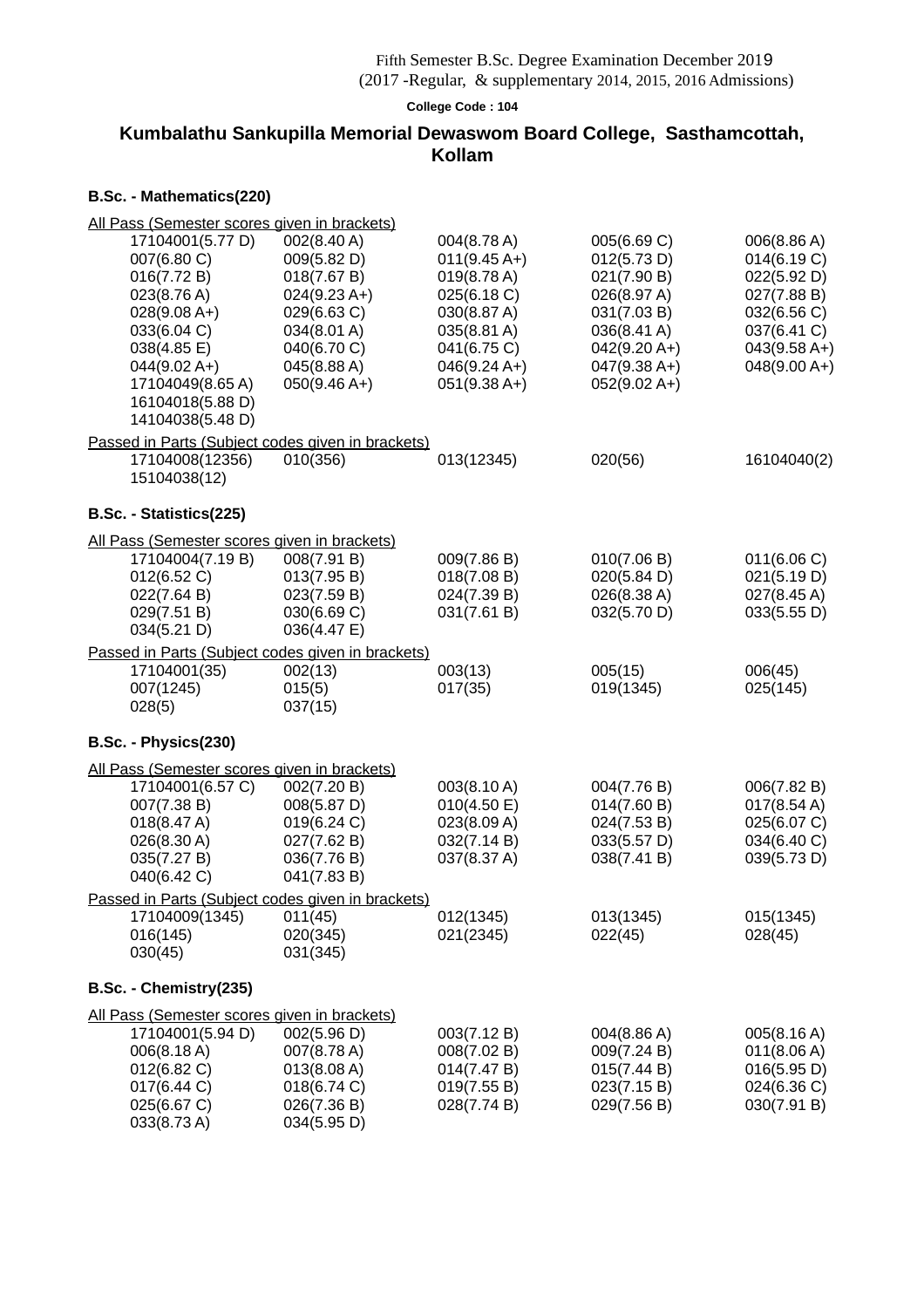|  | Fifth Semester B.Sc. Degree Examination December 2019 |                                                               |
|--|-------------------------------------------------------|---------------------------------------------------------------|
|  |                                                       | (2017 - Regular, & supplementary 2014, 2015, 2016 Admissions) |

|                                                   |            |            | $(2017, 1025, 0000, 0000, 0000, 0000, 0000, 0000, 0000, 0000, 0000, 0000, 0000, 0000, 0000, 0000, 0000, 0000, 0000, 0000, 0000, 0000, 0000, 0000, 0000, 0000, 0000, 0000, 0000, 0000, 0000, 0000, 0000, 0000, 0000, 0000, 000$ |        |
|---------------------------------------------------|------------|------------|--------------------------------------------------------------------------------------------------------------------------------------------------------------------------------------------------------------------------------|--------|
| Passed in Parts (Subject codes given in brackets) |            |            |                                                                                                                                                                                                                                |        |
| 17104020(1456)<br>14104013(2)                     | 021(12456) | 031(13456) | 15104003(1)                                                                                                                                                                                                                    | 018(2) |

#### **B.Sc. - Polymer Chemistry(239)**

| B.SC. - FULYTING CHEMISH Y(259)                     |                |                |                       |             |
|-----------------------------------------------------|----------------|----------------|-----------------------|-------------|
| <u>All Pass (Semester scores given in brackets)</u> |                |                |                       |             |
| 17104001(6.89 C)                                    | 002(8.06 A)    | 003(7.04 B)    | 006(8.61 A)           | 007(8.83 A) |
| 008(6.24 C)                                         | 009(7.01 B)    | 010(8.29 A)    | 012(7.52 B)           | 017(7.39 B) |
| 018(6.43 C)                                         | 019(8.17 A)    | 021(6.68 C)    | 023(7.38 B)           | 024(5.51 D) |
| 025(7.67 B)                                         | 026(7.53 B)    | 027(6.07 C)    |                       |             |
| Passed in Parts (Subject codes given in brackets)   |                |                |                       |             |
| 17104004(145)                                       | 005(13456)     | 011(1456)      | 014(13456)            | 016(13456)  |
| 028(12456)                                          | 16104002(2)    | 016(2)         | 15104015(45)          |             |
| <b>B.Sc. - Botany(245)</b>                          |                |                |                       |             |
| All Pass (Semester scores given in brackets)        |                |                |                       |             |
| 17104001(6.34 C)                                    | 003(6.33 C)    | 004(6.66 C)    | 005(7.66 B)           | 006(6.44 C) |
| 007(6.64 C)                                         | 008(6.75 C)    | 009(6.81 C)    | $011(8.78 \text{ A})$ | 012(7.87 B) |
| 013(7.94 B)                                         | 014(6.99 C)    | 015(7.88 B)    | 016(6.10 C)           | 018(8.98 A) |
| $019(9.08 A+)$                                      | 020(6.42 C)    | 021(7.26 B)    | 023(7.51 B)           | 024(8.58 A) |
| 026(6.79 C)                                         | 027(8.60 A)    | 028(8.78 A)    | 029(8.42 A)           | 030(5.67 D) |
| 17104031(8.96 A)                                    | $032(9.05 A+)$ | 033(7.93 B)    | 034(7.89 B)           | 037(8.86 A) |
| 038(6.95 C)                                         | 039(8.84 A)    | 040(8.31 A)    | 041(7.75 B)           | 042(8.02 A) |
| 043(7.89 B)                                         | 044(7.04 B)    | $046(9.28 A+)$ | 047(8.10 A)           | 048(7.51 B) |
| 16104024(6.63 C)                                    | 037(6.04 C)    | 044(6.10 C)    |                       |             |

Passed in Parts (Subject codes given in brackets)

17104035(45) 036(14)

### **B.Sc. - Zoology(250)**

#### All Pass (Semester scores given in brackets)

| 17104004(6.48 C)                | 005(6.77 C)                | $006(8.21 \text{ A})$                | 007(8.40 A)              | 008(7.81 B)                |
|---------------------------------|----------------------------|--------------------------------------|--------------------------|----------------------------|
| 009(8.08 A)<br>014(5.78 D)      | 010(6.73 C)<br>015(7.07 B) | $011(8.48 \text{ A})$<br>017(7.91 B) | 012(6.86)<br>018(6.47 C) | 013(8.59 A)<br>020(6.73 C) |
| 021(5.16 D)                     | 022(5.40 D)                | $023(8.26 \text{ A})$                | $024(8.86 \text{ A})$    | $025(8.70 \text{ A})$      |
| 026(7.68 B)                     | 027(5.30 D)                | 028(5.47 D)                          | 029(6.26 C)              | 030(8.09 A)                |
| 031(6.22 C)                     | 032(7.21 B)                | 033(7.92 B)                          | 034(8.47 A)              | 035(7.88 B)                |
| 036(5.34 D)                     | 037(7.26 B)                | $039(8.31 \text{ A})$                | 040(7.54 B)              | 041(7.46 B)                |
| 042(8.37 A)<br>16104020(6.84 C) | 043(6.41 C)<br>025(5.88 D) | 044(7.34 B)<br>027(5.01 D)           | $045(8.84 \text{ A})$    | 046(8.64 A)                |
|                                 |                            |                                      |                          |                            |

Passed in Parts (Subject codes given in brackets)

17104001(46) 019(46)

#### **College Code : 106**

### **Govt. Arts College, , Thiruvananthapuram**

## **B.Sc. - Physics(230)**

| All Pass (Semester scores given in brackets) |                                                   |                       |                       |                       |
|----------------------------------------------|---------------------------------------------------|-----------------------|-----------------------|-----------------------|
| 17106002(9.26 A+)                            | 003(5.53 D)                                       | 004(7.74 B)           | 005(7.00 B)           | 006(7.66 B)           |
| 008(6.93 C)                                  | 009(7.41 B)                                       | 010(7.67 B)           | $011(6.48)$ C)        | $012(8.36 \text{ A})$ |
| 013(6.09 C)                                  | 014(7.48 B)                                       | 017(8.07 A)           | $018(8.24 \text{ A})$ | 019(5.23 D)           |
| 020(5.60 D)                                  | 022(4.73 E)                                       | $024(8.90 \text{ A})$ |                       |                       |
|                                              | Passed in Parts (Subject codes given in brackets) |                       |                       |                       |
| 17106001(135)                                | 021(145)                                          | 023(1345)             | 16106023(5)           | 15106020(3)           |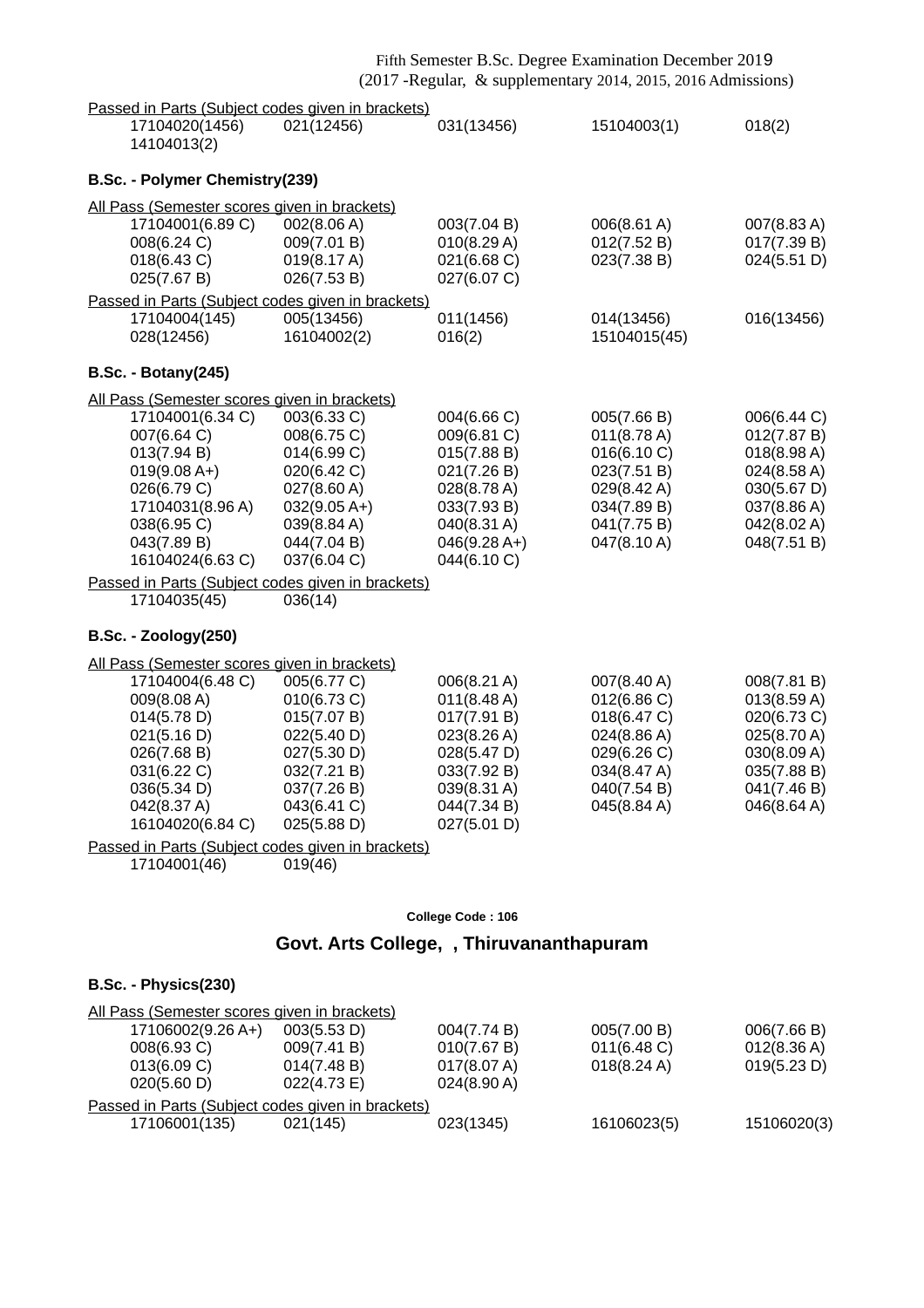(2017 -Regular, & supplementary 2014, 2015, 2016 Admissions)

**College Code : 107**

## **Govt. College For Women, Vazhuthacadu, Thiruvananthapuram**

### **B.Sc. - Mathematics(220)**

| All Pass (Semester scores given in brackets)                                                                                                      |                                                                                                             |                                                                                                          |                                                                                                                    |                                                                                              |
|---------------------------------------------------------------------------------------------------------------------------------------------------|-------------------------------------------------------------------------------------------------------------|----------------------------------------------------------------------------------------------------------|--------------------------------------------------------------------------------------------------------------------|----------------------------------------------------------------------------------------------|
| 17107001(8.31 A)<br>$007(9.56 A+)$<br>$012(9.81 A+)$<br>017(7.83 B)                                                                               | 002(6.27 C)<br>008(6.82 C)<br>013(6.86 C)<br>$018(8.62 \text{ A})$                                          | 004(8.58 A)<br>009(7.34 B)<br>014(7.32 B)<br>$020(9.02 A+)$                                              | 005(7.32 B)<br>010(7.96 B)<br>015(7.71 B)<br>$021(8.48 \text{ A})$                                                 | 006(8.86 A)<br>011(6.73 C)<br>016(8.05 A)<br>022(8.25 A)                                     |
| 023(8.76 A)<br>028(8.74 A)<br>033(6.18 C)<br>038(8.31 A)<br>043(8.38 A)                                                                           | 024(7.47 B)<br>029(8.80 A)<br>$034(9.37 A+)$<br>$039(9.38 A+)$<br>044(6.03 C)                               | 025(8.73 A)<br>030(8.13 A)<br>035(8.95 A)<br>040(7.04 B)                                                 | 026(6.40 C)<br>$031(8.45 \text{ A})$<br>$036(9.52 \text{ A+})$<br>$041(9.62 A+)$                                   | 027(7.62 B)<br>032(5.78 D)<br>037(5.08 D)<br>042(6.72 C)                                     |
| Passed in Parts (Subject codes given in brackets)<br>17107003(356)                                                                                | 019(6)                                                                                                      |                                                                                                          |                                                                                                                    |                                                                                              |
| B.Sc. - Statistics(225)                                                                                                                           |                                                                                                             |                                                                                                          |                                                                                                                    |                                                                                              |
| All Pass (Semester scores given in brackets)                                                                                                      |                                                                                                             |                                                                                                          |                                                                                                                    |                                                                                              |
| 17107001(9.11 A+)<br>006(7.46 B)<br>014(7.76 B)<br>022(8.83 A)<br>030(8.38 A)<br>Passed in Parts (Subject codes given in brackets)                | 002(6.29 C)<br>007(6.26 C)<br>$015(8.16 \text{ A})$<br>023(8.93 A)<br>034(7.41 B)                           | $003(9.09 A+)$<br>008(6.84 C)<br>$017(9.45 A+)$<br>024(6.41 C)<br>035(7.83 B)                            | $004(9.44 A+)$<br>009(7.89 B)<br>018(5.25 D)<br>025(7.73 B)                                                        | 005(8.03 A)<br>013(6.28 C)<br>021(8.97 A)<br>026(5.78 D)                                     |
| 17107011(45)<br>029(145)                                                                                                                          | 012(5)<br>15107025(1)                                                                                       | 016(145)                                                                                                 | 019(4)                                                                                                             | 028(5)                                                                                       |
| B.Sc. - Physics(230)                                                                                                                              |                                                                                                             |                                                                                                          |                                                                                                                    |                                                                                              |
| All Pass (Semester scores given in brackets)                                                                                                      |                                                                                                             |                                                                                                          |                                                                                                                    |                                                                                              |
| 17107002(7.83 B)<br>008(8.43 A)<br>014(7.48 B)<br>021(8.36 A)<br>027(7.70 B)                                                                      | 003(8.78 A)<br>009(8.87 A)<br>015(8.98 A)<br>022(8.13 A)<br>028(8.01 A)                                     | 005(6.56 C)<br>$010(9.02 A+)$<br>$018(9.52 \text{ A+})$<br>023(8.14 A)<br>030(8.87 A)                    | $006(9.07 A+)$<br>$012(8.74 \text{ A})$<br>019(5.34 D)<br>$025(9.11 \text{ A+})$<br>032(8.62 A)                    | 007(8.30 A)<br>013(7.97 B)<br>020(8.71 A)<br>026(7.70 B)<br>035(7.02 B)                      |
| Passed in Parts (Subject codes given in brackets)                                                                                                 |                                                                                                             |                                                                                                          |                                                                                                                    |                                                                                              |
| 17107001(15)                                                                                                                                      | 024(15)                                                                                                     | 029(145)                                                                                                 | 033(15)                                                                                                            | 034(25)                                                                                      |
| B.Sc. - Chemistry(235)                                                                                                                            |                                                                                                             |                                                                                                          |                                                                                                                    |                                                                                              |
| All Pass (Semester scores given in brackets)                                                                                                      |                                                                                                             |                                                                                                          |                                                                                                                    |                                                                                              |
| 17107001(9.18 A+)<br>007(8.66 A)<br>$015(9.46 A+)$<br>020(8.00 A)<br>025(7.17 B)<br>032(6.85 C)<br>037(7.81 B)<br>15107020(6.22 C)<br>022(6.42 C) | 002(8.86 A)<br>$009(9.62 A+)$<br>$016(9.05 A+)$<br>021(8.65 A)<br>026(8.83 A)<br>033(7.84 B)<br>038(8.08 A) | 003(6.99 C)<br>010(7.82 B)<br>$017(9.44 A+)$<br>022(8.37 A)<br>029(8.16 A)<br>034(8.41 A)<br>039(6.90 C) | $005(9.68 A+)$<br>012(8.66 A)<br>$018(8.13 \text{ A})$<br>023(8.70 A)<br>030(7.61 B)<br>035(8.65 A)<br>040(7.51 B) | 006(8.79 A)<br>$013(9.37 A+)$<br>019(8.06 A)<br>024(6.18 C)<br>031(6.81 C)<br>$036(9.04 A+)$ |
| Passed in Parts (Subject codes given in brackets)                                                                                                 |                                                                                                             |                                                                                                          |                                                                                                                    |                                                                                              |
| 17107004(345)<br>15107023(2)                                                                                                                      | 011(23456)<br>033(2)                                                                                        | 014(12456)                                                                                               | 027(23456)                                                                                                         | 028(3456)                                                                                    |

**B.Sc. - Botany(245)**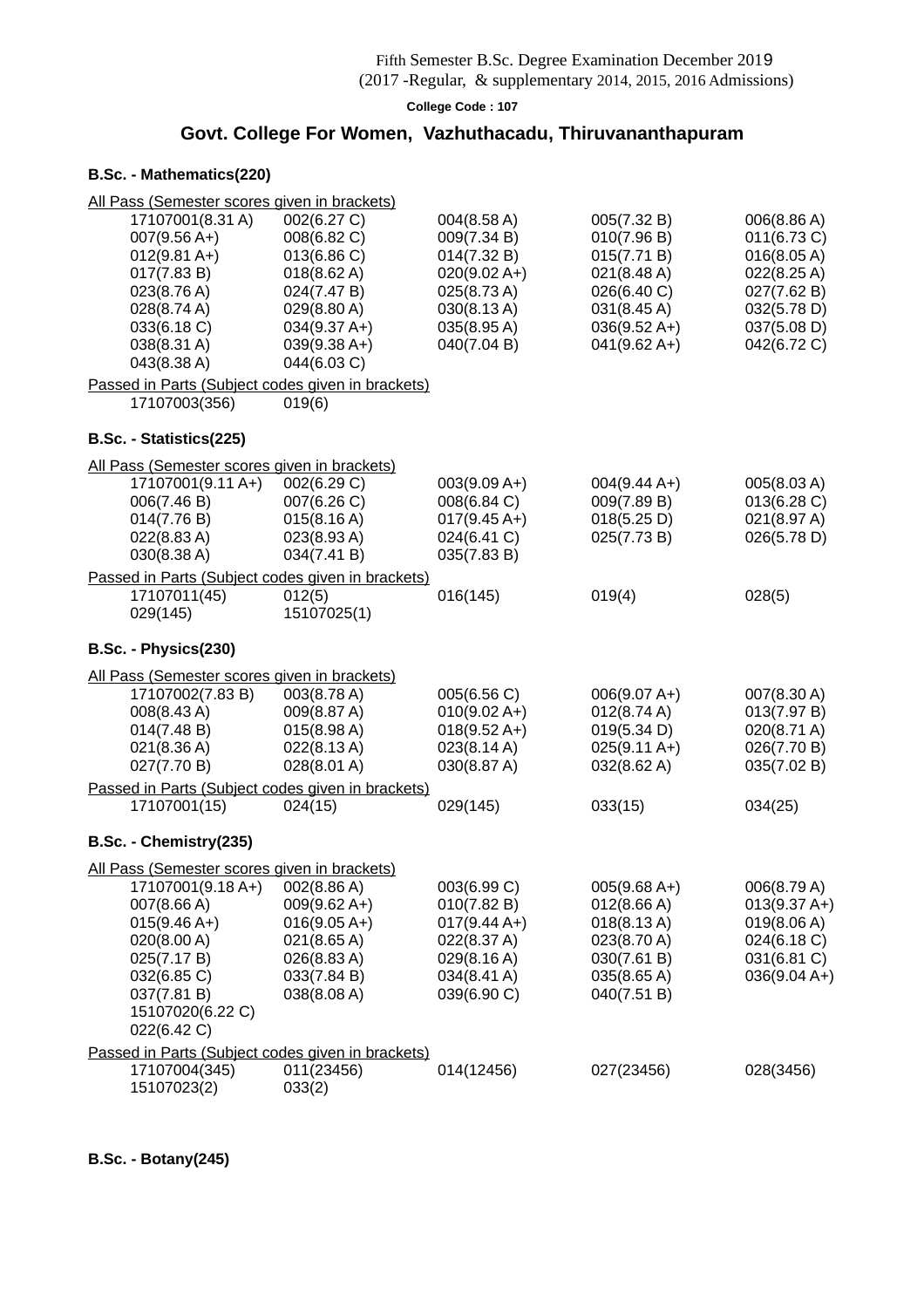| All Pass (Semester scores given in brackets)                                                                                                                                                                                    |                                                                                                       |                                                                                             |                                                                                                  |                                                                                       |
|---------------------------------------------------------------------------------------------------------------------------------------------------------------------------------------------------------------------------------|-------------------------------------------------------------------------------------------------------|---------------------------------------------------------------------------------------------|--------------------------------------------------------------------------------------------------|---------------------------------------------------------------------------------------|
| 17107001(6.98 C)<br>007(8.73A)<br>015(7.27 B)<br>021(8.67 A)<br>026(8.92 A)                                                                                                                                                     | 002(8.88 A)<br>008(8.18 A)<br>016(8.89 A)<br>$022(9.34 A+)$<br>$027(9.25 A+)$                         | 003(8.24 A)<br>009(8.94 A)<br>017(7.30 B)<br>023(6.89 C)<br>028(8.37 A)                     | 005(8.35 A)<br>010(8.51 A)<br>018(8.96 A)<br>024(8.04 A)<br>029(7.96 B)                          | 006(8.61 A)<br>014(8.99 A)<br>$019(9.31 A+)$<br>025(7.97 B)<br>031(8.71 A)            |
| 032(8.78 A)<br>Passed in Parts (Subject codes given in brackets)                                                                                                                                                                |                                                                                                       |                                                                                             |                                                                                                  |                                                                                       |
| 17107004(2456)                                                                                                                                                                                                                  | 013(456)                                                                                              |                                                                                             |                                                                                                  |                                                                                       |
| <b>B.Sc. - Zoology(250)</b>                                                                                                                                                                                                     |                                                                                                       |                                                                                             |                                                                                                  |                                                                                       |
| All Pass (Semester scores given in brackets)<br>17107001(6.79 C)<br>007(6.86 C)<br>015(8.60 A)<br>024(6.94 C)<br>029(5.78 D)<br>036(8.46 A)                                                                                     | 002(7.99 B)<br>008(6.03 C)<br>$016(8.43 \text{ A})$<br>025(7.41 B)<br>031(6.54 C)<br>16107013(6.40 C) | 003(7.41 B)<br>009(7.03 B)<br>$017(9.12 \text{ A+})$<br>026(8.67 A)<br>033(7.18 B)          | 004(6.74 C)<br>$010(8.92 \text{ A})$<br>018(7.69 B)<br>027(8.84 A)<br>034(7.29 B)                | 006(6.40 C)<br>011(6.91 C)<br>$019(9.00 A+)$<br>$028(9.21 \text{ A+})$<br>035(7.66 B) |
| Passed in Parts (Subject codes given in brackets)                                                                                                                                                                               |                                                                                                       |                                                                                             |                                                                                                  |                                                                                       |
| 17107013(46)<br>030(1236)                                                                                                                                                                                                       | 014(26)<br>16107009(12)                                                                               | 020(146)                                                                                    | 022(1246)                                                                                        | 023(1246)                                                                             |
| B.Sc. - Home Science(255)                                                                                                                                                                                                       |                                                                                                       |                                                                                             |                                                                                                  |                                                                                       |
| All Pass (Semester scores given in brackets)<br>17107001(8.66 A)<br>007(6.08 C)<br>013(6.76 C)<br>020(6.72 C)<br>026(7.55 B)<br>032(6.88 C)<br>16107016(8.93 A)                                                                 | 002(7.64 B)<br>008(7.01 B)<br>$015(8.41 \text{ A})$<br>021(7.36 B)<br>027(8.37 A)<br>033(6.80 C)      | 003(5.92 D)<br>009(7.52 B)<br>016(8.33 A)<br>022(8.56 A)<br>028(7.28 B)<br>034(8.82 A)      | 005(6.92 C)<br>011(7.69 B)<br>$017(8.32 \text{ A})$<br>023(7.94 B)<br>029(7.89 B)<br>036(5.87 D) | 006(6.41 C)<br>012(7.86 B)<br>019(7.61 B)<br>024(7.03 B)<br>031(6.78 C)               |
| Passed in Parts (Subject codes given in brackets)<br>17107004(12345)                                                                                                                                                            | 035(12345)                                                                                            |                                                                                             |                                                                                                  |                                                                                       |
| B.Sc. - Psychology(257)                                                                                                                                                                                                         |                                                                                                       |                                                                                             |                                                                                                  |                                                                                       |
| All Pass (Semester scores given in brackets)<br>17107001(8.70 A) 003(8.49 A)<br>008(7.96 B)<br>013(7.98 B)<br>018(7.82 B)<br>023(6.93 C)<br>028(8.63 A)<br>Passed in Parts (Subject codes given in brackets)<br>17107002(13456) | 009(8.20 A)<br>$014(8.48 \text{ A})$<br>019(8.70 A)<br>024(8.13 A)<br>029(7.85 B)<br>007(456)         | 004(8.64 A)<br>010(8.51 A)<br>015(8.63 A)<br>020(8.19 A)<br>025(6.60 C)<br>16107022(5.61 D) | 005(8.19 A)<br>011(8.07 A)<br>016(6.61 C)<br>021(8.50 A)<br>026(8.01 A)                          | 006(8.47 A)<br>012(8.88 A)<br>$017(8.74 \text{ A})$<br>022(8.59 A)<br>027(8.88 A)     |

# **Govt. College, Kariavattom, Thiruvananthapuram**

### **B.Sc. - Geography(205)**

| All Pass (Semester scores given in brackets) |                       |             |                       |                |
|----------------------------------------------|-----------------------|-------------|-----------------------|----------------|
| 17108001(8.30 A)                             | $003(8.04 \text{ A})$ | 005(8.19 A) | 006(5.74 D)           | 007(8.21 A)    |
| $008(4.88)$ E)                               | 009(7.95 B)           | 010(6.10 C) | 011(7.41 B)           | 012(5.74 D)    |
| 013(7.63 B)                                  | $014(4.51 \text{ E})$ | 015(7.78 B) | $017(6.69)$ C)        | 018(6.46)      |
| $020(9.13 A+)$                               | 021(7.11 B)           | 022(7.96 B) | $023(8.25 \text{ A})$ | $025(6.04)$ C) |
| 026(6.40)                                    | 027(7.97 B)           | 028(7.08 B) | 030(6.47 C)           | 031(7.86 B)    |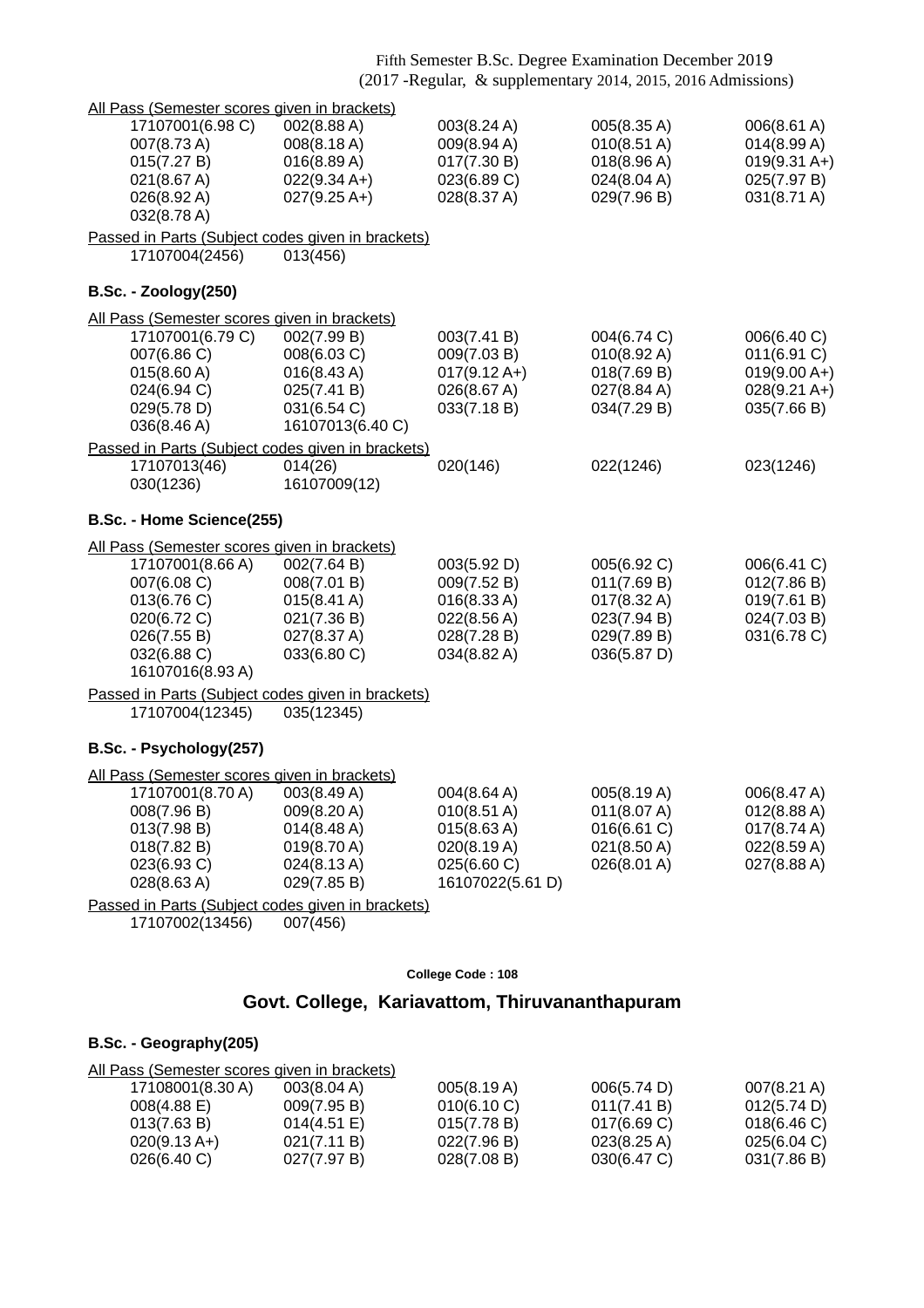| 032(6.54 C)<br>15108025(5.78 D)                   | 033(6.92 C)<br>14108023(5.28 D)             | 034(7.99 B)                | 16108006(4.62 E)              | 024(6.73 C)                |  |  |
|---------------------------------------------------|---------------------------------------------|----------------------------|-------------------------------|----------------------------|--|--|
| Passed in Parts (Subject codes given in brackets) |                                             |                            |                               |                            |  |  |
| 17108016(2345)                                    | 16108016(4)                                 | 14108031(4)                |                               |                            |  |  |
| <b>ATTENDANCE SHORTAGE</b>                        |                                             |                            |                               |                            |  |  |
| 17108024()                                        |                                             |                            |                               |                            |  |  |
| B.Sc. - Statistics(225)                           |                                             |                            |                               |                            |  |  |
| All Pass (Semester scores given in brackets)      |                                             |                            |                               |                            |  |  |
| 17108003(6.60 C)<br>012(7.56 B)                   | $004(9.34 \text{ A+})$<br>014(7.27 B)       | 005(6.01 C)<br>017(6.01 C) | $006(9.10 A+)$<br>020(6.01 C) | 011(7.44 B)                |  |  |
| 025(7.53 B)                                       | 027(6.91 C)                                 | 028(5.26 D)                | 030(8.16 A)                   | 024(8.67 A)<br>034(6.49 C) |  |  |
| 035(8.38 A)                                       | 036(8.04 A)                                 | 037(6.59 C)                | 039(6.47 C)                   | 041(7.97 B)                |  |  |
| 042(8.49 A)                                       | 043(8.50 A)                                 | 16108005(5.99 D)           | 020(5.63 D)                   | 026(6.91 C)                |  |  |
| 027(5.87 D)                                       | 028(5.13 D)                                 | 037(7.47 B)                |                               |                            |  |  |
| Passed in Parts (Subject codes given in brackets) |                                             |                            |                               |                            |  |  |
| 17108001(5)                                       | 002(1245)                                   | 007(4)                     | 008(145)                      | 010(5)                     |  |  |
| 013(5)<br>022(1)                                  | 015(1345)<br>026(5)                         | 016(45)<br>029(5)          | 018(45)<br>031(45)            | 021(1)<br>032(14)          |  |  |
| 033(5)                                            | 038(145)                                    | 040(1245)                  | 16108021(12)                  | 030(1)                     |  |  |
| 15108002(24)                                      | 020(4)                                      | 036(4)                     |                               |                            |  |  |
| <b>SUSPECTED MALPRACTICE</b><br>16108018()        |                                             |                            |                               |                            |  |  |
| <b>ATTENDANCE SHORTAGE</b>                        |                                             |                            |                               |                            |  |  |
| 17108019()                                        | 023()                                       |                            |                               |                            |  |  |
| B.Sc. - Bio - Chemistry(238)                      |                                             |                            |                               |                            |  |  |
| All Pass (Semester scores given in brackets)      |                                             |                            |                               |                            |  |  |
| 17108002(8.33 A)                                  | 003(7.83 B)                                 | 004(7.89 B)                | 006(8.16 A)                   | 007(5.42 D)                |  |  |
| 008(7.99 B)<br>013(7.58 B)                        | 009(7.88 B)<br>014(6.88 C)                  | 010(8.94 A)<br>015(7.85 B) | 011(6.54 C)<br>016(8.28 A)    | 012(8.44 A)<br>017(8.20 A) |  |  |
| $018(8.31 \text{ A})$                             | 021(8.53 A)                                 | 022(5.96 D)                | $023(9.31 \text{ A+})$        | 024(6.97 C)                |  |  |
| 026(8.05 A)                                       | 027(7.74 B)                                 | 028(8.97 A)                | 029(8.40 A)                   | 030(8.96 A)                |  |  |
| 031(8.73 A)                                       | $032(9.19 A+)$                              | $033(9.42 \text{ A+})$     | 034(8.76 A)                   | $035(9.44 A+)$             |  |  |
| 036(7.78 B)                                       | 037(8.49 A)                                 | 038(8.03 A)                | 039(8.01 A)                   | 040(7.97 B)                |  |  |
| 041(8.52 A)                                       | 044(7.18 B)                                 | 16108020(5.15 D)           | 037(5.54 D)                   |                            |  |  |
| Passed in Parts (Subject codes given in brackets) |                                             |                            |                               |                            |  |  |
| 17108005(1456)                                    | 019(35)                                     | 020(1356)                  | 043(23456)                    |                            |  |  |
|                                                   |                                             | College Code: 110          |                               |                            |  |  |
|                                                   |                                             |                            |                               |                            |  |  |
|                                                   | Govt. College, Attingal, Thiruvananthapuram |                            |                               |                            |  |  |

## **B.Sc. - Polymer Chemistry(239)**

| All Pass (Semester scores given in brackets)      |                         |                       |                        |                         |  |
|---------------------------------------------------|-------------------------|-----------------------|------------------------|-------------------------|--|
| 17110002(8.38 A)                                  | 003(7.01 B)             | 004(6.38 C)           | 007(8.01 A)            | $010(6.61)$ C)          |  |
| $011(6.51)$ C)                                    | $012(8.41 \text{ A})$   | 018(6.74 C)           | 019(6.74 C)            | 021(6.54)               |  |
| 022(6.74 C)                                       | $024(8.65 \text{ A})$   | 025(6.02 C)           | 026(7.21 B)            | 027(7.37 B)             |  |
| 029(7.78 B)<br>16110014(4.99 E)                   | 030(6.64 C)             | 031(7.09 B)           | 032(7.29 B)            |                         |  |
| Passed in Parts (Subject codes given in brackets) |                         |                       |                        |                         |  |
| 17110009(23456)<br>020(456)                       | 013(1456)<br>023(13456) | 015(45)<br>028(12456) | 016(13456)<br>033(123) | 017(456)<br>16110020(1) |  |

ATTENDANCE SHORTAGE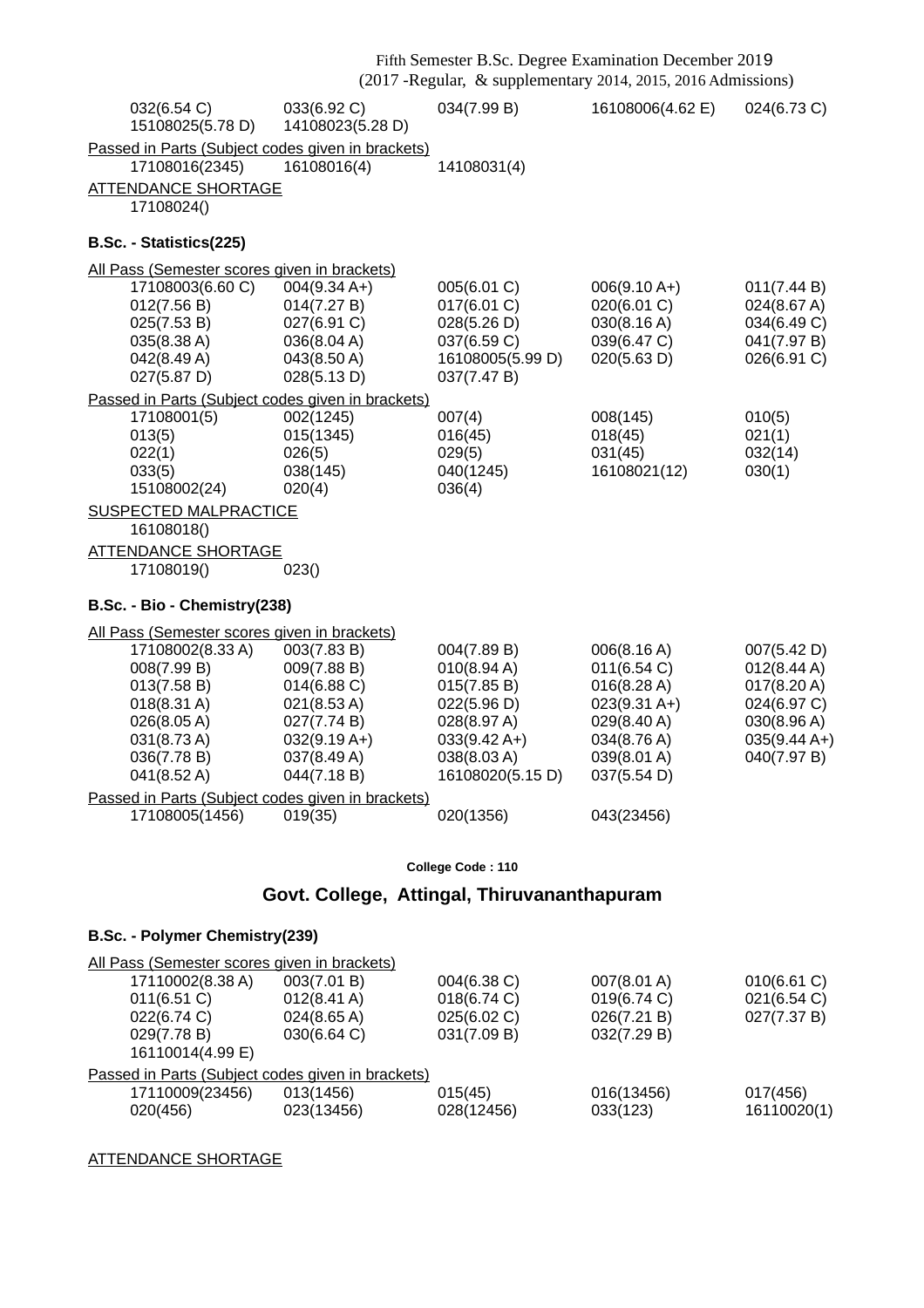17110008()

Wrong entry of details by the the candidate

17110001()

#### **College Code : 111**

## **Baby John Memorial Govt. College, Chavara, Kollam**

| All Pass (Semester scores given in brackets)      |                  |                |                       |                |
|---------------------------------------------------|------------------|----------------|-----------------------|----------------|
| 17111001(7.13B)                                   | 002(7.78 B)      | 003(6.87 C)    | 004(6.88 C)           | 005(8.17 A)    |
| 006(7.00 B)                                       | 007(7.58 B)      | 008(8.58 A)    | 009(6.14 C)           | 010(8.70 A)    |
| 011(8.15 A)                                       | 012(8.73 A)      | 013(8.96 A)    | 014(6.06 C)           | 015(6.74 C)    |
| 016(6.44 C)                                       | 017(6.56 C)      | 018(7.42 B)    | 019(7.56 B)           | 020(5.88 D)    |
| 021(6.91 C)                                       | 022(8.16 A)      | 023(6.37 C)    | 024(8.08 A)           | 025(7.57 B)    |
| $027(9.13 A+)$                                    | 028(7.96 B)      | $030(9.30 A+)$ | 032(8.62 A)           | 033(7.91 B)    |
| 034(7.27 B)                                       | 035(6.16 C)      | 036(6.74 C)    | 037(5.98 D)           | 038(6.22 C)    |
| 039(6.02 C)                                       | 041(6.22 C)      | 042(8.09 A)    | 044(7.63 B)           | 046(6.53 C)    |
| 048(6.07 C)                                       | 050(7.76 B)      | 051(7.78 B)    | 052(6.88 C)           | 053(7.55 B)    |
| 054(7.21 B)                                       | 055(7.14 B)      | 056(7.20 B)    | 16111011(5.24 D)      |                |
| Passed in Parts (Subject codes given in brackets) |                  |                |                       |                |
| 17111031(123)                                     | 043(12356)       | 045(125)       | 047(126)              |                |
| <b>SUSPECTED MALPRACTICE</b>                      |                  |                |                       |                |
| 17111049()                                        |                  |                |                       |                |
|                                                   |                  |                |                       |                |
| B.Sc. - Chemistry(235)                            |                  |                |                       |                |
| All Pass (Semester scores given in brackets)      |                  |                |                       |                |
| 17111001(6.92 C)                                  | 002(7.17 B)      | 004(8.55 A)    | 007(8.95 A)           | 008(8.88 A)    |
| 009(6.24 C)                                       | 010(7.15 B)      | 013(8.62 A)    | 014(7.40 B)           | 015(8.91 A)    |
| 017(6.57 C)                                       | 018(6.62 C)      | 019(8.25 A)    | 020(7.21 B)           | 021(6.27 C)    |
| 022(7.32 B)                                       | 024(7.48 B)      | 026(8.04 A)    | 029(8.21 A)           | 030(7.43 B)    |
| 031(8.97 A)                                       | 032(8.42 A)      | 033(8.84 A)    | 034(8.41 A)           | $036(9.28 A+)$ |
| 16111007(6.41 C)                                  | 011(6.43 C)      | 015(5.95 D)    | 017(6.23 C)           | 018(6.19 C)    |
| 020(6.32 C)                                       | 15111031(6.54 C) |                |                       |                |
| Passed in Parts (Subject codes given in brackets) |                  |                |                       |                |
| 17111003(45)                                      | 005(45)          | 006(12345)     | 012(1456)             | 016(1456)      |
| 023(12456)                                        | 025(45)          | 028(2456)      | 035(12345)            | 037(12345)     |
| 15111005(1)                                       |                  |                |                       |                |
| <b>B.Sc. - Zoology(250)</b>                       |                  |                |                       |                |
| All Pass (Semester scores given in brackets)      |                  |                |                       |                |
| 17111001(7.34 B)                                  | 003(6.76 C)      | 004(7.61 B)    | 005(6.77 C)           | 006(7.91 B)    |
| 007(8.79 A)                                       | 008(8.99 A)      | 009(7.21 B)    | 010(7.81 B)           | 011(6.85)      |
| 012(7.03 B)                                       | 013(7.47 B)      | 014(7.96 B)    | $015(8.51 \text{ A})$ | $016(9.17 A+)$ |
| 017(8.94 A)                                       | 020(8.38 A)      | 021(8.53 A)    | 025(7.67 B)           | 026(8.23 A)    |
| 028(6.10 C)                                       | 029(7.48 B)      | 030(6.81 C)    | 031(7.13 B)           | 032(7.72 B)    |
| 033(6.63 C)                                       | 035(7.96 B)      | 037(8.51 A)    | 038(8.37 A)           |                |
| Passed in Parts (Subject codes given in brackets) |                  |                |                       |                |
| 17111018(2346)                                    | 022(2346)        | 027(1236)      | 034(1236)             |                |
|                                                   |                  |                |                       |                |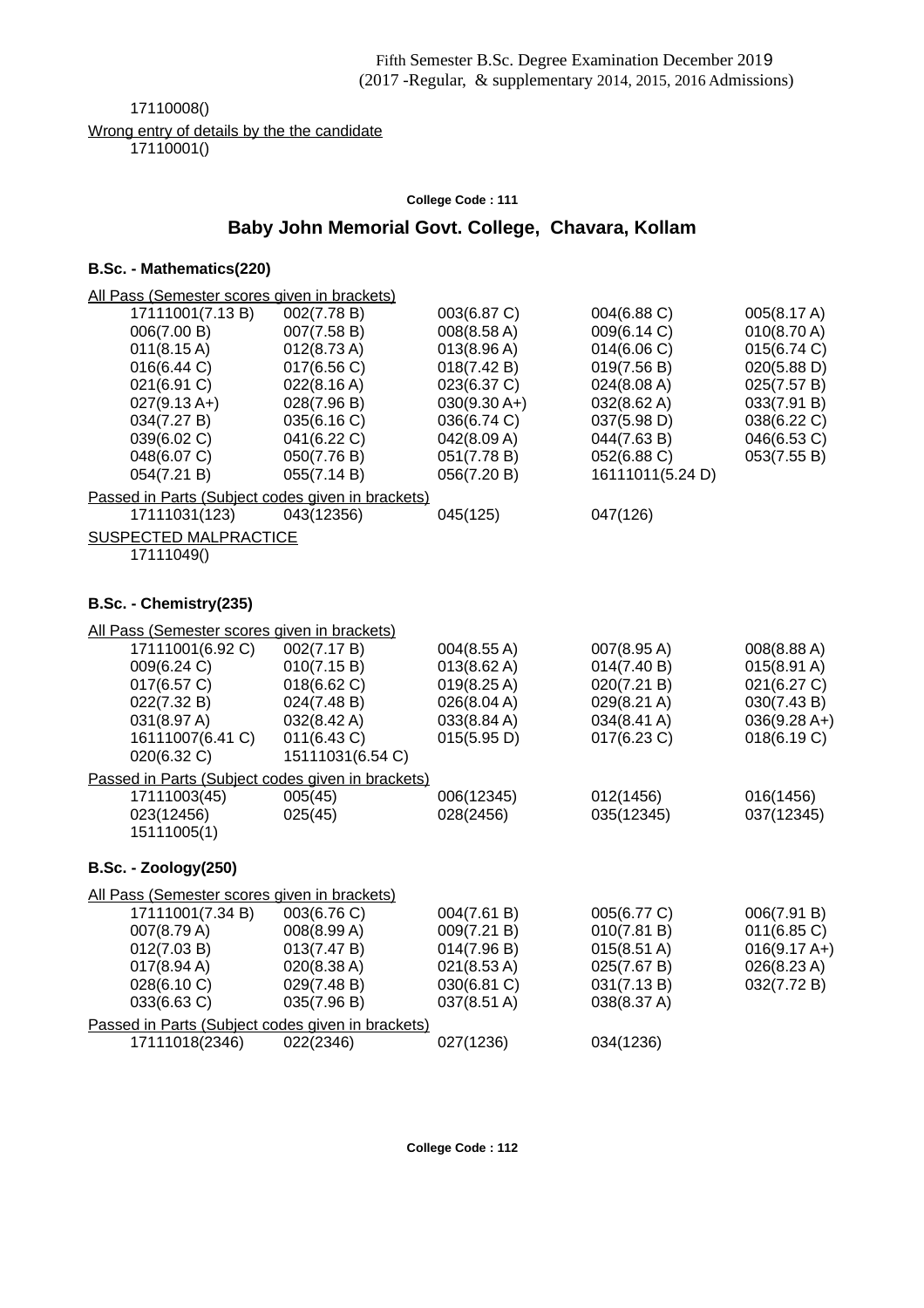## **Govt. College, Nedumangad, Thiruvananthapuram**

### **B.Sc. - Mathematics(220)**

| All Pass (Semester scores given in brackets)      |             |                |                |                       |
|---------------------------------------------------|-------------|----------------|----------------|-----------------------|
| 17112001(9.16 A+)                                 | 002(5.24 D) | $003(9.58 A+)$ | 004(7.36 B)    | 005(6.70 C)           |
| 008(6.52 C)                                       | 009(5.36 D) | 010(5.78 D)    | 011(7.44 B)    | $012(8.26 \text{ A})$ |
| 013(6.98 C)                                       | 014(7.88 B) | 015(6.10 C)    | 017(7.34 B)    | 018(5.65 D)           |
| 030(5.17 D)                                       | 032(8.01 A) | 034(7.68 B)    | $035(9.62 A+)$ | 036(7.01 B)           |
| 037(7.47 B)                                       | 038(7.83 B) | $039(9.13 A+)$ | 043(5.05 D)    | 045(7.81 B)           |
| 046(7.64 B)                                       | 047(7.23 B) | 049(5.86 D)    | 050(5.63 D)    |                       |
| 16112003(4.90 E)                                  |             |                |                |                       |
| 044(5.11 D)                                       | 048(5.65 D) |                |                |                       |
| Passed in Parts (Subject codes given in brackets) |             |                |                |                       |
| 17112007(36)                                      | 020(23456)  | 021(236)       | 022(235)       | 023(1356)             |
| 024(2356)                                         | 025(12356)  | 033(356)       | 042(156)       | 048(6)                |
| 051(256)                                          | 053(2356)   |                |                |                       |
|                                                   |             |                |                |                       |

#### **College Code : 113**

## **Iqbal College, Peringamala, Thiruvananthapuram**

| All Pass (Semester scores given in brackets) |                                                   |                  |                       |                |
|----------------------------------------------|---------------------------------------------------|------------------|-----------------------|----------------|
| 17113001(8.74 A)                             | $002(9.26 A+)$                                    | $005(9.02 A+)$   | 006(8.14 A)           | 008(5.21 D)    |
| 009(7.41 B)                                  | 010(5.76 D)                                       | 011(7.36 B)      | 012(6.53 C)           | 013(8.57 A)    |
| 015(5.97 D)                                  | $017(8.18 \text{ A})$                             | 021(5.71 D)      | 023(7.60 B)           | 025(8.63 A)    |
| 026(7.75 B)                                  | 029(8.16 A)                                       | 030(6.67 C)      | $031(9.01 A+)$        | 032(5.70 D)    |
| 034(6.20 C)                                  | 036(5.61 D)                                       | 039(6.03 C)      | 040(8.56 A)           |                |
| 16113010(4.50 E)                             |                                                   |                  |                       |                |
| 013(6.11 C)                                  | 021(5.61 D)                                       | 029(6.13 C)      | 15113027(5.18 D)      |                |
| 14113025(7.02 B)                             |                                                   |                  |                       |                |
|                                              | Passed in Parts (Subject codes given in brackets) |                  |                       |                |
| 17113007(46)                                 | 014(36)                                           | 016(1346)        | 018(36)               | 022(16)        |
| 024(6)                                       | 027(36)                                           | 028(2356)        | 033(6)                | 035(1346)      |
| 037(346)                                     | 038(3456)                                         | 16113028(14)     |                       |                |
| B.Sc. - Physics(230)                         |                                                   |                  |                       |                |
| All Pass (Semester scores given in brackets) |                                                   |                  |                       |                |
| 17113002(7.92 B)                             | $005(9.68 A+)$                                    | 008(5.84 D)      | 009(8.55 A)           | 012(6.49 C)    |
| 013(7.99 B)                                  | 014(5.68 D)                                       | 015(7.30 B)      | $017(8.25 \text{ A})$ | 018(6.53 C)    |
| 020(5.89 D)                                  | 022(6.02 C)                                       | $023(9.39 A+)$   | 026(4.78 E)           | 029(8.16 A)    |
| 030(7.75 B)                                  | 031(7.53 B)                                       | 16113014(4.59 E) |                       |                |
|                                              | Passed in Parts (Subject codes given in brackets) |                  |                       |                |
| 17113004(15)                                 | 007(35)                                           | 011(15)          | 016(135)              | 027(5)         |
| 16113018(3)                                  | 019(15)                                           |                  |                       |                |
| <b>ATTENDANCE SHORTAGE</b>                   |                                                   |                  |                       |                |
| 17113006()                                   | 010()                                             | 019()            | 021()                 | 024()          |
| 025()                                        |                                                   |                  |                       |                |
| <b>B.Sc. - Botany(245)</b>                   |                                                   |                  |                       |                |
| All Pass (Semester scores given in brackets) |                                                   |                  |                       |                |
| 17113003(9.35 A+)                            | 004(8.83 A)                                       | 005(8.84 A)      | $006(9.00 A+)$        | $010(9.00 A+)$ |
| 011(7.75 B)                                  | 013(6.52 C)                                       | 014(8.94 A)      | $015(8.40 \text{ A})$ | 016(7.99 B)    |
|                                              |                                                   |                  |                       |                |
| 019(8.89 A)                                  | 020(8.24 A)                                       | 023(7.67 B)      | 025(8.12 A)           | 026(7.57 B)    |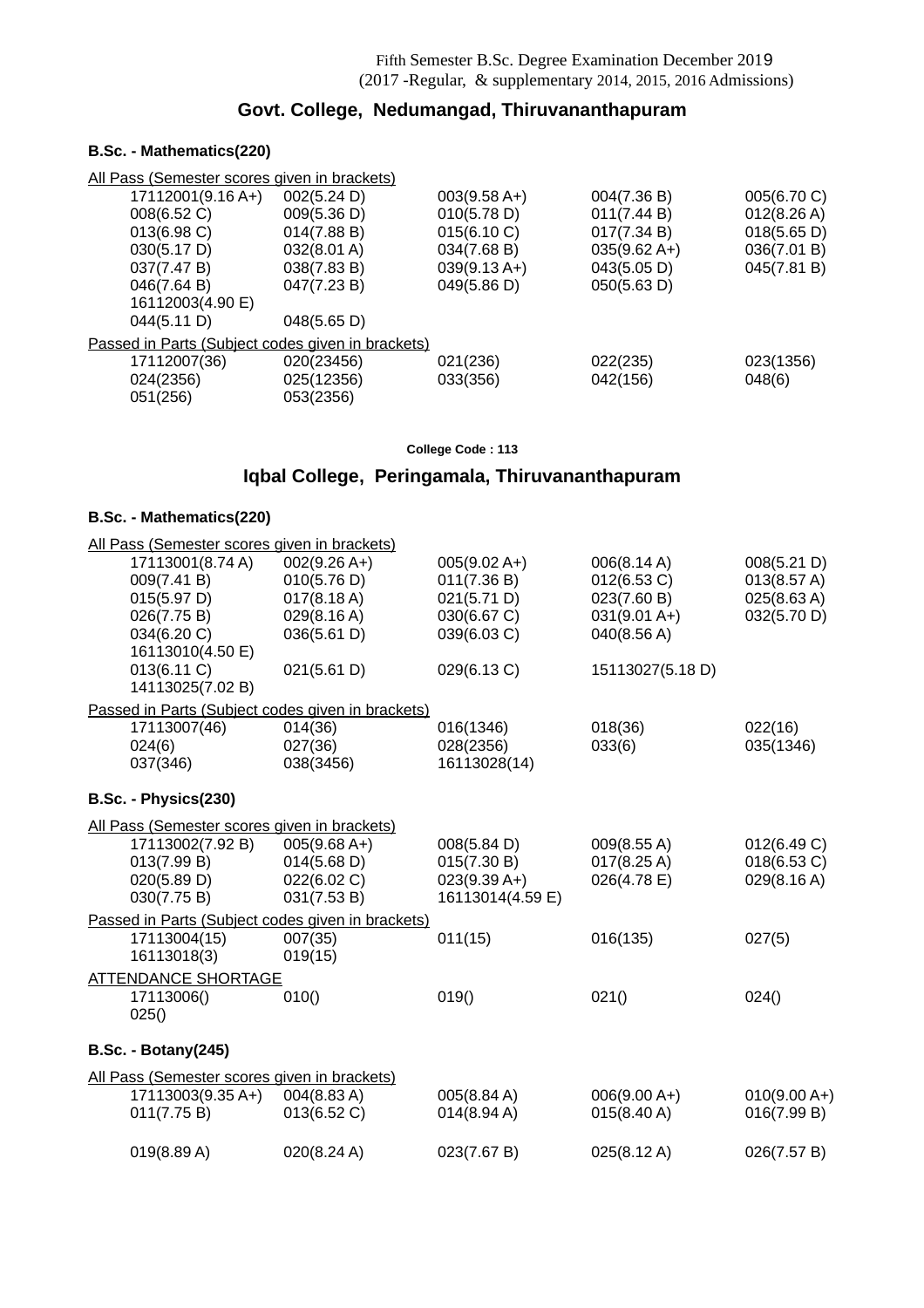|                                                                                                                                                                                                                                           |                                                                                     |                                                                                        | Fifth Semester B.Sc. Degree Examination December 2019<br>(2017 - Regular, & supplementary 2014, 2015, 2016 Admissions) |                                                                        |
|-------------------------------------------------------------------------------------------------------------------------------------------------------------------------------------------------------------------------------------------|-------------------------------------------------------------------------------------|----------------------------------------------------------------------------------------|------------------------------------------------------------------------------------------------------------------------|------------------------------------------------------------------------|
| 027(7.80 B)<br>034(8.64 A)                                                                                                                                                                                                                | 029(6.67 C)<br>16113003(6.05 C)                                                     | 030(7.14 B)<br>026(8.29 A)                                                             | 032(7.62 B)<br>034(7.08 B)                                                                                             | 033(7.84 B)                                                            |
| Passed in Parts (Subject codes given in brackets)<br>17113002(23456)<br>16113030(12456)                                                                                                                                                   | 007(2345)                                                                           | 017(23456)                                                                             | 022(2356)                                                                                                              | 024(23456)                                                             |
| <b>ATTENDANCE SHORTAGE</b><br>17113012()                                                                                                                                                                                                  | 028()                                                                               |                                                                                        |                                                                                                                        |                                                                        |
| <b>B.Sc. - Zoology(250)</b>                                                                                                                                                                                                               |                                                                                     |                                                                                        |                                                                                                                        |                                                                        |
| All Pass (Semester scores given in brackets)<br>17113001(7.98 B)<br>006(7.59 B)<br>$015(9.19 A+)$<br>023(8.89 A)<br>16113004(6.74 C)<br>Passed in Parts (Subject codes given in brackets)<br>17113013(2346)<br><b>ATTENDANCE SHORTAGE</b> | 002(7.98 B)<br>009(6.77 C)<br>016(7.66 B)<br>024(7.97 B)<br>007(5.20 D)<br>017(134) | 003(7.89 B)<br>011(7.88 B)<br>018(8.22 A)<br>025(7.92 B)<br>010(5.37 D)<br>15113021(4) | 004(8.39 A)<br>$012(8.43 \text{ A})$<br>021(8.43 A)<br>026(8.41 A)<br>15113022(5.92 D)                                 | $005(9.23 \text{ A+})$<br>014(7.77 B)<br>$022(9.19 A+)$<br>028(7.30 B) |
| 17113008()                                                                                                                                                                                                                                | 019()                                                                               |                                                                                        |                                                                                                                        |                                                                        |
|                                                                                                                                                                                                                                           |                                                                                     | College Code: 114<br>Thiruvananthapuram                                                | Kunjukrishna Nadar Memorial Govt. Arts & Science College, Kanjiramkulam,                                               |                                                                        |
| B.Sc. - Mathematics(220)                                                                                                                                                                                                                  |                                                                                     |                                                                                        |                                                                                                                        |                                                                        |
| All Pass (Semester scores given in brackets)<br>17114001(9.27 A+)<br>006(8.42 A)<br>011(7.36 B)<br>018(7.37 B)<br>027(7.96 B)                                                                                                             | $002(9.13 A+)$<br>007(7.43 B)<br>012(5.16 D)<br>$019(9.14 A+)$<br>028(8.57 A)       | 003(7.31 B)<br>008(8.66 A)<br>013(6.88 C)<br>024(6.18 C)                               | 004(5.96 D)<br>009(8.60 A)<br>014(8.83 A)<br>025(6.89 C)                                                               | 005(6.38 C)<br>010(8.48 A)<br>$017(8.25 \text{ A})$<br>026(6.15 C)     |
| Passed in Parts (Subject codes given in brackets)<br>17114015(1356)<br>029(12456)                                                                                                                                                         | 016(1356)                                                                           | 020(156)                                                                               | 021(156)                                                                                                               | 023(16)                                                                |
|                                                                                                                                                                                                                                           |                                                                                     | College Code: 116                                                                      |                                                                                                                        |                                                                        |
|                                                                                                                                                                                                                                           |                                                                                     | M M N S S College, Kottiyam, Kollam                                                    |                                                                                                                        |                                                                        |
| B.Sc. - Physics(230)                                                                                                                                                                                                                      |                                                                                     |                                                                                        |                                                                                                                        |                                                                        |
| All Pass (Semester scores given in brackets)<br>17116004(6.50 C)<br>011(8.27 A)                                                                                                                                                           | 007(7.45 B)<br>012(8.54 A)                                                          | 008(7.94 B)<br>013(5.46 D)                                                             | $009(9.27 A+)$<br>015(8.06 A)                                                                                          | 010(6.45)<br>016(6.52 C)                                               |

| 011(8.27 A)                                       | $012(8.54 \text{ A})$  | 013(5.46 D)           | 015(8.06 A) | 016(6.52 C) |
|---------------------------------------------------|------------------------|-----------------------|-------------|-------------|
| 018(7.05 B)                                       | 021(5.33 D)            | 022(8.20 A)           | 023(8.18 A) | 024(8.12 A) |
| 025(7.03 B)                                       | 026(6.60 C)            | 027(5.99 D)           | 028(5.91 D) | 029(5.14 D) |
| 030(6.15 C)                                       | $031(9.17 \text{ A+})$ | 033(5.36 D)           | 034(8.76 A) | 035(6.12 C) |
| 036(7.20 B)                                       | 037(6.10 C)            | $038(9.41 \text{ A})$ | 041(6.08 C) | 042(8.28 A) |
| 043(7.58 B)                                       | 044(8.53 A)            | 045(6.57 C)           | 047(6.10 C) |             |
| 16116042(4.63 E)                                  |                        |                       |             |             |
| 14116002(4.97 E)                                  |                        |                       |             |             |
| Passed in Parts (Subject codes given in brackets) |                        |                       |             |             |
| 17116001(5)                                       | 002(35)                | 003(145)              | 005(5)      | 006(5)      |
| 014(5)                                            | 020(5)                 | 032(15)               | 039(15)     | 046(15)     |
| 15116005(3)                                       |                        |                       |             |             |
|                                                   |                        |                       |             |             |

**B.Sc. - Chemistry(235)**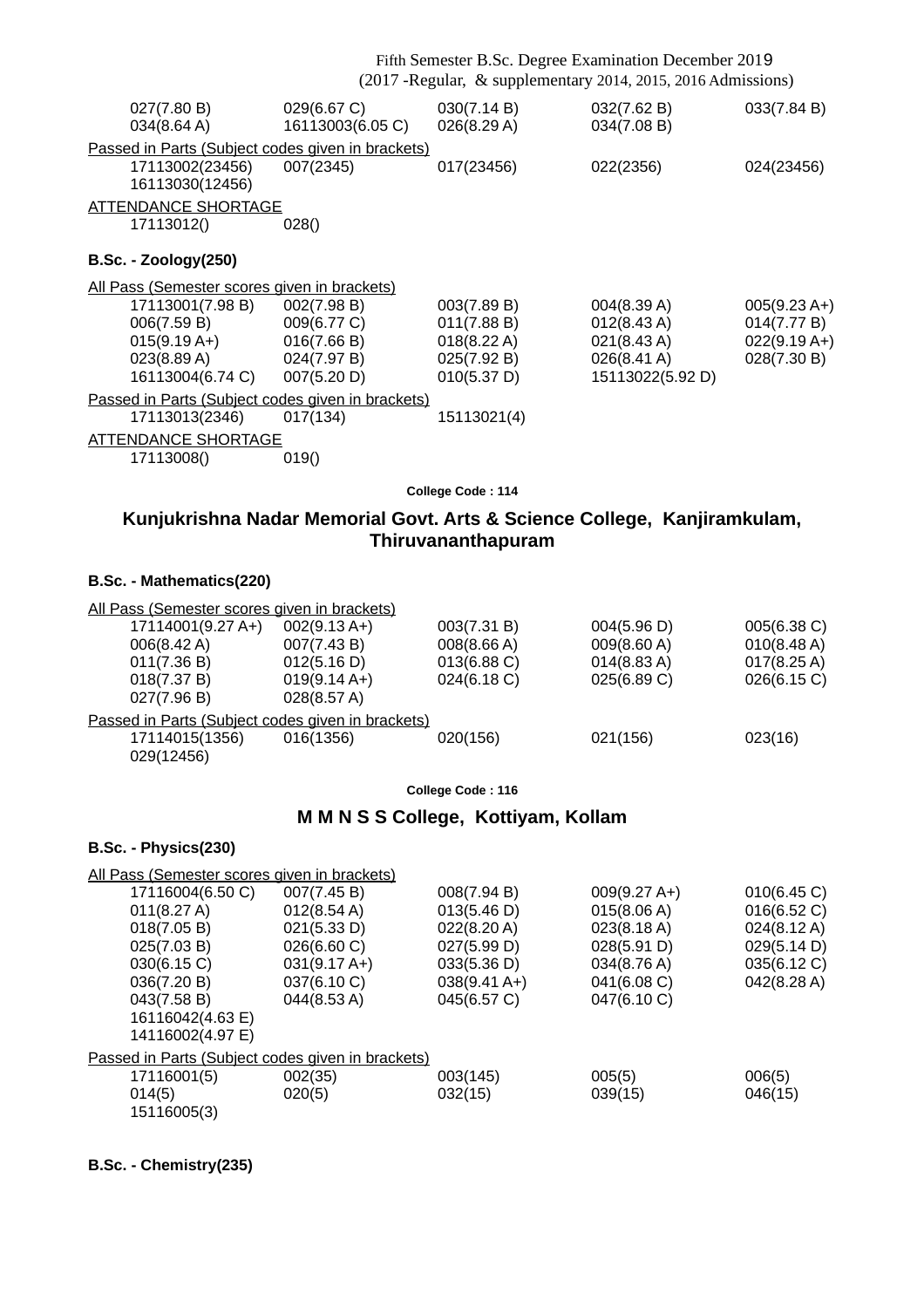| All Pass (Semester scores given in brackets)      |                       |             |                        |             |
|---------------------------------------------------|-----------------------|-------------|------------------------|-------------|
| 17116001(7.24 B)                                  | 003(8.73 A)           | 004(8.49 A) | 005(7.47 B)            | 006(7.55 B) |
| 008(8.47 A)                                       | 009(7.18 B)           | 011(8.67 A) | 013(8.00 A)            | 014(7.83 B) |
| 015(8.72 A)                                       | 016(6.66 C)           | 018(8.49 A) | $020(8.82 \text{ A})$  | 021(8.35 A) |
| 023(6.46 C)                                       | 024(8.76 A)           | 026(7.30 B) | 027(7.34 B)            | 028(7.81 B) |
| 030(6.87 C)                                       | 031(8.82 A)           | 033(7.90 B) | $037(9.35 \text{ A+})$ | 038(6.03 C) |
| Passed in Parts (Subject codes given in brackets) |                       |             |                        |             |
| 17116002(12456)                                   | 012(456)              | 017(12456)  | 019(13456)             | 025(45)     |
| 029(456)                                          | 032(13456)            | 034(456)    | 035(456)               | 036(456)    |
| <b>B.Sc. - Zoology(250)</b>                       |                       |             |                        |             |
| All Pass (Semester scores given in brackets)      |                       |             |                        |             |
| 17116002(8.16 A)                                  | $004(8.80 \text{ A})$ | 005(6.34 C) | 006(8.38 A)            | 007(7.85 B) |
| 008(8.61 A)                                       | 009(8.56 A)           | 010(5.96 D) | $012(8.15 \text{ A})$  | 013(7.73 B) |
| 015(7.48 B)                                       | 017(6.18 C)           | 018(7.04 B) | 022(7.27 B)            | 023(6.40 C) |
| 024(8.79 A)                                       | 025(6.36)             |             |                        |             |
| Passed in Parts (Subject codes given in brackets) |                       |             |                        |             |
| 17116001(1346)                                    | 011(346)              | 019(346)    | 020(1346)              | 021(46)     |
| 026(346)                                          |                       |             |                        |             |
|                                                   |                       |             |                        |             |

**College Code : 117**

## **Milad –E-Sherif Memorial College, Kayamkulam, Alappuzha**

#### **B.Sc. - Mathematics(220)**

| All Pass (Semester scores given in brackets)      |                  |             |             |                |
|---------------------------------------------------|------------------|-------------|-------------|----------------|
| 17117004(7.96 B)                                  | 005(5.33 D)      | 006(6.34 C) | 007(7.77 B) | 008(7.41 B)    |
| 009(8.06 A)                                       | 010(5.71 D)      | 011(5.52 D) | 012(5.36 D) | 013(6.30 C)    |
| 014(6.68)                                         | 015(8.08 A)      | 016(8.70 A) | 017(7.71 B) | $018(9.04 A+)$ |
| $019(9.00 A+)$                                    | 020(7.73 B)      | 022(7.90 B) | 024(8.70 A) | 026(8.15 A)    |
| 027(7.54 B)                                       | 029(6.75 C)      | 030(6.32 C) | 031(8.50 A) | 032(6.08 C)    |
| 033(7.58 B)                                       | 035(6.64 C)      | 037(6.58 C) | 038(6.92 C) | 039(7.46 B)    |
| 16117022(5.94 D)                                  | 024(5.78 D)      | 025(4.76 E) | 026(5.41 D) | 038(5.86 D)    |
| 15117010(4.91 E)                                  |                  |             |             |                |
|                                                   |                  |             |             |                |
| Passed in Parts (Subject codes given in brackets) |                  |             |             |                |
| 17117002(236)                                     | 003(2356)        | 023(1356)   | 025(135)    | 034(12345)     |
|                                                   |                  |             |             |                |
| B.Sc. - Statistics(225)                           |                  |             |             |                |
| All Pass (Semester scores given in brackets)      |                  |             |             |                |
| 17117002(6.21 C)                                  | 006(6.82 C)      | 009(6.60 C) | 010(5.73 D) | 014(4.29 E)    |
| 016(6.51 C)                                       | 017(6.20 C)      | 022(5.81 D) | 029(7.66 B) | 030(8.33 A)    |
| 032(6.03 C)                                       | 033(5.96 D)      | 034(6.36 C) | 035(8.39 A) | 040(8.91 A)    |
| 16117028(4.55 E)                                  | 15117020(4.96 E) |             |             |                |
| Passed in Parts (Subject codes given in brackets) |                  |             |             |                |
| 17117003(345)                                     | 007(5)           | 008(35)     | 011(5)      | 012(5)         |
| 018(145)                                          | 019(15)          | 020(135)    | 021(35)     | 024(1345)      |
| 025(135)                                          | 026(135)         | 027(135)    | 028(1234)   | 031(135)       |
| 036(135)                                          | 037(35)          | 038(35)     | 039(13)     | 041(35)        |
| 15117036(4)                                       |                  |             |             |                |
|                                                   |                  |             |             |                |
|                                                   |                  |             |             |                |

**B.Sc. - Physics(230)**

| All Pass (Semester scores given in brackets) |             |             |             |             |
|----------------------------------------------|-------------|-------------|-------------|-------------|
| 17117001(6.24 C)                             | 005(8.20 A) | 009(5.76 D) | 011(8.32 A) | 016(5.19 D) |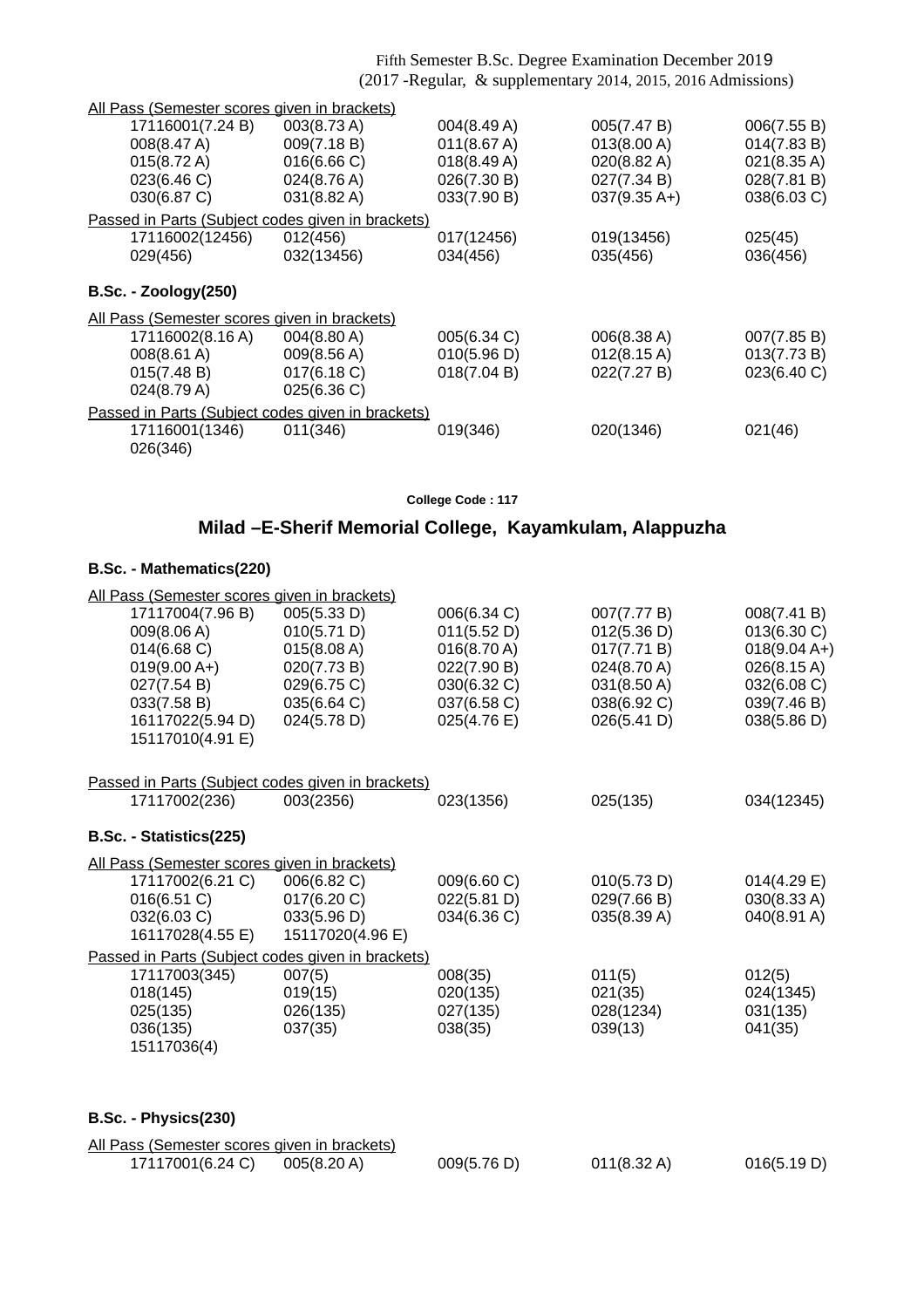|                                                                                                                                                                                          | Fifth Semester B.Sc. Degree Examination December 2019<br>(2017 - Regular, & supplementary 2014, 2015, 2016 Admissions)              |                                                                                                                                                |                                                                                                                                          |                                                                                                                         |
|------------------------------------------------------------------------------------------------------------------------------------------------------------------------------------------|-------------------------------------------------------------------------------------------------------------------------------------|------------------------------------------------------------------------------------------------------------------------------------------------|------------------------------------------------------------------------------------------------------------------------------------------|-------------------------------------------------------------------------------------------------------------------------|
| 017(7.97 B)<br>030(8.81 A)<br>039(5.78 D)<br>15117025(4.48 E)                                                                                                                            | 018(4.89 E)<br>031(5.23 D)<br>040(7.49 B)<br>027(4.40 E)                                                                            | 019(7.92 B)<br>034(7.30 B)<br>16117031(7.70 B)                                                                                                 | 020(5.28 D)<br>035(5.64 D)<br>034(5.51 D)                                                                                                | 027(5.73 D)<br>038(5.97 D)<br>039(4.40 E)                                                                               |
| 17117003(15)<br>010(145)<br>022(5)<br>029(4)                                                                                                                                             | Passed in Parts (Subject codes given in brackets)<br>004(1345)<br>012(5)<br>023(4)<br>032(1245)                                     | 006(15)<br>013(1245)<br>024(145)<br>036(5)                                                                                                     | 007(5)<br>015(1245)<br>025(45)<br>042(1245)                                                                                              | 008(45)<br>021(45)<br>026(45)<br>14117011(5)                                                                            |
| B.Sc. - Chemistry(235)                                                                                                                                                                   |                                                                                                                                     |                                                                                                                                                |                                                                                                                                          |                                                                                                                         |
| All Pass (Semester scores given in brackets)<br>17117001(6.07 C)<br>007(7.13 B)<br>012(7.65 B)<br>018(8.71 A)<br>023(6.59 C)<br>$028(8.40 \text{ A})$<br>16117015(5.56 D)                | 003(7.78 B)<br>008(7.02 B)<br>013(8.27 A)<br>$019(9.03 A+)$<br>024(7.01 B)<br>029(7.89 B)<br>15117011(6.01 C)                       | 004(6.67 C)<br>009(8.32 A)<br>014(5.77 D)<br>020(5.90 D)<br>025(7.87 B)<br>030(8.16 A)<br>024(6.10 C)                                          | 005(8.93 A)<br>010(7.59 B)<br>016(6.82 C)<br>021(7.10 B)<br>026(7.26 B)<br>031(7.01 B)<br>14117009(6.88 C)                               | 006(7.03 B)<br>011(7.17 B)<br>017(7.67 B)<br>022(6.84 C)<br>027(8.60 A)<br>032(6.69 C)                                  |
| 16117004(6)                                                                                                                                                                              | Passed in Parts (Subject codes given in brackets)                                                                                   |                                                                                                                                                |                                                                                                                                          |                                                                                                                         |
|                                                                                                                                                                                          |                                                                                                                                     |                                                                                                                                                |                                                                                                                                          |                                                                                                                         |
| <b>B.Sc. - Botany(245)</b>                                                                                                                                                               |                                                                                                                                     |                                                                                                                                                |                                                                                                                                          |                                                                                                                         |
| All Pass (Semester scores given in brackets)<br>17117003(8.45 A)<br>008(6.81 C)<br>015(6.21 C)<br>023(7.34 B)<br>028(7.41 B)<br>035(6.08 C)<br>041(8.53 A)<br>050(8.44 A)<br>018(6.65 C) | 004(8.44 A)<br>009(8.27 A)<br>018(6.09 C)<br>024(5.97 D)<br>029(8.06 A)<br>036(8.06 A)<br>042(5.89 D)<br>051(8.90 A)<br>046(5.30 D) | 005(8.32 A)<br>010(8.25 A)<br>020(7.85 B)<br>$025(9.01 A+)$<br>030(8.96 A)<br>037(6.98 C)<br>043(7.88 B)<br>$056(9.17 A+)$<br>15117029(6.64 C) | 006(8.20 A)<br>012(7.95 B)<br>021(8.06 A)<br>026(7.36 B)<br>031(8.32 A)<br>038(6.30 C)<br>048(6.99 C)<br>16117010(5.72 D)<br>033(8.38 A) | 007(8.57 A)<br>$014(9.00 A+)$<br>022(7.44 B)<br>027(7.16 B)<br>032(7.81 B)<br>040(8.22 A)<br>049(7.14 B)<br>014(5.66 D) |
|                                                                                                                                                                                          | Passed in Parts (Subject codes given in brackets)                                                                                   |                                                                                                                                                |                                                                                                                                          |                                                                                                                         |
| 17117002(12456) 011(23456)<br>033(46)<br>046(246)<br>028(3)                                                                                                                              | 034(1456)<br>054(12456)<br>030(5)                                                                                                   | 013(2346)<br>039(2456)<br>16117011(12)<br>034(5)                                                                                               | 016(23456)<br>044(456)<br>017(3)                                                                                                         | 017(3456)<br>045(2456)<br>15117021(3)                                                                                   |
| <b>ATTENDANCE SHORTAGE</b><br>17117001()                                                                                                                                                 | 053()                                                                                                                               | 055()                                                                                                                                          |                                                                                                                                          |                                                                                                                         |
| <b>B.Sc. - Zoology(250)</b>                                                                                                                                                              |                                                                                                                                     |                                                                                                                                                |                                                                                                                                          |                                                                                                                         |
| All Pass (Semester scores given in brackets)                                                                                                                                             |                                                                                                                                     |                                                                                                                                                |                                                                                                                                          |                                                                                                                         |
| 17117001(5.95 D)<br>009(8.82 A)<br>$015(9.06 A+)$<br>026(7.98 B)<br>035(8.28 A)<br>045(8.12 A)<br>16117006(6.38 C)<br>034(6.66 C)                                                        | 002(6.44 C)<br>010(8.22 A)<br>$018(9.45 A+)$<br>030(6.88 C)<br>036(5.66 D)<br>$046(9.26 A+)$<br>013(6.62 C)<br>042(6.08 C)          | 004(6.14 C)<br>$011(8.40 \text{ A})$<br>$023(9.43 A+)$<br>031(8.98 A)<br>039(7.21 B)<br>047(7.80 B)<br>014(6.04 C)<br>047(5.74 D)              | 006(8.38 A)<br>$012(8.12 \text{ A})$<br>024(8.25 A)<br>032(7.35 B)<br>041(5.94 D)<br>048(8.28 A)<br>019(6.63 C)<br>14117018(5.22 D)      | 008(6.23 C)<br>013(6.48 C)<br>025(7.96 B)<br>$033(9.33 A+)$<br>044(5.87 D)<br>051(7.24 B)<br>022(6.18 C)<br>027(5.45 D) |
|                                                                                                                                                                                          |                                                                                                                                     |                                                                                                                                                |                                                                                                                                          |                                                                                                                         |

| Passed in Parts (Subject codes given in brackets) |         |          |          |        |
|---------------------------------------------------|---------|----------|----------|--------|
| 17117003(2346)                                    | 005(36) | 007(346) | 014(246) | 016(4) |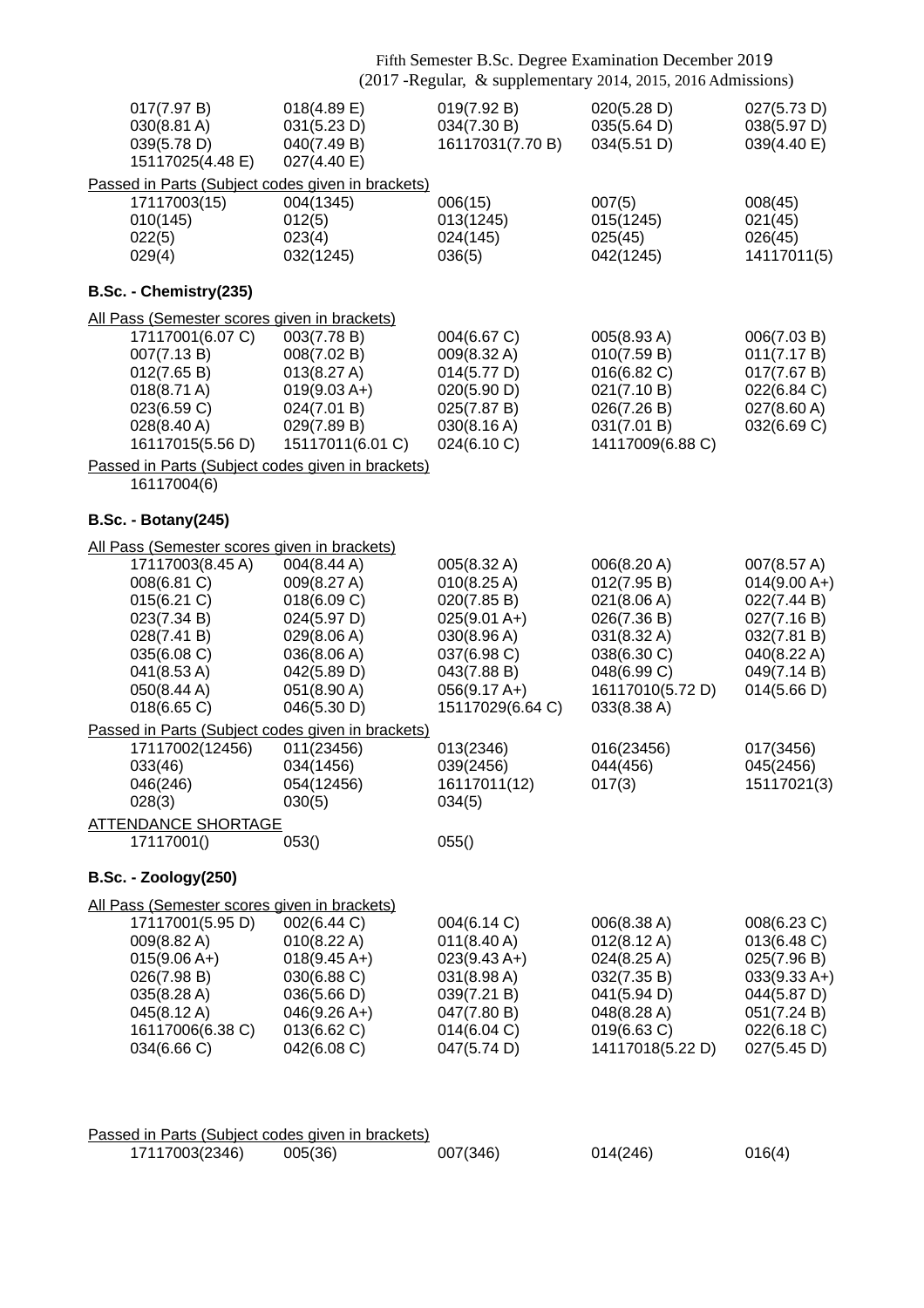| 017(1346)     | 019(46) | 020(246) | 021(2346) | 022(346)    |
|---------------|---------|----------|-----------|-------------|
| 027(1346)     | 028(6)  | 029(6)   | 034(46)   | 038(346)    |
| 040(1236)     | 042(46) | 043(346) | 050(46)   | 16117015(2) |
| 020(3)        | 025(3)  | 037(3)   | 053(23)   |             |
| 15117007(134) |         |          |           |             |
| 14117004(3)   | 048(2)  |          |           |             |

#### **College Code : 118**

## **Mahatma Gandhi College , Kesavadasapuram, Thiruvananthapuram**

| All Pass (Semester scores given in brackets)                                                                                                                                     |                                                                                                                                                                    |                                                                                                                                                         |                                                                                                                                                            |                                                                                                                                     |
|----------------------------------------------------------------------------------------------------------------------------------------------------------------------------------|--------------------------------------------------------------------------------------------------------------------------------------------------------------------|---------------------------------------------------------------------------------------------------------------------------------------------------------|------------------------------------------------------------------------------------------------------------------------------------------------------------|-------------------------------------------------------------------------------------------------------------------------------------|
| 17118001(9.19 A+)<br>009(6.01 C)<br>$016(9.25 A+)$<br>022(8.47 A)<br>029(6.60 C)<br>$034(9.42 \text{ A+})$<br>041(5.82 D)<br>050(8.35 A)<br>16118022(5.68 D)<br>15118005(4.84 E) | 005(5.67 D)<br>011(8.73 A)<br>017(8.67 A)<br>023(7.51 B)<br>030(7.04 B)<br>036(5.81 D)<br>042(6.78 C)<br>051(7.65 B)<br>016(5.31 D)                                | $006(9.16 A+)$<br>012(7.67 B)<br>019(7.83 B)<br>025(5.98 D)<br>031(5.59 D)<br>037(5.45 D)<br>043(7.01 B)<br>052(7.67 B)                                 | 007(6.31 C)<br>013(8.76 A)<br>$020(9.30 A+)$<br>026(8.53 A)<br>032(8.01 A)<br>039(7.53 B)<br>044(6.57 C)<br>053(8.84 A)                                    | 008(6.25 C)<br>014(8.71 A)<br>021(7.16 B)<br>027(5.74 D)<br>033(7.17 B)<br>040(8.97 A)<br>047(5.09 D)                               |
| Passed in Parts (Subject codes given in brackets)                                                                                                                                |                                                                                                                                                                    |                                                                                                                                                         |                                                                                                                                                            |                                                                                                                                     |
| 17118002(236)<br>054(12456)<br>048(1)                                                                                                                                            | 010(2356)<br>16118006(5)<br>050(12356)                                                                                                                             | 018(16)<br>014(1)<br>15118047(14)                                                                                                                       | 024(25)<br>032(145)                                                                                                                                        | 045(2456)<br>033(4)                                                                                                                 |
| B.Sc. - Physics(230)                                                                                                                                                             |                                                                                                                                                                    |                                                                                                                                                         |                                                                                                                                                            |                                                                                                                                     |
| All Pass (Semester scores given in brackets)                                                                                                                                     |                                                                                                                                                                    |                                                                                                                                                         |                                                                                                                                                            |                                                                                                                                     |
| 17118001(6.86 C)<br>007(8.09 A)<br>013(8.80 A)<br>020(6.94 C)<br>027(4.53 E)<br>033(5.21 D)<br>039(6.53 C)<br>047(7.44 B)<br>054(5.66 D)<br>039(4.92 E)                          | 003(8.58 A)<br>008(5.49 D)<br>015(6.42 C)<br>023(8.13 A)<br>028(8.36 A)<br>$034(9.34 \text{ A+})$<br>040(7.73 B)<br>048(8.71 A)<br>055(6.83 C)<br>15118032(4.57 E) | 004(5.76 D)<br>009(7.28 B)<br>016(5.17 D)<br>024(6.46 C)<br>029(7.63 B)<br>035(8.66 A)<br>041(6.34 C)<br>049(6.26 C)<br>16118008(5.38 D)<br>047(4.77 E) | 005(8.90 A)<br>010(8.01 A)<br>017(6.20 C)<br>025(6.60 C)<br>030(6.27 C)<br>036(7.67 B)<br>$045(9.53 A+)$<br>050(8.43 A)<br>020(5.08 D)<br>14118023(5.37 D) | 006(7.50 B)<br>011(5.57 D)<br>019(6.47 C)<br>026(5.17 D)<br>031(8.19 A)<br>038(8.64 A)<br>046(7.17 B)<br>053(7.39 B)<br>038(4.56 E) |
| Passed in Parts (Subject codes given in brackets)                                                                                                                                |                                                                                                                                                                    |                                                                                                                                                         |                                                                                                                                                            |                                                                                                                                     |
| 17118002(4)<br>032(45)<br>16118001(145)<br>11118052(124)                                                                                                                         | 012(345)<br>037(1235)<br>018(14)                                                                                                                                   | 014(5)<br>043(1234)<br>042(4)                                                                                                                           | 018(45)<br>051(5)<br>15118017(2)                                                                                                                           | 021(5)<br>052(1345)<br>021(124)                                                                                                     |
| B.Sc. - Chemistry(235)                                                                                                                                                           |                                                                                                                                                                    |                                                                                                                                                         |                                                                                                                                                            |                                                                                                                                     |
| All Pass (Semester scores given in brackets)                                                                                                                                     |                                                                                                                                                                    |                                                                                                                                                         |                                                                                                                                                            |                                                                                                                                     |
| 17118002(8.45 A)<br>010(7.34 B)<br>$017(8.25 \text{ A})$<br>023(7.51 B)<br>032(7.61 B)<br>037(7.58 B)                                                                            | 004(7.71 B)<br>012(7.01 B)<br>018(7.60 B)<br>027(7.22 B)<br>033(7.51 B)<br>038(8.78 A)                                                                             | 005(6.16 C)<br>013(7.84 B)<br>$019(8.62 \text{ A})$<br>029(6.97 C)<br>034(8.53 A)<br>039(8.47 A)                                                        | 006(8.70 A)<br>014(6.67 C)<br>020(8.74 A)<br>030(8.07 A)<br>035(6.73 C)<br>040(7.84 B)                                                                     | 008(7.93 B)<br>$015(9.23 \text{ A+})$<br>022(7.53 B)<br>031(6.71 C)<br>036(8.10 A)<br>041(8.62 A)                                   |
| 047(8.07 A)<br>052(8.72 A)                                                                                                                                                       | 048(6.54 C)<br>053(8.95 A)                                                                                                                                         | 049(5.95 D)<br>055(7.53 B)                                                                                                                              | 050(6.38 C)<br>16118016(6.34 C)                                                                                                                            | $051(9.01 A+)$<br>022(6.00 C)                                                                                                       |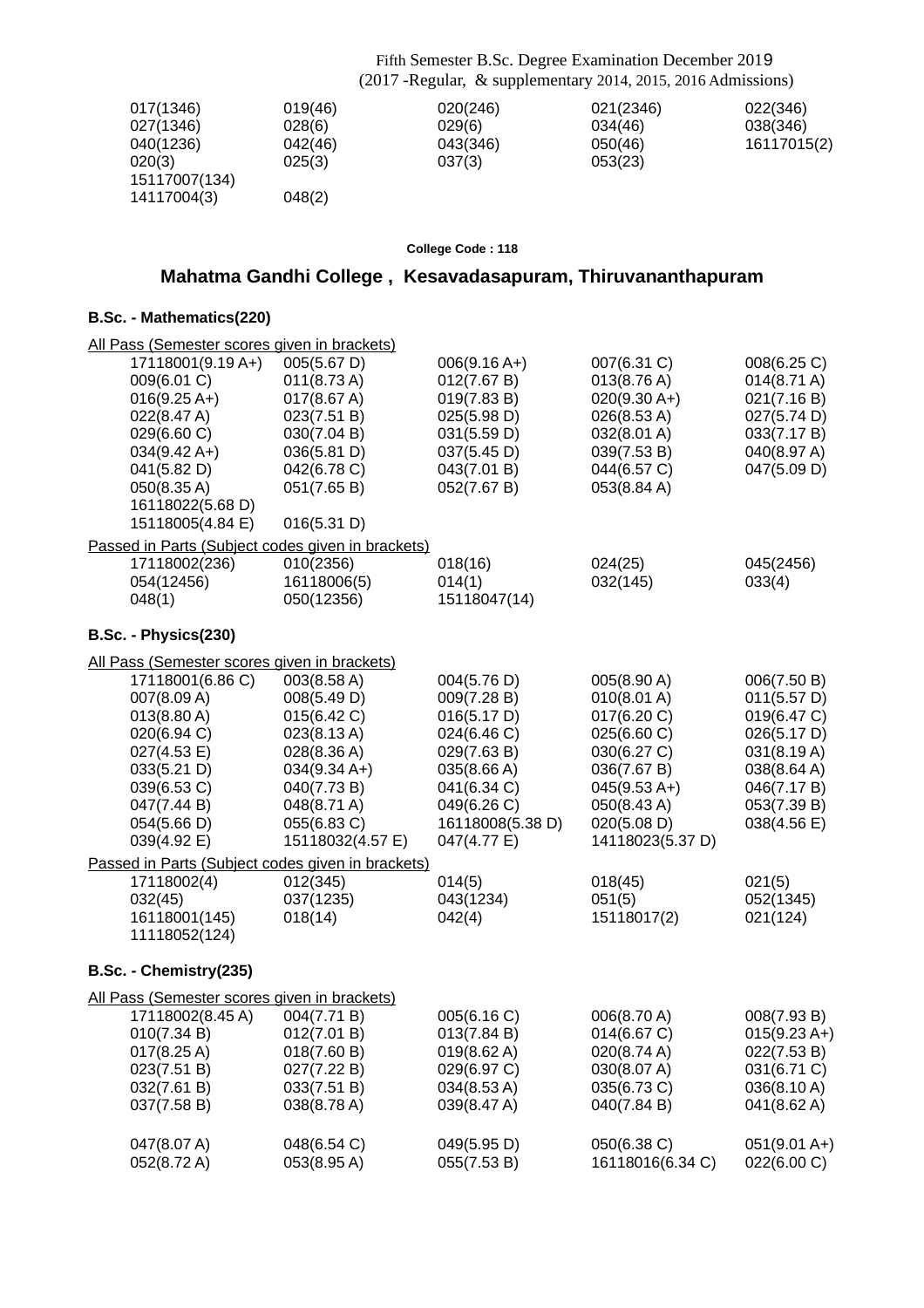|                                                   |                       |                       | (2017 - Regular, & supplementary 2014, 2015, 2016 Admissions) |                       |  |  |
|---------------------------------------------------|-----------------------|-----------------------|---------------------------------------------------------------|-----------------------|--|--|
| 15118002(5.96 D)                                  | 045(6.53 C)           |                       |                                                               |                       |  |  |
| Passed in Parts (Subject codes given in brackets) |                       |                       |                                                               |                       |  |  |
| 17118003(13456)                                   | 016(45)               | 021(23456)            | 024(456)                                                      | 025(1456)             |  |  |
| 026(456)                                          | 042(456)              | 043(1456)             | 044(2456)                                                     | 046(1456)             |  |  |
| 054(12456)                                        | 16118039(2)           | 15118031(2)           |                                                               |                       |  |  |
|                                                   |                       |                       |                                                               |                       |  |  |
| <b>B.Sc. - Botany(245)</b>                        |                       |                       |                                                               |                       |  |  |
| All Pass (Semester scores given in brackets)      |                       |                       |                                                               |                       |  |  |
| 17118002(7.57 B)                                  | 004(7.23 B)           | 005(7.71 B)           | 006(5.78 D)                                                   | 007(7.59 B)           |  |  |
| 009(7.14 B)                                       | 010(7.15 B)           | 011(7.74 B)           | 012(8.53 A)                                                   | 013(8.14 A)           |  |  |
| 014(7.31 B)                                       | $015(9.40 A+)$        | 016(5.52 D)           | $017(8.63 \text{ A})$                                         | $019(4.62 \text{ E})$ |  |  |
| 021(7.53 B)                                       | 022(6.29 C)           | $023(9.31 \text{ A})$ | 024(6.47 C)                                                   | 026(8.28 A)           |  |  |
| 028(8.12 A)                                       | 030(8.25 A)           | 031(6.46 C)           | 032(7.46 B)                                                   | 033(5.98 D)           |  |  |
| 034(7.35 B)                                       | 037(8.86 A)           | 038(8.00 A)           |                                                               |                       |  |  |
| Passed in Parts (Subject codes given in brackets) |                       |                       |                                                               |                       |  |  |
| 17118003(2456)                                    | 018(12456)            | 020(12456)            | 027(46)                                                       | 029(46)               |  |  |
| 035(1456)                                         | 036(1456)             |                       |                                                               |                       |  |  |
| <b>B.Sc. - Zoology(250)</b>                       |                       |                       |                                                               |                       |  |  |
| All Pass (Semester scores given in brackets)      |                       |                       |                                                               |                       |  |  |
| 17118001(6.60 C)                                  | 002(7.76 B)           | 003(6.91 C)           | 006(5.48 D)                                                   | 008(7.62 B)           |  |  |
| 009(6.81 C)                                       | $011(8.74 \text{ A})$ | 012(8.04 A)           | 013(8.36 A)                                                   | 014(5.74 D)           |  |  |
| 016(7.79 B)                                       | 017(6.26 C)           | 018(7.62 B)           | 019(5.93 D)                                                   | 020(5.71 D)           |  |  |
| 021(7.40 B)                                       | 022(7.56 B)           | 023(7.70 B)           | 024(6.11 C)                                                   | 025(6.33 C)           |  |  |
| 028(8.86 A)                                       | 030(8.18 A)           | 031(6.47 C)           | 034(8.04 A)                                                   | 035(8.56 A)           |  |  |
| 036(8.23 A)                                       | 037(7.69 B)           | 038(7.61 B)           | 16118010(5.22 D)                                              |                       |  |  |
|                                                   |                       |                       |                                                               |                       |  |  |
| Passed in Parts (Subject codes given in brackets) |                       |                       |                                                               |                       |  |  |
| 17118004(146)                                     | 005(6)                | 010(46)               | 027(146)                                                      | 029(46)               |  |  |
| 032(46)                                           | 16118003(14)          | 021(34)               |                                                               |                       |  |  |
| <b>SUSPECTED MALPRACTICE</b><br>16118038()        |                       |                       |                                                               |                       |  |  |
| B.Sc. - Psychology(257)                           |                       |                       |                                                               |                       |  |  |
|                                                   |                       |                       |                                                               |                       |  |  |
| All Pass (Semester scores given in brackets)      |                       |                       |                                                               |                       |  |  |
| 17118001(7.42 B)                                  | $002(9.28 A+)$        | 003(8.86 A)           | 006(7.28 B)                                                   | 007(6.55 C)           |  |  |
| 008(6.33 C)                                       | $009(9.07 A+)$        | 010(7.28 B)           | 011(7.01 B)                                                   | 012(8.42 A)           |  |  |
| $013(8.81 \text{ A})$                             | 016(7.18 B)           | 017(7.28 B)           | 018(6.52 C)                                                   | 019(8.34 A)           |  |  |
| 022(8.99 A)                                       | $023(9.00 A+)$        | 025(7.36 B)           | $027(9.17 A+)$                                                | 028(6.81 C)           |  |  |
| 029(8.35A)                                        | 031(8.42 A)           | 032(8.40 A)           | $033(9.02 A+)$                                                | 035(6.46 C)           |  |  |
| 036(8.25 A)                                       | 037(8.18 A)           | 038(8.56 A)           | 039(7.52 B)                                                   |                       |  |  |
| 16118001(6.21 C)                                  |                       |                       |                                                               |                       |  |  |
| 004(7.15 B)                                       | 019(6.84 C)           | 022(5.05 D)           | 025(6.16 C)                                                   |                       |  |  |
| Passed in Parts (Subject codes given in brackets) |                       |                       |                                                               |                       |  |  |
| 17118004(1456)                                    | 005(1346)             | 015(1456)             | 020(12346)                                                    | 024(2456)             |  |  |
| 026(12346)                                        | 030(1346)             | 034(12346)            |                                                               |                       |  |  |
|                                                   |                       | College Code: 119     |                                                               |                       |  |  |
|                                                   |                       |                       |                                                               |                       |  |  |

Fifth Semester B.Sc. Degree Examination December 2019

# **Mannaniya College Of Arts And Science, Pangode, Thiruvananthapuram**

## **B.Sc. - Chemistry(235)**

| <u>All Pass (Semester scores given in brackets)</u> |                |                         |             |             |
|-----------------------------------------------------|----------------|-------------------------|-------------|-------------|
| 17119001(7.03 B)                                    | $002(6.75)$ C) | 003(7.68 B)             | 004(7.07 B) | 005(7.61 B) |
| 007(7.58 B)                                         | 010(7.51 B)    | 012(7.52 B)             | 014(7.18 B) | 015(6.66)   |
| 016(7.82 B)                                         | 017(8.46 A)    | $025(6.80 \, \text{C})$ | 026(7.74 B) | 027(6.54 C) |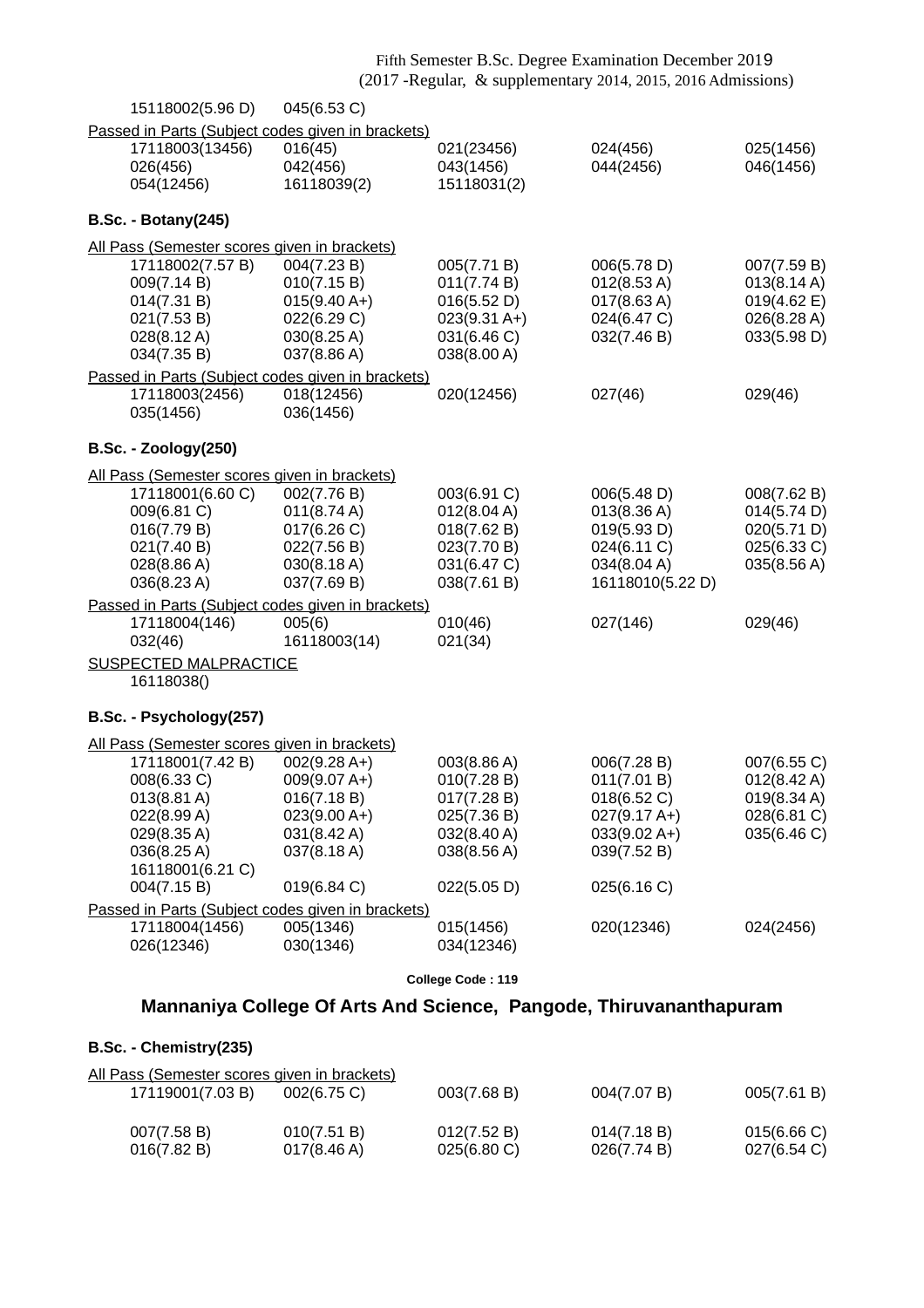| 028(7.92 B)<br>15119007(6.91 C)<br>022(6.20 C)    | 16119015(6.41 C) | 027(6.92 C) | 033(6.53 C) |           |
|---------------------------------------------------|------------------|-------------|-------------|-----------|
| Passed in Parts (Subject codes given in brackets) |                  |             |             |           |
| 17119008(456)                                     | 009(1456)        | 011(12456)  | 013(456)    | 019(456)  |
| 020(6)                                            | 021(2456)        | 022(12456)  | 023(456)    | 024(2456) |
| 16119012(2)                                       | 032(126)         |             |             |           |
|                                                   |                  |             |             |           |

**College Code : 121**

## **H.H.M.S.P.B. N.S.S. College for Women, Neeramankara, Thiruvananthapuram**

#### **B.Sc. - Mathematics(220)**

| All Pass (Semester scores given in brackets)      |                  |                        |                  |                       |
|---------------------------------------------------|------------------|------------------------|------------------|-----------------------|
| 17121001(7.19 B)                                  | 002(7.03 B)      | 003(5.18 D)            | 004(7.07 B)      | 005(8.23A)            |
| $006(9.08 A+)$                                    | 008(4.96 E)      | $009(9.18 A+)$         | $010(9.20 A+)$   | 011(8.63 A)           |
| $012(9.43 A+)$                                    | $013(9.31 A+)$   | $014(9.52 A+)$         | 015(8.49 A)      | 016(6.72 C)           |
| $017(9.83 A+)$                                    | 018(7.08 B)      | $019(9.21 \text{ A+})$ | $021(9.74 A+)$   | $022(9.55 A+)$        |
| 024(6.64 C)                                       | 025(8.26 A)      | 026(7.77 B)            | 027(7.10 B)      | 028(7.86 B)           |
| $029(8.61 \text{ A})$                             | 030(8.55 A)      | 031(7.67 B)            | 032(8.34 A)      | 033(8.45 A)           |
| 035(8.65 A)                                       | 036(7.83 B)      | 037(7.83 B)            | 038(8.37 A)      | 039(8.13A)            |
| 040(7.88 B)                                       | $041(9.27 A+)$   | 042(8.89 A)            | 043(8.47 A)      | 044(6.29 C)           |
| 045(8.45 A)                                       | 046(6.72 C)      | $047(9.12 \text{ A+})$ | 16121016(6.98 C) | 028(4.90 E)           |
| 037(5.18 D)                                       | 14121044(5.57 D) |                        |                  |                       |
| Passed in Parts (Subject codes given in brackets) |                  |                        |                  |                       |
| 17121007(23456)                                   | 020(12346)       | 048(1)                 | 16121024(2)      | 041(3)                |
| 047(1)                                            |                  |                        |                  |                       |
| B.Sc. - Physics(230)                              |                  |                        |                  |                       |
|                                                   |                  |                        |                  |                       |
| All Pass (Semester scores given in brackets)      |                  |                        |                  |                       |
| 17121001(8.91 A)                                  | 002(8.78 A)      | 003(8.52 A)            | $004(9.27 A+)$   | 005(5.82 D)           |
| 007(7.83 B)                                       | $008(9.86 A+)$   | 009(5.73 D)            | $010(9.14 A+)$   | 011(6.69 C)           |
| 012(5.58 D)                                       | 014(7.48 B)      | $015(9.69 A+)$         | $016(9.26 A+)$   | $018(8.62 \text{ A})$ |
| $019(9.51 A+)$                                    | $020(9.24 A+)$   | 021(6.79 C)            | 023(6.78 C)      | 024(7.90 B)           |
| 025(7.21 B)                                       | 026(6.77 C)      | 027(7.51 B)            | 028(7.93 B)      |                       |
| 16121010(5.10 D)                                  |                  |                        |                  |                       |
| 15121004(4.71 E)                                  |                  |                        |                  |                       |
| Passed in Parts (Subject codes given in brackets) |                  |                        |                  |                       |
| 17121006(135)                                     | 022(15)          | 16121023(2)            |                  |                       |
| B.Sc. - Chemistry(235)                            |                  |                        |                  |                       |
| All Pass (Semester scores given in brackets)      |                  |                        |                  |                       |
| 17121001(8.93 A)                                  | 002(8.30 A)      | 003(8.66 A)            | 004(7.92 B)      | 005(8.96 A)           |
| 006(8.61 A)                                       | 007(8.39 A)      | 008(8.85 A)            | 009(8.75 A)      | 010(6.89 C)           |
| 011(7.44 B)                                       | $012(9.36 A+)$   | 013(7.72 B)            | $014(9.02 A+)$   | 015(7.87 B)           |
| 016(7.59 B)                                       | 017(8.05 A)      | 018(6.60 C)            | 020(5.88 D)      | 021(7.04 B)           |
| 022(6.64 C)                                       | 023(6.36 C)      | 025(8.30 A)            | 026(7.17 B)      | 027(6.23 C)           |
| 028(8.03 A)                                       |                  |                        |                  |                       |
| Passed in Parts (Subject codes given in brackets) |                  |                        |                  |                       |

17121019(13456)

#### **B.Sc. - Botany(245)**

All Pass (Semester scores given in brackets)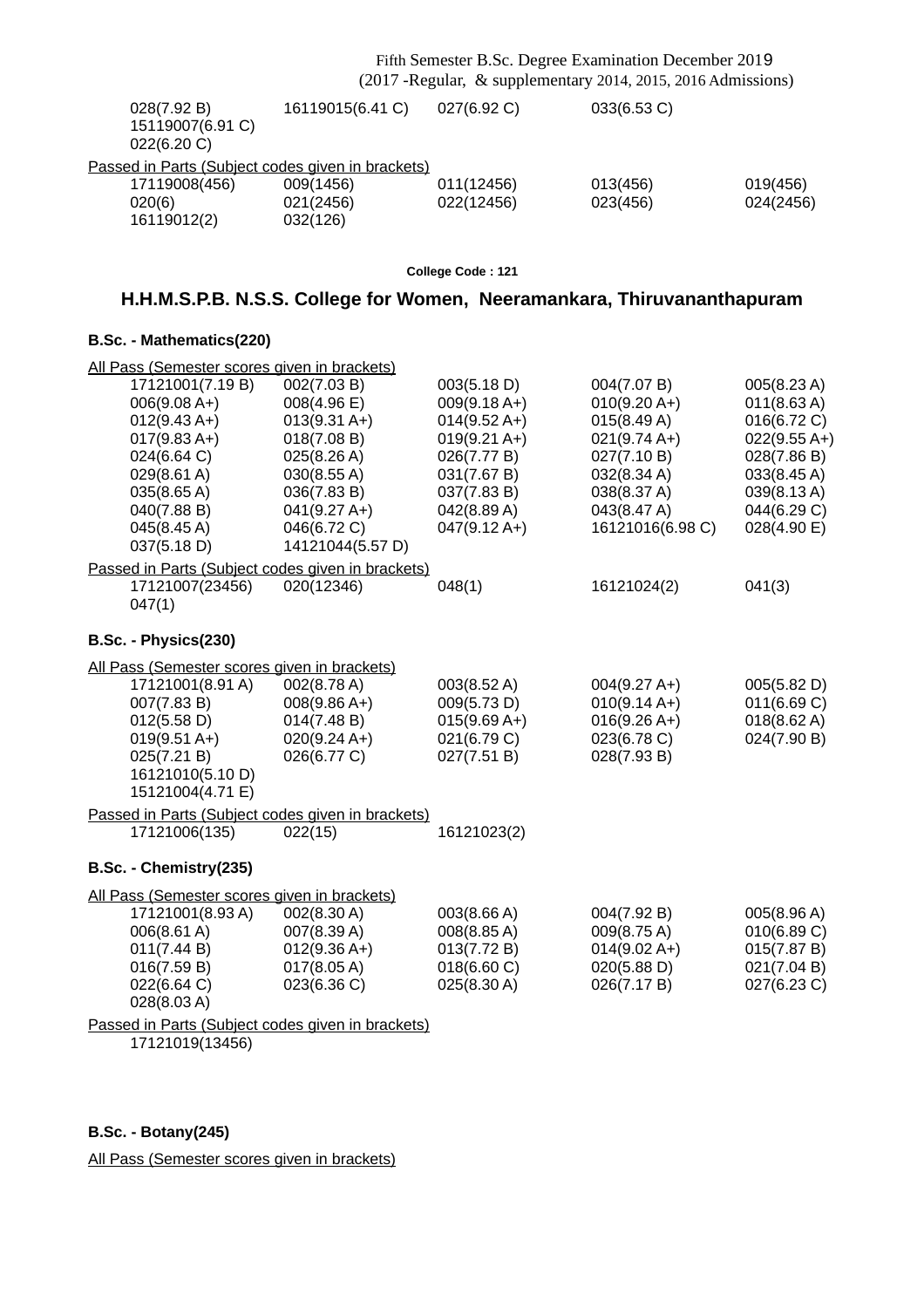| 17121001(6.46 C)<br>010(8.99 A)<br>015(7.81 B)<br>$020(8.41 \text{ A})$<br>$026(9.10 A+)$<br>$032(9.58 A+)$<br>$037(9.16 A+)$<br>Passed in Parts (Subject codes given in brackets)             | 002(8.04 A)<br>011(8.02 A)<br>016(8.18 A)<br>021(7.66 B)<br>027(8.96 A)<br>033(8.96 A)<br>16121026(7.58 B)                                             | 003(7.96 B)<br>012(8.07 A)<br>017(8.87 A)<br>022(8.77 A)<br>028(6.92 C)<br>034(7.55 B)                                  | 006(6.90 C)<br>013(5.99 D)<br>018(8.98 A)<br>$023(9.11 \text{ A+})$<br>029(7.15 B)<br>035(8.04 A)          | 009(6.26 C)<br>$014(8.70 \text{ A})$<br>019(8.24 A)<br>025(7.47 B)<br>031(8.85A)<br>036(8.16 A)       |
|------------------------------------------------------------------------------------------------------------------------------------------------------------------------------------------------|--------------------------------------------------------------------------------------------------------------------------------------------------------|-------------------------------------------------------------------------------------------------------------------------|------------------------------------------------------------------------------------------------------------|-------------------------------------------------------------------------------------------------------|
| 17121008(12456)                                                                                                                                                                                |                                                                                                                                                        |                                                                                                                         |                                                                                                            |                                                                                                       |
| <b>B.Sc. - Zoology(250)</b>                                                                                                                                                                    |                                                                                                                                                        |                                                                                                                         |                                                                                                            |                                                                                                       |
| All Pass (Semester scores given in brackets)                                                                                                                                                   |                                                                                                                                                        |                                                                                                                         |                                                                                                            |                                                                                                       |
| 17121001(6.52 C)<br>006(8.62 A)<br>011(8.01 A)<br>016(8.54 A)<br>022(7.70 B)<br>029(7.85 B)<br>034(7.78 B)<br>032(6.01 C)<br>Passed in Parts (Subject codes given in brackets)<br>17121028(36) | $002(9.11 A+)$<br>007(7.03 B)<br>012(8.66 A)<br>$017(8.94 \text{ A})$<br>023(8.67 A)<br>030(6.77 C)<br>$036(9.50 A+)$<br>15121028(5.55 D)<br>038(1246) | $003(9.08 A+)$<br>008(8.71 A)<br>013(8.63 A)<br>018(8.86 A)<br>024(8.44 A)<br>031(7.80 B)<br>037(7.17 B)<br>033(6.10 C) | 004(6.24 C)<br>009(7.11 B)<br>014(7.67 B)<br>019(8.50 A)<br>025(7.78 B)<br>032(8.21 A)<br>16121015(5.83 D) | 005(7.73 B)<br>010(6.71 C)<br>015(8.87 A)<br>021(8.79 A)<br>027(8.34 A)<br>033(6.72 C)<br>029(6.23 C) |
| B.Sc. - Home Science(255)                                                                                                                                                                      |                                                                                                                                                        |                                                                                                                         |                                                                                                            |                                                                                                       |
| All Pass (Semester scores given in brackets)                                                                                                                                                   |                                                                                                                                                        |                                                                                                                         |                                                                                                            |                                                                                                       |
| 17121001(7.09 B)<br>006(6.28 C)<br>012(7.87 B)<br>017(5.91 D)<br>022(6.58 C)<br>028(8.28 A)                                                                                                    | 002(7.73 B)<br>007(7.21 B)<br>013(5.79 D)<br>018(4.93 E)<br>023(7.25 B)                                                                                | 003(6.08 C)<br>009(7.88 B)<br>014(7.94 B)<br>019(7.40 B)<br>024(8.44 A)                                                 | 004(4.78 E)<br>010(7.36 B)<br>015(7.18 B)<br>020(7.59 B)<br>025(7.30 B)                                    | 005(7.42 B)<br>011(7.06 B)<br>016(5.70 D)<br>021(8.03 A)<br>026(7.89 B)                               |

**College Code : 122**

## **N S S College, Cherthala, Alappuzha**

| All Pass (Semester scores given in brackets)      |             |                  |                  |             |
|---------------------------------------------------|-------------|------------------|------------------|-------------|
| 17122003(6.72 C)                                  | 005(5.71 D) | 006(6.08 C)      | 009(8.83 A)      | 010(7.02 B) |
| 011(7.29 B)                                       | 013(6.89 C) | 014(6.78 C)      | 017(7.43 B)      | 018(7.14 B) |
| 019(5.75 D)                                       | 020(5.90 D) | 023(7.42 B)      | 026(8.54 A)      | 027(8.74 A) |
| 028(7.19 B)                                       | 029(6.73 C) | 032(6.73 C)      | 033(5.58 D)      | 034(6.84 C) |
| 035(4.78 E)                                       | 036(7.86 B) | 037(7.54 B)      | 038(7.21 B)      | 040(7.63 B) |
| 041(8.09 A)                                       | 045(5.52 D) | 16122022(5.10 D) | 15122031(4.25 E) |             |
| 14122024(5.90 D)                                  |             |                  |                  |             |
| Passed in Parts (Subject codes given in brackets) |             |                  |                  |             |
| 17122002(16)                                      | 007(12356)  | 012(356)         | 016(156)         | 021(56)     |
| 024(6)                                            | 025(12346)  | 030(12356)       | 039(1)           | 042(136)    |
| 044(235)                                          |             |                  |                  |             |
| <b>ATTENDANCE SHORTAGE</b>                        |             |                  |                  |             |
| 17122008()                                        |             |                  |                  |             |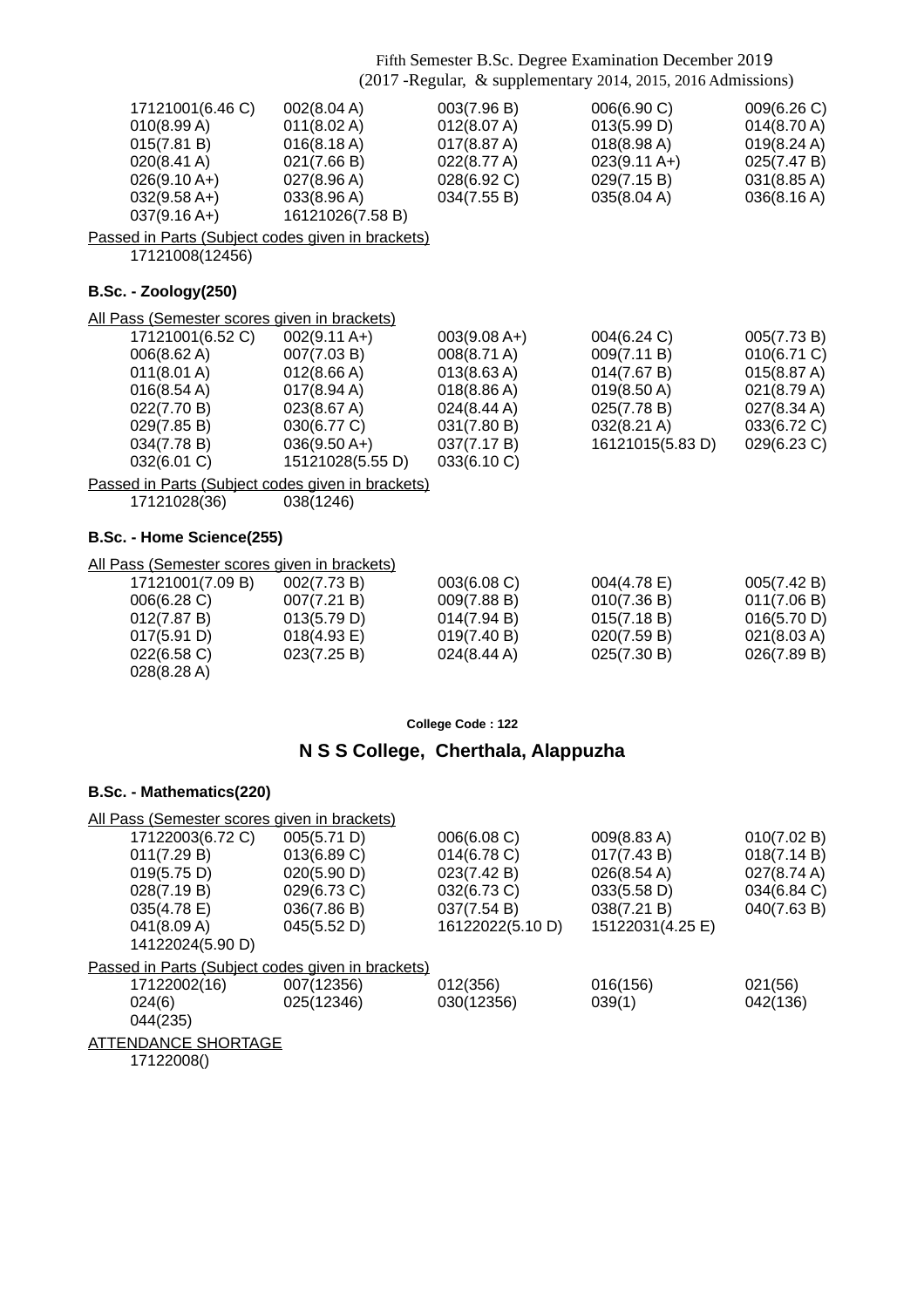**B.Sc. - Physics(230)**

| All Pass (Semester scores given in brackets)                                      |                                                          |                                                             |                                                               |                                                          |
|-----------------------------------------------------------------------------------|----------------------------------------------------------|-------------------------------------------------------------|---------------------------------------------------------------|----------------------------------------------------------|
| 17122001(5.93 D)<br>014(7.01 B)<br>028(8.90 A)                                    | 005(8.14 A)<br>020(7.10 B)<br>029(6.93 C)                | 006(7.47 B)<br>021(6.05 C)<br>031(5.99 D)                   | 012(8.66 A)<br>024(7.75 B)<br>032(5.90 D)                     | 013(6.04 C)<br>027(6.86 C)                               |
| Passed in Parts (Subject codes given in brackets)                                 |                                                          |                                                             |                                                               |                                                          |
| 17122002(35)<br>010(25)<br>019(2)<br>16122001(1)                                  | 003(1235)<br>011(25)<br>022(2)<br>019(1)                 | 004(235)<br>015(23)<br>023(25)<br>15122033(1)               | 007(1235)<br>016(1234)<br>025(15)                             | 008(1235)<br>017(135)<br>026(125)                        |
| B.Sc. - Chemistry(235)                                                            |                                                          |                                                             |                                                               |                                                          |
| All Pass (Semester scores given in brackets)                                      |                                                          |                                                             |                                                               |                                                          |
| 17122001(6.52 C)<br>008(7.92 B)<br>014(5.63 D)<br>024(6.89 C)<br>16122026(5.77 D) | 002(7.39 B)<br>009(8.07 A)<br>015(7.22 B)<br>025(6.76 C) | 004(7.46 B)<br>$010(9.13 A+)$<br>016(8.39 A)<br>026(5.99 D) | 005(7.58 B)<br>012(7.90 B)<br>018(8.69 A)<br>028(5.82 D)      | 006(7.37 B)<br>013(7.11 B)<br>020(7.59 B)                |
| Passed in Parts (Subject codes given in brackets)                                 |                                                          |                                                             |                                                               |                                                          |
| 17122003(145)<br>021(12456)                                                       | 007(13456)<br>022(1456)                                  | 011(1456)<br>023(12456)                                     | 017(1456)<br>027(145)                                         | 019(12345)<br>031(45)                                    |
| <b>B.Sc. - Botany(245)</b>                                                        |                                                          |                                                             |                                                               |                                                          |
| All Pass (Semester scores given in brackets)                                      |                                                          |                                                             |                                                               |                                                          |
| 17122001(7.48 B)<br>007(8.59 A)<br>015(7.61 B)<br>025(8.09 A)                     | 002(7.17 B)<br>008(8.10 A)<br>019(7.12 B)<br>026(8.20 A) | 003(8.15 A)<br>009(8.81 A)<br>020(6.64 C)<br>027(8.82 A)    | 005(8.55 A)<br>011(8.79 A)<br>022(6.77 C)<br>029(7.76 B)      | 006(5.50 D)<br>013(6.56 C)<br>024(8.35 A)<br>031(7.49 B) |
| Passed in Parts (Subject codes given in brackets)                                 |                                                          |                                                             |                                                               |                                                          |
| 17122012(2456)                                                                    | 016(2456)                                                | 017(12456)                                                  | 023(12456)                                                    | 028(2)                                                   |
| <b>B.Sc. - Zoology(250)</b>                                                       |                                                          |                                                             |                                                               |                                                          |
| All Pass (Semester scores given in brackets)                                      |                                                          |                                                             |                                                               |                                                          |
| 17122001(7.35 B)<br>009(7.39 B)<br>015(8.31 A)<br>027(6.95 C)                     | 002(5.91 D)<br>010(6.15 C)<br>018(6.54 C)<br>029(6.33 C) | 003(6.00 C)<br>011(7.71 B)<br>019(6.66 C)<br>031(6.53 C)    | 005(5.51 D)<br>013(5.67 D)<br>023(5.93 D)<br>16122027(5.92 D) | 006(5.15 D)<br>014(5.49 D)<br>026(6.24 C)<br>028(6.91 C) |
| Passed in Parts (Subject codes given in brackets)<br>17122004(1346)               | 007(6)                                                   | 008(1346)                                                   | 012(6)                                                        | 017(146)                                                 |
| 021(1346)                                                                         | 022(1346)                                                | 024(4)                                                      | 025(346)                                                      | 028(46)                                                  |

**College Code : 123**

## **N S S College, Pandalam, Pathanamthitta**

### **B.Sc. - Geography(205)**

| All Pass (Semester scores given in brackets) |                  |                |             |             |
|----------------------------------------------|------------------|----------------|-------------|-------------|
| 17123003(8.45 A)                             | 004(6.59 C)      | 005(7.04 B)    | 006(6.80 C) | 007(7.43 B) |
| 008(6.84 C)                                  | 009(6.96)        | $010(6.68)$ C) | 011(6.47 C) | 012(7.74 B) |
| 015(7.91 B)                                  | $017(6.20)$ C)   | 018(5.96 D)    | 019(4.90 E) | 021(5.84 D) |
| 022(7.01 B)                                  | 023(7.94 B)      | $025(6.28)$ C) | 026(6.31 C) | 027(6.23 C) |
| 028(7.47 B)                                  | 030(6.69 C)      | 032(7.84 B)    | 033(7.13 B) | 034(6.68 C) |
| 035(6.40 C)                                  | 16123026(4.58 E) |                |             |             |
|                                              |                  |                |             |             |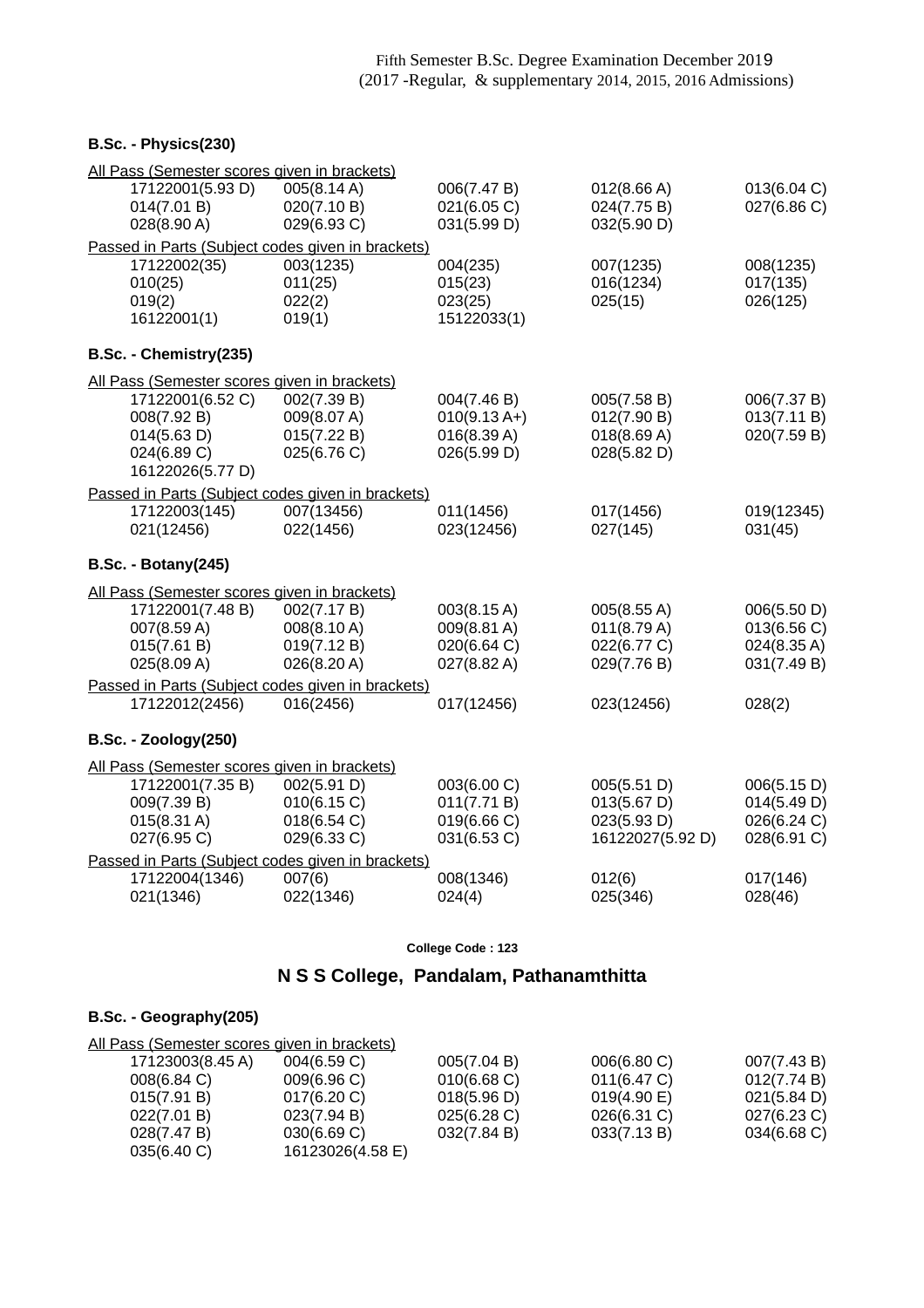| Passed in Parts (Subject codes given in brackets)                |                  |                       |                  |                |
|------------------------------------------------------------------|------------------|-----------------------|------------------|----------------|
| 17123001(24)                                                     | 013(2345)        | 024(24)               | 031(235)         | 16123031(5)    |
| <b>ATTENDANCE SHORTAGE</b>                                       |                  |                       |                  |                |
| 17123002()                                                       | 016()            |                       |                  |                |
|                                                                  |                  |                       |                  |                |
| B.Sc. - Mathematics(220)                                         |                  |                       |                  |                |
| All Pass (Semester scores given in brackets)                     |                  |                       |                  |                |
| 17123001(8.63 A)                                                 | 002(6.52 C)      | 004(4.77 E)           | 005(7.00 B)      | 006(6.08 C)    |
| 007(8.76 A)                                                      | 008(8.06 A)      | 009(6.43 C)           | 010(8.45 A)      | 012(6.16 C)    |
| 013(8.76 A)                                                      | 014(7.05 B)      | 015(8.78 A)           | 016(5.64 D)      | 017(6.82 C)    |
| 019(8.39 A)                                                      | 020(8.66 A)      | $021(8.51 \text{ A})$ | 022(8.28 A)      | 023(6.72 C)    |
| 024(8.64 A)                                                      | $025(9.05 A+)$   | 026(6.51 C)           | 027(6.07 C)      | $028(9.43 A+)$ |
| 029(8.95A)                                                       | 030(6.51 C)      | 032(5.77 D)           | $033(9.48 A+)$   | 034(7.66 B)    |
| 035(4.66 E)                                                      | 036(7.37 B)      | 037(7.20 B)           | 040(8.60 A)      | 042(5.53 D)    |
| 043(8.27 A)                                                      | 044(5.92 D)      | 16123021(5.81 D)      | 029(4.84 E)      |                |
| Passed in Parts (Subject codes given in brackets)                |                  |                       |                  |                |
| 17123003(1236)                                                   | 011(1236)        | 018(126)              | 031(6)           | 038(12346)     |
| 041(1236)                                                        | 16123033(2)      | 14123028(1)           |                  |                |
| B.Sc. - Physics(230)                                             |                  |                       |                  |                |
|                                                                  |                  |                       |                  |                |
| All Pass (Semester scores given in brackets)<br>17123003(6.66 C) | 006(5.23 D)      | 009(8.19 A)           | 011(5.23 D)      | 012(7.21 B)    |
| 013(5.67 D)                                                      | 015(5.17 D)      | 016(7.63 B)           | 018(7.38 B)      | 019(7.86 B)    |
| 020(6.65 C)                                                      | 021(7.56 B)      | 023(6.59 C)           | 024(8.63 A)      | 026(6.42 C)    |
| 027(4.58 E)                                                      | 028(6.91 C)      | 029(6.85 C)           | 030(7.52 B)      | 033(8.19 A)    |
| 034(5.55 D)                                                      | $035(9.19 A+)$   | 036(6.26 C)           | 038(7.51 B)      | 043(6.82 C)    |
| 044(5.07 D)                                                      | 045(6.28 C)      | 046(5.24 D)           | 047(7.78 B)      |                |
| 16123002(5.26 D)                                                 |                  |                       |                  |                |
| 019(5.31 D)                                                      | 025(5.30 D)      | 039(5.04 D)           | 15123005(5.67 D) | 050(4.76 E)    |
| Passed in Parts (Subject codes given in brackets)                |                  |                       |                  |                |
| 17123001(45)                                                     | 002(45)          | 004(5)                | 007(135)         | 008(25)        |
| 017(145)                                                         | 022(5)           | 032(5)                | 041(345)         | 16123013(2)    |
| 028(4)                                                           | 030(4)           | 043(4)                |                  |                |
| <b>ATTENDANCE SHORTAGE</b>                                       |                  |                       |                  |                |
| 17123014()                                                       |                  |                       |                  |                |
| B.Sc. - Chemistry(235)                                           |                  |                       |                  |                |
|                                                                  |                  |                       |                  |                |
| All Pass (Semester scores given in brackets)<br>17123001(7.97 B) | 003(7.35 B)      | 004(7.45 B)           | 005(8.62 A)      | 008(7.47 B)    |
| 009(8.02 A)                                                      | 010(6.44 C)      | $011(8.25 \text{ A})$ | 015(6.60 C)      | 016(7.91 B)    |
| 017(6.92 C)                                                      | 018(8.02 A)      | 019(7.33 B)           | 020(6.44 C)      | 021(8.42 A)    |
| $022(8.31 \text{ A})$                                            | 024(7.56 B)      | 026(7.91 B)           | 028(6.63 C)      | 030(6.87 C)    |
| 031(7.71 B)                                                      | 033(6.60 C)      | 036(8.89 A)           | $037(9.24 A+)$   | 039(6.87 C)    |
| 042(6.07 C)                                                      | 043(7.76 B)      | 044(8.08 A)           | 045(7.30 B)      | 046(7.67 B)    |
| 047(7.58 B)                                                      | 16123010(6.82 C) | 017(6.65 C)           | 15123026(5.43 D) | 030(6.35 C)    |
| 041(5.18 D)                                                      | 050(5.85 D)      |                       |                  |                |
| Passed in Parts (Subject codes given in brackets)                |                  |                       |                  |                |
| 17123007(1456)                                                   | 012(13456)       | 013(1456)             | 014(1456)        | 023(1456)      |
| 025(456)                                                         | 029(2456)        | 035(456)              | 038(46)          | 040(456)       |
| 041(23456)                                                       | 16123036(2)      |                       |                  |                |
| <b>ATTENDANCE SHORTAGE</b>                                       |                  |                       |                  |                |

17123027()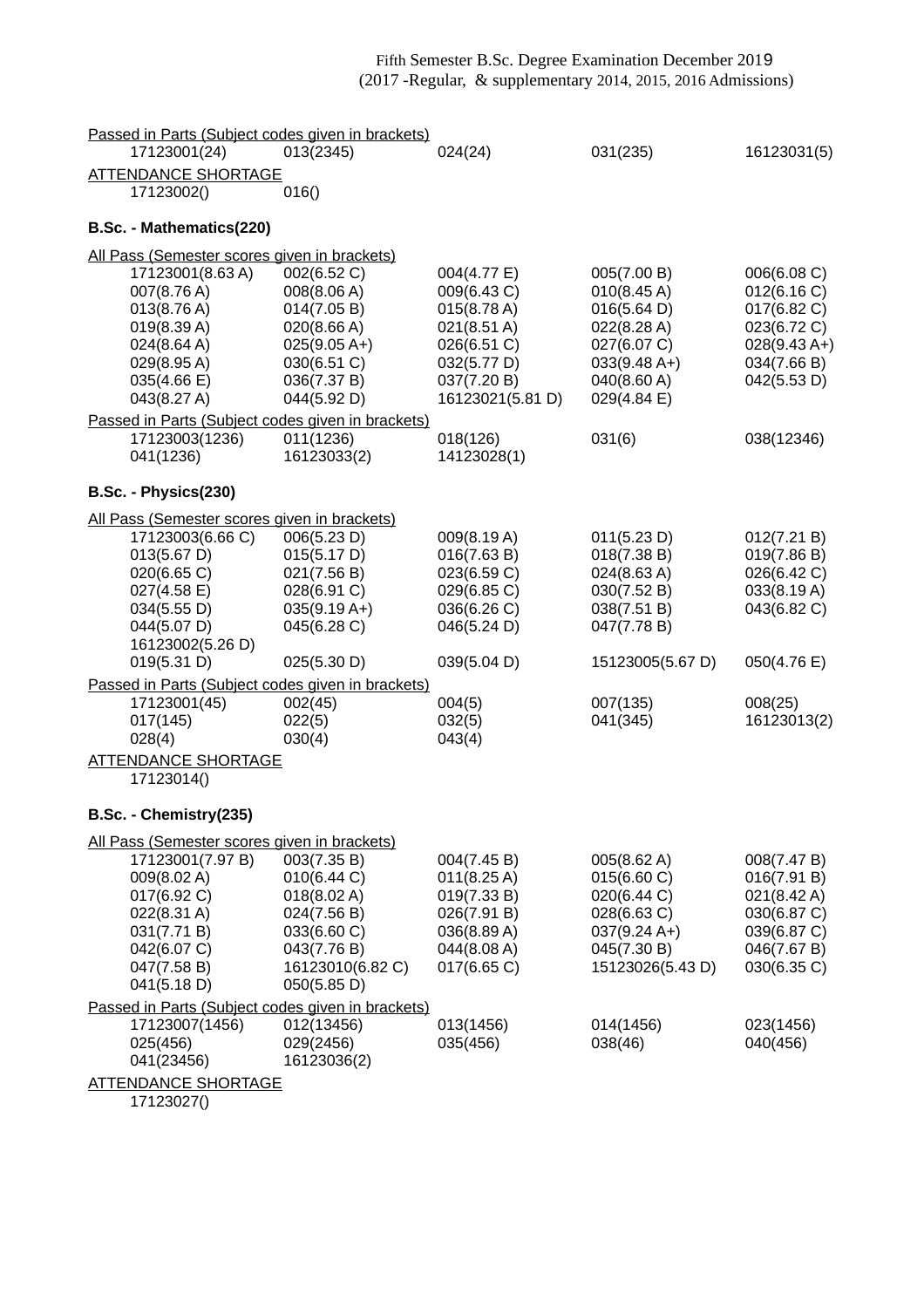#### **B.Sc. - Bio - Chemistry(238)**

| All Pass (Semester scores given in brackets)      |                        |                        |                       |                       |
|---------------------------------------------------|------------------------|------------------------|-----------------------|-----------------------|
| 17123001(6.92 C)                                  | 002(7.94 B)            | 003(8.80 A)            | 004(8.73 A)           | 005(7.09 B)           |
| 006(7.25 B)                                       | 007(7.88 B)            | 008(6.33 C)            | 009(8.68 A)           | $011(8.72 \text{ A})$ |
| 012(5.80 D)                                       | 013(8.38 A)            | 014(7.27 B)            | 016(7.92 B)           | 017(6.67 C)           |
| 018(6.79 C)                                       | 019(8.37 A)            | 020(8.95 A)            | 022(8.26 A)           | 023(6.76 C)           |
| 024(7.94 B)                                       | $025(9.11 A+)$         | 026(8.83A)             | 028(7.28 B)           | 029(8.68 A)           |
| 030(8.76 A)                                       | 032(6.30 C)            | 15123008(5.00 D)       |                       |                       |
| Passed in Parts (Subject codes given in brackets) |                        |                        |                       |                       |
| 17123010(56)                                      | 021(45)                | 027(356)               | 031(23456)            | 15123025(2)           |
| <b>B.Sc. - Botany(245)</b>                        |                        |                        |                       |                       |
| All Pass (Semester scores given in brackets)      |                        |                        |                       |                       |
| 17123001(9.00 A+)                                 | 002(7.57 B)            | 003(8.45 A)            | 004(8.24 A)           | 005(7.59 B)           |
| 006(6.53 C)                                       | $007(9.41 \text{ A+})$ | $008(9.22 \text{ A+})$ | 009(6.48 C)           | 010(6.18 C)           |
| 011(7.84 B)                                       | 013(6.95 C)            | $014(8.72 \text{ A})$  | 015(6.71 C)           | $017(8.32 \text{ A})$ |
| $018(9.19 A+)$                                    | 019(7.24 B)            | 022(6.89 C)            | 023(7.96 B)           | $025(9.42 A+)$        |
| 026(6.56 C)                                       | 029(8.58 A)            | $030(9.21 \text{ A+})$ | $032(9.28 A+)$        | $035(9.02 A+)$        |
| 036(7.13B)                                        | 16123039(6.39 C)       |                        |                       |                       |
| Passed in Parts (Subject codes given in brackets) |                        |                        |                       |                       |
| 17123012(23456)                                   | 016(246)               | 020(46)                | 021(2456)             | 024(46)               |
| 027(12456)                                        | 028(46)                | 031(246)               | 033(12456)            | 16123004(1)           |
| 005(1)                                            |                        |                        |                       |                       |
| <b>B.Sc. - Zoology(250)</b>                       |                        |                        |                       |                       |
| All Pass (Semester scores given in brackets)      |                        |                        |                       |                       |
| 17123001(7.80 B)                                  | 004(7.50 B)            | 006(8.29 A)            | 007(8.28 A)           | 009(7.21 B)           |
| 011(8.47 A)                                       | 012(7.57 B)            | 013(7.96 B)            | $016(8.32 \text{ A})$ | 020(8.26 A)           |
| 022(8.93A)                                        | 025(8.84 A)            | 027(7.73 B)            | 028(8.31 A)           | $029(9.10 A+)$        |
| 033(8.34 A)                                       | 034(8.43 A)            | 035(7.72 B)            | 16123023(6.84 C)      | 024(6.36 C)           |
| 027(6.61 C)                                       | 033(6.17 C)            | 15123005(6.26 C)       | 019(7.36 B)           | 029(6.12 C)           |
| 030(6.34 C)                                       |                        |                        |                       |                       |
| Passed in Parts (Subject codes given in brackets) |                        |                        |                       |                       |
| 17123005(2346)                                    | 008(346)               | 010(46)                | 014(246)              | 015(46)               |
| 018(346)                                          | 019(6)                 | 021(2346)              | 023(346)              | 024(2346)             |
| 026(346)                                          | 031(6)                 | 16123017(13)           | 020(3)                | 032(3)                |
| 15123013(3)                                       |                        |                        |                       |                       |

#### **College Code : 124**

## **N S S College, Nilamel, Kollam**

| <u>All Pass (Semester scores given in brackets)</u> |                        |                        |                       |                       |
|-----------------------------------------------------|------------------------|------------------------|-----------------------|-----------------------|
|                                                     |                        |                        |                       |                       |
| 17124001(6.82 C)                                    | 004(8.78 A)            | 006(8.29 A)            | 007(8.79 A)           | 008(5.59 D)           |
| 009(5.79 D)                                         | 010(6.91 C)            | $011(8.12 \text{ A})$  | $012(8.02 \text{ A})$ | 013(7.87 B)           |
| 014(8.87 A)                                         | $015(9.32 \text{ A+})$ | 016(6.50 C)            | 017(6.67 C)           | $019(8.12 \text{ A})$ |
| 020(7.45 B)                                         | 022(4.99 E)            | 023(6.63 C)            | $024(9.18 A+)$        | 025(6.10 C)           |
| 026(5.90 D)                                         | 027(7.45 B)            | 028(8.55 A)            | $029(9.19 A+)$        | 030(6.27 C)           |
| $031(9.23 \text{ A+})$                              | 034(7.94 B)            | $037(9.37 \text{ A+})$ | 038(8.46 A)           | 039(7.05 B)           |
| 040(8.51 A)                                         | 042(8.44 A)            | $043(9.22 \text{ A+})$ | 044(5.85 D)           | 045(6.42 C)           |
| 046(8.10 A)                                         | 048(8.93 A)            | 16124040(5.35 D)       |                       |                       |
| Passed in Parts (Subject codes given in brackets)   |                        |                        |                       |                       |
| 17124018(56)                                        | 021(12356)             | 035(12356)             | 041(12356)            | 047(1236)             |
| 16124005(6)                                         | 018(6)                 |                        |                       |                       |
|                                                     |                        |                        |                       |                       |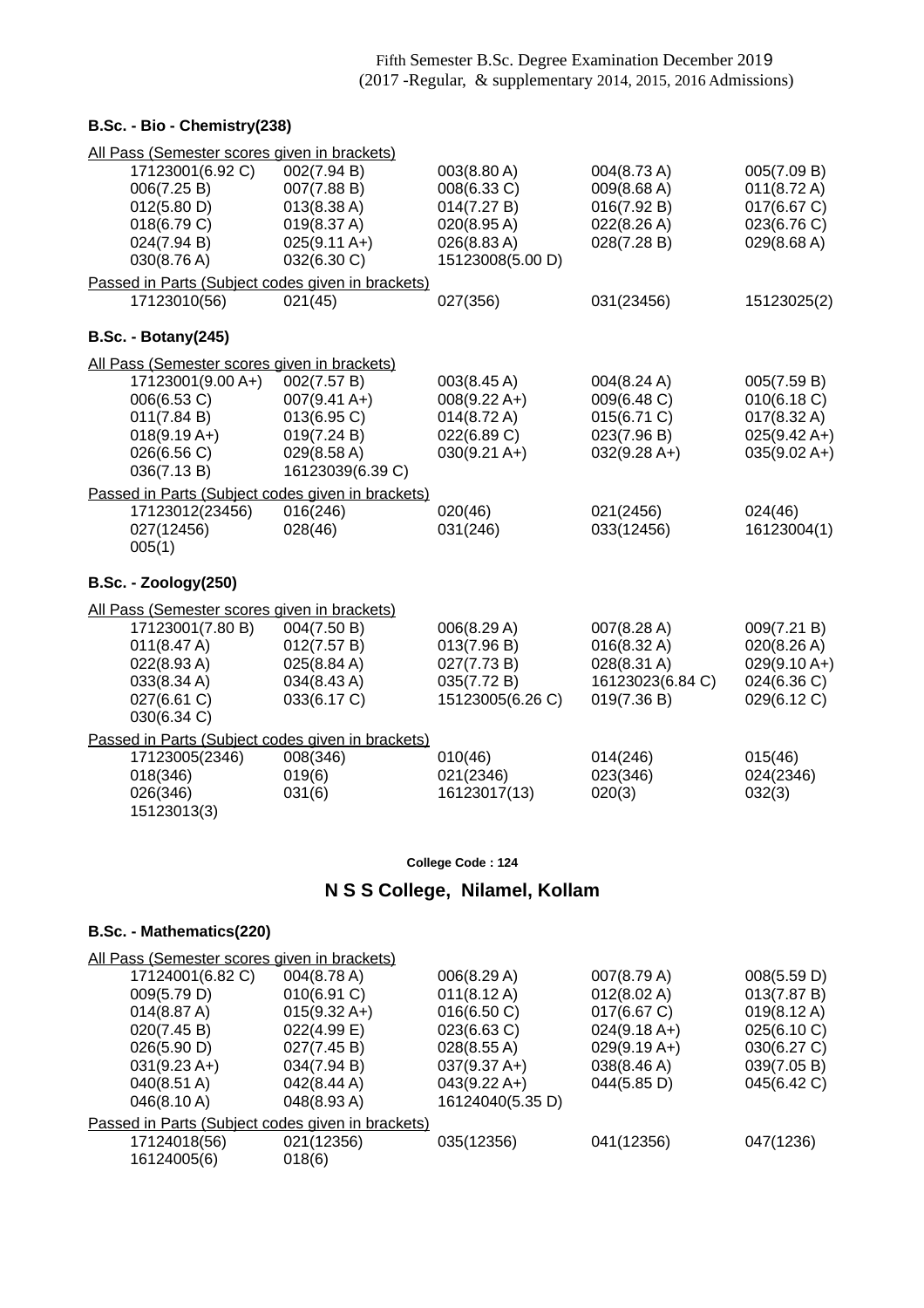### ATTENDANCE SHORTAGE 17124005()

### **B.Sc. - Physics(230)**

| All Pass (Semester scores given in brackets)                                                     |                                                                                         |                                                                         |                                                                                 |                                                                         |
|--------------------------------------------------------------------------------------------------|-----------------------------------------------------------------------------------------|-------------------------------------------------------------------------|---------------------------------------------------------------------------------|-------------------------------------------------------------------------|
| 17124001(7.22 B)<br>006(8.22 A)<br>012(8.57 A)<br>020(5.16 D)                                    | 002(7.02 B)<br>007(6.83 C)<br>013(8.67 A)<br>021(7.02 B)                                | 003(5.88 D)<br>008(8.29 A)<br>$014(8.84 \text{ A})$<br>022(7.01 B)      | $004(9.15 \text{ A+})$<br>009(7.07 B)<br>016(6.10 C)<br>023(7.31 B)             | $005(9.37 A+)$<br>010(8.25 A)<br>$017(8.61 \text{ A})$<br>024(6.95 C)   |
| 027(7.45 B)                                                                                      | 028(8.90 A)                                                                             | 029(5.44 D)                                                             |                                                                                 |                                                                         |
| Passed in Parts (Subject codes given in brackets)<br>17124011(135)                               | 16124005(1)                                                                             | 027(14)                                                                 |                                                                                 |                                                                         |
| <u>ATTENDANCE SHORTAGE</u>                                                                       |                                                                                         |                                                                         |                                                                                 |                                                                         |
| 17124015()                                                                                       | 026()                                                                                   |                                                                         |                                                                                 |                                                                         |
| B.Sc. - Chemistry(235)                                                                           |                                                                                         |                                                                         |                                                                                 |                                                                         |
| <u> All Pass (Semester scores given in brackets)</u>                                             |                                                                                         |                                                                         |                                                                                 |                                                                         |
| 17124001(7.08 B)<br>007(6.90 C)<br>012(7.01 B)<br>020(8.00 A)<br>030(8.12 A)<br>16124021(7.03 B) | 002(8.93 A)<br>008(7.28 B)<br>014(5.94 D)<br>022(7.64 B)<br>033(6.65 C)<br>022(5.95 D)  | 003(6.33 C)<br>009(8.51 A)<br>015(6.25 C)<br>024(8.94 A)<br>034(7.17 B) | 005(8.29 A)<br>010(8.35 A)<br>017(7.21 B)<br>$027(9.49 A+)$<br>035(7.18 B)      | 006(6.23 C)<br>011(7.00 B)<br>019(8.40 A)<br>029(8.82 A)<br>038(6.08 C) |
| Passed in Parts (Subject codes given in brackets)                                                |                                                                                         |                                                                         |                                                                                 |                                                                         |
| 17124004(13456)<br>023(1456)<br>036(1456)                                                        | 013(456)<br>026(1456)<br>037(1456)                                                      | 016(456)<br>028(45)<br>15124024(1)                                      | 018(456)<br>031(1456)                                                           | 021(12456)<br>032(456)                                                  |
| B.Sc. - Bio - Chemistry(238)                                                                     |                                                                                         |                                                                         |                                                                                 |                                                                         |
| <u> All Pass (Semester scores given in brackets)</u>                                             |                                                                                         |                                                                         |                                                                                 |                                                                         |
| 17124001(7.12 B)<br>007(7.28 B)<br>016(5.78 D)                                                   | 002(8.29 A)<br>010(8.96 A)<br>16124001(6.50 C)                                          | 004(8.43 A)<br>$012(8.85 \text{ A})$<br>017(5.50 D)                     | $005(9.01 A+)$<br>$013(8.65 \text{ A})$                                         | $006(9.63 A+)$<br>015(8.27 A)                                           |
| Passed in Parts (Subject codes given in brackets)                                                |                                                                                         |                                                                         |                                                                                 |                                                                         |
| 17124003(156)<br>16124011(1356)                                                                  | 011(12356)                                                                              | 014(12356)                                                              | 019(1356)                                                                       |                                                                         |
| <b>ATTENDANCE SHORTAGE</b>                                                                       |                                                                                         |                                                                         |                                                                                 |                                                                         |
| 17124009()                                                                                       | 017()                                                                                   |                                                                         |                                                                                 |                                                                         |
| <b>B.Sc. - Botany(245)</b>                                                                       |                                                                                         |                                                                         |                                                                                 |                                                                         |
| All Pass (Semester scores given in brackets)                                                     |                                                                                         |                                                                         |                                                                                 |                                                                         |
| 17124003(8.67 A)<br>011(7.61 B)<br>$016(9.34 A+)$<br>$024(9.09 A+)$<br>$029(9.01 A+)$            | $004(9.37 A+)$<br>012(7.89 B)<br>$018(8.22 \text{ A})$<br>025(8.04 A)<br>$030(9.03 A+)$ | 005(8.76 A)<br>013(8.70 A)<br>020(8.96 A)<br>026(7.81 B)<br>031(7.08 B) | 006(8.70 A)<br>$014(9.24 A+)$<br>022(8.78 A)<br>027(8.94 A)<br>14124017(8.06 A) | $007(9.26 A+)$<br>$015(9.00 A+)$<br>$023(9.13 A+)$<br>$028(9.25 A+)$    |
| Passed in Parts (Subject codes given in brackets)<br>17124002(12456)<br>019(456)                 | 008(12456)                                                                              | 009(46)                                                                 | 010(1)                                                                          | 017(12)                                                                 |
| <u>ATTENDANCE SHORTAGE</u><br>17124001()                                                         |                                                                                         |                                                                         |                                                                                 |                                                                         |
| Attendance statement not received<br>17124001()                                                  |                                                                                         |                                                                         |                                                                                 |                                                                         |
|                                                                                                  |                                                                                         |                                                                         |                                                                                 |                                                                         |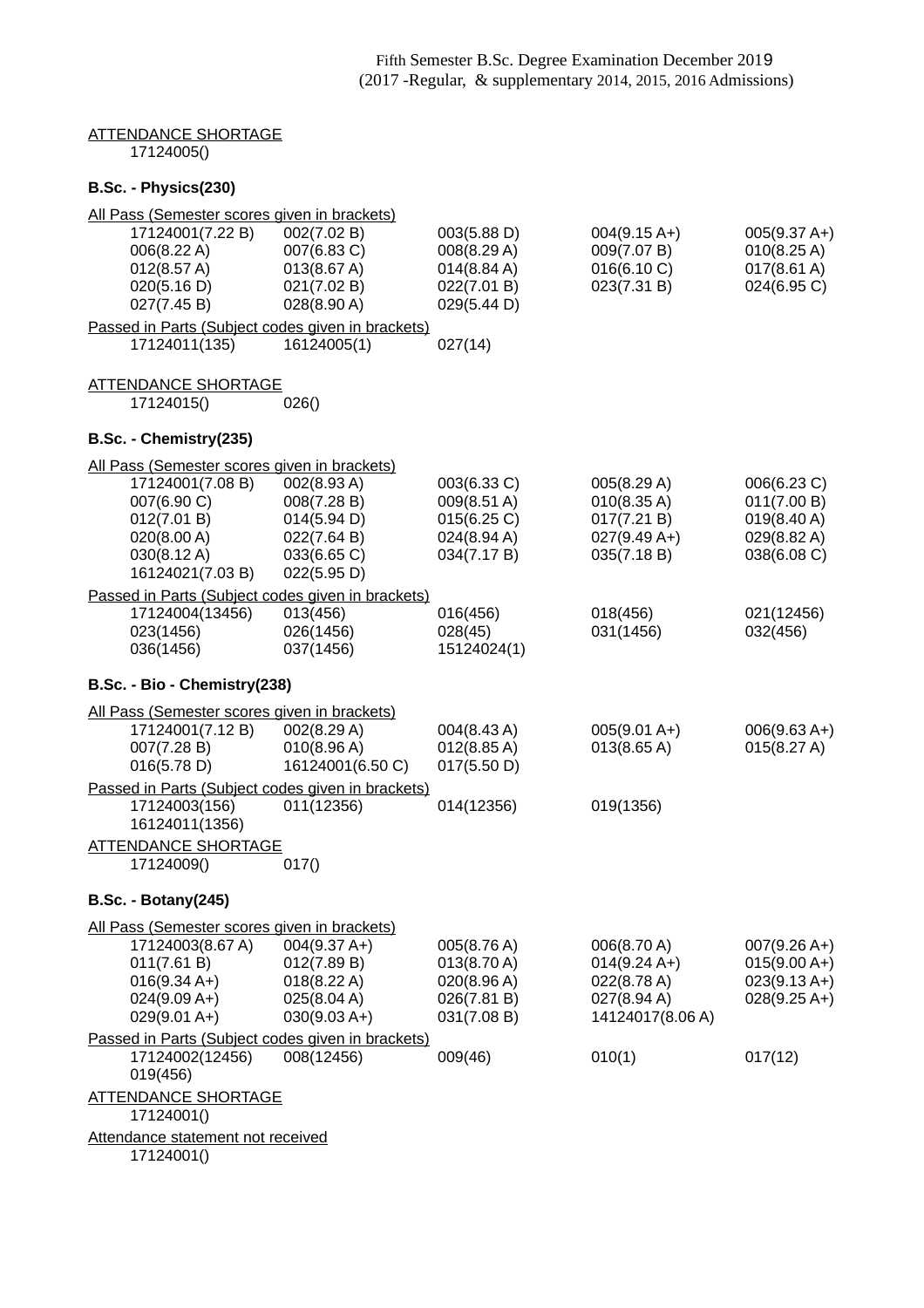### **B.Sc. - Zoology(250)** All Pass (Semester scores given in brackets) 17124001(8.27 A) 002(8.31 A) 003(7.38 B) 004(6.94 C) 005(6.68 C) 007(7.11 B) 008(8.08 A) 009(8.58 A) 010(7.42 B) 011(8.15 A) 012(7.97 B) 014(7.73 B) 015(9.50 A+) 018(7.48 B) 020(6.02 C) 021(8.41 A) 023(8.75 A) 024(8.52 A) 025(8.97 A) 027(8.16 A) 028(7.06 B) Passed in Parts (Subject codes given in brackets) 17124016(146) 019(46) 029(123) 16124024(2) 025(2) ATTENDANCE SHORTAGE 17124013() 026()

**College Code : 125**

### **Sanatana Dharma College, Sanathanapuram, Alappuzha**

| All Pass (Semester scores given in brackets)      |                       |                  |                       |                |
|---------------------------------------------------|-----------------------|------------------|-----------------------|----------------|
| 17125001(7.78 B)                                  | 003(5.81 D)           | 007(8.63 A)      | $010(8.11 \text{ A})$ | 011(7.66 B)    |
| 012(8.86 A)                                       | $014(9.48 A+)$        | 015(8.49 A)      | 016(8.08 A)           | 018(5.94 D)    |
| $019(9.12 \text{ A+})$                            | 020(7.25 B)           | 022(7.73 B)      | 023(6.62 C)           | 025(8.66 A)    |
| 027(6.72 C)                                       | 029(5.34 D)           | 030(7.55 B)      | 032(8.18 A)           | 035(6.23 C)    |
| $037(9.14 A+)$                                    | $038(9.02 A+)$        | 039(8.29 A)      | 041(7.39 B)           | 042(7.72 B)    |
| 043(6.57 C)                                       | 044(6.68 C)           | 045(5.27 D)      | 046(4.77 E)           | 047(8.35 A)    |
| 050(7.86 B)                                       | 051(7.96 B)           | $055(9.11 A+)$   | $056(9.23 A+)$        | $057(9.63 A+)$ |
| 059(5.28 D)                                       | 060(5.94 D)           | 16125009(5.27 D) | 023(5.93 D)           | 043(5.82 D)    |
| 15125022(7.02 B)                                  | 053(5.66 D)           |                  |                       |                |
| Passed in Parts (Subject codes given in brackets) |                       |                  |                       |                |
| 17125002(3456)                                    | 004(356)              | 006(56)          | 008(456)              | 021(6)         |
| 028(356)                                          | 031(35)               | 034(12345)       | 040(6)                | 048(12345)     |
| 052(1356)                                         | 054(1356)             | 058(13456)       | 16125027(35)          | 039(135)       |
| B.Sc. - Physics(230)                              |                       |                  |                       |                |
| All Pass (Semester scores given in brackets)      |                       |                  |                       |                |
| 17125001(6.51 C)                                  | 003(6.58 C)           | 004(6.90 C)      | 008(7.03 B)           | 009(6.31 C)    |
| 010(7.34 B)                                       | $012(9.23 A+)$        | 013(8.49 A)      | 015(5.56 D)           | 017(7.81 B)    |
| 018(4.96 E)                                       | $019(8.51 \text{ A})$ | 020(6.14 C)      | 021(5.69 D)           | 023(5.45 D)    |
| 024(6.00 C)                                       | 025(4.19 E)           | 026(8.35 A)      | 028(7.67 B)           | 030(7.43 B)    |
| $033(9.56 A+)$                                    | 034(6.62 C)           | 035(8.74 A)      | 036(4.53 E)           | 038(6.81 C)    |
| 039(4.85 E)                                       | 041(6.71 C)           | 042(7.25 B)      | 16125023(5.13 D)      | 037(4.09 E)    |
| 15125002(5.46 D)                                  | 009(5.17 D)           | 024(5.68 D)      |                       |                |
| Passed in Parts (Subject codes given in brackets) |                       |                  |                       |                |
| 17125002(1345)                                    | 006(1234)             | 007(45)          | 011(5)                | 014(15)        |
| 027(135)                                          | 029(145)              | 032(13)          | 040(5)                | 043(1235)      |
| 044(5)                                            | 045(35)               | 16125024(3)      | 15125035(2)           |                |
| B.Sc. - Chemistry(235)                            |                       |                  |                       |                |
| All Pass (Semester scores given in brackets)      |                       |                  |                       |                |
| 17125002(8.42 A)                                  | 003(8.01 A)           | 004(8.79 A)      | 005(7.58 B)           | $006(9.03 A+)$ |
| 007(6.41 C)                                       | 009(7.03 B)           | 010(6.19 C)      | 012(6.34 C)           | 014(6.44 C)    |
| 015(8.35 A)                                       | 017(7.38 B)           | 019(7.59 B)      | 020(7.90 B)           | 026(8.37 A)    |
| 027(8.73 A)                                       | 028(7.83 B)           | 029(6.96 C)      | 030(8.67 A)           | 031(7.83 B)    |
| 032(8.86 A)                                       | 033(8.73 A)           | 035(8.42 A)      | 036(8.54 A)           | $039(9.34 A+)$ |
| 040(7.65 B)                                       | 041(6.23 C)           | 043(7.91 B)      | 16125037(6.57 C)      | 040(7.25 B)    |
| 14125036(6.27 C)                                  |                       |                  |                       |                |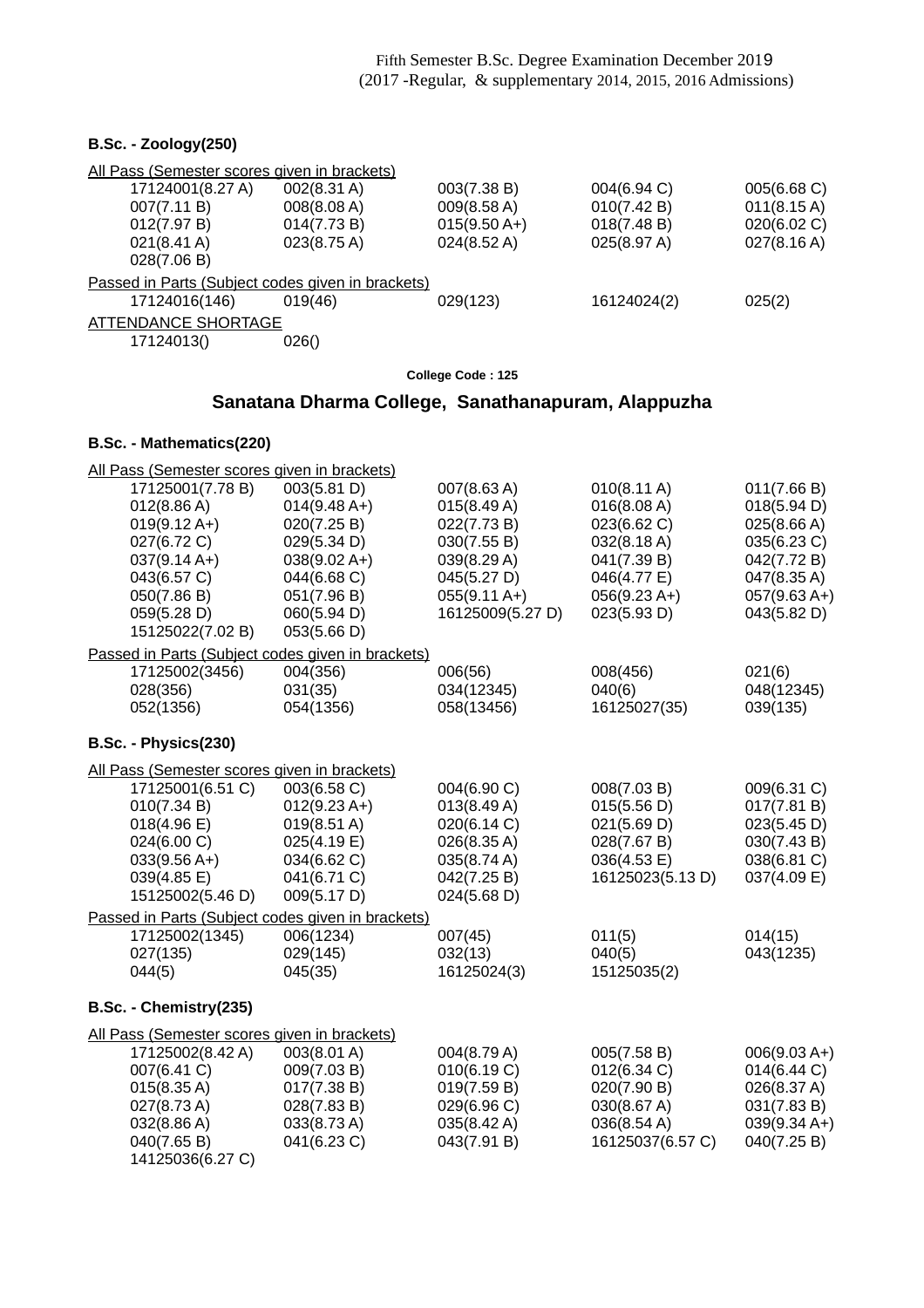| Passed in Parts (Subject codes given in brackets) |                                 |                            |                            |                            |
|---------------------------------------------------|---------------------------------|----------------------------|----------------------------|----------------------------|
| 17125001(456)<br>018(1456)                        | 008(1456)<br>021(12456)         | 011(13456)<br>022(1456)    | 013(456)<br>023(12456)     | 016(1456)<br>024(12456)    |
| 025(1456)                                         | 037(456)                        | 038(45)                    | 042(456)                   | 16125003(2)                |
| 015(23)                                           | 022(2)                          | 15125040(1)                |                            |                            |
| <b>B.Sc. - Botany(245)</b>                        |                                 |                            |                            |                            |
| All Pass (Semester scores given in brackets)      |                                 |                            |                            |                            |
| 17125002(7.17 B)                                  | 004(8.63 A)                     | 008(7.21 B)                | 009(6.37 C)                | 010(5.95 D)                |
| 011(7.64 B)<br>016(8.05 A)                        | 012(6.51 C)<br>017(8.29 A)      | 013(6.67 C)<br>018(7.37 B) | 014(6.90 C)<br>020(8.16 A) | 015(7.07 B)<br>021(7.03 B) |
| $022(9.10 A+)$                                    | 023(6.93 C)                     | 024(7.41 B)                | 025(8.46 A)                | 027(6.27 C)                |
| 031(7.09 B)                                       | 033(6.57 C)                     | 034(6.90 C)                | 035(6.28 C)                | 038(7.08 B)                |
| 039(6.31 C)                                       | 044(5.85 D)                     | 046(8.19 A)                | 16125006(6.98 C)           | 011(7.92 B)                |
| Passed in Parts (Subject codes given in brackets) |                                 |                            |                            |                            |
| 17125001(12456)                                   | 005(2456)                       | 006(12456)<br>030(12456)   | 007(1456)<br>032(12456)    | 026(45)                    |
| 028(4)<br>041(46)                                 | 029(246)<br>042(2456)           | 043(2456)                  | 16125005(1)                | 037(12456)<br>008(1)       |
| <b>ATTENDANCE SHORTAGE</b>                        |                                 |                            |                            |                            |
| 17125019()                                        |                                 |                            |                            |                            |
| <b>Result Withheld</b><br>17125036()              |                                 |                            |                            |                            |
| <b>B.Sc. - Zoology(250)</b>                       |                                 |                            |                            |                            |
| All Pass (Semester scores given in brackets)      |                                 |                            |                            |                            |
| 17125003(8.24 A)                                  | 004(6.22 C)                     | 005(7.26 B)                | 006(7.33 B)                | 007(6.19 C)                |
| 010(7.80 B)                                       | $011(6.58)$ C)                  | 012(7.10 B)                | 014(8.29 A)                | 015(6.28)                  |
| 020(8.95 A)                                       | 022(6.36 C)                     | 023(8.13 A)                | 024(8.70 A)                | 028(7.37 B)                |
| 029(6.94 C)                                       | 030(7.64 B)                     | 031(6.92 C)                | 032(8.16 A)                | 034(8.14 A)                |
| 036(6.19 C)<br>045(6.64 C)                        | 038(7.12 B)<br>16125013(5.85 D) | 039(6.66 C)<br>016(5.87 D) | 040(6.88 C)<br>025(5.60 D) | 042(5.99 D)<br>029(5.86 D) |
| 030(5.56 D)                                       | 040(5.91 D)                     | 15125045(5.93 D)           |                            |                            |
| Passed in Parts (Subject codes given in brackets) |                                 |                            |                            |                            |
| 17125002(346)                                     | 008(246)                        | 009(1246)                  | 013(246)                   | 017(146)                   |
| 018(46)                                           | 019(1346)                       | 025(246)                   | 026(46)                    | 027(46)                    |
| 033(1246)                                         | 035(246)                        | 037(6)                     | 043(236)                   |                            |
| 16125004(46)<br>014(23)                           | 018(2)                          |                            |                            |                            |
| <b>Result Withheld</b>                            |                                 |                            |                            |                            |
| 17125041()                                        |                                 |                            |                            |                            |
| B.Sc. - Micro Biology(345)                        |                                 |                            |                            |                            |
| All Pass (Semester scores given in brackets)      |                                 |                            |                            |                            |
| 17125001(6.70 C)                                  | 004(8.05 A)                     | 005(7.75 B)                | 006(7.99 B)                | 007(8.19 A)                |
| $010(9.06 A+)$                                    | 011(7.95 B)                     | 012(8.06 A)                | 013(7.54 B)                | 014(6.04 C)                |
| 015(7.39 B)<br>022(7.45 B)                        | 017(5.99 D)<br>024(6.78 C)      | 019(6.24 C)<br>026(6.35 C) | 020(8.07 A)<br>028(7.32 B) | 021(8.46 A)<br>030(7.60 B) |
| 031(8.05 A)                                       | 16125011(5.14 D)                |                            |                            |                            |
| Passed in Parts (Subject codes given in brackets) |                                 |                            |                            |                            |
| 17125002(145)                                     | 008(45)                         | 016(45)                    | 018(2456)                  | 023(456)                   |
| 025(45)                                           | 027(456)                        | 16125012(1)                | 017(1)                     | 026(1)                     |
| <b>SUSPECTED MALPRACTICE</b><br>17125009()        |                                 |                            |                            |                            |
| <b>ATTENDANCE SHORTAGE</b>                        |                                 |                            |                            |                            |
| 17125003()                                        |                                 |                            |                            |                            |
|                                                   |                                 |                            |                            |                            |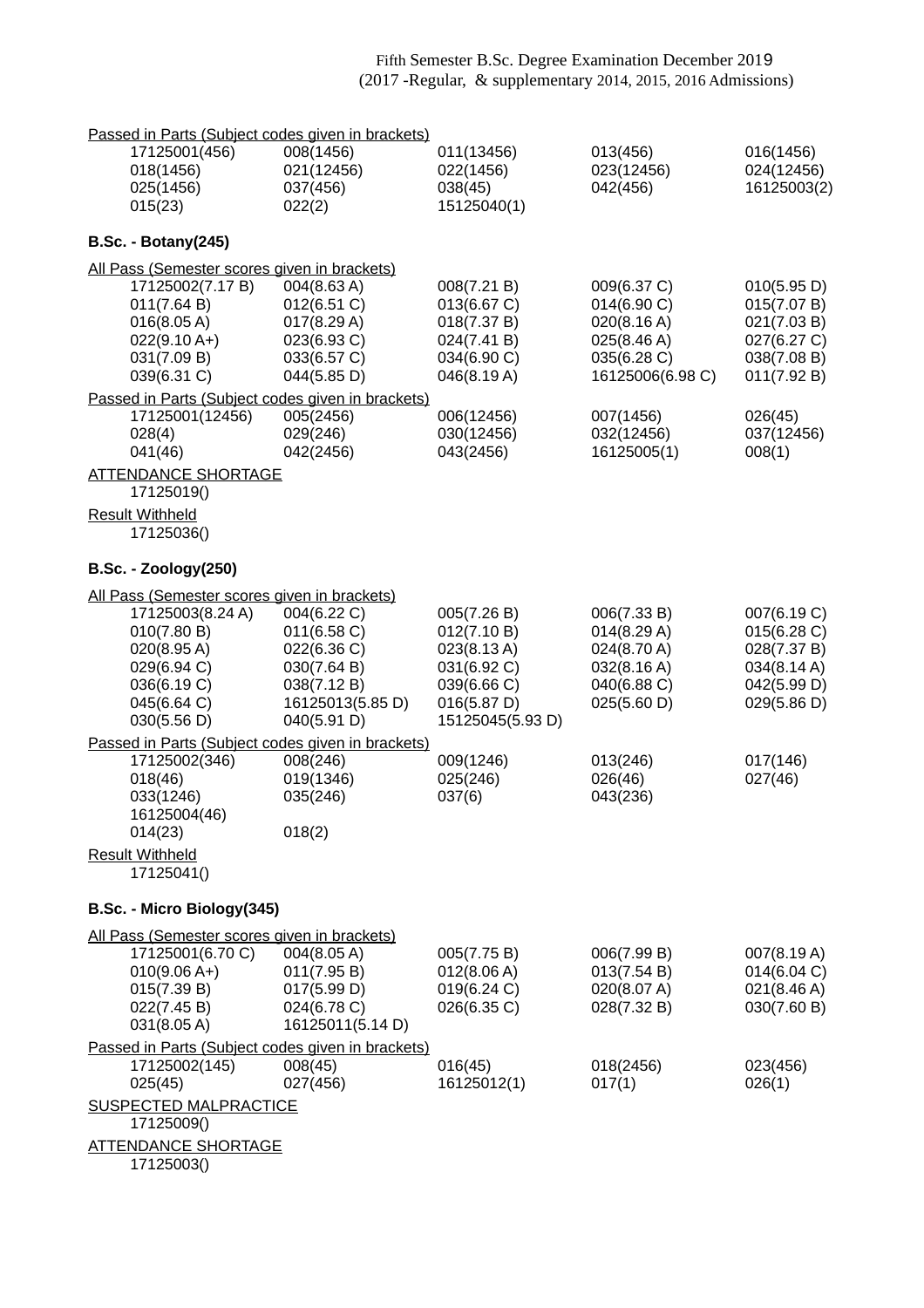# **St. Gregorios College, Kottarakara, Kollam**

| All Pass (Semester scores given in brackets)      |                  |                       |                       |                        |
|---------------------------------------------------|------------------|-----------------------|-----------------------|------------------------|
| 17126002(9.19 A+)                                 | 003(8.31 A)      | 004(8.15 A)           | 005(8.24 A)           | 006(6.89 C)            |
| 007(6.89 C)                                       | 008(5.75 D)      | 009(8.15 A)           | $011(9.48 A+)$        | 012(6.44 C)            |
| $014(9.15 A+)$                                    | 015(8.75 A)      | 016(7.82 B)           | 017(6.88 C)           | $018(9.59 A+)$         |
| 019(7.16 B)                                       | 020(8.45 A)      | 021(5.49 D)           | $022(9.17 A+)$        | 023(5.93 D)            |
| 024(7.78 B)                                       | 025(7.83 B)      | 026(7.56 B)           | 027(4.63 E)           | 028(8.01 A)            |
| 029(7.33 B)                                       | 030(8.71 A)      | 031(7.14 B)           | 032(8.27 A)           | 033(8.38 A)            |
| 034(8.21 A)                                       | $035(9.67 A+)$   | 036(6.28 C)           | 14126031(5.38 D)      |                        |
| Passed in Parts (Subject codes given in brackets) |                  |                       |                       |                        |
| 17126001(1236)                                    | 010(1256)        |                       |                       |                        |
| B.Sc. - Physics(230)                              |                  |                       |                       |                        |
| All Pass (Semester scores given in brackets)      |                  |                       |                       |                        |
| 17126002(4.73 E)                                  | 003(7.46 B)      | 004(8.72 A)           | 005(8.86 A)           | 006(7.83 B)            |
| $007(9.11 \text{ A+})$                            | 011(8.36 A)      | 012(7.50 B)           | 013(6.69 C)           | 015(8.19 A)            |
| 016(8.28 A)                                       | 018(5.96 D)      | 019(4.47 E)           | $021(9.43 A+)$        | 022(7.74 B)            |
| 024(8.14 A)                                       | 025(8.41 A)      | 026(7.02 B)           | $027(8.62 \text{ A})$ | 028(6.51 C)            |
| 029(5.16 D)                                       | 030(8.92 A)      | 031(7.90 B)           | 032(8.18 A)           | 034(7.74 B)            |
| 035(8.80 A)                                       | 036(6.00 C)      | 037(5.12 D)           | 16126019(5.47 D)      | 027(5.29 D)            |
| 033(5.20 D)                                       | 15126031(5.45 D) | 14126025(4.96 E)      |                       |                        |
| Passed in Parts (Subject codes given in brackets) |                  |                       |                       |                        |
| 17126008(125)                                     | 009(2)           | 014(125)              | 017(145)              |                        |
| B.Sc. - Chemistry(235)                            |                  |                       |                       |                        |
| All Pass (Semester scores given in brackets)      |                  |                       |                       |                        |
| 17126001(8.35 A)                                  | $002(9.17 A+)$   | 003(8.29 A)           | 004(7.24 B)           | 006(7.16 B)            |
| $009(9.23 A+)$                                    | 010(7.63 B)      | $012(8.76 \text{ A})$ | 013(8.56 A)           | $014(9.45 \text{ A+})$ |
| 016(7.44 B)                                       | 018(7.72 B)      | 020(6.87 C)           | 021(8.24 A)           | $022(9.62 A+)$         |
| 023(6.94 C)                                       | 024(8.17 A)      | 025(7.70 B)           | 028(7.18 B)           | 030(6.60 C)            |
| 031(6.19 C)                                       | 032(7.89 B)      | 033(6.84 C)           | 034(5.64 D)           | 035(7.57 B)            |
| 036(8.80 A)                                       | 038(5.80 D)      | 039(8.01 A)           | 040(7.95 B)           | $041(9.02 A+)$         |
| 042(8.41 A)                                       | 043(8.09 A)      | 16126003(6.24 C)      | 005(6.15 C)           | 015(6.98 C)            |
| 017(6.11 C)                                       | 021(6.36 C)      |                       |                       |                        |
| Passed in Parts (Subject codes given in brackets) |                  |                       |                       |                        |
| 17126005(13456)                                   | 007(1456)        | 008(456)              | 017(13456)            | 019(3456)              |
| 026(456)                                          | 029(3456)        | 044(12456)            | 16126026(1)           | 036(2)                 |
| <b>Result Announced Later - CE</b>                |                  |                       |                       |                        |
| 17126011()                                        | 027()            | 037()                 |                       |                        |
| <b>B.Sc. - Botany(245)</b>                        |                  |                       |                       |                        |
| All Pass (Semester scores given in brackets)      |                  |                       |                       |                        |
| 17126002(6.62 C)                                  | 003(8.87 A)      | 004(6.58 C)           | 005(6.33 C)           | 006(6.78 C)            |
| 007(6.96 C)                                       | 008(6.57 C)      | 009(7.74 B)           | 010(7.73 B)           | 011(7.91 B)            |
| 012(6.69 C)                                       | 014(7.49 B)      | 015(6.33 C)           | 016(8.63 A)           | 017(7.65 B)            |
| 018(7.45 B)                                       | 019(6.46 C)      | 020(8.55 A)           | 021(8.56 A)           | 023(8.28 A)            |
| $025(9.45 A+)$                                    | 026(8.97 A)      | 027(6.38 C)           | 028(8.82 A)           | 031(7.58 B)            |
| 032(7.46 B)                                       | 035(8.44 A)      | 036(8.33 A)           | 037(8.86 A)           | 040(7.41 B)            |
| 044(7.15 B)<br>043(6.28 C)                        | 047(8.36 A)      | 048(7.25 B)           | 16126016(6.12 C)      | 032(6.57 C)            |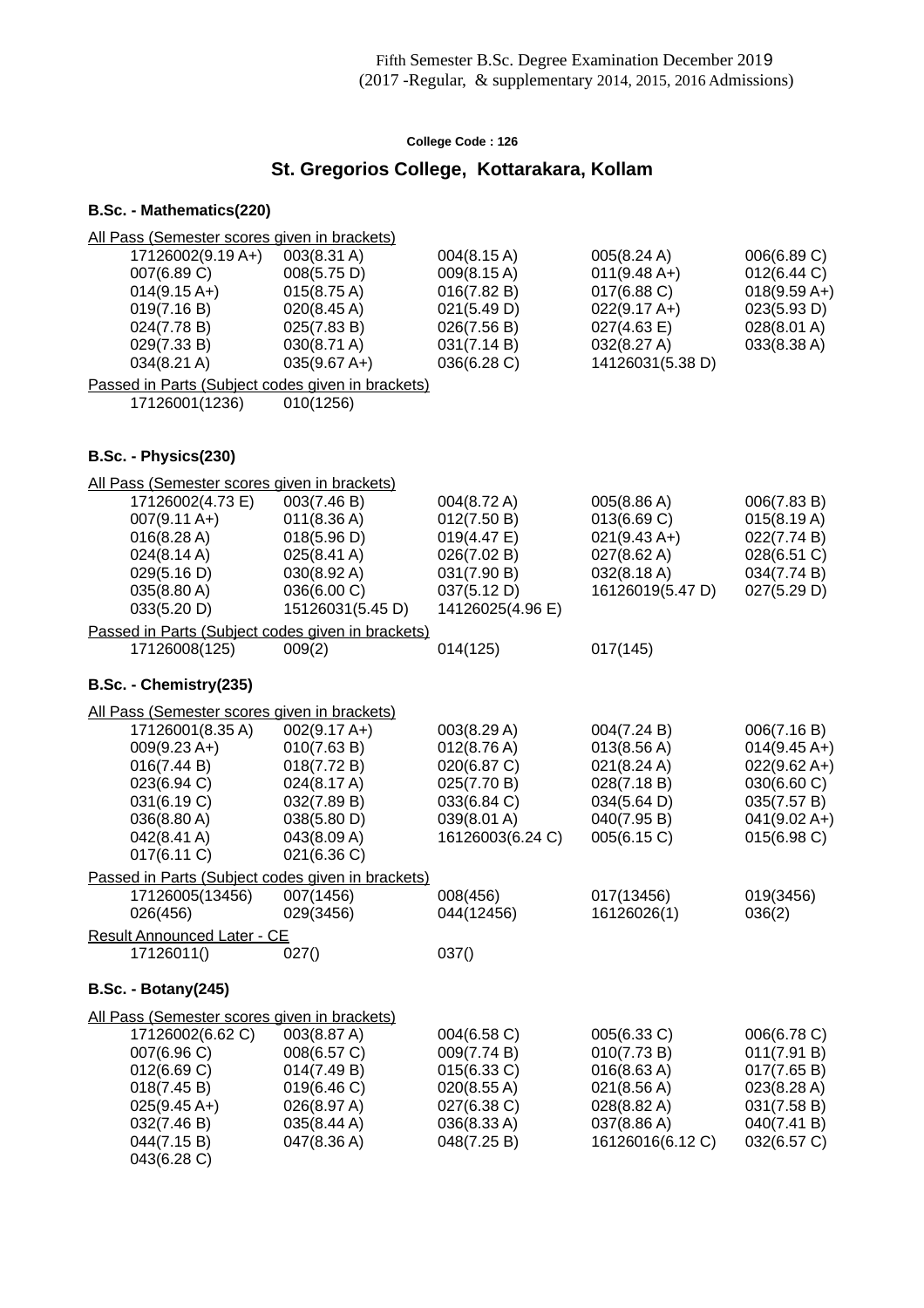| Passed in Parts (Subject codes given in brackets) |                |             |                  |                       |
|---------------------------------------------------|----------------|-------------|------------------|-----------------------|
| 17126001(456)                                     | 013(12456)     | 022(46)     | 024(46)          | 038(12456)            |
| 039(12456)                                        | 041(12456)     | 042(246)    | 043(12456)       | 045(46)               |
| 046(246)                                          | 16126018(25)   | 022(25)     | 029(2)           | 14126018(5)           |
| 040(5)                                            |                |             |                  |                       |
|                                                   |                |             |                  |                       |
| $B.Sc. - Zoology(250)$                            |                |             |                  |                       |
| All Pass (Semester scores given in brackets)      |                |             |                  |                       |
| 17126003(5.87 D)                                  | 006(7.74 B)    | 007(8.03 A) | 009(7.87 B)      | $010(8.75 \text{ A})$ |
| $011(8.83 \text{ A})$                             | 012(8.38 A)    | 013(7.09 B) | 014(7.53 B)      | 015(6.87 C)           |
| 016(7.07 B)                                       | 017(8.56 A)    | 019(8.19 A) | 020(8.11 A)      | 022(6.81 C)           |
| 023(7.61 B)                                       | 024(6.02 C)    | 025(6.16 C) | 026(6.95 C)      | 027(7.90 B)           |
| 028(5.52 D)                                       | 029(8.46 A)    | 031(7.40 B) | 033(8.40 A)      | 035(7.67 B)           |
| $036(6.63)$ C)                                    | 037(8.74 A)    | 038(6.90 C) | 040(7.08 B)      | 042(8.76 A)           |
| 043(8.12 A)                                       | $044(9.06 A+)$ | 045(8.05 A) | 047(8.73 A)      | 048(6.59 C)           |
| 16126009(6.05 C)                                  | 018(5.72 D)    | 019(6.06 C) | 15126005(5.16 D) | 046(4.83 E)           |
| 047(5.93 D)                                       |                |             |                  |                       |
| Passed in Parts (Subject codes given in brackets) |                |             |                  |                       |
| 17126001(46)                                      | 002(1236)      | 005(1236)   | 018(36)          | 030(6)                |
| 034(46)                                           | 041(146)       | 16126022(1) | 023(24)          | 031(4)                |
| 15126048(2)                                       |                |             |                  |                       |

**College Code : 127**

## **Sree Narayana College, Chempazhanthy, Thiruvananthapuram**

### **B.Sc. - Geology(210)**

| All Pass (Semester scores given in brackets)      |                  |                  |                  |             |
|---------------------------------------------------|------------------|------------------|------------------|-------------|
| 17127003(6.78 C)                                  | 004(5.02 D)      | 007(5.99 D)      | 008(4.46 E)      | 010(5.89 D) |
| $011(8.64 \text{ A})$                             | 012(7.04 B)      | 013(8.66 A)      | 014(6.18 C)      | 015(7.99 B) |
| $016(8.73 \text{ A})$                             | 018(6.76 C)      | 019(6.98 C)      | $020(9.36 A+)$   | 023(6.26 C) |
| 024(7.13 B)                                       | 026(5.28 D)      | 027(6.39 C)      | 028(5.19 D)      | 029(7.38 B) |
| 030(6.73 C)                                       | 033(8.21 A)      | 16127027(5.78 D) | 15127020(4.76 E) |             |
| Passed in Parts (Subject codes given in brackets) |                  |                  |                  |             |
| 17127001(1245)                                    | 002(125)         | 005(1245)        | 009(1245)        | 017(1245)   |
| 021(5)                                            | 022(1245)        | 025(1245)        | 031(125)         | 16127017(1) |
| B.Sc. - Mathematics(220)                          |                  |                  |                  |             |
| All Pass (Semester scores given in brackets)      |                  |                  |                  |             |
| 17127001(5.89 D)                                  | 002(6.57 C)      | 003(6.45 C)      | 004(6.83 C)      | 005(8.63 A) |
| 006(6.25 C)                                       | 008(4.90 E)      | 009(8.35 A)      | 011(4.83 E)      | 012(4.85 E) |
| 013(5.69 D)                                       | 014(6.10 C)      | 015(4.87 E)      | 023(4.83 E)      | 024(6.24 C) |
| 027(5.76 D)                                       | 029(7.22 B)      | 030(7.34 B)      | 031(6.30 C)      | 032(6.00 C) |
| 036(5.80 D)                                       | 038(6.30 C)      | 040(7.88 B)      | 041(6.48 C)      | 042(8.98 A) |
| 043(5.52 D)                                       | 044(6.13 C)      | 045(5.47 D)      | 048(7.10 B)      | 049(7.88 B) |
| 050(8.50 A)                                       | 16127009(5.70 D) | 024(5.22 D)      | 026(6.77 C)      | 037(5.24 D) |
| 040(6.07 C)                                       | 043(6.51 C)      |                  |                  |             |
| Passed in Parts (Subject codes given in brackets) |                  |                  |                  |             |
| 17127010(356)                                     | 016(1356)        | 017(1346)        | 022(6)           | 025(6)      |
| 026(6)                                            | 028(6)           | 034(1236)        | 035(246)         | 039(2346)   |
| 046(6)                                            | 16127001(6)      | 005(1)           | 018(5)           |             |
| <b>SUSPECTED MALPRACTICE</b>                      |                  |                  |                  |             |
| 16127006()                                        |                  |                  |                  |             |
| <b>ATTENDANCE SHORTAGE</b>                        |                  |                  |                  |             |
| 17127019()                                        | 021()            | 052()            |                  |             |
|                                                   |                  |                  |                  |             |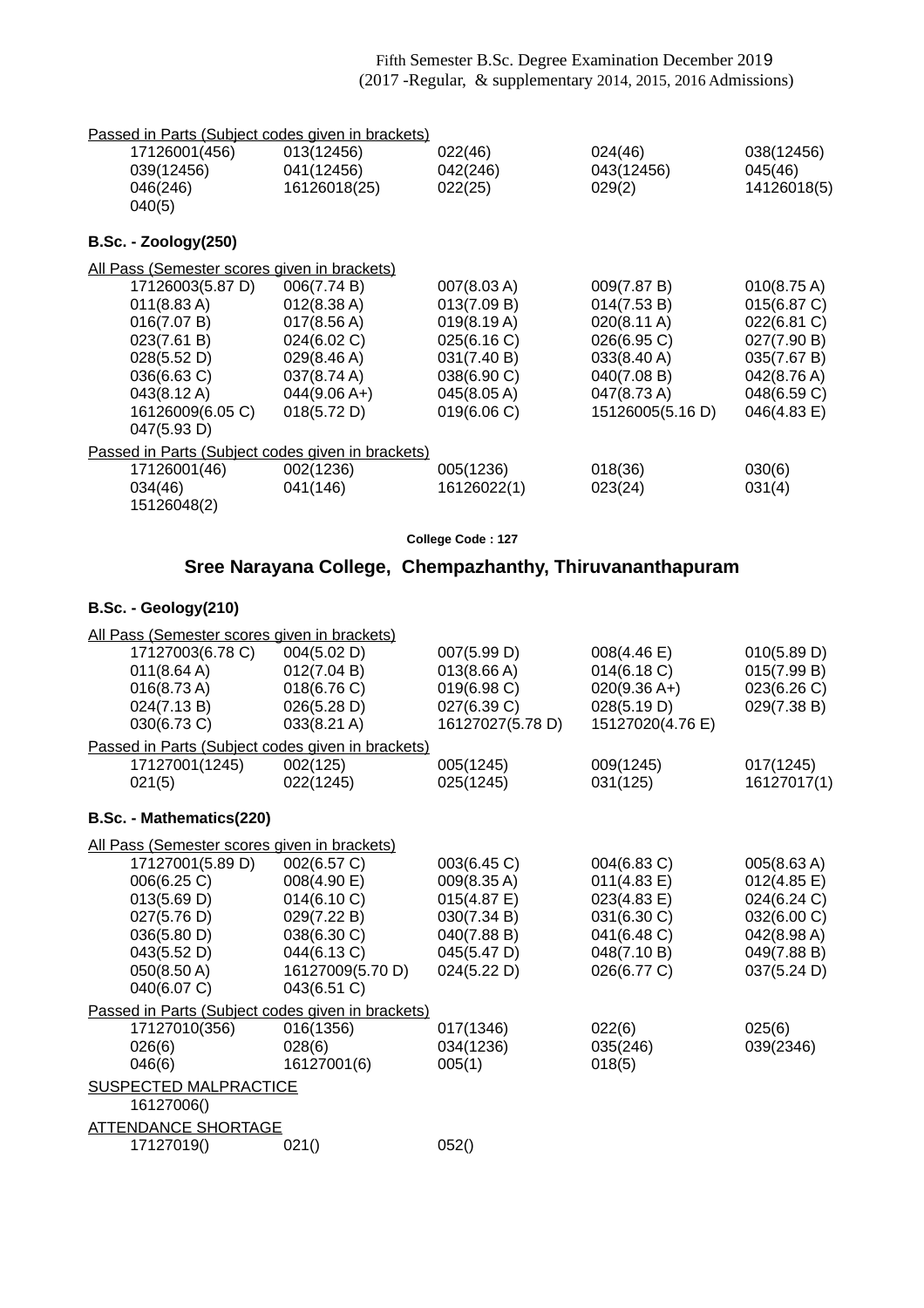## **B.Sc. - Physics(230)**

| All Pass (Semester scores given in brackets)                        |                       |                       |                        |                       |
|---------------------------------------------------------------------|-----------------------|-----------------------|------------------------|-----------------------|
| 17127003(8.03 A)                                                    | 004(6.04 C)           | 006(7.92 B)           | 008(8.99 A)            | 010(8.56 A)           |
| 011(7.82 B)                                                         | 012(5.41 D)           | 015(7.91 B)           | 016(6.01 C)            | 017(7.56 B)           |
| 018(5.23 D)                                                         | 020(6.80 C)           | 021(8.17 A)           | 022(7.91 B)            | 025(7.53 B)           |
| 026(6.99 C)                                                         | 027(8.78 A)           | 028(8.17 A)           | 029(7.90 B)            | 030(6.58 C)           |
| 031(5.88 D)                                                         | $032(9.27 A+)$        | 033(5.19 D)           | 035(8.59 A)            | 037(8.16 A)           |
| $038(9.03 A+)$                                                      | 039(7.33 B)           | 16127004(4.06 E)      | 019(4.63 E)            | 030(5.78 D)           |
| Passed in Parts (Subject codes given in brackets)<br>17127001(1235) | 002(135)              | 007(5)                | 013(1235)              | 014(1345)             |
| 019(1)                                                              | 024(15)               | 034(15)               | 040(1245)              | 15127006(1)           |
| 015(12)                                                             |                       |                       |                        |                       |
| <b>ATTENDANCE SHORTAGE</b>                                          |                       |                       |                        |                       |
| 17127005()                                                          | 023()                 |                       |                        |                       |
|                                                                     |                       |                       |                        |                       |
| B.Sc. - Chemistry(235)                                              |                       |                       |                        |                       |
| All Pass (Semester scores given in brackets)                        |                       |                       |                        |                       |
| 17127005(8.65 A)                                                    | 006(8.01 A)           | 007(8.16 A)           | 008(7.54 B)            | 009(7.31 B)           |
| 011(7.86 B)                                                         | 012(5.96 D)           | 013(8.03 A)           | 014(6.73 C)            | 015(6.89 C)           |
| 016(6.91 C)                                                         | $017(9.05 A+)$        | 018(7.78 B)           | 019(7.47 B)            | 020(7.17 B)           |
| 021(6.94 C)                                                         | 023(6.57 C)           | 024(6.35 C)           | 026(6.81 C)            | 028(8.18 A)           |
| 029(6.51 C)                                                         | 030(7.69 B)           | 032(8.36 A)           | 034(6.77 C)            | 035(8.55 A)           |
| 036(7.12 B)                                                         | 037(7.85 B)           | 038(7.42 B)           | 039(5.86 D)            | 040(6.87 C)           |
| 17127041(6.98 C)                                                    | 16127003(6.88 C)      | 028(7.17 B)           | 038(6.85 C)            |                       |
| 14127002(7.21 B)                                                    |                       |                       |                        |                       |
| Passed in Parts (Subject codes given in brackets)                   |                       |                       |                        |                       |
| 17127003(456)                                                       | 010(456)              | 022(12456)            | 025(12456)             | 027(12456)            |
| 16127009(16)                                                        | 019(1)                | 031(6)                |                        |                       |
| <b>ATTENDANCE SHORTAGE</b>                                          |                       |                       |                        |                       |
| 17127004()                                                          |                       |                       |                        |                       |
| <b>B.Sc. - Botany(245)</b>                                          |                       |                       |                        |                       |
| All Pass (Semester scores given in brackets)                        |                       |                       |                        |                       |
| 17127003(7.22 B)                                                    | 004(8.58 A)           | 005(8.37 A)           | $006(9.12 \text{ A+})$ | 007(8.35 A)           |
| 008(7.13 B)                                                         | 009(8.84 A)           | 010(7.16 B)           | 011(8.09 A)            | 012(8.64 A)           |
| 014(8.63 A)                                                         | $015(8.30 \text{ A})$ | 016(7.05 B)           | 017(6.84 C)            | $018(8.18 \text{ A})$ |
| 019(8.00 A)                                                         | 020(7.35 B)           | 023(8.85 A)           | 024(8.78 A)            | $026(9.37 A+)$        |
| 028(8.92 A)                                                         | 029(8.93 A)           | 030(7.67 B)           | 034(7.57 B)            | 037(8.17 A)           |
| 038(8.79 A)                                                         | 039(6.21 C)           | 040(8.06 A)           | $041(8.85 \text{ A})$  | 042(8.89 A)           |
| 16127001(6.22 C)                                                    | 026(7.48 B)           | 032(6.32 C)           | 039(7.08 B)            |                       |
| Passed in Parts (Subject codes given in brackets)                   |                       |                       |                        |                       |
| 17127001(12456)                                                     | 002(12456)            | 013(456)              | 021(2456)              | 022(456)              |
| 031(456)                                                            | 032(2456)             | 033(2456)             | 036(2456)              | 043(12456)            |
| 16127011(13)                                                        | 019(5)                | 021(35)               | 15127019(2)            |                       |
| <b>ATTENDANCE SHORTAGE</b>                                          |                       |                       |                        |                       |
| 17127027()                                                          |                       |                       |                        |                       |
|                                                                     |                       |                       |                        |                       |
| <b>B.Sc. - Zoology(250)</b>                                         |                       |                       |                        |                       |
| All Pass (Semester scores given in brackets)                        |                       |                       |                        |                       |
| 17127005(8.27 A)                                                    | 006(6.07 C)           | 007(7.68 B)           | 008(8.60 A)            | 009(7.49 B)           |
| $010(9.00 A+)$                                                      | $011(8.83 \text{ A})$ | $012(8.30 \text{ A})$ | $013(9.12 \text{ A+})$ | $014(8.80 \text{ A})$ |
| 016(7.03 B)                                                         | $017(8.53 \text{ A})$ | $018(9.07 A+)$        | 019(6.71 C)            | 020(7.16 B)           |
| 021(8.09 A)                                                         | 022(6.43 C)           | 023(7.58 B)           | 026(8.19 A)            | 029(7.22 B)           |
| 030(8.58 A)                                                         | 032(8.64 A)           | 034(8.09 A)           | 035(6.92 C)            | 036(7.94 B)           |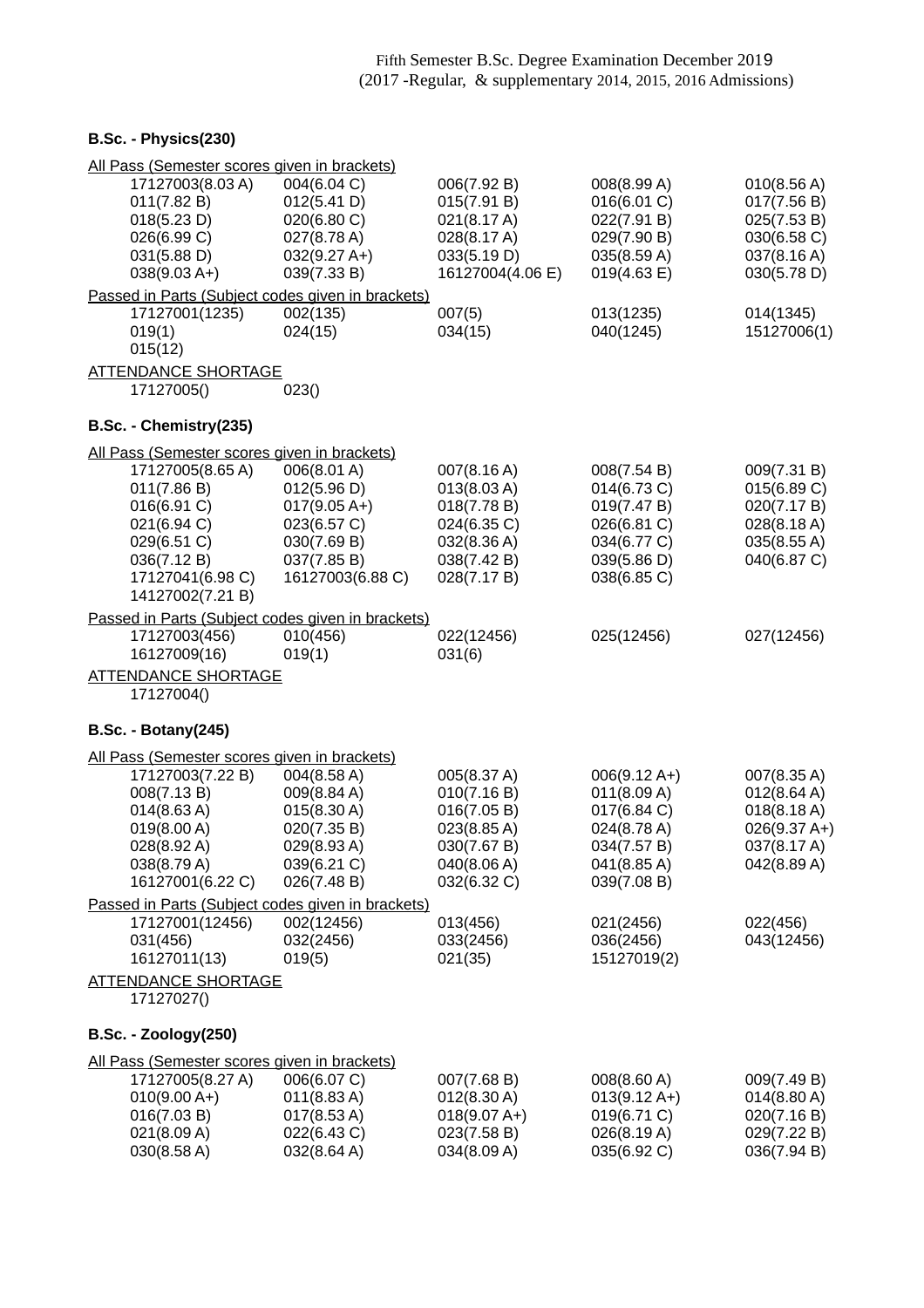| 039(7.43 B)<br>16127005(5.94 D)                   | 041(8.30 A)                                       | $042(9.53 A+)$   | 044(8.59 A)           |                        |  |
|---------------------------------------------------|---------------------------------------------------|------------------|-----------------------|------------------------|--|
| 035(6.74 C)                                       | 039(6.32 C)                                       | 15127014(6.60 C) |                       |                        |  |
| Passed in Parts (Subject codes given in brackets) |                                                   |                  |                       |                        |  |
| 17127001(4)<br>038(246)                           | 003(2346)                                         | 024(36)          | 027(2346)             | 033(46)                |  |
| B.Sc. - Psychology(257)                           |                                                   |                  |                       |                        |  |
| All Pass (Semester scores given in brackets)      |                                                   |                  |                       |                        |  |
| 17127001(6.96 C)                                  | 002(7.39 B)                                       | 003(5.63 D)      | 004(7.31 B)           | 005(8.11 A)            |  |
| 006(7.77 B)                                       | 007(8.35 A)                                       | 008(7.99 B)      | 009(7.55 B)           | 010(7.82 B)            |  |
| $011(9.52 \text{ A+})$                            | 012(6.62 C)                                       | 013(5.27 D)      | $014(8.75 \text{ A})$ | 015(7.58 B)            |  |
| 016(8.42 A)                                       | $017(8.60 \text{ A})$                             | 018(7.50 B)      | 019(8.08 A)           | $020(9.11 \text{ A+})$ |  |
| $021(9.18 A+)$                                    | 022(6.80 C)                                       | 024(7.46 B)      | 025(8.30 A)           | 026(5.99 D)            |  |
| 027(5.53 D)                                       | 029(6.01 C)                                       | 030(7.63 B)      | $031(9.08 A+)$        | 032(7.77 B)            |  |
| 033(7.23 B)                                       | 035(8.28 A)                                       | 036(6.51 C)      | 038(8.03 A)           | 039(6.43 C)            |  |
| 042(8.51 A)                                       | 043(8.91 A)                                       | 044(6.00 C)      | 15127037(6.47 C)      |                        |  |
| Passed in Parts (Subject codes given in brackets) |                                                   |                  |                       |                        |  |
| 17127028(12346)                                   | 034(1)                                            |                  |                       |                        |  |
| College Code: 128                                 |                                                   |                  |                       |                        |  |
|                                                   | Sree Narayana College, Chengannur, Pathanamthitta |                  |                       |                        |  |
|                                                   |                                                   |                  |                       |                        |  |

## **B.Sc. - Mathematics(220)**

| All Pass (Semester scores given in brackets)      |                       |                  |                |             |
|---------------------------------------------------|-----------------------|------------------|----------------|-------------|
| 17128002(6.99 C)                                  | 003(6.47 C)           | 004(7.24 B)      | 005(6.85 C)    | 006(7.29 B) |
| 007(6.71 C)                                       | 009(4.71 E)           | 010(7.08 B)      | 011(6.10 C)    | 012(6.33 C) |
| 013(6.94 C)                                       | $014(8.82 \text{ A})$ | 015(5.29 D)      | 016(5.26 D)    | 017(5.85 D) |
| 018(8.32 A)                                       | 020(6.52 C)           | 16128007(5.74 D) |                |             |
| Passed in Parts (Subject codes given in brackets) |                       |                  |                |             |
| 17128001(1356)                                    | 008(1236)             | 019(136)         | 021(1356)      |             |
| B.Sc. - Physics(230)                              |                       |                  |                |             |
| All Pass (Semester scores given in brackets)      |                       |                  |                |             |
| 17128002(5.36 D)                                  | 003(5.08 D)           | 004(7.19 B)      | 013(6.37 C)    | 015(5.26 D) |
| 021(6.91 C)                                       | 16128008(5.44 D)      | 016(5.42 D)      | $018(4.88)$ E) |             |
| 15128001(5.81 D)                                  |                       |                  |                |             |
| 14128001(5.92 D)                                  |                       |                  |                |             |
| Passed in Parts (Subject codes given in brackets) |                       |                  |                |             |
| 17128010(1245)                                    | 012(5)                | 014(15)          | 017(5)         |             |
| 16128014(135)                                     |                       |                  |                |             |
| B.Sc. - Chemistry(235)                            |                       |                  |                |             |
| All Pass (Semester scores given in brackets)      |                       |                  |                |             |
| 17128001(7.73 B)                                  | 004(6.35 C)           | 006(6.90 C)      | 007(5.37 D)    | 009(6.90 C) |
| 011(6.50 C)                                       | 013(5.83 D)           | 017(7.22 B)      | 023(5.71 D)    | 024(6.26 C) |
| 025(7.61 B)                                       | 16128018(6.45 C)      | 022(6.09 C)      | 027(6.22 C)    |             |
| Passed in Parts (Subject codes given in brackets) |                       |                  |                |             |
| 17128002(13456)                                   | 003(12)               | 010(1245)        | 012(2456)      | 014(245)    |
| 015(456)                                          | 016(1345)             | 019(2456)        | 020(2456)      | 022(12456)  |
| 16128010(2)                                       | 012(2)                | 013(2)           | 016(2)         | 020(23)     |
| 021(2)                                            | 029(2)                | 031(12)          |                |             |

**College Code : 129**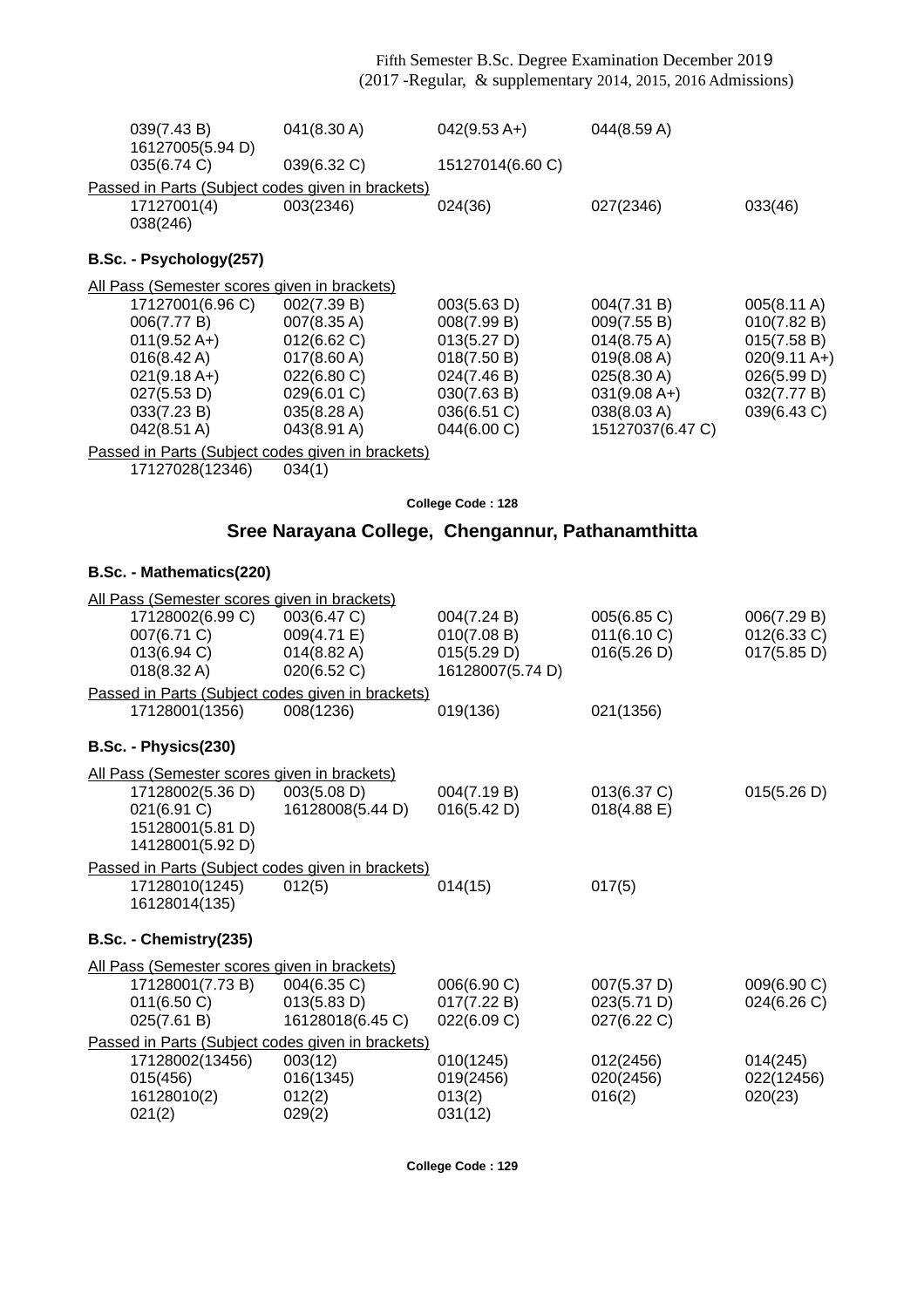## **Sree Narayana College for Women, , Kollam**

## **B.Sc. - Geography(205)**

| All Pass (Semester scores given in brackets)                                                                                                                                                      |                                                                                                                                                                              |                                                                                                                                                          |                                                                                                                                                                          |                                                                                                                                                             |
|---------------------------------------------------------------------------------------------------------------------------------------------------------------------------------------------------|------------------------------------------------------------------------------------------------------------------------------------------------------------------------------|----------------------------------------------------------------------------------------------------------------------------------------------------------|--------------------------------------------------------------------------------------------------------------------------------------------------------------------------|-------------------------------------------------------------------------------------------------------------------------------------------------------------|
| 17129001(7.83 B)<br>006(8.13A)<br>012(6.83 C)                                                                                                                                                     | 002(7.37 B)<br>007(6.13 C)<br>014(5.23 D)                                                                                                                                    | 003(6.39 C)<br>008(7.88 B)<br>016(7.42 B)                                                                                                                | 004(8.81 A)<br>009(7.60 B)<br>16129014(4.87 E)                                                                                                                           | 005(6.86 C)<br>010(6.69 C)                                                                                                                                  |
| Passed in Parts (Subject codes given in brackets)<br>17129015(245)                                                                                                                                | 16129005(4)                                                                                                                                                                  |                                                                                                                                                          |                                                                                                                                                                          |                                                                                                                                                             |
| B.Sc. - Mathematics(220)                                                                                                                                                                          |                                                                                                                                                                              |                                                                                                                                                          |                                                                                                                                                                          |                                                                                                                                                             |
| All Pass (Semester scores given in brackets)                                                                                                                                                      |                                                                                                                                                                              |                                                                                                                                                          |                                                                                                                                                                          |                                                                                                                                                             |
| 17129001(8.53 A)<br>007(8.41 A)<br>$012(9.28 A+)$<br>019(8.20 A)<br>024(7.07 B)<br>031(8.51 A)<br>036(7.10 B)<br>$042(9.79 A+)$<br>047(6.47 C)<br>17129055(6.53 C)<br>060(7.68 B)                 | $002(9.19 A+)$<br>008(6.93 C)<br>014(8.20 A)<br>020(6.01 C)<br>025(8.57 A)<br>032(8.11 A)<br>038(6.48 C)<br>$043(9.13 A+)$<br>048(7.89 B)<br>056(7.53 B)<br>16129021(6.63 C) | 003(7.27 B)<br>009(8.18 A)<br>015(7.12 B)<br>021(8.38 A)<br>028(6.18 C)<br>033(7.31 B)<br>$039(9.62 A+)$<br>044(6.58 C)<br>$050(9.35 A+)$<br>057(6.64 C) | 005(8.28 A)<br>010(7.84 B)<br>016(6.88 C)<br>022(7.60 B)<br>029(5.87 D)<br>034(8.43 A)<br>040(8.21 A)<br>045(8.53 A)<br>$053(9.42 \text{ A+})$<br>$058(9.12 \text{ A+})$ | 006(8.60 A)<br>011(8.68 A)<br>017(8.19 A)<br>023(8.31 A)<br>030(6.92 C)<br>035(7.54 B)<br>041(6.95 C)<br>$046(9.33 A+)$<br>$054(9.77 A+)$<br>$059(9.04 A+)$ |
| Passed in Parts (Subject codes given in brackets)<br>17129004(2346)<br>037(346)                                                                                                                   | 013(6)<br>049(356)                                                                                                                                                           | 018(12456)<br>051(36)                                                                                                                                    | 026(13456)<br>15129004(125)                                                                                                                                              | 027(56)                                                                                                                                                     |
| B.Sc. - Physics(230)                                                                                                                                                                              |                                                                                                                                                                              |                                                                                                                                                          |                                                                                                                                                                          |                                                                                                                                                             |
| All Pass (Semester scores given in brackets)                                                                                                                                                      |                                                                                                                                                                              |                                                                                                                                                          |                                                                                                                                                                          |                                                                                                                                                             |
| 17129001(8.02 A)<br>007(7.92 B)<br>014(7.90 B)<br>023(7.40 B)<br>028(7.67 B)<br>$034(9.26 A+)$<br>$039(9.22 \text{ A+})$<br>045(7.51 B)<br>$051(9.14 A+)$<br>15129034(5.43 D)                     | 002(6.00 C)<br>008(7.58 B)<br>015(6.66 C)<br>024(6.88 C)<br>030(8.52 A)<br>035(6.00 C)<br>040(5.87 D)<br>046(6.37 C)<br>052(6.26 C)<br>044(5.14 D)                           | 003(7.58 B)<br>009(8.27 A)<br>016(8.20 A)<br>025(6.60 C)<br>031(6.07 C)<br>036(7.98 B)<br>$041(9.59 A+)$<br>047(8.77 A)<br>054(8.53 A)                   | 005(6.00 C)<br>$011(9.12 \text{ A+})$<br>018(7.42 B)<br>026(6.86 C)<br>032(6.00 C)<br>037(8.60 A)<br>043(7.25 B)<br>$048(9.50 A+)$<br>16129038(8.10 A)                   | 006(6.96 C)<br>012(5.11 D)<br>022(6.97 C)<br>027(8.84 A)<br>033(6.43 C)<br>038(5.32 D)<br>044(5.84 D)<br>$050(9.10 A+)$<br>039(5.36 D)                      |
| Passed in Parts (Subject codes given in brackets)                                                                                                                                                 |                                                                                                                                                                              |                                                                                                                                                          |                                                                                                                                                                          |                                                                                                                                                             |
| 17129004(35)<br>020(15)<br>048(4)                                                                                                                                                                 | 010(5)<br>021(1245)                                                                                                                                                          | 013(1245)<br>042(345)                                                                                                                                    | 017(5)<br>16129037(2)                                                                                                                                                    | 019(5)<br>15129031(2)                                                                                                                                       |
| B.Sc. - Chemistry(235)                                                                                                                                                                            |                                                                                                                                                                              |                                                                                                                                                          |                                                                                                                                                                          |                                                                                                                                                             |
| All Pass (Semester scores given in brackets)<br>17129001(9.01 A+)<br>007(8.82 A)<br>013(6.51 C)<br>018(8.46 A)<br>025(8.61 A)<br>034(5.92 D)<br>040(6.82 C)<br>$046(9.43 A+)$<br>16129007(6.39 C) | 003(7.87 B)<br>008(6.57 C)<br>014(7.85 B)<br>019(6.68 C)<br>027(6.84 C)<br>035(7.67 B)<br>042(8.63 A)<br>047(7.85 B)<br>032(7.03 B)                                          | 004(6.67 C)<br>009(6.01 C)<br>015(8.08 A)<br>020(6.01 C)<br>028(7.76 B)<br>$036(9.10 A+)$<br>$043(9.01 A+)$<br>048(7.23 B)<br>039(6.67 C)                | 005(7.94 B)<br>010(7.16 B)<br>016(7.99 B)<br>021(7.07 B)<br>031(8.50 A)<br>037(7.12 B)<br>044(6.76 C)<br>051(8.75 A)<br>047(5.82 D)                                      | 006(8.15 A)<br>$011(8.14 \text{ A})$<br>017(7.75 B)<br>023(6.52 C)<br>032(8.04 A)<br>038(7.65 B)<br>045(7.08 B)<br>052(8.64 A)                              |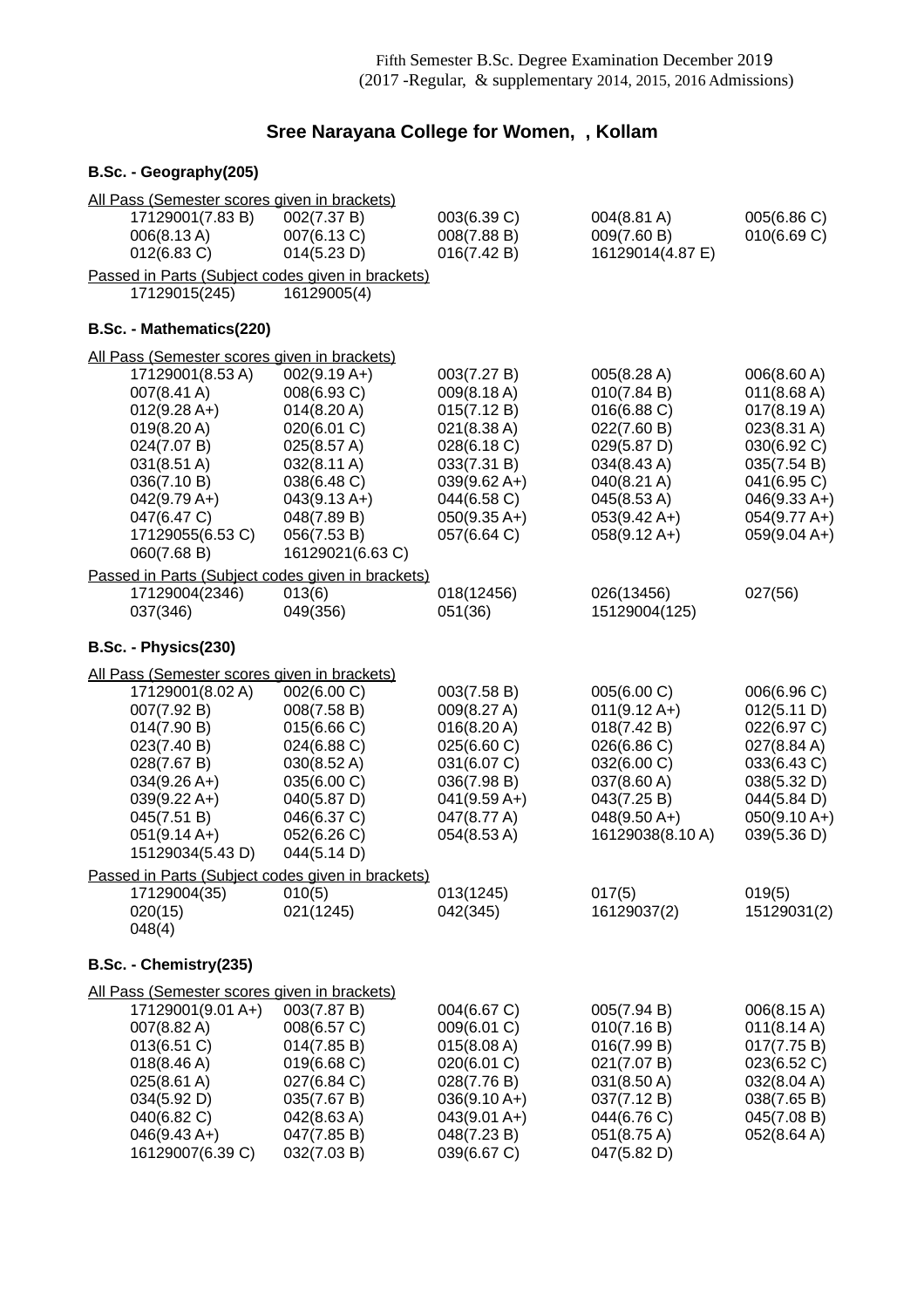| Passed in Parts (Subject codes given in brackets)                |                            |                            |                            |                               |
|------------------------------------------------------------------|----------------------------|----------------------------|----------------------------|-------------------------------|
| 17129002(456)                                                    | 012(456)                   | 022(456)                   | 024(2456)                  | 026(2456)                     |
| 029(45)                                                          | 030(45)                    | 033(456)                   | 039(13456)                 | 041(45)                       |
| 049(45)                                                          | 053(456)                   | 16129027(1)                | 15129017(1)                | 037(1)                        |
| <b>Result Withheld</b>                                           |                            |                            |                            |                               |
| 15129013()                                                       |                            |                            |                            |                               |
| <b>B.Sc. - Botany(245)</b>                                       |                            |                            |                            |                               |
| All Pass (Semester scores given in brackets)                     |                            |                            |                            |                               |
| 17129001(7.93 B)                                                 | 002(8.87 A)                | 003(6.57 C)                | 004(7.79 B)                | 005(7.34 B)                   |
| 006(8.40 A)                                                      | 009(7.93 B)                | 010(6.76)                  | 012(7.49 B)                | $013(9.21 \text{ A+})$        |
| 014(7.56 B)                                                      | 015(8.71 A)                | 016(7.63 B)                | 017(7.38 B)                | 018(8.96 A)                   |
| 019(8.66 A)                                                      | 020(8.95 A)                | 022(8.72 A)                | 023(8.35 A)                | 024(8.09 A)                   |
| 025(8.59 A)                                                      | 026(8.75 A)                | 027(8.62 A)                | 028(8.33 A)                | 029(8.84 A)                   |
| 030(7.46 B)                                                      | 031(8.95 A)                | 032(7.29 B)                | 033(8.70 A)                | 034(8.03 A)                   |
| 035(7.61 B)                                                      | 036(7.01 B)                | $038(9.11 \text{ A+})$     | 039(8.95 A)                | 040(8.30 A)                   |
| 041(8.03 A)                                                      | 043(6.27 C)<br>048(6.30 C) | $044(9.57 A+)$             | 045(8.68 A)                | 046(8.48 A)                   |
| 047(8.10 A)                                                      |                            | 049(7.57 B)                | 052(7.83 B)                |                               |
| Passed in Parts (Subject codes given in brackets)                |                            |                            |                            |                               |
| 17129008(2456)<br>050(2456)                                      | 011(2456)<br>051(2456)     | 021(456)                   | 037(2456)                  | 042(2456)                     |
|                                                                  |                            |                            |                            |                               |
|                                                                  |                            |                            |                            |                               |
| <b>B.Sc. - Zoology(250)</b>                                      |                            |                            |                            |                               |
| All Pass (Semester scores given in brackets)                     |                            |                            |                            |                               |
| 17129001(5.87 D)                                                 | 002(8.60 A)                | $003(9.08 A+)$             | $004(9.51 \text{ A+})$     | 005(8.36 A)                   |
| 006(7.09 B)                                                      | 008(7.04 B)                | 009(5.98 D)                | $010(8.31 \text{ A})$      | 011(8.47 A)                   |
| 012(8.64 A)                                                      | 013(8.66 A)                | 014(8.13 A)                | 015(8.74 A)                | 016(7.42 B)                   |
| 018(8.63 A)                                                      | 025(6.14 C)                | 027(6.29 C)                | 028(8.72 A)                | 029(7.88 B)                   |
| 030(7.34 B)<br>036(7.34 B)                                       | 032(6.86 C)<br>038(8.03 A) | 033(8.72 A)<br>039(7.92 B) | 034(6.86 C)<br>040(5.79 D) | 035(7.07 B)<br>$041(9.43 A+)$ |
| $043(9.41 \text{ A+})$                                           | $045(9.07 A+)$             | 046(5.92 D)                | 047(6.79 C)                | 048(7.29 B)                   |
| 049(7.07 B)                                                      | $050(9.31 \text{ A+})$     | 051(8.47 A)                | 052(7.60 B)                | 053(7.38 B)                   |
| 16129011(6.19 C)                                                 | 017(5.88 D)                | 15129039(6.05 C)           |                            |                               |
| Passed in Parts (Subject codes given in brackets)                |                            |                            |                            |                               |
| 17129017(1346)                                                   | 019(46)                    | 021(46)                    | 022(46)                    | 024(46)                       |
| 026(246)                                                         | 031(346)                   | 037(1246)                  | 16129016(3)                |                               |
| <b>ATTENDANCE SHORTAGE</b>                                       |                            |                            |                            |                               |
| 17129023()                                                       |                            |                            |                            |                               |
| B.Sc. - Home Science(255)                                        |                            |                            |                            |                               |
|                                                                  |                            |                            |                            |                               |
| All Pass (Semester scores given in brackets)<br>17129001(5.66 D) | 002(7.00 B)                | 003(8.49 A)                | 004(5.74 D)                | 005(7.55 B)                   |
| 006(6.96 C)                                                      | 007(7.71 B)                | 008(6.57 C)                | 009(6.74 C)                | 010(6.02 C)                   |
| 011(6.63 C)                                                      | 012(6.34 C)                | 013(6.64 C)                | 014(6.11 C)                | 015(6.45 C)                   |
| 016(6.64 C)                                                      | 017(6.54 C)                | 018(5.89 D)                | 019(7.39 B)                | 020(5.67 D)                   |
| 021(8.49 A)                                                      | 022(6.11 C)                | 024(7.11 B)                | 025(6.71 C)                | 026(6.61 C)                   |
| 027(6.39 C)                                                      | 031(7.59 B)                | 033(8.62 A)                | 034(8.55 A)                | 036(7.60 B)                   |
| 037(6.13 C)                                                      | 038(5.72 D)                | 041(4.80 E)                | 042(8.47 A)                | 043(7.92 B)                   |
| 044(6.24 C)                                                      | 045(5.68 D)                | 046(6.46 C)                | 047(5.00 D)                | 048(5.69 D)                   |
| 049(5.56 D)                                                      | 16129022(4.78 E)           | 039(4.86 E)                | 041(5.35 D)                |                               |
| Passed in Parts (Subject codes given in brackets)                |                            |                            |                            |                               |
| 17129032(34)                                                     | 040(236)                   | 050(136)                   | 052(12356)                 | 15129016(6)                   |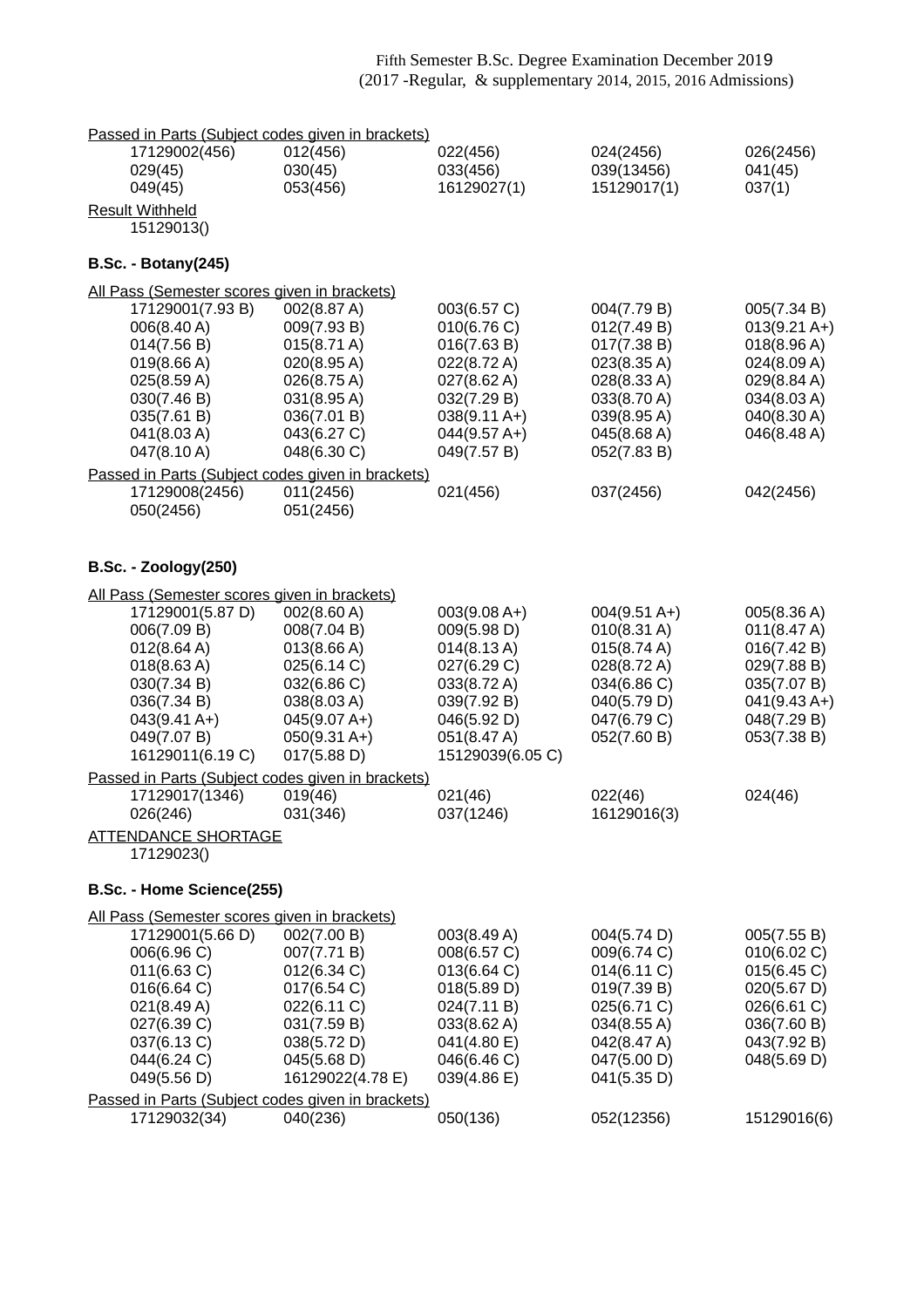### (2017 -Regular, & supplementary 2014, 2015, 2016 Admissions)

#### **College Code : 130**

## **Sree Narayana College, Chathannur, Kollam**

#### **B.Sc. - Mathematics(220)**

|                  | <u>All Pass (Semester scores given in brackets)</u> |                  |                  |             |
|------------------|-----------------------------------------------------|------------------|------------------|-------------|
| 17130001(8.25 A) | 002(7.21 B)                                         | 003(6.14 C)      | 004(7.81 B)      | 005(7.70 B) |
| 006(8.55 A)      | 007(8.35 A)                                         | 008(7.30 B)      | 009(8.17 A)      | 010(7.37 B) |
| 011(7.47 B)      | 012(7.80 B)                                         | 013(6.89 C)      | 014(7.76 B)      | 015(7.37 B) |
| 016(7.59 B)      | $017(6.75)$ C)                                      | 018(8.36 A)      | 019(7.71 B)      | 020(7.71 B) |
| 022(7.20 B)      | 023(7.68 B)                                         | 024(5.50 D)      | 025(5.45 D)      | 027(7.20 B) |
| 028(7.80 B)      | 029(7.42 B)                                         | 031(8.48 A)      | 032(6.90 C)      | 033(7.73 B) |
| 034(5.92 D)      | 035(5.36 D)                                         | 037(5.22 D)      | 038(7.22 B)      | 040(7.24 B) |
| 041(6.11 C)      | 042(5.26 D)                                         | 043(5.65 D)      | 044(6.79 C)      | 045(6.26 C) |
| 046(5.79 D)      | 047(4.98 E)                                         | 048(7.75 B)      | 049(5.24 D)      | 051(6.49 C) |
| 16130002(4.94 E) | 036(5.45 D)                                         | 15130027(5.87 D) | 12130010(8.02 A) |             |
|                  | Passed in Parts (Subject codes given in brackets)   |                  |                  |             |
| 17130026(13456)  | 030(16)                                             | 036(16)          | 039(1346)        | 052(136)    |
| 16130032(16)     | 050(6)                                              |                  |                  |             |
|                  |                                                     |                  |                  |             |

**College Code : 131**

## **Sree Narayana College, Cherthala, Alappuzha**

#### **B.Sc. - Geology(210)**

| All Pass (Semester scores given in brackets)      |                            |                            |                            |                            |
|---------------------------------------------------|----------------------------|----------------------------|----------------------------|----------------------------|
| 17131001(6.32 C)                                  | 002(7.32 B)                | 003(7.35 B)                | 004(5.73 D)                | 005(5.83 D)                |
| 006(8.73 A)                                       | 007(4.60 E)                | 010(8.03 A)                | 011(4.93 E)                | $012(8.41 \text{ A})$      |
| 014(6.30 C)                                       | 015(6.41 C)                | 016(7.11 B)                | 16131006(5.33 D)           | 011(5.79 D)                |
| Passed in Parts (Subject codes given in brackets) |                            |                            |                            |                            |
| 17131008(135)                                     | 009(1)                     | 15131001(24)               | 005(1)                     | 007(4)                     |
| B.Sc. - Physics(230)                              |                            |                            |                            |                            |
| All Pass (Semester scores given in brackets)      |                            |                            |                            |                            |
| 17131001(6.70 C)                                  | 003(7.59 B)                | 005(6.71 C)                | 006(6.24 C)                | $007(9.20 A+)$             |
| 008(5.23 D)                                       | 011(6.78)                  | 015(5.95 D)                | $016(9.56 A+)$             | 017(7.58 B)                |
| 020(7.61 B)                                       | 022(7.42 B)                | 024(5.35 D)                | 025(6.18 C)                | 026(5.95 D)                |
| 027(5.48 D)                                       | 028(6.97 C)                | 029(6.22 C)                | 030(5.55 D)                | 031(6.18 C)                |
| 032(6.66 C)                                       | 033(6.11 C)                | 034(6.53 C)                | 035(6.09 C)                | 037(7.18 B)                |
| 038(6.45 C)<br>15131018(4.69 E)                   | 039(5.28 D)                | 040(6.10 C)                | 041(6.64 C)                |                            |
|                                                   |                            |                            |                            |                            |
| Passed in Parts (Subject codes given in brackets) |                            |                            |                            |                            |
| 17131004(34)<br>036(1345)                         | 009(5)<br>16131002(2)      | 010(2345)<br>003(15)       | 012(1235)<br>016(15)       | 018(4)<br>030(1)           |
|                                                   |                            |                            |                            |                            |
| B.Sc. - Chemistry(235)                            |                            |                            |                            |                            |
| All Pass (Semester scores given in brackets)      |                            |                            |                            |                            |
| 17131001(7.40 B)                                  | 003(6.60 C)                | 004(6.06 C)                | 005(8.19 A)                | 006(7.14 B)                |
| 007(6.32 C)                                       | 008(6.15 C)                | 009(7.36 B)                | 012(5.93 D)                | 013(7.00 B)                |
| 014(8.47 A)                                       | 015(8.56 A)                | 017(6.96 C)                | 018(6.04 C)                | 019(5.90 D)                |
| 020(6.53 C)                                       | 021(6.95 C)                | 022(7.99 B)                | 023(6.44 C)                | 024(6.88 C)                |
| 025(8.76 A)<br>033(7.83 B)                        | 026(7.11 B)<br>035(7.34 B) | 028(6.73 C)<br>036(7.43 B) | 030(7.91 B)<br>037(7.35 B) | 031(8.45 A)<br>038(8.28 A) |
| 039(8.35 A)                                       | 16131007(7.07 B)           |                            |                            |                            |
| Passed in Parts (Subject codes given in brackets) |                            |                            |                            |                            |
| 17131002(2456)                                    | 010(1456)                  | 011(1456)                  | 016(1456)                  | 027(456)                   |
| 029(456)                                          | 16131037(1)                | 15131002(12)               |                            |                            |
|                                                   |                            |                            |                            |                            |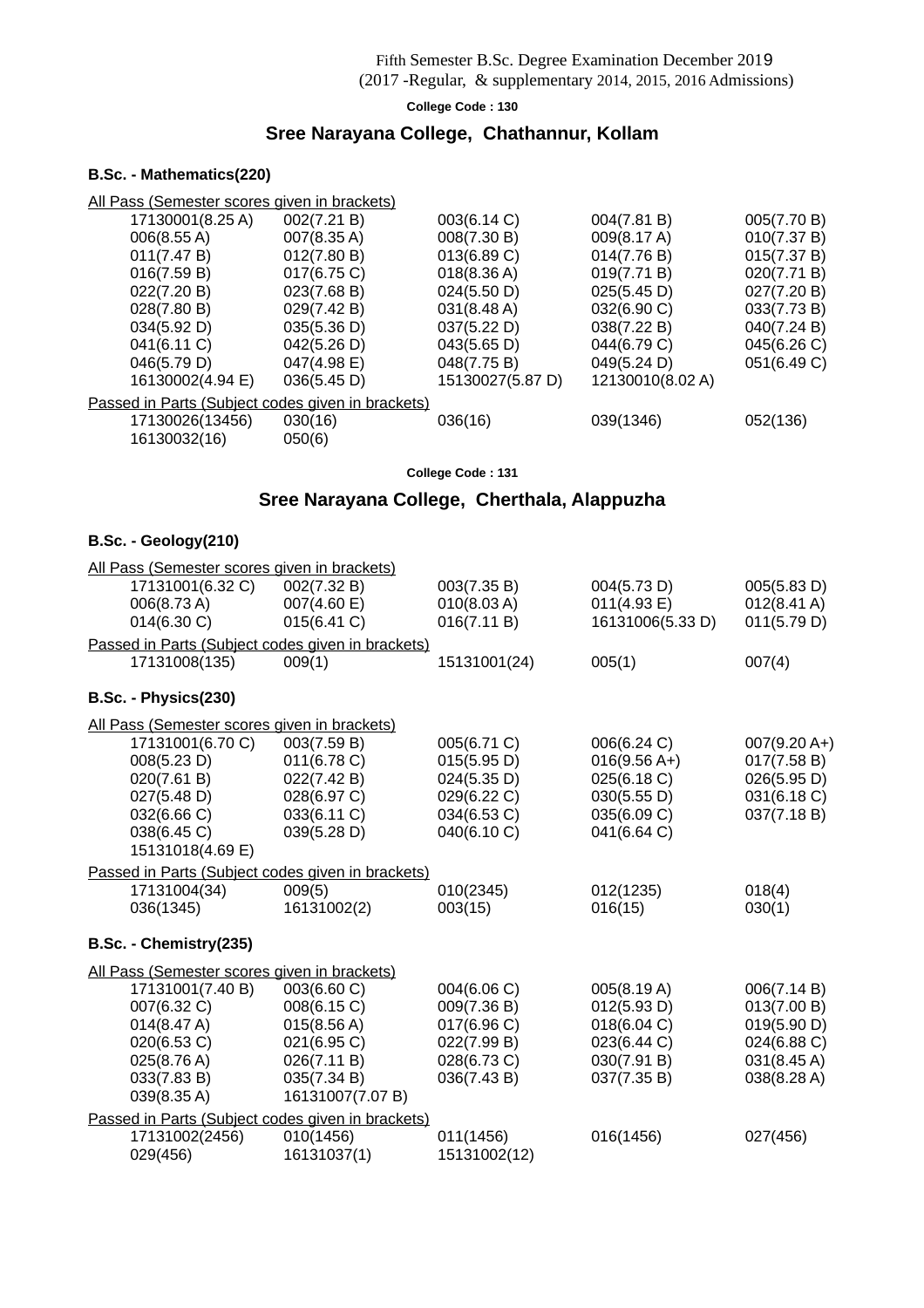#### **B.Sc. - Botany(245)**

| All Pass (Semester scores given in brackets)      |                                                   |             |                |                       |  |
|---------------------------------------------------|---------------------------------------------------|-------------|----------------|-----------------------|--|
| 17131001(6.40 C)                                  | 002(7.08 B)                                       | 003(6.71 C) | 004(6.46 C)    | 006(8.48 A)           |  |
| 007(7.90 B)                                       | 008(7.67 B)                                       | 009(8.03 A) | 010(8.68 A)    | 011(7.27 B)           |  |
| 012(7.15 B)                                       | 014(8.04 A)                                       | 015(5.19 D) | 016(8.65 A)    | $017(9.01 A+)$        |  |
| 018(7.32 B)                                       | 020(6.59 C)                                       | 021(8.63 A) | 022(8.49 A)    | 023(7.00 B)           |  |
| 024(8.22 A)                                       | $025(8.12 \text{ A})$                             | 026(8.71 A) | $027(9.46 A+)$ | 028(8.46 A)           |  |
| 029(6.51 C)                                       | 030(7.55 B)                                       | 031(8.90 A) | 032(7.73 B)    | 033(7.74 B)           |  |
| 034(8.34 A)                                       | 16131004(6.60 C)                                  |             |                |                       |  |
| Passed in Parts (Subject codes given in brackets) |                                                   |             |                |                       |  |
| 17131005(23456)                                   | 013(346)                                          | 019(2456)   |                |                       |  |
|                                                   |                                                   |             |                |                       |  |
| $B.Sc. - Zoology(250)$                            |                                                   |             |                |                       |  |
| All Pass (Semester scores given in brackets)      |                                                   |             |                |                       |  |
| 17131001(7.28 B)                                  | 002(7.86 B)                                       | 004(6.46 C) | 005(5.91 D)    | 006(8.67 A)           |  |
| 008(6.00 C)                                       | 009(7.96 B)                                       | 010(7.59 B) | 011(7.04 B)    | $012(8.11 \text{ A})$ |  |
| 013(7.78 B)                                       | 014(6.00 C)                                       | 015(8.27 A) | 016(7.77 B)    | 017(6.06 C)           |  |
| 019(5.31 D)                                       | 021(6.91 C)                                       | 022(7.14 B) | 024(5.78 D)    | 025(7.20 B)           |  |
| 026(8.67 A)                                       | 028(7.62 B)                                       | 030(8.01 A) | 031(7.77 B)    |                       |  |
| 16131002(5.49 D)                                  |                                                   |             |                |                       |  |
| 029(6.05 C)                                       | 15131002(6.57 C)                                  | 022(4.55 E) |                |                       |  |
|                                                   | Passed in Parts (Subject codes given in brackets) |             |                |                       |  |
| 17131003(2346)                                    | 007(24)                                           | 020(2346)   | 029(346)       | 16131009(3)           |  |

**College Code : 132**

# **S N College, , Kollam**

| All Pass (Semester scores given in brackets) |                                                                              |                                                   |                |  |  |
|----------------------------------------------|------------------------------------------------------------------------------|---------------------------------------------------|----------------|--|--|
| 002(8.15 A)                                  | 003(6.33 C)                                                                  | 004(6.99 C)                                       | 005(7.52 B)    |  |  |
| 007(6.40 C)                                  | $008(9.84 A+)$                                                               | 009(7.59 B)                                       | $010(9.07 A+)$ |  |  |
| 012(7.95 B)                                  | $013(9.05 A+)$                                                               | 014(8.56 A)                                       | $015(9.73 A+)$ |  |  |
| $017(8.42 \text{ A})$                        | 018(7.78 B)                                                                  | $019(9.67 A+)$                                    | 020(5.68 D)    |  |  |
| 022(7.63 B)                                  | $023(9.54 A+)$                                                               | 024(8.54 A)                                       | 025(6.00 C)    |  |  |
| 027(4.91 E)                                  | $029(9.23 A+)$                                                               | 030(7.98 B)                                       | 031(5.67 D)    |  |  |
| $033(9.26 A+)$                               | 034(6.47 C)                                                                  | 035(6.37 C)                                       | 036(7.69 B)    |  |  |
| 039(5.80 D)                                  | 040(7.67 B)                                                                  | $041(9.03 A+)$                                    | 042(5.70 D)    |  |  |
| 044(6.78 C)                                  | 045(8.03 A)                                                                  |                                                   | 047(5.20 D)    |  |  |
| 052(6.72 C)                                  | $054(9.47 A+)$                                                               | 055(5.61 D)                                       | 059(7.63 B)    |  |  |
| 051(5.82 D)                                  |                                                                              |                                                   |                |  |  |
|                                              |                                                                              |                                                   |                |  |  |
| 048(36)                                      | 051(3456)                                                                    | 053(3456)                                         | 056(6)         |  |  |
|                                              |                                                                              |                                                   |                |  |  |
|                                              |                                                                              |                                                   |                |  |  |
|                                              |                                                                              |                                                   |                |  |  |
|                                              |                                                                              |                                                   |                |  |  |
|                                              |                                                                              |                                                   |                |  |  |
|                                              |                                                                              |                                                   |                |  |  |
| B.Sc. - Physics(230)                         |                                                                              |                                                   |                |  |  |
|                                              |                                                                              |                                                   |                |  |  |
| 003(7.58 B)                                  | 005(4.97 E)                                                                  | 008(6.37 C)                                       | $010(9.50 A+)$ |  |  |
| 012(8.69 A)                                  | 013(8.82 A)                                                                  | 014(7.69 B)                                       | 015(6.81 C)    |  |  |
| 017(6.46 C)                                  | 018(6.87 C)                                                                  | 019(7.26 B)                                       | 020(6.43 C)    |  |  |
| $022(9.56 A+)$                               | 023(6.43 C)                                                                  | $024(9.31 \text{ A+})$                            | 025(8.11 A)    |  |  |
|                                              | <b>SUSPECTED MALPRACTICE</b><br>All Pass (Semester scores given in brackets) | Passed in Parts (Subject codes given in brackets) | 046(7.00 B)    |  |  |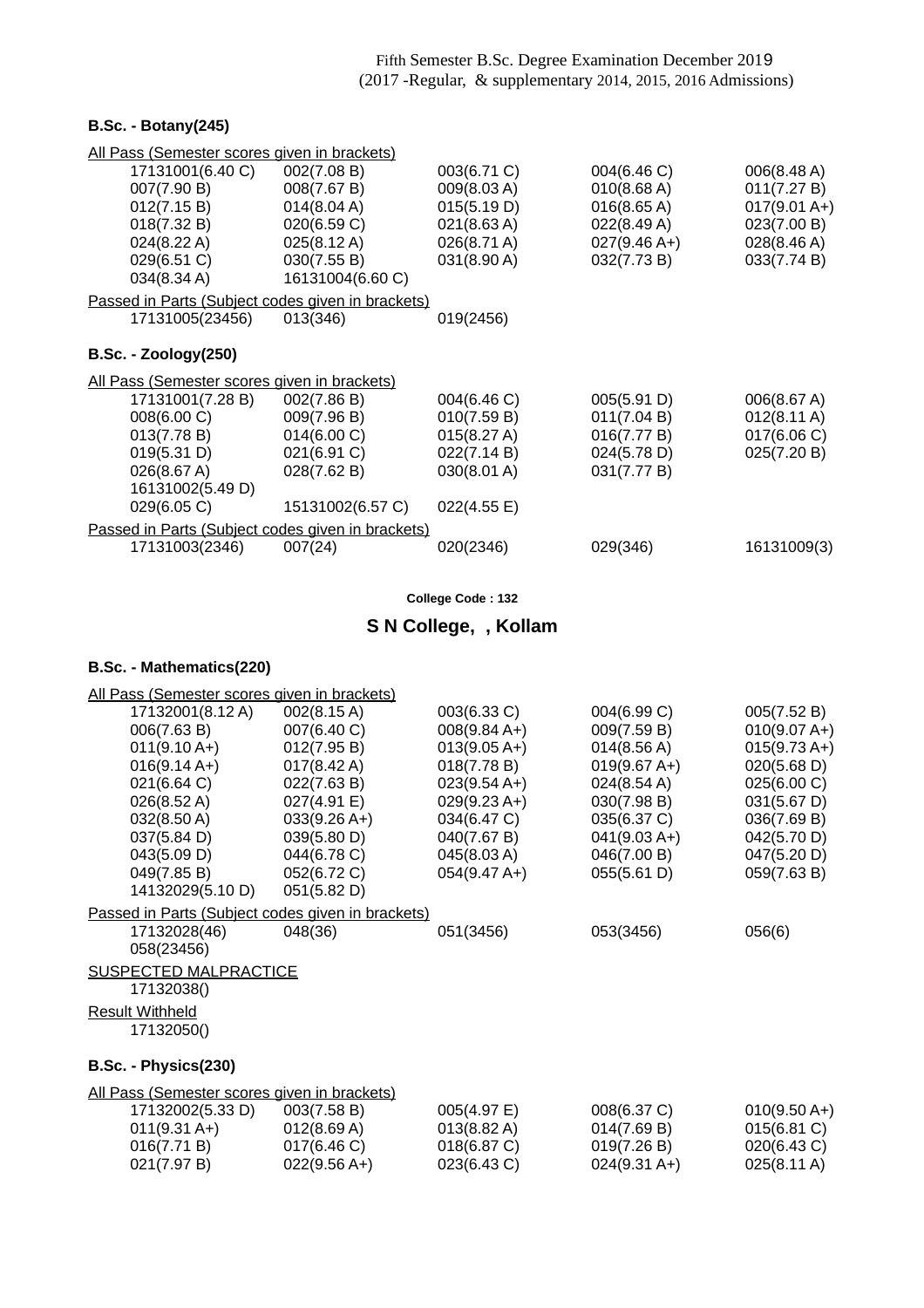| 026(6.83 C)<br>032(7.74 B)<br>037(7.18B)<br>16132001(5.54 D)<br>033(5.01 D)                                                                                                                                          | 027(7.46 B)<br>033(8.36 A)<br>039(6.01 C)<br>043(5.14 D)                                                                                       | 029(8.44 A)<br>034(8.97 A)<br>041(4.96 E)                                                                                                     | $030(9.33 A+)$<br>$035(9.04 A+)$<br>043(5.38 D)                                                                                                | 031(8.57 A)<br>036(6.12 C)                                                                                                 |
|----------------------------------------------------------------------------------------------------------------------------------------------------------------------------------------------------------------------|------------------------------------------------------------------------------------------------------------------------------------------------|-----------------------------------------------------------------------------------------------------------------------------------------------|------------------------------------------------------------------------------------------------------------------------------------------------|----------------------------------------------------------------------------------------------------------------------------|
| Passed in Parts (Subject codes given in brackets)<br>17132001(245)<br>042(15)                                                                                                                                        | 006(345)<br>16132037(2)                                                                                                                        | 007(5)                                                                                                                                        | 028(5)                                                                                                                                         | 040(1245)                                                                                                                  |
| B.Sc. - Chemistry(235)                                                                                                                                                                                               |                                                                                                                                                |                                                                                                                                               |                                                                                                                                                |                                                                                                                            |
| All Pass (Semester scores given in brackets)<br>17132002(9.46 A+)<br>$012(9.37 A+)$<br>019(5.80 D)<br>027(6.47 C)<br>033(6.35 C)<br>040(8.42 A)<br>$045(9.50 A+)$<br>051(6.60 C)<br>050(7.20 B)                      | 007(6.44 C)<br>013(7.38 B)<br>$020(9.59 A+)$<br>029(8.39 A)<br>034(8.12 A)<br>041(7.47 B)<br>046(8.06 A)<br>$054(9.36 A+)$<br>15132008(5.81 D) | 009(8.07 A)<br>$015(9.31 A+)$<br>021(8.73 A)<br>$030(9.19 A+)$<br>035(6.48 C)<br>042(7.00 B)<br>047(6.87 C)<br>16132026(7.15B)<br>052(6.01 C) | $010(9.33 A+)$<br>$016(9.48 A+)$<br>024(6.75 C)<br>031(6.80 C)<br>037(5.95 D)<br>043(7.30 B)<br>048(7.38 B)<br>037(5.98 D)<br>14132033(5.86 D) | $011(9.16 A+)$<br>017(6.80 C)<br>025(6.43 C)<br>032(6.24 C)<br>$039(9.43 A+)$<br>044(7.48 B)<br>049(6.78 C)<br>045(6.81 C) |
| Passed in Parts (Subject codes given in brackets)<br>17132003(1456)                                                                                                                                                  | 004(3456)                                                                                                                                      | 005(1456)                                                                                                                                     | 018(456)                                                                                                                                       | 022(2456)                                                                                                                  |
| 023(1456)                                                                                                                                                                                                            | 036(23456)                                                                                                                                     | 050(13456)                                                                                                                                    | 052(3456)                                                                                                                                      |                                                                                                                            |
| <b>ATTENDANCE SHORTAGE</b><br>17132038()                                                                                                                                                                             |                                                                                                                                                |                                                                                                                                               |                                                                                                                                                |                                                                                                                            |
| <b>B.Sc. - Botany(245)</b>                                                                                                                                                                                           |                                                                                                                                                |                                                                                                                                               |                                                                                                                                                |                                                                                                                            |
| All Pass (Semester scores given in brackets)                                                                                                                                                                         |                                                                                                                                                |                                                                                                                                               |                                                                                                                                                |                                                                                                                            |
| 17132001(8.78 A)<br>008(7.99 B)<br>014(7.89 B)<br>021(5.65 D)<br>035(6.95 C)<br>040(6.99 C)<br>050(7.19 B)<br>037(5.13 D)                                                                                            | 002(8.40 A)<br>009(7.35 B)<br>015(7.71 B)<br>022(7.86 B)<br>036(6.96 C)<br>043(5.48 D)<br>051(7.12 B)                                          | 003(6.85 C)<br>010(7.86 B)<br>016(6.42 C)<br>025(6.13 C)<br>037(6.25 C)<br>044(7.93 B)<br>052(7.08 B)                                         | 006(7.15 B)<br>012(8.04 A)<br>017(7.82 B)<br>033(7.81 B)<br>038(6.69 C)<br>047(8.88 A)<br>16132001(5.75 D)                                     | 007(8.12 A)<br>013(8.94 A)<br>020(7.14 B)<br>034(7.98 B)<br>039(7.75 B)<br>049(5.41 D)<br>026(5.02 D)                      |
| Passed in Parts (Subject codes given in brackets)                                                                                                                                                                    |                                                                                                                                                |                                                                                                                                               |                                                                                                                                                |                                                                                                                            |
| 17132005(12456)<br>030(456)<br>046(15)<br><b>SUSPECTED MALPRACTICE</b>                                                                                                                                               | 018(56)<br>031(1456)<br>048(12456)                                                                                                             | 019(456)<br>041(6)<br>16132008(2)                                                                                                             | 027(1456)<br>042(1456)<br>046(2)                                                                                                               | 028(56)<br>045(1456)                                                                                                       |
| 16132021()                                                                                                                                                                                                           | 028()                                                                                                                                          |                                                                                                                                               |                                                                                                                                                |                                                                                                                            |
| <b>B.Sc. - Zoology(250)</b>                                                                                                                                                                                          |                                                                                                                                                |                                                                                                                                               |                                                                                                                                                |                                                                                                                            |
| All Pass (Semester scores given in brackets)<br>17132002(8.27 A)<br>010(8.01 A)<br>015(8.64 A)<br>024(6.46 C)<br>$030(9.39 A+)$<br>039(7.11 B)<br>047(7.48 B)<br>16132004(6.26 C)<br>019(5.63 D)<br>15132034(6.45 C) | 006(8.31 A)<br>011(7.12 B)<br>017(8.20 A)<br>025(8.67 A)<br>032(6.60 C)<br>$041(9.17 A+)$<br>049(6.39 C)<br>043(5.56 D)                        | 007(8.43 A)<br>012(6.56 C)<br>018(7.84 B)<br>026(6.01 C)<br>034(6.44 C)<br>042(7.54 B)<br>050(7.10 B)<br>044(5.96 D)                          | 008(7.82 B)<br>013(8.76 A)<br>019(8.13 A)<br>027(7.99 B)<br>036(7.09 B)<br>043(6.79 C)<br>052(7.49 B)<br>045(7.24 B)                           | 009(6.82 C)<br>014(7.88 B)<br>021(7.14 B)<br>028(7.27 B)<br>$037(9.22 \text{ A+})$<br>044(5.84 D)                          |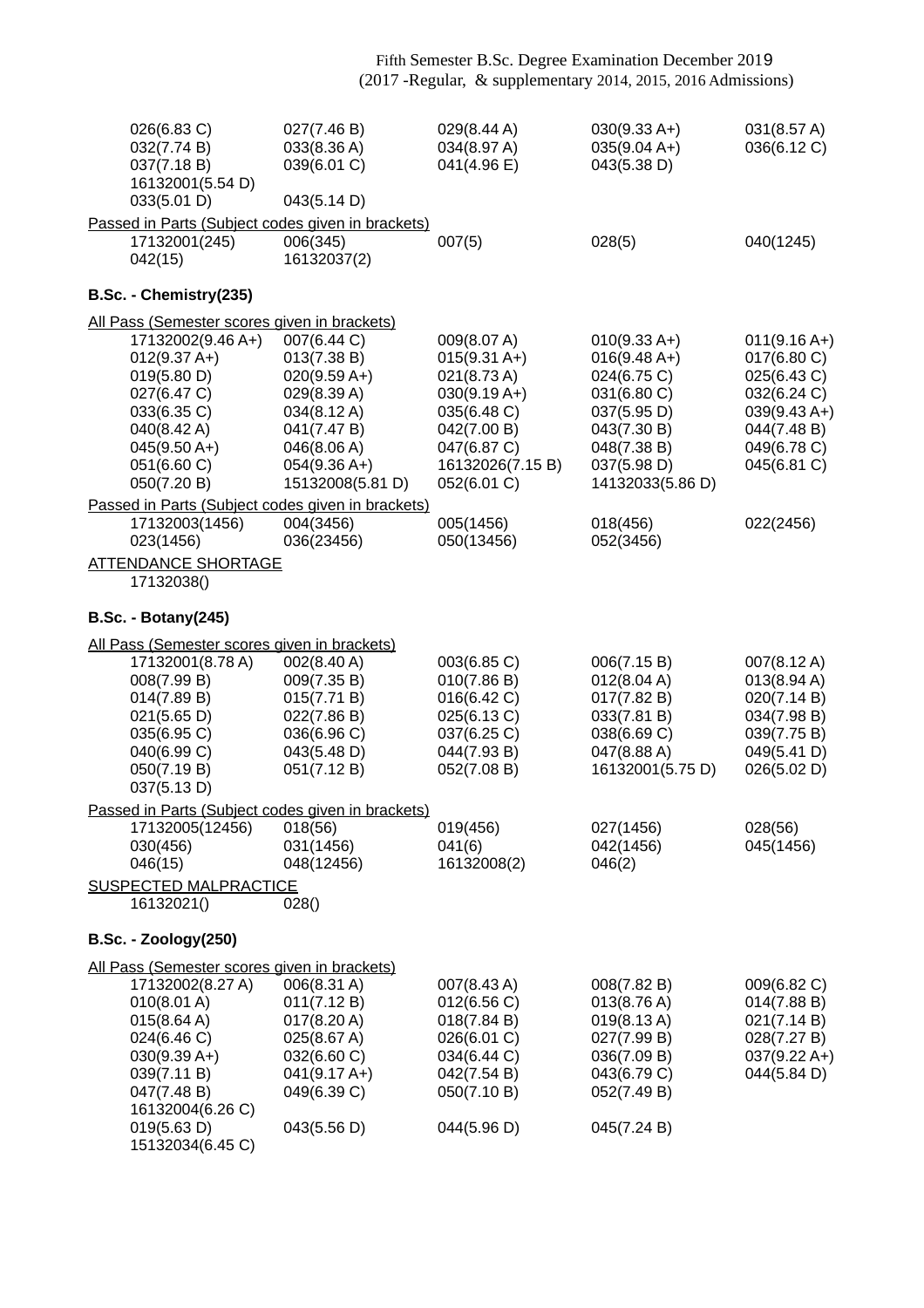|                     | Passed in Parts (Subject codes given in brackets) |           |             |             |  |
|---------------------|---------------------------------------------------|-----------|-------------|-------------|--|
| 17132001(46)        | 004(1346)                                         | 020(1346) | 022(1346)   | 029(46)     |  |
| 033(146)            | 035(46)                                           | 048(46)   | 16132039(2) | 15132020(2) |  |
| ATTENDANCE SHORTAGE |                                                   |           |             |             |  |
| 17132003()          | 005()                                             | 023()     | 031()       | 038()       |  |
| 040()               | 046()                                             |           |             |             |  |

**College Code : 133**

## **S N College, Punalur, Kollam**

| All Pass (Semester scores given in brackets)<br>17133001(6.62 C)<br>006(8.02 A)<br>011(7.10 B)<br>016(6.63 C)<br>021(5.29 D)<br>026(5.96 D)<br>032(8.22 A)<br>038(6.74 C) | 002(7.92 B)<br>007(7.61 B)<br>012(6.94 C)<br>017(5.96 D)<br>022(8.22 A)<br>028(8.38 A)<br>$033(9.07 A+)$<br>$039(9.13 A+)$ | $003(9.15 A+)$<br>008(6.50 C)<br>013(7.41 B)<br>018(6.34 C)<br>023(7.82 B)<br>029(8.69 A)<br>$034(9.17 A+)$<br>040(6.85 C) | $004(9.23 A+)$<br>009(7.51 B)<br>$014(6.94)$ C)<br>019(7.88 B)<br>024(7.43 B)<br>030(8.91 A)<br>035(7.75 B)<br>15133014(4.73 E) | 005(6.25 C)<br>010(7.01 B)<br>015(6.79 C)<br>020(6.73 C)<br>025(6.94 C)<br>031(8.24 A)<br>036(7.72 B)<br>030(5.09 D) |
|---------------------------------------------------------------------------------------------------------------------------------------------------------------------------|----------------------------------------------------------------------------------------------------------------------------|----------------------------------------------------------------------------------------------------------------------------|---------------------------------------------------------------------------------------------------------------------------------|----------------------------------------------------------------------------------------------------------------------|
| Passed in Parts (Subject codes given in brackets)<br>15133033(3)                                                                                                          |                                                                                                                            |                                                                                                                            |                                                                                                                                 |                                                                                                                      |
| <b>ATTENDANCE SHORTAGE</b><br>16133016()                                                                                                                                  |                                                                                                                            |                                                                                                                            |                                                                                                                                 |                                                                                                                      |
| B.Sc. - Physics(230)                                                                                                                                                      |                                                                                                                            |                                                                                                                            |                                                                                                                                 |                                                                                                                      |
| All Pass (Semester scores given in brackets)<br>17133003(5.55 D)<br>010(8.00 A)<br>018(4.99 E)<br>023(7.02 B)<br>033(7.93 B)<br>040(7.63 B)                               | 004(7.96 B)<br>011(6.12 C)<br>019(4.45 E)<br>024(5.47 D)<br>034(6.00 C)<br>16133007(5.24 D)                                | 007(8.76 A)<br>014(5.18 D)<br>020(8.28 A)<br>025(6.26 C)<br>035(7.09 B)                                                    | 008(5.20 D)<br>015(5.44 D)<br>$021(9.21 \text{ A+})$<br>027(5.42 D)<br>038(4.21 E)                                              | 009(4.75 E)<br>017(5.21 D)<br>022(7.77 B)<br>032(8.76 A)<br>039(7.43 B)                                              |
| Passed in Parts (Subject codes given in brackets)                                                                                                                         |                                                                                                                            |                                                                                                                            |                                                                                                                                 |                                                                                                                      |
| 17133001(245)<br>016(25)<br>036(235)<br><b>SUSPECTED MALPRACTICE</b><br>17133026()                                                                                        | 005(5)<br>028(245)<br>037(5)                                                                                               | 006(5)<br>029(25)<br>041(235)                                                                                              | 012(245)<br>030(245)<br>15133022(4)                                                                                             | 013(245)<br>031(2)                                                                                                   |
| B.Sc. - Chemistry(235)                                                                                                                                                    |                                                                                                                            |                                                                                                                            |                                                                                                                                 |                                                                                                                      |
| All Pass (Semester scores given in brackets)<br>16133020(5.83 D)                                                                                                          | 023(6.06 C)                                                                                                                | 044(5.86 D)                                                                                                                |                                                                                                                                 |                                                                                                                      |
| Passed in Parts (Subject codes given in brackets)                                                                                                                         |                                                                                                                            |                                                                                                                            |                                                                                                                                 |                                                                                                                      |
| 17133001(12346)<br>006(1346)<br>011(36)<br>016(12346)<br>021(1246)<br>026(12346)<br>032(12346)<br>037(12346)<br>042(12346)                                                | 002(16)<br>007(12346)<br>012(12346)<br>017(12346)<br>022(1246)<br>027(1246)<br>033(146)<br>038(6)<br>043(12346)            | 003(12346)<br>008(12346)<br>013(12346)<br>018(46)<br>023(1246)<br>028(12346)<br>034(12346)<br>039(12346)<br>044(12346)     | 004(12346)<br>009(12346)<br>014(12346)<br>019(146)<br>024(146)<br>030(12346)<br>035(12346)<br>040(12346)<br>045(12346)          | 005(12346)<br>010(12346)<br>015(12346)<br>020(46)<br>025(12346)<br>031(12346)<br>036(12346)<br>041(46)<br>046(6)     |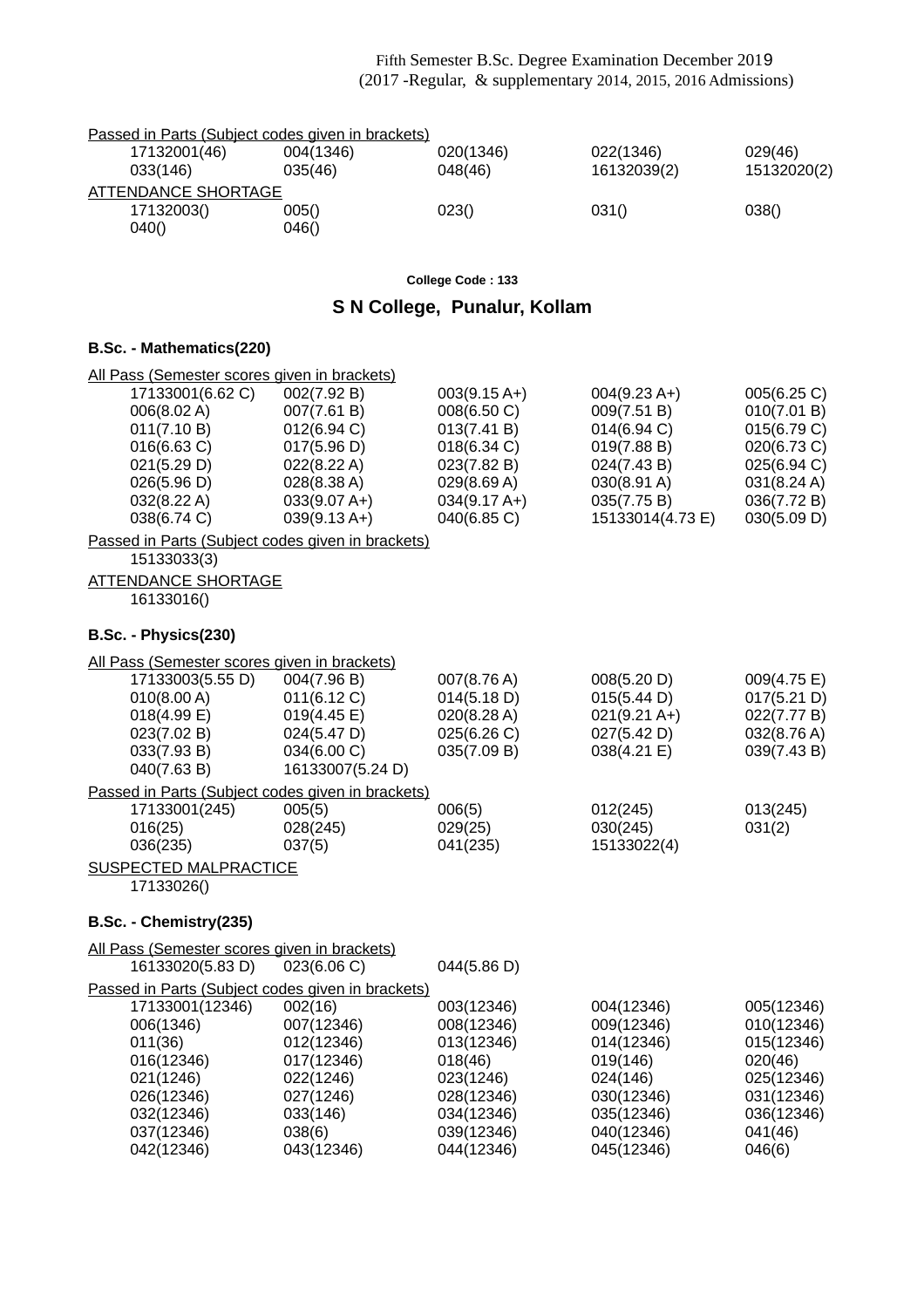| 047(12346)                                        | 048(12346)     | 049(1234)        | 050(146)         | 051(12346)  |
|---------------------------------------------------|----------------|------------------|------------------|-------------|
| 052(12346)                                        | 053(146)       | 16133026(1)      | 14133010(3)      | 039(16)     |
| <b>B.Sc. - Zoology(250)</b>                       |                |                  |                  |             |
| All Pass (Semester scores given in brackets)      |                |                  |                  |             |
| 17133001(7.81 B)                                  | 002(8.19 A)    | 003(7.90 B)      | 004(8.11 A)      | 005(7.54 B) |
| 006(7.64 B)                                       | 007(6.19 C)    | 008(7.90 B)      | 010(7.36 B)      | 011(7.70 B) |
| 012(6.81 C)                                       | $014(6.93)$ C) | 018(6.04 C)      | 019(7.13 B)      | 022(6.17 C) |
| 023(6.37 C)                                       | 025(5.38 D)    | 026(8.24 A)      | 027(7.96 B)      | 028(7.36 B) |
| 031(6.96 C)                                       | 032(7.07 B)    | 16133016(6.82 C) | 15133010(5.77 D) |             |
| Passed in Parts (Subject codes given in brackets) |                |                  |                  |             |
| 17133013(6)                                       | 015(6)         | 016(6)           | 017(6)           | 020(236)    |
| 021(6)                                            | 024(46)        | 029(6)           | 16133010(2)      | 024(4)      |

#### **College Code : 134**

## **S N College, Sivagiri, Varkala, Thiruvananthapuram**

### **B.Sc. - Geology(210)**

| All Pass (Semester scores given in brackets)      |                       |                       |                       |                |
|---------------------------------------------------|-----------------------|-----------------------|-----------------------|----------------|
| 17134001(5.48 D)                                  | 003(7.25 B)           | 004(5.84 D)           | 005(7.42 B)           | 006(8.50 A)    |
| 007(8.56 A)                                       | 008(6.64 C)           | 009(6.68 C)           | 010(5.35 D)           | 012(6.99 C)    |
| 013(6.23 C)                                       | 014(7.70 B)           | 015(5.19 D)           | 016(7.06 B)           | 018(7.57 B)    |
| 019(6.67 C)                                       | 020(5.56 D)           | 021(8.81 A)           | 022(6.72 C)           | 023(6.96 C)    |
| 024(5.22 D)                                       | 025(4.85 E)           | 026(5.95 D)           | 028(5.66 D)           | 029(6.56 C)    |
| 030(8.76 A)                                       | 031(8.81 A)           | 032(6.31 C)           | 033(6.59 C)           | 034(6.89 C)    |
| 16134027(4.37 E)                                  | 029(5.76 D)           | 033(4.50 E)           |                       |                |
| Passed in Parts (Subject codes given in brackets) |                       |                       |                       |                |
| 17134002(5)                                       | 011(1245)             | 017(135)              |                       |                |
|                                                   |                       |                       |                       |                |
| B.Sc. - Mathematics(220)                          |                       |                       |                       |                |
| All Pass (Semester scores given in brackets)      |                       |                       |                       |                |
| 17134001(5.49 D)                                  | 002(8.83 A)           | 003(6.30 C)           | 004(4.89 E)           | 005(8.63 A)    |
| 006(7.38 B)                                       | 007(8.15 A)           | 008(7.33 B)           | 009(8.41 A)           | 010(6.26)      |
| 011(7.61 B)                                       | 012(7.90 B)           | $013(8.75 \text{ A})$ | 014(7.97 B)           | 015(7.34 B)    |
| 016(5.74 D)                                       | $017(8.51 \text{ A})$ | 018(7.91 B)           | 020(8.76 A)           | 022(8.39 A)    |
| 023(7.98 B)                                       | 024(8.37 A)           | $025(9.01 A+)$        | 026(5.63 D)           | 027(6.18 C)    |
| 030(5.70 D)                                       | 031(8.80 A)           | 032(8.92 A)           | 033(5.82 D)           | 034(6.96 C)    |
| 035(5.36 D)                                       | $036(9.40 A+)$        | 037(8.21 A)           | 040(8.36 A)           | 041(7.83 B)    |
| 042(6.09 C)                                       | 043(6.85 C)           | $045(9.50 A+)$        | $047(9.33 A+)$        | 049(7.58 B)    |
| $050(9.04 A+)$                                    | 16134018(5.38 D)      |                       |                       |                |
| Passed in Parts (Subject codes given in brackets) |                       |                       |                       |                |
| 17134019(6)                                       | 021(56)               | 029(26)               | 046(12346)            | 051(156)       |
| 16134036(35)                                      | 037(5)                | 14134014(5)           |                       |                |
|                                                   |                       |                       |                       |                |
| B.Sc. - Physics(230)                              |                       |                       |                       |                |
| All Pass (Semester scores given in brackets)      |                       |                       |                       |                |
| 17134001(7.09 B)                                  | 002(7.70 B)           | 003(8.21 A)           | 004(8.43 A)           | 006(7.86 B)    |
| 007(7.80 B)                                       | 008(8.31 A)           | 009(7.20 B)           | 010(8.48 A)           | 011(5.91 D)    |
| 012(6.62 C)                                       | 013(8.77 A)           | 014(8.02 A)           | $016(8.42 \text{ A})$ | 017(5.71 D)    |
| 019(5.21 D)                                       | 020(5.00 D)           | 021(6.58 C)           | 022(7.49 B)           | 023(5.21 D)    |
| 024(8.43 A)                                       | 025(7.34 B)           | 026(7.76 B)           | $027(9.54 A+)$        | 028(7.42 B)    |
| $029(9.14 A+)$                                    | 030(8.36 A)           | $031(9.04 A+)$        | 034(7.34 B)           | $035(9.14 A+)$ |
| 036(5.94 D)                                       | 038(6.50 C)           | 039(7.73 B)           | 040(7.09 B)           | 042(8.67 A)    |
| 043(7.12 B)                                       |                       |                       |                       |                |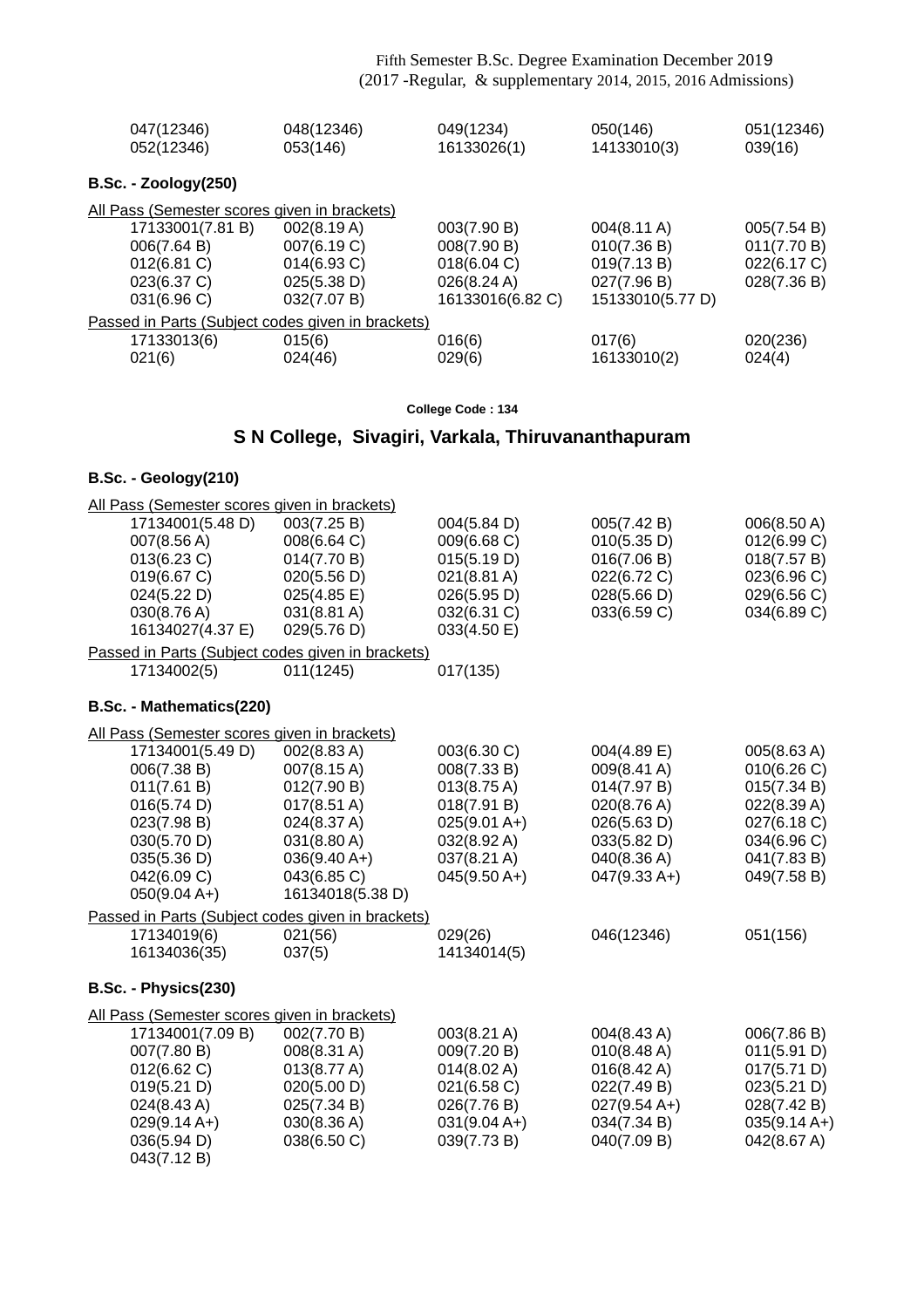| 17134005(135)<br>015(5)<br>033(1245)<br>16134026(4)<br>041(5)<br>032(1)<br>15134014(3)<br>B.Sc. - Chemistry(235)<br>All Pass (Semester scores given in brackets)<br>17134001(7.19 B)<br>002(7.74 B)<br>003(8.03 A)<br>006(7.00 B)<br>007(8.23 A)<br>010(7.90 B)<br>$013(8.42 \text{ A})$<br>009(7.10 B)<br>011(8.50 A)<br>014(8.77 A)<br>017(6.86 C)<br>$016(8.12 \text{ A})$<br>018(7.60 B)<br>$019(9.16 A+)$<br>020(8.37 A)<br>$021(9.07 A+)$<br>022(6.11 C)<br>024(7.72 B)<br>025(6.35 C)<br>027(7.35 B)<br>033(8.28 A)<br>028(7.86 B)<br>029(8.64 A)<br>030(8.62 A)<br>036(7.06 B)<br>038(6.74 C)<br>039(7.82 B)<br>040(8.67 A)<br>042(8.52 A)<br>Passed in Parts (Subject codes given in brackets)<br>17134004(456)<br>005(1456)<br>008(1456)<br>012(456)<br>015(456)<br>026(2456)<br>031(46)<br>034(12456)<br>023(1456)<br>032(456)<br>037(456)<br>041(13456)<br>16134029(2)<br>035(456)<br><b>B.Sc. - Botany(245)</b><br>All Pass (Semester scores given in brackets)<br>17134002(8.29 A)<br>004(7.92 B)<br>005(7.81 B)<br>006(7.67 B)<br>007(7.13 B)<br>008(8.77 A)<br>009(7.64 B)<br>010(8.54 A)<br>012(8.09 A)<br>013(8.92 A)<br>$019(8.72 \text{ A})$<br>015(8.17 A)<br>016(8.47 A)<br>017(7.35 B)<br>018(7.56 B)<br>020(7.84 B)<br>021(8.70 A)<br>022(8.37 A)<br>025(7.46 B)<br>$026(9.50 A+)$<br>028(8.69 A)<br>030(6.67 C)<br>031(7.73 B)<br>032(8.23 A)<br>033(8.74 A)<br>037(7.04 B)<br>038(7.05 B)<br>034(6.31 C)<br>042(7.90 B)<br>16134037(5.62 D)<br>Passed in Parts (Subject codes given in brackets)<br>011(2456)<br>17134001(2456)<br>014(12456)<br>023(12456)<br>024(12346)<br>027(456)<br>029(456)<br>035(456)<br>036(456)<br>039(46)<br>040(12456)<br>041(12456)<br>16134020(2)<br>15134020(2)<br>041(2)<br>032(12)<br><b>B.Sc. - Zoology(250)</b><br>All Pass (Semester scores given in brackets)<br>17134001(8.52 A)<br>$002(9.19 A+)$<br>003(6.47 C)<br>004(8.76 A)<br>005(6.80 C)<br>010(6.91 C)<br>006(8.51 A)<br>007(7.56 B)<br>$008(9.13 A+)$<br>$009(9.62 A+)$<br>011(7.48 B)<br>$012(9.63 A+)$<br>$013(8.48 \text{ A})$<br>014(8.86 A)<br>$015(9.67 A+)$<br>016(8.03 A)<br>017(6.56 C)<br>018(7.54 B)<br>019(6.54 C)<br>021(8.89 A)<br>$022(9.17 A+)$<br>024(8.72 A)<br>026(7.00 B)<br>031(6.16 C)<br>032(7.28 B)<br>036(8.30 A)<br>037(8.60 A)<br>039(6.31 C)<br>033(7.50 B)<br>034(7.89 B)<br>040(7.72 B)<br>041(8.89 A)<br>042(7.71 B)<br>15134028(4.99 E)<br>Passed in Parts (Subject codes given in brackets)<br>17134023(126)<br>025(46)<br>029(16)<br>027(46)<br>028(146)<br>035(146)<br>038(146)<br>15134020(1) | Passed in Parts (Subject codes given in brackets) |  |  |         |  |        |
|------------------------------------------------------------------------------------------------------------------------------------------------------------------------------------------------------------------------------------------------------------------------------------------------------------------------------------------------------------------------------------------------------------------------------------------------------------------------------------------------------------------------------------------------------------------------------------------------------------------------------------------------------------------------------------------------------------------------------------------------------------------------------------------------------------------------------------------------------------------------------------------------------------------------------------------------------------------------------------------------------------------------------------------------------------------------------------------------------------------------------------------------------------------------------------------------------------------------------------------------------------------------------------------------------------------------------------------------------------------------------------------------------------------------------------------------------------------------------------------------------------------------------------------------------------------------------------------------------------------------------------------------------------------------------------------------------------------------------------------------------------------------------------------------------------------------------------------------------------------------------------------------------------------------------------------------------------------------------------------------------------------------------------------------------------------------------------------------------------------------------------------------------------------------------------------------------------------------------------------------------------------------------------------------------------------------------------------------------------------------------------------------------------------------------------------------------------------------------------------------------------------------------------------------------------|---------------------------------------------------|--|--|---------|--|--------|
|                                                                                                                                                                                                                                                                                                                                                                                                                                                                                                                                                                                                                                                                                                                                                                                                                                                                                                                                                                                                                                                                                                                                                                                                                                                                                                                                                                                                                                                                                                                                                                                                                                                                                                                                                                                                                                                                                                                                                                                                                                                                                                                                                                                                                                                                                                                                                                                                                                                                                                                                                            |                                                   |  |  | 032(45) |  | 037(5) |
|                                                                                                                                                                                                                                                                                                                                                                                                                                                                                                                                                                                                                                                                                                                                                                                                                                                                                                                                                                                                                                                                                                                                                                                                                                                                                                                                                                                                                                                                                                                                                                                                                                                                                                                                                                                                                                                                                                                                                                                                                                                                                                                                                                                                                                                                                                                                                                                                                                                                                                                                                            |                                                   |  |  |         |  |        |
|                                                                                                                                                                                                                                                                                                                                                                                                                                                                                                                                                                                                                                                                                                                                                                                                                                                                                                                                                                                                                                                                                                                                                                                                                                                                                                                                                                                                                                                                                                                                                                                                                                                                                                                                                                                                                                                                                                                                                                                                                                                                                                                                                                                                                                                                                                                                                                                                                                                                                                                                                            |                                                   |  |  |         |  |        |
|                                                                                                                                                                                                                                                                                                                                                                                                                                                                                                                                                                                                                                                                                                                                                                                                                                                                                                                                                                                                                                                                                                                                                                                                                                                                                                                                                                                                                                                                                                                                                                                                                                                                                                                                                                                                                                                                                                                                                                                                                                                                                                                                                                                                                                                                                                                                                                                                                                                                                                                                                            |                                                   |  |  |         |  |        |
|                                                                                                                                                                                                                                                                                                                                                                                                                                                                                                                                                                                                                                                                                                                                                                                                                                                                                                                                                                                                                                                                                                                                                                                                                                                                                                                                                                                                                                                                                                                                                                                                                                                                                                                                                                                                                                                                                                                                                                                                                                                                                                                                                                                                                                                                                                                                                                                                                                                                                                                                                            |                                                   |  |  |         |  |        |
|                                                                                                                                                                                                                                                                                                                                                                                                                                                                                                                                                                                                                                                                                                                                                                                                                                                                                                                                                                                                                                                                                                                                                                                                                                                                                                                                                                                                                                                                                                                                                                                                                                                                                                                                                                                                                                                                                                                                                                                                                                                                                                                                                                                                                                                                                                                                                                                                                                                                                                                                                            |                                                   |  |  |         |  |        |
|                                                                                                                                                                                                                                                                                                                                                                                                                                                                                                                                                                                                                                                                                                                                                                                                                                                                                                                                                                                                                                                                                                                                                                                                                                                                                                                                                                                                                                                                                                                                                                                                                                                                                                                                                                                                                                                                                                                                                                                                                                                                                                                                                                                                                                                                                                                                                                                                                                                                                                                                                            |                                                   |  |  |         |  |        |
|                                                                                                                                                                                                                                                                                                                                                                                                                                                                                                                                                                                                                                                                                                                                                                                                                                                                                                                                                                                                                                                                                                                                                                                                                                                                                                                                                                                                                                                                                                                                                                                                                                                                                                                                                                                                                                                                                                                                                                                                                                                                                                                                                                                                                                                                                                                                                                                                                                                                                                                                                            |                                                   |  |  |         |  |        |
|                                                                                                                                                                                                                                                                                                                                                                                                                                                                                                                                                                                                                                                                                                                                                                                                                                                                                                                                                                                                                                                                                                                                                                                                                                                                                                                                                                                                                                                                                                                                                                                                                                                                                                                                                                                                                                                                                                                                                                                                                                                                                                                                                                                                                                                                                                                                                                                                                                                                                                                                                            |                                                   |  |  |         |  |        |
|                                                                                                                                                                                                                                                                                                                                                                                                                                                                                                                                                                                                                                                                                                                                                                                                                                                                                                                                                                                                                                                                                                                                                                                                                                                                                                                                                                                                                                                                                                                                                                                                                                                                                                                                                                                                                                                                                                                                                                                                                                                                                                                                                                                                                                                                                                                                                                                                                                                                                                                                                            |                                                   |  |  |         |  |        |
|                                                                                                                                                                                                                                                                                                                                                                                                                                                                                                                                                                                                                                                                                                                                                                                                                                                                                                                                                                                                                                                                                                                                                                                                                                                                                                                                                                                                                                                                                                                                                                                                                                                                                                                                                                                                                                                                                                                                                                                                                                                                                                                                                                                                                                                                                                                                                                                                                                                                                                                                                            |                                                   |  |  |         |  |        |
|                                                                                                                                                                                                                                                                                                                                                                                                                                                                                                                                                                                                                                                                                                                                                                                                                                                                                                                                                                                                                                                                                                                                                                                                                                                                                                                                                                                                                                                                                                                                                                                                                                                                                                                                                                                                                                                                                                                                                                                                                                                                                                                                                                                                                                                                                                                                                                                                                                                                                                                                                            |                                                   |  |  |         |  |        |
|                                                                                                                                                                                                                                                                                                                                                                                                                                                                                                                                                                                                                                                                                                                                                                                                                                                                                                                                                                                                                                                                                                                                                                                                                                                                                                                                                                                                                                                                                                                                                                                                                                                                                                                                                                                                                                                                                                                                                                                                                                                                                                                                                                                                                                                                                                                                                                                                                                                                                                                                                            |                                                   |  |  |         |  |        |
|                                                                                                                                                                                                                                                                                                                                                                                                                                                                                                                                                                                                                                                                                                                                                                                                                                                                                                                                                                                                                                                                                                                                                                                                                                                                                                                                                                                                                                                                                                                                                                                                                                                                                                                                                                                                                                                                                                                                                                                                                                                                                                                                                                                                                                                                                                                                                                                                                                                                                                                                                            |                                                   |  |  |         |  |        |
|                                                                                                                                                                                                                                                                                                                                                                                                                                                                                                                                                                                                                                                                                                                                                                                                                                                                                                                                                                                                                                                                                                                                                                                                                                                                                                                                                                                                                                                                                                                                                                                                                                                                                                                                                                                                                                                                                                                                                                                                                                                                                                                                                                                                                                                                                                                                                                                                                                                                                                                                                            |                                                   |  |  |         |  |        |
|                                                                                                                                                                                                                                                                                                                                                                                                                                                                                                                                                                                                                                                                                                                                                                                                                                                                                                                                                                                                                                                                                                                                                                                                                                                                                                                                                                                                                                                                                                                                                                                                                                                                                                                                                                                                                                                                                                                                                                                                                                                                                                                                                                                                                                                                                                                                                                                                                                                                                                                                                            |                                                   |  |  |         |  |        |
|                                                                                                                                                                                                                                                                                                                                                                                                                                                                                                                                                                                                                                                                                                                                                                                                                                                                                                                                                                                                                                                                                                                                                                                                                                                                                                                                                                                                                                                                                                                                                                                                                                                                                                                                                                                                                                                                                                                                                                                                                                                                                                                                                                                                                                                                                                                                                                                                                                                                                                                                                            |                                                   |  |  |         |  |        |
|                                                                                                                                                                                                                                                                                                                                                                                                                                                                                                                                                                                                                                                                                                                                                                                                                                                                                                                                                                                                                                                                                                                                                                                                                                                                                                                                                                                                                                                                                                                                                                                                                                                                                                                                                                                                                                                                                                                                                                                                                                                                                                                                                                                                                                                                                                                                                                                                                                                                                                                                                            |                                                   |  |  |         |  |        |
|                                                                                                                                                                                                                                                                                                                                                                                                                                                                                                                                                                                                                                                                                                                                                                                                                                                                                                                                                                                                                                                                                                                                                                                                                                                                                                                                                                                                                                                                                                                                                                                                                                                                                                                                                                                                                                                                                                                                                                                                                                                                                                                                                                                                                                                                                                                                                                                                                                                                                                                                                            |                                                   |  |  |         |  |        |
|                                                                                                                                                                                                                                                                                                                                                                                                                                                                                                                                                                                                                                                                                                                                                                                                                                                                                                                                                                                                                                                                                                                                                                                                                                                                                                                                                                                                                                                                                                                                                                                                                                                                                                                                                                                                                                                                                                                                                                                                                                                                                                                                                                                                                                                                                                                                                                                                                                                                                                                                                            |                                                   |  |  |         |  |        |
|                                                                                                                                                                                                                                                                                                                                                                                                                                                                                                                                                                                                                                                                                                                                                                                                                                                                                                                                                                                                                                                                                                                                                                                                                                                                                                                                                                                                                                                                                                                                                                                                                                                                                                                                                                                                                                                                                                                                                                                                                                                                                                                                                                                                                                                                                                                                                                                                                                                                                                                                                            |                                                   |  |  |         |  |        |
|                                                                                                                                                                                                                                                                                                                                                                                                                                                                                                                                                                                                                                                                                                                                                                                                                                                                                                                                                                                                                                                                                                                                                                                                                                                                                                                                                                                                                                                                                                                                                                                                                                                                                                                                                                                                                                                                                                                                                                                                                                                                                                                                                                                                                                                                                                                                                                                                                                                                                                                                                            |                                                   |  |  |         |  |        |
|                                                                                                                                                                                                                                                                                                                                                                                                                                                                                                                                                                                                                                                                                                                                                                                                                                                                                                                                                                                                                                                                                                                                                                                                                                                                                                                                                                                                                                                                                                                                                                                                                                                                                                                                                                                                                                                                                                                                                                                                                                                                                                                                                                                                                                                                                                                                                                                                                                                                                                                                                            |                                                   |  |  |         |  |        |
|                                                                                                                                                                                                                                                                                                                                                                                                                                                                                                                                                                                                                                                                                                                                                                                                                                                                                                                                                                                                                                                                                                                                                                                                                                                                                                                                                                                                                                                                                                                                                                                                                                                                                                                                                                                                                                                                                                                                                                                                                                                                                                                                                                                                                                                                                                                                                                                                                                                                                                                                                            |                                                   |  |  |         |  |        |
|                                                                                                                                                                                                                                                                                                                                                                                                                                                                                                                                                                                                                                                                                                                                                                                                                                                                                                                                                                                                                                                                                                                                                                                                                                                                                                                                                                                                                                                                                                                                                                                                                                                                                                                                                                                                                                                                                                                                                                                                                                                                                                                                                                                                                                                                                                                                                                                                                                                                                                                                                            |                                                   |  |  |         |  |        |
|                                                                                                                                                                                                                                                                                                                                                                                                                                                                                                                                                                                                                                                                                                                                                                                                                                                                                                                                                                                                                                                                                                                                                                                                                                                                                                                                                                                                                                                                                                                                                                                                                                                                                                                                                                                                                                                                                                                                                                                                                                                                                                                                                                                                                                                                                                                                                                                                                                                                                                                                                            |                                                   |  |  |         |  |        |
|                                                                                                                                                                                                                                                                                                                                                                                                                                                                                                                                                                                                                                                                                                                                                                                                                                                                                                                                                                                                                                                                                                                                                                                                                                                                                                                                                                                                                                                                                                                                                                                                                                                                                                                                                                                                                                                                                                                                                                                                                                                                                                                                                                                                                                                                                                                                                                                                                                                                                                                                                            |                                                   |  |  |         |  |        |
|                                                                                                                                                                                                                                                                                                                                                                                                                                                                                                                                                                                                                                                                                                                                                                                                                                                                                                                                                                                                                                                                                                                                                                                                                                                                                                                                                                                                                                                                                                                                                                                                                                                                                                                                                                                                                                                                                                                                                                                                                                                                                                                                                                                                                                                                                                                                                                                                                                                                                                                                                            |                                                   |  |  |         |  |        |
|                                                                                                                                                                                                                                                                                                                                                                                                                                                                                                                                                                                                                                                                                                                                                                                                                                                                                                                                                                                                                                                                                                                                                                                                                                                                                                                                                                                                                                                                                                                                                                                                                                                                                                                                                                                                                                                                                                                                                                                                                                                                                                                                                                                                                                                                                                                                                                                                                                                                                                                                                            |                                                   |  |  |         |  |        |
|                                                                                                                                                                                                                                                                                                                                                                                                                                                                                                                                                                                                                                                                                                                                                                                                                                                                                                                                                                                                                                                                                                                                                                                                                                                                                                                                                                                                                                                                                                                                                                                                                                                                                                                                                                                                                                                                                                                                                                                                                                                                                                                                                                                                                                                                                                                                                                                                                                                                                                                                                            |                                                   |  |  |         |  |        |
|                                                                                                                                                                                                                                                                                                                                                                                                                                                                                                                                                                                                                                                                                                                                                                                                                                                                                                                                                                                                                                                                                                                                                                                                                                                                                                                                                                                                                                                                                                                                                                                                                                                                                                                                                                                                                                                                                                                                                                                                                                                                                                                                                                                                                                                                                                                                                                                                                                                                                                                                                            |                                                   |  |  |         |  |        |
|                                                                                                                                                                                                                                                                                                                                                                                                                                                                                                                                                                                                                                                                                                                                                                                                                                                                                                                                                                                                                                                                                                                                                                                                                                                                                                                                                                                                                                                                                                                                                                                                                                                                                                                                                                                                                                                                                                                                                                                                                                                                                                                                                                                                                                                                                                                                                                                                                                                                                                                                                            |                                                   |  |  |         |  |        |
|                                                                                                                                                                                                                                                                                                                                                                                                                                                                                                                                                                                                                                                                                                                                                                                                                                                                                                                                                                                                                                                                                                                                                                                                                                                                                                                                                                                                                                                                                                                                                                                                                                                                                                                                                                                                                                                                                                                                                                                                                                                                                                                                                                                                                                                                                                                                                                                                                                                                                                                                                            |                                                   |  |  |         |  |        |
|                                                                                                                                                                                                                                                                                                                                                                                                                                                                                                                                                                                                                                                                                                                                                                                                                                                                                                                                                                                                                                                                                                                                                                                                                                                                                                                                                                                                                                                                                                                                                                                                                                                                                                                                                                                                                                                                                                                                                                                                                                                                                                                                                                                                                                                                                                                                                                                                                                                                                                                                                            |                                                   |  |  |         |  |        |
|                                                                                                                                                                                                                                                                                                                                                                                                                                                                                                                                                                                                                                                                                                                                                                                                                                                                                                                                                                                                                                                                                                                                                                                                                                                                                                                                                                                                                                                                                                                                                                                                                                                                                                                                                                                                                                                                                                                                                                                                                                                                                                                                                                                                                                                                                                                                                                                                                                                                                                                                                            |                                                   |  |  |         |  |        |
|                                                                                                                                                                                                                                                                                                                                                                                                                                                                                                                                                                                                                                                                                                                                                                                                                                                                                                                                                                                                                                                                                                                                                                                                                                                                                                                                                                                                                                                                                                                                                                                                                                                                                                                                                                                                                                                                                                                                                                                                                                                                                                                                                                                                                                                                                                                                                                                                                                                                                                                                                            |                                                   |  |  |         |  |        |
|                                                                                                                                                                                                                                                                                                                                                                                                                                                                                                                                                                                                                                                                                                                                                                                                                                                                                                                                                                                                                                                                                                                                                                                                                                                                                                                                                                                                                                                                                                                                                                                                                                                                                                                                                                                                                                                                                                                                                                                                                                                                                                                                                                                                                                                                                                                                                                                                                                                                                                                                                            |                                                   |  |  |         |  |        |
|                                                                                                                                                                                                                                                                                                                                                                                                                                                                                                                                                                                                                                                                                                                                                                                                                                                                                                                                                                                                                                                                                                                                                                                                                                                                                                                                                                                                                                                                                                                                                                                                                                                                                                                                                                                                                                                                                                                                                                                                                                                                                                                                                                                                                                                                                                                                                                                                                                                                                                                                                            |                                                   |  |  |         |  |        |

## **Sree Ayyappa College, Thiruvanvandoor, Pathanamthitta**

| All Pass (Semester scores given in brackets)      |             |                |                       |             |
|---------------------------------------------------|-------------|----------------|-----------------------|-------------|
| 17135004(8.18 A)                                  | 007(7.35 B) | $009(6.94)$ C) | 010(7.77 B)           | 012(7.34 B) |
| $014(6.57)$ C)                                    | 016(7.55 B) | $017(6.38)$ C) | $018(8.27 \text{ A})$ | 019(7.76 B) |
| Passed in Parts (Subject codes given in brackets) |             |                |                       |             |
| 17135002(6)                                       | 011(1356)   | 015(12346)     |                       |             |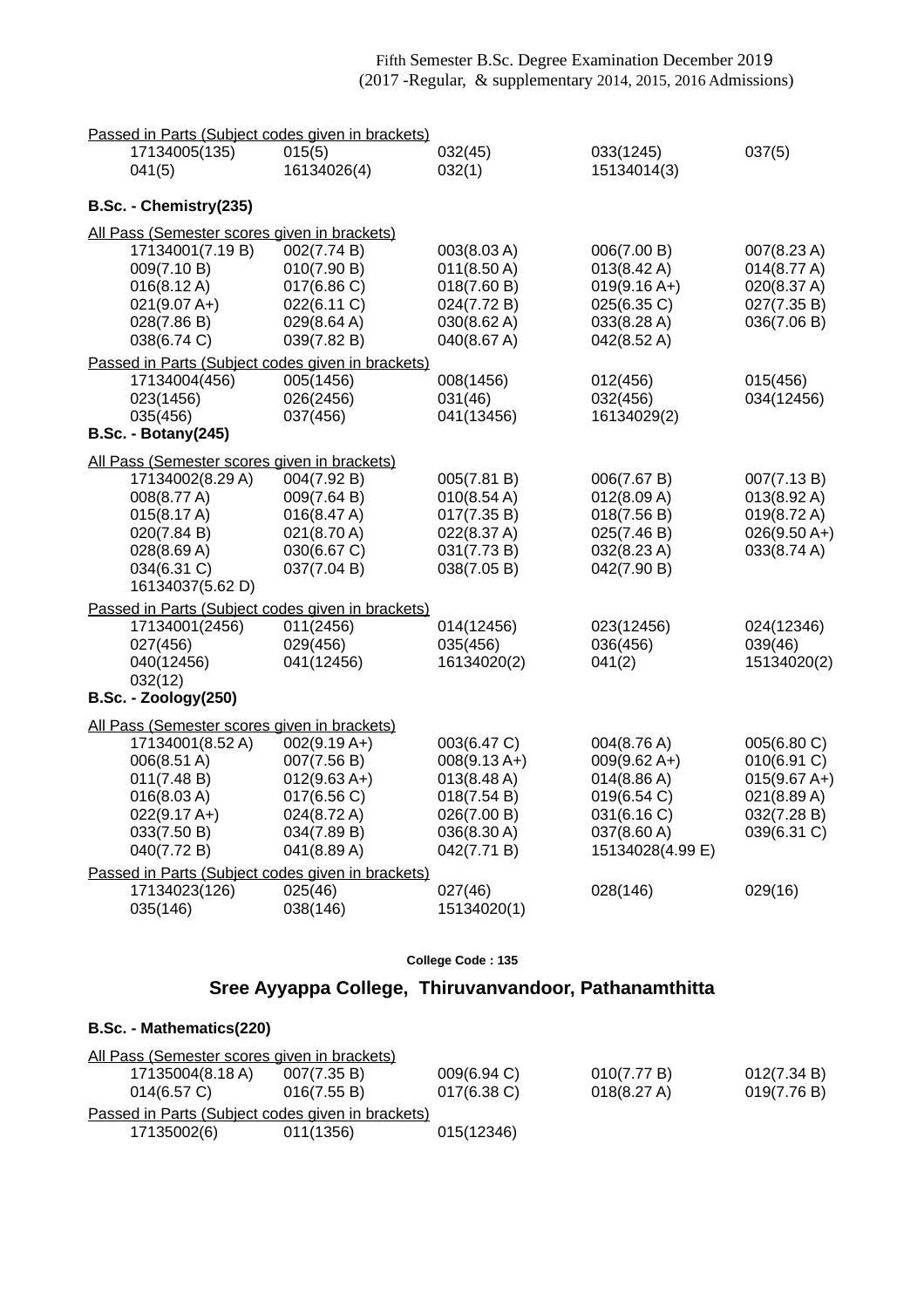## **St Michaels College, Cherthala, Alappuzha**

#### **B.Sc. - Physics(230)**

| All Pass (Semester scores given in brackets)      |              |             |                  |             |
|---------------------------------------------------|--------------|-------------|------------------|-------------|
| 17136002(5.69 D)                                  | 003(7.63 B)  | 004(7.14 B) | 005(6.83 C)      | 006(8.09 A) |
| 007(4.73 E)                                       | 009(8.22 A)  | 010(5.24 D) | 012(7.30 B)      | 013(7.10 B) |
| 014(6.43 C)                                       | 015(8.19 A)  | 016(8.16 A) | 017(7.87 B)      | 018(6.86 C) |
| 020(6.29 C)                                       | 022(6.89 C)  | 024(6.64 C) | 025(6.60 C)      | 026(7.13 B) |
| 027(7.66 B)                                       | 028(7.14 B)  |             |                  |             |
| Passed in Parts (Subject codes given in brackets) |              |             |                  |             |
| 17136001(15)                                      | 008(25)      | 011(135)    | 019(135)         | 021(15)     |
| 023(1245)                                         | 16136020(12) | 029(1)      |                  |             |
| B.Sc. - Chemistry(235)                            |              |             |                  |             |
| All Pass (Semester scores given in brackets)      |              |             |                  |             |
| 17136003(7.27 B)                                  | 004(7.40 B)  | 005(8.24 A) | 008(7.19 B)      | 012(7.77 B) |
| 013(6.97 C)                                       | 014(6.70 C)  | 015(6.86 C) | 016(8.74 A)      | 017(6.84 C) |
| 022(7.15 B)                                       | 023(7.62 B)  | 024(7.81 B) | 025(6.28 C)      | 028(5.91 D) |
| 029(7.02 B)                                       | 030(8.20 A)  | 034(6.73 C) |                  |             |
| Passed in Parts (Subject codes given in brackets) |              |             |                  |             |
| 17136001(456)                                     | 002(45)      | 007(12456)  | 009(12456)       | 010(12456)  |
| 011(1456)                                         | 018(12456)   | 019(1456)   | 020(45)          | 021(12456)  |
| 027(45)                                           | 032(456)     | 033(12456)  | 035(456)         | 16136014(1) |
| 15136026(1)                                       |              |             |                  |             |
| <b>B.Sc. - Zoology(250)</b>                       |              |             |                  |             |
|                                                   |              |             |                  |             |
| All Pass (Semester scores given in brackets)      |              |             |                  |             |
| 17136001(7.63 B)                                  | 002(8.22 A)  | 003(6.76 C) | 004(7.36 B)      | 005(6.23 C) |
| 006(6.31 C)                                       | 010(6.78 C)  | 011(6.10 C) | 012(7.38 B)      | 013(6.81 C) |
| 014(6.29 C)                                       | 015(6.53 C)  | 016(6.58 C) | 017(7.48 B)      | 018(7.36 B) |
| 019(8.27 A)                                       | 022(7.21 B)  | 023(6.13 C) | 029(8.18 A)      | 031(8.56 A) |
| 033(5.84 D)                                       | 035(7.71 B)  | 038(6.83 C) | 14136022(5.21 D) |             |
| Passed in Parts (Subject codes given in brackets) |              |             |                  |             |
| 17136007(6)                                       | 008(1346)    | 009(1346)   | 021(6)           | 025(6)      |
| 026(146)                                          | 027(6)       | 028(6)      | 032(1346)        | 034(36)     |
| 037(46)                                           | 16136021(2)  |             |                  |             |

**College Code : 137**

## **St Cyrils College, Adoor, Pathanamthitta**

### **B.Sc. - Chemistry(235)**

| All Pass (Semester scores given in brackets)      |             |             |                |                       |
|---------------------------------------------------|-------------|-------------|----------------|-----------------------|
| 17137001(8.76 A)                                  | 002(7.56 B) | 004(6.60 C) | 005(7.08 B)    | 006(8.29 A)           |
| 009(5.83 D)                                       | 010(8.79 A) | 011(5.73 D) | $013(6.95)$ C) | $014(5.64 \text{ D})$ |
| 015(7.32 B)                                       | 018(7.02 B) | 019(7.02 B) | 020(7.68 B)    | 022(7.06 B)           |
| 16137001(5.15 D)                                  | 017(5.83 D) |             |                |                       |
| Passed in Parts (Subject codes given in brackets) |             |             |                |                       |
| 17137003(1456)                                    | 007(456)    | 008(2456)   | 012(1456)      | 016(1456)             |
| 017(12456)                                        | 021(456)    | 16137010(6) | 019(6)         |                       |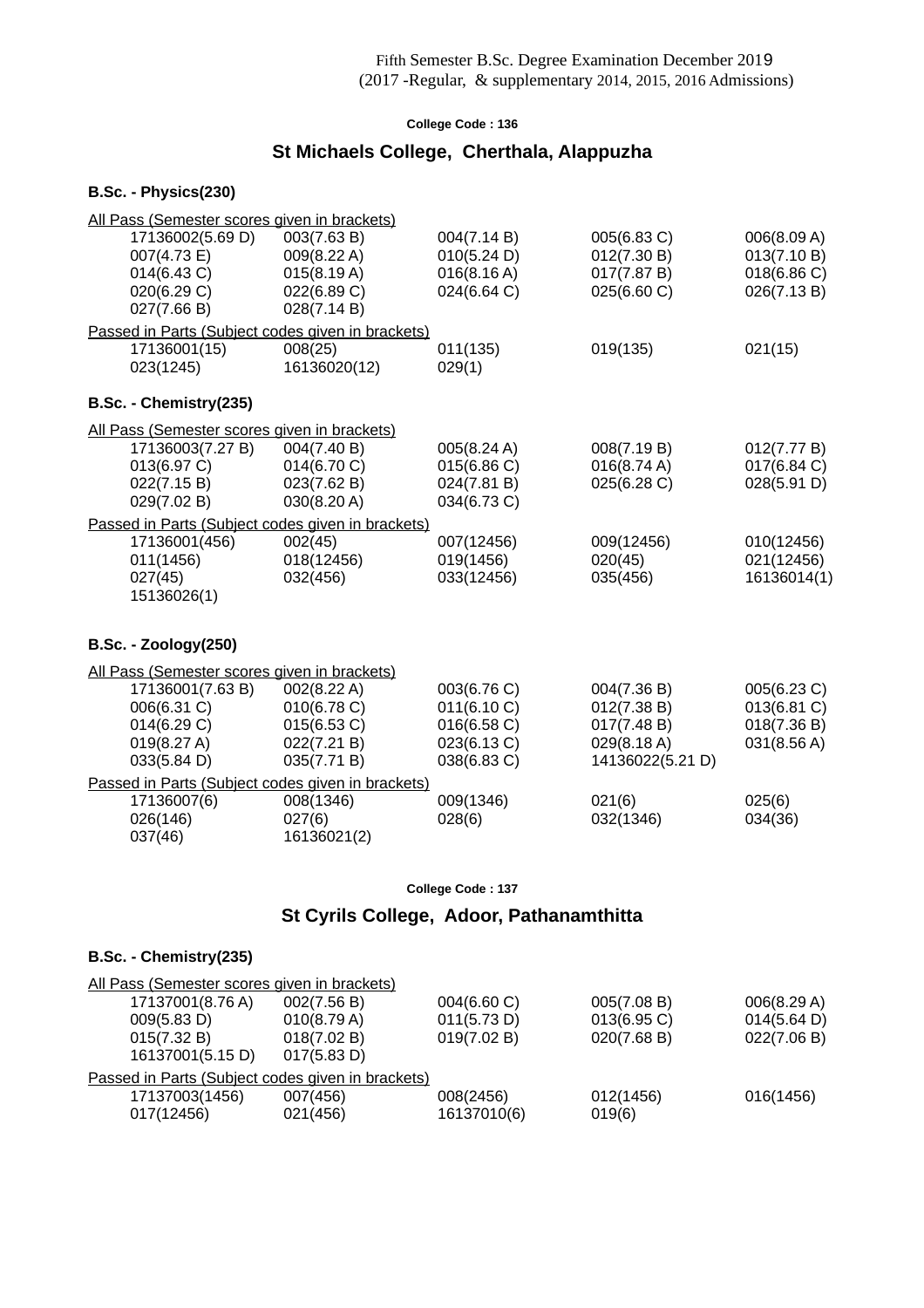# **St Johns College, Anchal, Kollam**

| All Pass (Semester scores given in brackets)<br>17138003(5.25 D)<br>010(8.76 A)<br>017(5.11 D)<br>024(8.11 A)<br>030(8.56 A)<br>035(8.57 A)<br>$042(9.26 A+)$<br>Passed in Parts (Subject codes given in brackets)<br>17138001(36) | 005(5.45 D)<br>011(8.19 A)<br>019(6.03 C)<br>025(8.34 A)<br>$031(9.44 A+)$<br>037(7.53 B)<br>043(6.52 C)<br>004(6) | 006(7.27 B)<br>$013(9.47 A+)$<br>$020(4.89)$ E)<br>$026(9.53 A+)$<br>032(6.82 C)<br>038(5.40 D)<br>16138032(5.15 D)<br>012(156) | 007(6.59 C)<br>014(6.19 C)<br>$021(8.14 \text{ A})$<br>027(8.01 A)<br>033(5.69 D)<br>039(6.18 C)<br>14138034(4.70 E)<br>016(356) | 008(7.82 B)<br>$015(9.29 A+)$<br>$022(8.90 \text{ A})$<br>029(8.37 A)<br>$034(9.27 A+)$<br>040(7.05 B)<br>041(4.84 E)<br>018(12356) |
|------------------------------------------------------------------------------------------------------------------------------------------------------------------------------------------------------------------------------------|--------------------------------------------------------------------------------------------------------------------|---------------------------------------------------------------------------------------------------------------------------------|----------------------------------------------------------------------------------------------------------------------------------|-------------------------------------------------------------------------------------------------------------------------------------|
| 023(2356)                                                                                                                                                                                                                          | 028(3456)                                                                                                          | 036(356)                                                                                                                        | 041(3456)                                                                                                                        | 044(12346)                                                                                                                          |
| B.Sc. - Physics(230)                                                                                                                                                                                                               |                                                                                                                    |                                                                                                                                 |                                                                                                                                  |                                                                                                                                     |
| All Pass (Semester scores given in brackets)                                                                                                                                                                                       |                                                                                                                    |                                                                                                                                 |                                                                                                                                  |                                                                                                                                     |
| 17138001(5.56 D)<br>007(5.80 D)<br>019(7.23 B)                                                                                                                                                                                     | 002(6.04 C)<br>009(7.18 B)<br>$020(9.22 A+)$                                                                       | 003(7.84 B)<br>011(8.19 A)<br>021(6.08 C)                                                                                       | 005(7.90 B)<br>$013(9.28 A+)$                                                                                                    | 006(7.67 B)<br>014(5.37 D)                                                                                                          |
| Passed in Parts (Subject codes given in brackets)<br>17138004(5)<br>017(125)                                                                                                                                                       | 008(1235)<br>018(1245)                                                                                             | 010(5)<br>022(1235)                                                                                                             | 012(125)<br>023(1235)                                                                                                            | 016(15)                                                                                                                             |
| B.Sc. - Chemistry(235)                                                                                                                                                                                                             |                                                                                                                    |                                                                                                                                 |                                                                                                                                  |                                                                                                                                     |
| All Pass (Semester scores given in brackets)                                                                                                                                                                                       |                                                                                                                    |                                                                                                                                 |                                                                                                                                  |                                                                                                                                     |
| 17138001(9.00 A+)<br>006(8.12 A)<br>$011(9.08 A+)$<br>016(8.01 A)<br>027(8.84 A)<br>16138002(7.69 B)<br>012(6.33 C)                                                                                                                | 002(7.58 B)<br>007(8.83 A)<br>012(6.60 C)<br>017(8.92 A)<br>028(7.95 B)                                            | 003(8.72 A)<br>008(7.72 B)<br>013(8.39 A)<br>023(5.98 D)<br>029(7.86 B)                                                         | 004(6.07 C)<br>009(8.55 A)<br>014(7.43 B)<br>024(8.77 A)<br>030(8.42 A)                                                          | 005(7.31 B)<br>010(6.61 C)<br>015(6.73 C)<br>025(8.61 A)                                                                            |
| Passed in Parts (Subject codes given in brackets)                                                                                                                                                                                  |                                                                                                                    |                                                                                                                                 |                                                                                                                                  |                                                                                                                                     |
| 17138019(3456)                                                                                                                                                                                                                     | 020(13456)                                                                                                         | 022(3456)                                                                                                                       | 026(13456)                                                                                                                       |                                                                                                                                     |
| <b>B.Sc. - Botany(245)</b>                                                                                                                                                                                                         |                                                                                                                    |                                                                                                                                 |                                                                                                                                  |                                                                                                                                     |
| All Pass (Semester scores given in brackets)                                                                                                                                                                                       |                                                                                                                    |                                                                                                                                 |                                                                                                                                  |                                                                                                                                     |
| 17138003(7.60 B)<br>$009(9.04 A+)$<br>017(5.98 D)<br>025(6.59 C)<br>030(6.38 C)<br>035(8.99 A)<br>14138032(5.55 D)                                                                                                                 | 004(7.81 B)<br>010(7.25 B)<br>$019(8.63 \text{ A})$<br>026(8.20 A)<br>031(6.49 C)<br>036(6.84 C)                   | 005(7.57 B)<br>$011(8.63 \text{ A})$<br>$020(9.36 A+)$<br>027(7.04 B)<br>032(7.36 B)<br>16138002(6.06 C)                        | 006(6.85 C)<br>014(8.42 A)<br>022(7.76 B)<br>028(7.48 B)<br>033(8.18 A)<br>019(7.40 B)                                           | 008(8.46 A)<br>016(7.63 B)<br>024(7.79 B)<br>029(6.02 C)<br>034(5.96 D)<br>021(7.22 B)                                              |
| Passed in Parts (Subject codes given in brackets)                                                                                                                                                                                  |                                                                                                                    |                                                                                                                                 |                                                                                                                                  |                                                                                                                                     |
| 17138001(2456)<br>023(12456)                                                                                                                                                                                                       | 002(456)<br>16138020(1)                                                                                            | 013(2456)                                                                                                                       | 015(12456)                                                                                                                       | 021(12456)                                                                                                                          |
| <b>B.Sc. - Zoology(250)</b>                                                                                                                                                                                                        |                                                                                                                    |                                                                                                                                 |                                                                                                                                  |                                                                                                                                     |
| All Pass (Semester scores given in brackets)                                                                                                                                                                                       |                                                                                                                    |                                                                                                                                 |                                                                                                                                  |                                                                                                                                     |
| 17138001(8.64 A)<br>006(5.66 D)                                                                                                                                                                                                    | 002(8.77 A)<br>007(6.72 C)                                                                                         | 003(5.13 D)<br>008(8.43 A)                                                                                                      | 004(8.82 A)<br>009(7.79 B)                                                                                                       | 005(8.32 A)<br>010(7.79 B)                                                                                                          |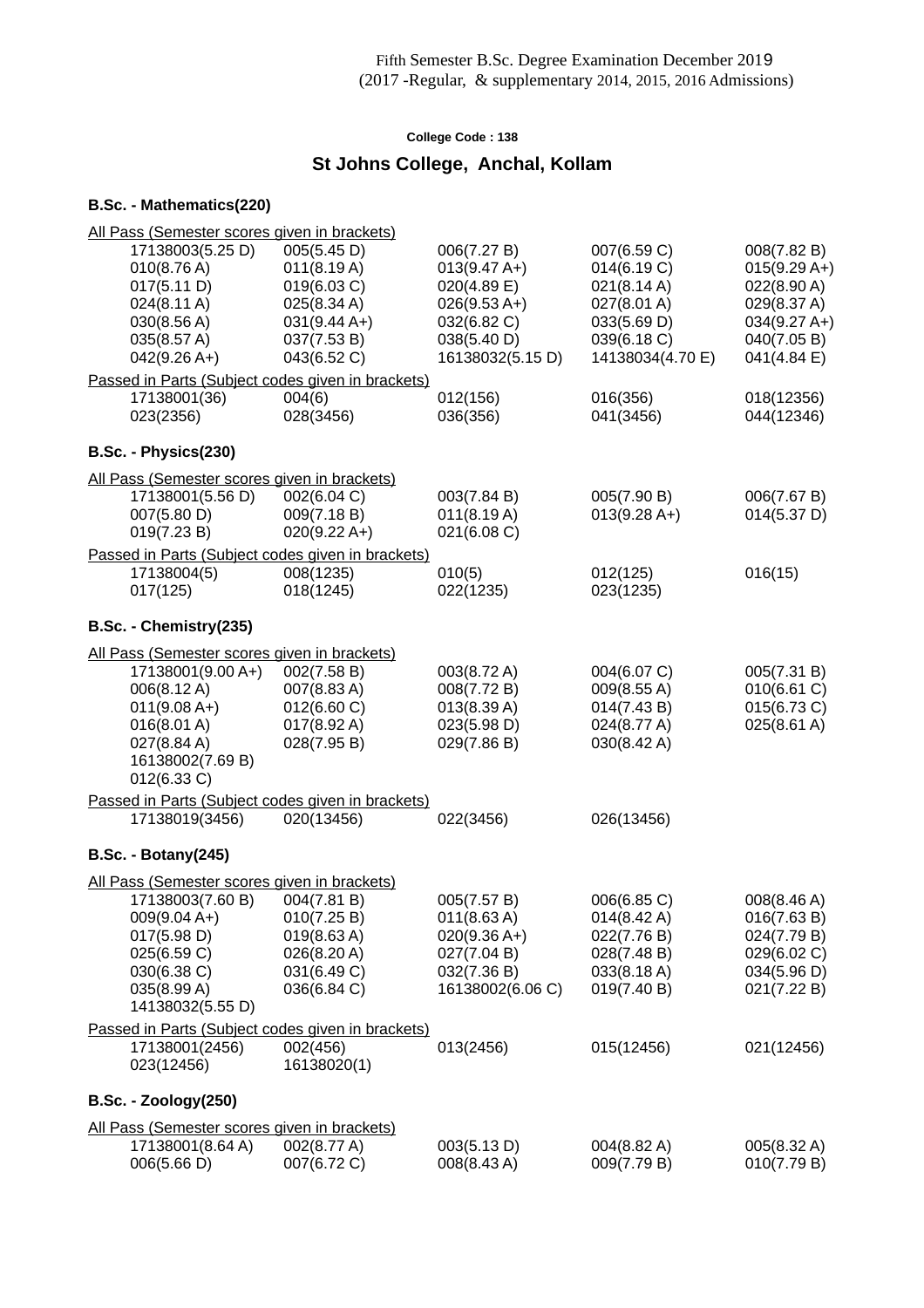| $011(8.15 \text{ A})$<br>017(7.75 B)<br>025(8.15 A)<br>032(7.82 B)                                           | 012(7.48 B)<br>019(8.74 A)<br>026(6.90 C)<br>033(8.49 A)                                    | $013(8.18 \text{ A})$<br>020(7.00 B)<br>028(5.94 D)<br>$034(9.03 A+)$                        | $014(6.65)$ C)<br>022(6.74 C)<br>030(8.19 A)<br>035(7.67 B)                                            | 015(7.14 B)<br>$024(9.19 A+)$<br>031(8.02 A)                                                                   |  |  |  |
|--------------------------------------------------------------------------------------------------------------|---------------------------------------------------------------------------------------------|----------------------------------------------------------------------------------------------|--------------------------------------------------------------------------------------------------------|----------------------------------------------------------------------------------------------------------------|--|--|--|
| Passed in Parts (Subject codes given in brackets)                                                            |                                                                                             |                                                                                              |                                                                                                        |                                                                                                                |  |  |  |
| 17138018(46)                                                                                                 | 021(146)                                                                                    | 027(1246)                                                                                    | 029(46)                                                                                                | 16138033(1)                                                                                                    |  |  |  |
|                                                                                                              |                                                                                             | College Code: 139                                                                            |                                                                                                        |                                                                                                                |  |  |  |
|                                                                                                              | St Josephs College For Women, , Alappuzha                                                   |                                                                                              |                                                                                                        |                                                                                                                |  |  |  |
| B.Sc. - Mathematics(220)                                                                                     |                                                                                             |                                                                                              |                                                                                                        |                                                                                                                |  |  |  |
| All Pass (Semester scores given in brackets)                                                                 |                                                                                             |                                                                                              |                                                                                                        |                                                                                                                |  |  |  |
| 17139002(7.42 B)<br>$007(9.32 A+)$<br>012(7.95 B)<br>$019(9.49 A+)$<br>$024(9.21 \text{ A+})$<br>029(8.79 A) | 003(6.97 C)<br>008(7.67 B)<br>013(6.20 C)<br>020(7.43 B)<br>025(6.12 C)<br>$030(9.15 A+)$   | $004(9.58 A+)$<br>$009(9.00 A+)$<br>014(6.13 C)<br>021(6.97 C)<br>026(8.38 A)<br>032(7.95 B) | 005(7.03 B)<br>$010(9.64 A+)$<br>$016(8.51 \text{ A})$<br>$022(9.12 A+)$<br>027(6.34 C)<br>033(8.28 A) | $006(9.02 A+)$<br>$011(9.75 \text{ A+})$<br>$017(8.16 \text{ A})$<br>023(7.89 B)<br>028(8.72 A)<br>034(6.62 C) |  |  |  |
| Passed in Parts (Subject codes given in brackets)<br>17139001(23456)                                         | 015(26)                                                                                     | 018(26)                                                                                      |                                                                                                        |                                                                                                                |  |  |  |
|                                                                                                              |                                                                                             |                                                                                              |                                                                                                        |                                                                                                                |  |  |  |
| B.Sc. - Physics(230)                                                                                         |                                                                                             |                                                                                              |                                                                                                        |                                                                                                                |  |  |  |
| All Pass (Semester scores given in brackets)                                                                 |                                                                                             |                                                                                              |                                                                                                        |                                                                                                                |  |  |  |
| 17139001(8.05 A)<br>$006(9.09 A+)$<br>012(6.78 C)<br>017(7.43 B)<br>024(5.96 D)<br>17139032(9.49 A+)         | 002(5.96 D)<br>007(4.99 E)<br>013(4.99 E)<br>018(5.36 D)<br>025(6.29 C)<br>15139028(4.91 E) | 003(7.43 B)<br>$008(9.13 A+)$<br>014(5.31 D)<br>021(7.24 B)<br>026(6.86 C)                   | $004(4.68 \text{ E})$<br>009(6.98 C)<br>015(5.20 D)<br>$022(8.51 \text{ A})$<br>$027(9.20 A+)$         | 005(8.08 A)<br>$011(8.91 \text{ A})$<br>016(6.93 C)<br>023(8.34 A)<br>029(5.71 D)                              |  |  |  |
| Passed in Parts (Subject codes given in brackets)                                                            |                                                                                             |                                                                                              |                                                                                                        |                                                                                                                |  |  |  |
| 17139010(135)                                                                                                | 019(125)                                                                                    | 028(125)                                                                                     | 030(25)                                                                                                | 031(125)                                                                                                       |  |  |  |
| B.Sc. - Chemistry(235)                                                                                       |                                                                                             |                                                                                              |                                                                                                        |                                                                                                                |  |  |  |
| All Pass (Semester scores given in brackets)                                                                 |                                                                                             |                                                                                              |                                                                                                        |                                                                                                                |  |  |  |
| 17139001(7.64 B)<br>007(8.11 A)<br>012(8.27 A)<br>020(6.73 C)<br>025(7.09 B)                                 | 003(7.04 B)<br>008(8.21 A)<br>014(7.50 B)<br>021(7.05 B)<br>028(7.59 B)                     | 004(7.24 B)<br>009(8.52 A)<br>017(7.79 B)<br>022(7.41 B)<br>029(8.25 A)                      | 005(8.33 A)<br>010(8.68 A)<br>018(6.15 C)<br>023(8.48 A)<br>030(8.16 A)                                | 006(7.83 B)<br>$011(9.31 A+)$<br>019(7.87 B)<br>024(7.24 B)                                                    |  |  |  |
| Passed in Parts (Subject codes given in brackets)                                                            |                                                                                             |                                                                                              |                                                                                                        |                                                                                                                |  |  |  |
| 17139015(456)                                                                                                | 016(2456)                                                                                   | 026(1456)                                                                                    | 027(1456)                                                                                              |                                                                                                                |  |  |  |
| <b>B.Sc. - Botany(245)</b>                                                                                   |                                                                                             |                                                                                              |                                                                                                        |                                                                                                                |  |  |  |
| All Pass (Semester scores given in brackets)                                                                 |                                                                                             |                                                                                              |                                                                                                        |                                                                                                                |  |  |  |
| 17139001(8.96 A)<br>009(7.67 B)<br>015(7.06 B)<br>020(8.71 A)<br>027(7.51 B)<br>16139013(5.81 D)             | 002(6.91 C)<br>011(7.99 B)<br>016(7.78 B)<br>022(6.79 C)<br>029(6.89 C)                     | 004(7.33 B)<br>012(6.97 C)<br>017(7.86 B)<br>023(7.60 B)<br>030(8.52 A)                      | 005(7.25 B)<br>013(6.97 C)<br>018(7.43 B)<br>025(8.91 A)<br>032(6.43 C)                                | 007(8.81 A)<br>$014(8.62 \text{ A})$<br>019(8.28 A)<br>026(8.10 A)<br>033(8.15 A)                              |  |  |  |
| Passed in Parts (Subject codes given in brackets)                                                            |                                                                                             |                                                                                              |                                                                                                        |                                                                                                                |  |  |  |
| 17139008(12456)                                                                                              | 010(246)                                                                                    | 021(12456)                                                                                   | 024(456)                                                                                               | 031(1456)                                                                                                      |  |  |  |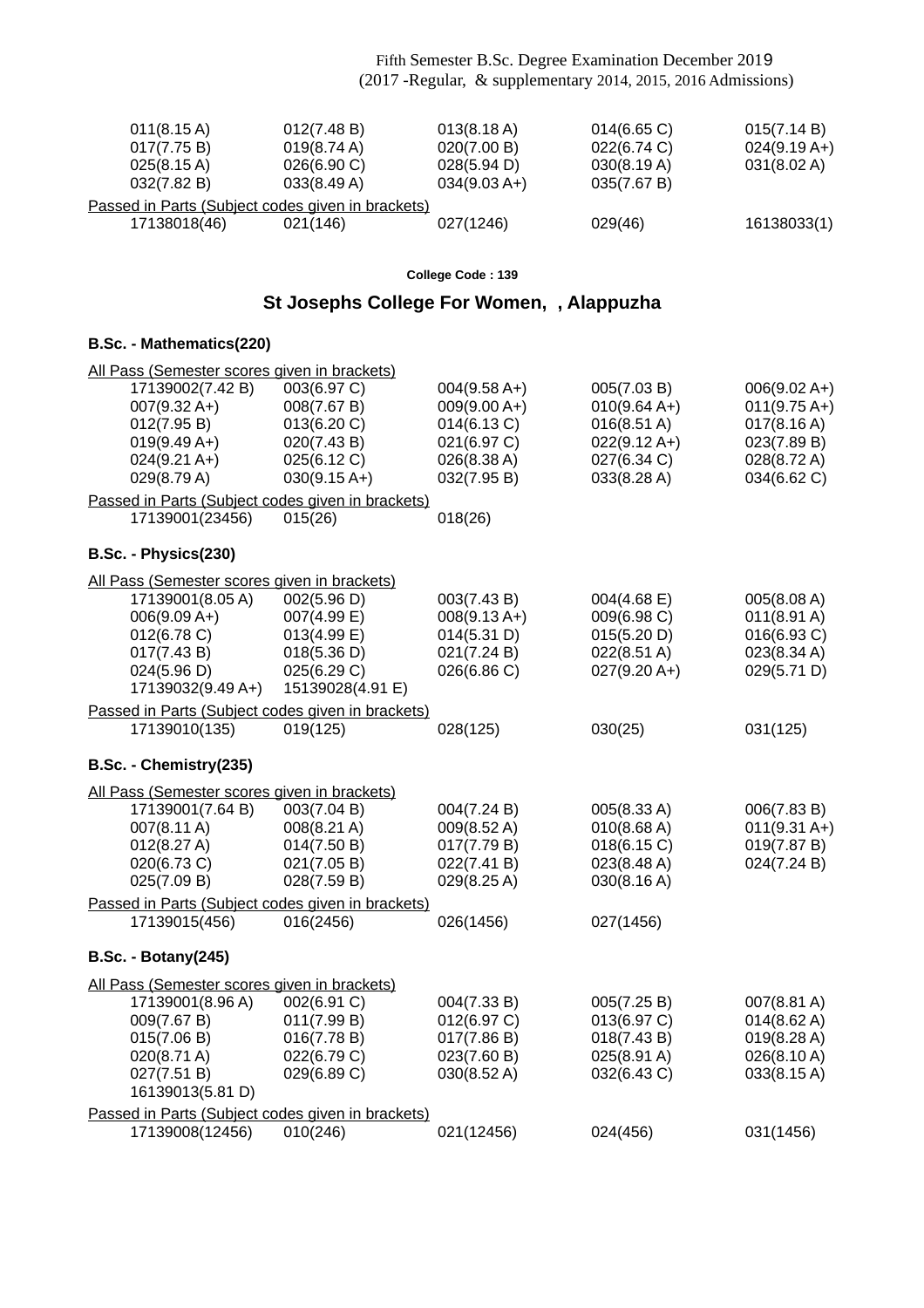#### **B.Sc. - Zoology(250)**

| All Pass (Semester scores given in brackets)      |                       |                       |                  |                |
|---------------------------------------------------|-----------------------|-----------------------|------------------|----------------|
| 17139001(8.56 A)                                  | 002(7.13 B)           | 003(8.20 A)           | 004(8.17 A)      | 005(6.38 C)    |
| 006(6.91 C)                                       | $008(8.17 \text{ A})$ | 009(8.17 A)           | $010(9.36 A+)$   | $012(9.37 A+)$ |
| 013(7.94 B)                                       | $014(8.60 \text{ A})$ | $015(8.77 \text{ A})$ | 016(7.42 B)      | $017(9.18 A+)$ |
| 018(7.69 B)                                       | 019(6.29 C)           | 020(7.38 B)           | 022(8.99 A)      | 023(6.52 C)    |
| 024(6.78 C)                                       | 025(6.05 C)           | 026(7.78 B)           | 027(7.02 B)      | 028(7.40 B)    |
| 029(7.65 B)                                       | 030(5.73 D)           | 031(6.59 C)           | 15139015(5.91 D) |                |
| Passed in Parts (Subject codes given in brackets) |                       |                       |                  |                |
| 17139032(1346)                                    |                       |                       |                  |                |

#### **B.Sc. - Home Science(255)**

All Pass (Semester scores given in brackets)

| 17139001(5.70 D) | 002(5.38 D) | 003(8.55 A)           | 004(7.39 B) | 005(5.45 D)    |
|------------------|-------------|-----------------------|-------------|----------------|
| 006(6.23 C)      | 007(5.47 D) | 009(6.97 C)           | 010(7.89 B) | 011(5.32 D)    |
| 012(6.20)        | 013(5.61 D) | 015(5.99 D)           | 017(5.81 D) | $018(6.08)$ C) |
| 019(5.44 D)      | 020(6.75)   | 021(6.10)             | 022(6.50)   | 024(5.33 D)    |
| 025(7.94 B)      | 027(5.77 D) | $028(8.36 \text{ A})$ | 029(7.39 B) |                |
| 16139007(7.77 B) |             |                       |             |                |
|                  |             |                       |             |                |

Passed in Parts (Subject codes given in brackets)

17139014(1236)

| College Code: 140 |  |  |
|-------------------|--|--|
|                   |  |  |

## **St Stephens College, Pathanapuram, Kollam**

|                            | All Pass (Semester scores given in brackets)                |                        |                       |                       |
|----------------------------|-------------------------------------------------------------|------------------------|-----------------------|-----------------------|
| 17140001(8.41 A)           | 002(8.56 A)                                                 | $003(9.36 A+)$         | 004(7.68 B)           | 005(8.78 A)           |
| 006(7.17 B)                | 007(7.47 B)                                                 | 008(6.14 C)            | $010(4.66 \text{ E})$ | $012(8.93 \text{ A})$ |
| 013(8.27 A)                | 014(6.62 C)                                                 | 015(7.76 B)            | 016(8.02 A)           | 017(5.93 D)           |
| 018(6.07 C)                | 022(5.44 D)                                                 | 023(4.53 E)            | 024(7.39 B)           | 025(7.47 B)           |
| $027(9.08 A+)$             | 028(7.80 B)                                                 | 029(7.47 B)            | 030(8.75 A)           | 031(7.26 B)           |
| 032(8.16 A)                | $033(9.61 A+)$                                              | $034(9.17 \text{ A+})$ | 035(5.86 D)           |                       |
| 16140001(5.16 D)           |                                                             |                        |                       |                       |
| 16140017(5.86 D)           | 028(5.09 D)                                                 | 030(5.43 D)            | 038(5.18 D)           |                       |
|                            | Passed in Parts (Subject codes given in brackets)           |                        |                       |                       |
| 17140019(456)              | 021(3456)                                                   | 16140020(24)           |                       |                       |
| <b>ATTENDANCE SHORTAGE</b> |                                                             |                        |                       |                       |
| 17140026()                 |                                                             |                        |                       |                       |
|                            |                                                             |                        |                       |                       |
|                            |                                                             |                        |                       |                       |
| B.Sc. - Physics(230)       |                                                             |                        |                       |                       |
|                            |                                                             |                        |                       |                       |
| 17140002(7.87 B)           | All Pass (Semester scores given in brackets)<br>004(6.00 C) | 005(7.88 B)            | 006(5.75 D)           | 007(6.11 C)           |
| 008(8.83 A)                | 010(6.92 C)                                                 | 012(6.65 C)            | 013(6.46)             | 014(6.53 C)           |
| 015(7.07 B)                | 016(6.65 C)                                                 | 018(8.73 A)            | 021(8.37 A)           | 022(7.57 B)           |
| 023(7.83 B)                | 025(6.36 C)                                                 | 026(7.26 B)            | 029(7.76 B)           | 031(5.62 D)           |
| 032(6.44 C)                | 033(6.63 C)                                                 | 14140033(5.75 D)       |                       |                       |
|                            | Passed in Parts (Subject codes given in brackets)           |                        |                       |                       |
| 17140003(15)               | 017(5)                                                      | 019(15)                | 027(15)               | 030(1)                |
| 035(5)                     | 16140014(5)                                                 | 015(4)                 |                       |                       |
| <b>ATTENDANCE SHORTAGE</b> |                                                             |                        |                       |                       |
| 17140028()                 |                                                             |                        |                       |                       |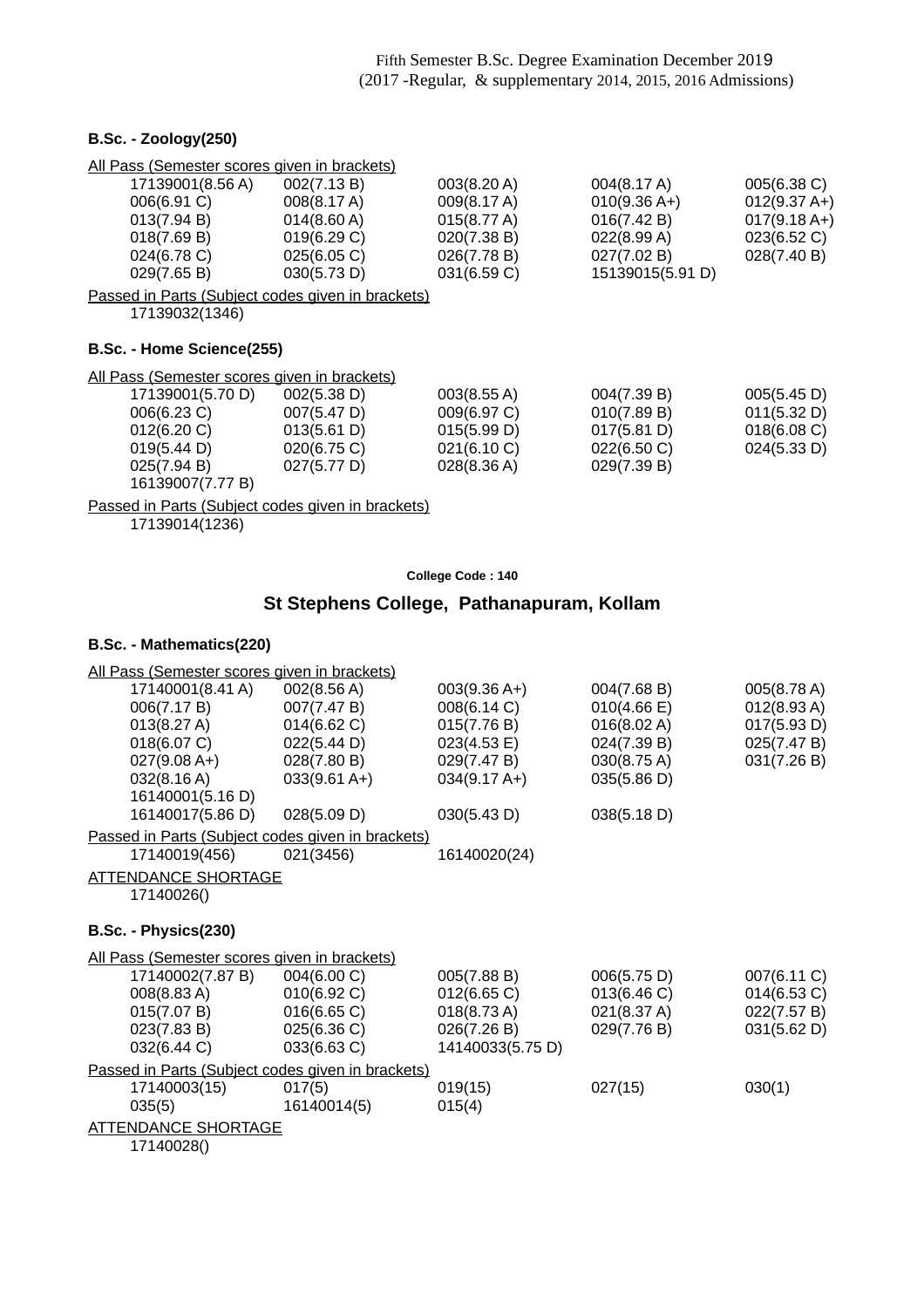### **B.Sc. - Chemistry(235)**

| All Pass (Semester scores given in brackets)                                                                                                                                        |                                                                                                       |                                                                                                           |                                                                                           |                                                                                        |  |
|-------------------------------------------------------------------------------------------------------------------------------------------------------------------------------------|-------------------------------------------------------------------------------------------------------|-----------------------------------------------------------------------------------------------------------|-------------------------------------------------------------------------------------------|----------------------------------------------------------------------------------------|--|
| 17140002(7.35 B)<br>007(6.46 C)<br>014(7.05 B)<br>028(6.99 C)<br>036(8.07 A)                                                                                                        | 003(7.96 B)<br>008(6.93 C)<br>018(7.64 B)<br>030(8.66 A)<br>16140030(5.61 D)                          | $004(9.11 A+)$<br>010(7.77 B)<br>022(8.00 A)<br>031(7.76 B)                                               | 005(6.25 C)<br>$011(8.48 \text{ A})$<br>024(7.63 B)<br>034(7.07 B)                        | 006(7.42 B)<br>013(8.68 A)<br>025(8.28 A)<br>035(8.38 A)                               |  |
| Passed in Parts (Subject codes given in brackets)                                                                                                                                   |                                                                                                       |                                                                                                           |                                                                                           |                                                                                        |  |
| 17140001(456)<br>017(456)<br>026(12456)                                                                                                                                             | 009(456)<br>019(1456)<br>029(13456)                                                                   | 012(456)<br>020(456)<br>032(2456)                                                                         | 015(456)<br>021(12456)<br>033(2456)                                                       | 016(1456)<br>023(12456)<br>16140031(2)                                                 |  |
| <b>B.Sc. - Botany(245)</b>                                                                                                                                                          |                                                                                                       |                                                                                                           |                                                                                           |                                                                                        |  |
| All Pass (Semester scores given in brackets)                                                                                                                                        |                                                                                                       |                                                                                                           |                                                                                           |                                                                                        |  |
| 17140001(8.82 A)<br>007(6.74 C)<br>$013(8.43 \text{ A})$<br>$018(8.23 \text{ A})$<br>023(7.89 B)<br>029(8.09 A)<br>036(5.98 D)<br>Passed in Parts (Subject codes given in brackets) | 002(8.90 A)<br>008(8.08 A)<br>014(8.62 A)<br>019(8.24 A)<br>025(7.02 B)<br>030(7.54 B)<br>038(8.63 A) | 003(8.40 A)<br>009(8.93A)<br>015(8.20 A)<br>020(8.65 A)<br>026(7.82 B)<br>031(8.84 A)<br>15140022(6.21 C) | 004(8.15 A)<br>011(8.68 A)<br>016(7.98 B)<br>021(8.08 A)<br>$027(9.02 A+)$<br>032(6.52 C) | 005(8.43 A)<br>012(8.97 A)<br>017(7.13 B)<br>022(8.65 A)<br>028(8.02 A)<br>033(6.98 C) |  |
| 17140024(456)                                                                                                                                                                       | 035(2456)                                                                                             |                                                                                                           |                                                                                           |                                                                                        |  |
| <b>B.Sc. - Zoology(250)</b>                                                                                                                                                         |                                                                                                       |                                                                                                           |                                                                                           |                                                                                        |  |
| All Pass (Semester scores given in brackets)                                                                                                                                        |                                                                                                       |                                                                                                           |                                                                                           |                                                                                        |  |
| 17140001(7.49 B)<br>$013(9.47 A+)$<br>019(5.66 D)<br>025(8.78 A)<br>033(8.41 A)                                                                                                     | 002(7.21 B)<br>014(8.08 A)<br>021(8.39 A)<br>026(8.52 A)<br>034(7.45 B)                               | 003(8.92 A)<br>015(7.87 B)<br>022(5.66 D)<br>027(8.13A)<br>16140036(5.49 D)                               | $004(9.00 A+)$<br>016(8.03 A)<br>023(6.06 C)<br>028(8.84 A)<br>15140035(5.45 D)           | 008(6.88 C)<br>018(6.09 C)<br>024(8.79 A)<br>032(8.01 A)                               |  |
| Passed in Parts (Subject codes given in brackets)<br>17140010(146)<br>036(6)                                                                                                        | 012(1246)<br>038(146)                                                                                 | 020(146)                                                                                                  | 029(16)                                                                                   | 035(14)                                                                                |  |
| <b>ATTENDANCE SHORTAGE</b><br>17140011()                                                                                                                                            |                                                                                                       |                                                                                                           |                                                                                           |                                                                                        |  |
|                                                                                                                                                                                     |                                                                                                       | College Code: 141                                                                                         |                                                                                           |                                                                                        |  |
|                                                                                                                                                                                     |                                                                                                       | St Xaviers College, Thumba, Thiruvananthapuram                                                            |                                                                                           |                                                                                        |  |
|                                                                                                                                                                                     |                                                                                                       |                                                                                                           |                                                                                           |                                                                                        |  |

| All Pass (Semester scores given in brackets)      |                       |                       |                  |                        |
|---------------------------------------------------|-----------------------|-----------------------|------------------|------------------------|
| 17141001(8.33 A)                                  | $002(8.40 \text{ A})$ | 003(8.20 A)           | 007(6.63 C)      | 008(7.48 B)            |
| $012(9.03 A+)$                                    | 013(8.57 A)           | $014(9.03 A+)$        | 015(8.19 A)      | 016(6.45)              |
| 018(6.16)                                         | 019(7.91 B)           | $021(8.90 \text{ A})$ | $023(9.59 A+)$   | 024(5.18 D)            |
| 025(6.68 C)                                       | 027(4.99 E)           | 028(7.53 B)           | 029(5.21 D)      | $030(9.11 \text{ A+})$ |
| 031(5.92 D)                                       | 032(4.89 E)           | 033(7.17 B)           | 034(5.22 D)      | 035(6.28 C)            |
| 036(6.31 C)                                       | 038(7.75 B)           | 039(6.47 C)           | 16141018(4.63 E) | $030(4.69)$ E)         |
| 034(5.76 D)                                       |                       |                       |                  |                        |
| Passed in Parts (Subject codes given in brackets) |                       |                       |                  |                        |
| 17141004(12345)                                   | 005(6)                | 009(6)                | 010(1256)        | 011(156)               |
| 017(23456)                                        | 022(1)                | 040(12345)            | 16141007(4)      | 012(4)                 |
| 027(1)                                            | 035(5)                | 036(4)                |                  |                        |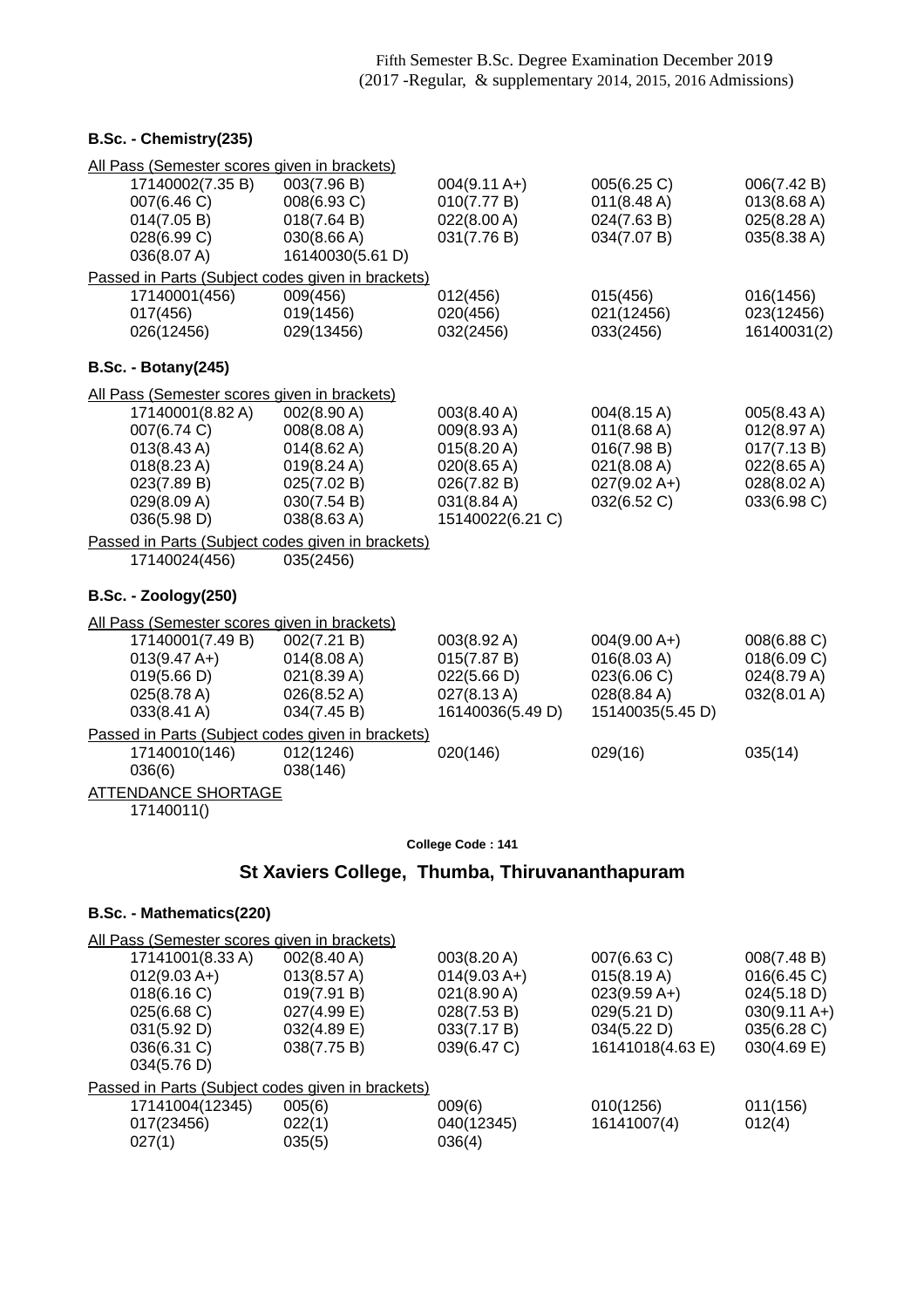### **B.Sc. - Physics(230)**

| All Pass (Semester scores given in brackets)      |                |                       |                       |             |
|---------------------------------------------------|----------------|-----------------------|-----------------------|-------------|
| 17141001(6.55 C)                                  | 003(6.58 C)    | 004(6.75 C)           | 005(5.25 D)           | 007(7.51 B) |
| 008(8.36 A)                                       | 009(7.21 B)    | 010(5.90 D)           | 011(7.08 B)           | 012(6.77 C) |
| 013(7.28 B)                                       | 014(8.36 A)    | $015(8.21 \text{ A})$ | $017(8.01 \text{ A})$ | 019(7.86 B) |
| 020(7.60 B)                                       | $021(9.27 A+)$ | 025(5.88 D)           | 026(5.80 D)           | 028(6.52 C) |
| 029(6.81 C)                                       | 030(8.66 A)    | 031(6.18 C)           | 032(7.14 B)           | 033(8.82 A) |
| 034(5.99 D)                                       | 035(7.70 B)    | 036(7.59 B)           | 037(6.81 C)           | 038(6.53 C) |
| 040(5.78 D)                                       | 041(6.24 C)    | 043(7.16 B)           | 044(7.25 B)           |             |
| 16141022(4.44 E)                                  |                |                       |                       |             |
| 15141022(4.00 E)                                  |                |                       |                       |             |
| Passed in Parts (Subject codes given in brackets) |                |                       |                       |             |
| 17141002(1235)                                    | 024(125)       | 16141001(24)          |                       |             |
| <b>SUSPECTED MALPRACTICE</b>                      |                |                       |                       |             |
| 17141023()                                        | 039()          |                       |                       |             |
| B.Sc. - Chemistry(235)                            |                |                       |                       |             |
| All Pass (Semester scores given in brackets)      |                |                       |                       |             |
| 17141001(6.95 C)                                  | 002(6.85 C)    | 003(7.66 B)           | 004(7.14 B)           | 005(7.40 B) |
| 006(6.90 C)                                       | 011(5.57 D)    | 012(7.75 B)           | 013(5.82 D)           | 015(5.86 D) |
| 016(5.80 D)                                       | 018(7.61 B)    | 020(8.82 A)           | 021(8.47 A)           | 022(7.91 B) |
| $025(9.24 A+)$                                    | 026(6.46 C)    | 027(6.99 C)           | 028(8.18 A)           | 032(7.88 B) |
| 033(7.06 B)                                       | 035(7.94 B)    | 036(8.00 A)           | 037(6.15 C)           | 038(6.84 C) |
| 039(6.76 C)                                       | 040(7.65 B)    | 042(7.28 B)           | 16141012(6.05 C)      | 036(5.33 D) |
| Passed in Parts (Subject codes given in brackets) |                |                       |                       |             |
| 17141009(3456)                                    | 010(456)       | 014(3456)             | 019(45)               | 029(13456)  |
| 030(456)                                          | 041(12456)     | 16141001(13)          | 005(1)                | 028(1)      |
| 035(13)                                           |                |                       |                       |             |
| SUSPECTED MALPRACTICE                             |                |                       |                       |             |

17141024()

**College Code : 142**

## **T K M College Of Arts and Science, , Kollam**

| All Pass (Semester scores given in brackets) |                        |                                                                 |                        |  |  |
|----------------------------------------------|------------------------|-----------------------------------------------------------------|------------------------|--|--|
| 002(8.28 A)                                  | 003(7.82 B)            | 004(7.90 B)                                                     | 005(6.10 C)            |  |  |
| 007(8.77 A)                                  | $008(9.42 \text{ A+})$ | 009(7.59 B)                                                     | 010(8.98 A)            |  |  |
| 012(6.29 C)                                  | $014(6.85)$ C)         | $016(9.15 \text{ A+})$                                          | $017(9.04 A+)$         |  |  |
| 019(7.20 B)                                  | $021(8.60 \text{ A})$  | 022(5.91 D)                                                     | 023(5.55 D)            |  |  |
| 026(6.88 C)                                  | 027(7.90 B)            | 028(6.05 C)                                                     | 029(6.46 C)            |  |  |
| 031(7.27 B)                                  | 033(6.06 C)            | $034(9.33 \text{ A+})$                                          | $036(9.24 \text{ A+})$ |  |  |
| 038(5.72 D)                                  | $039(9.73 \text{ A+})$ | 040(7.44 B)                                                     | 041(7.86 B)            |  |  |
| 043(6.02 C)                                  | 044(7.88 B)            | 045(6.42 C)                                                     | 047(6.71 C)            |  |  |
| $050(9.29 A+)$                               | 051(7.87 B)            | 053(7.81 B)                                                     |                        |  |  |
|                                              |                        |                                                                 |                        |  |  |
| 036(5.23 D)                                  | 039(4.95 E)            | 046(6.73 C)                                                     |                        |  |  |
|                                              |                        |                                                                 |                        |  |  |
|                                              |                        |                                                                 |                        |  |  |
|                                              |                        |                                                                 | 046(23456)             |  |  |
| 052(36)                                      | 15142037(5)            | 044(56)                                                         | 045(4)                 |  |  |
|                                              |                        |                                                                 |                        |  |  |
|                                              | 024(2456)              | Passed in Parts (Subject codes given in brackets)<br>032(23456) | 035(2456)              |  |  |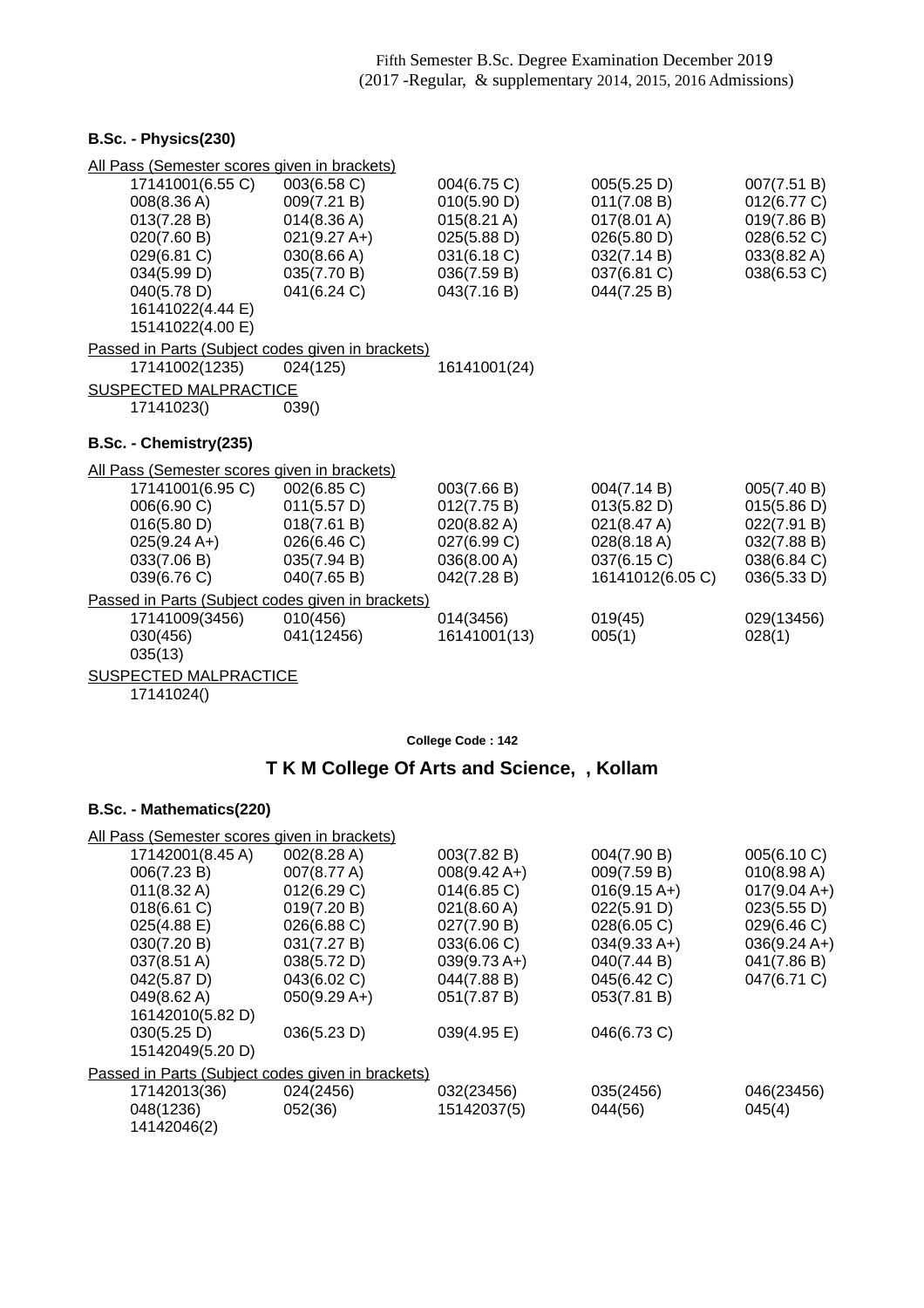| B.Sc. - Physics(230)                              |                  |                       |                        |                       |
|---------------------------------------------------|------------------|-----------------------|------------------------|-----------------------|
| All Pass (Semester scores given in brackets)      |                  |                       |                        |                       |
| 17142001(8.64 A)                                  | 002(6.07 C)      | 003(4.54 E)           | 004(7.49 B)            | 005(8.94 A)           |
| 006(7.99 B)                                       | 007(7.55 B)      | 008(7.60 B)           | 009(8.30 A)            | 011(5.10 D)           |
| 013(6.24 C)                                       | 014(6.48 C)      | 015(6.46 C)           | 016(7.54 B)            | 017(7.80 B)           |
| 018(5.91 D)                                       | 020(8.95 A)      | $021(8.80 \text{ A})$ | $023(9.11 \text{ A+})$ | 025(7.71 B)           |
| 026(7.77 B)                                       | 028(8.05 A)      | 029(7.21 B)           | 030(8.79 A)            | 031(7.50 B)           |
| 032(5.84 D)                                       | 035(4.78 E)      | 036(8.56 A)           | 037(7.66 B)            | 038(6.77 C)           |
| 040(6.49 C)                                       |                  |                       |                        |                       |
| Passed in Parts (Subject codes given in brackets) |                  |                       |                        |                       |
| 17142012(2)                                       | 019(125)         | 022(2345)             | 027(45)                | 034(5)                |
| 039(1345)                                         | 043(15)          | 16142021(1)           | 037(5)                 | 040(145)              |
| 15142034(1)                                       |                  |                       |                        |                       |
|                                                   |                  |                       |                        |                       |
| B.Sc. - Chemistry(235)                            |                  |                       |                        |                       |
| All Pass (Semester scores given in brackets)      |                  |                       |                        |                       |
| 17142001(7.27 B)                                  | $002(9.05 A+)$   | 003(8.11 A)           | 004(7.99 B)            | 005(8.43 A)           |
| 006(7.32 B)                                       | 007(8.56 A)      | 008(8.08 A)           | $009(9.06 A+)$         | 010(7.92 B)           |
| 011(6.24 C)                                       | 012(7.45 B)      | 013(8.56 A)           | 014(8.72 A)            | 015(8.96 A)           |
| 016(8.66 A)                                       | 017(8.86 A)      | 019(8.89 A)           | 020(8.76 A)            | $021(8.95 \text{ A})$ |
| 022(7.65 B)                                       | 023(8.23 A)      | 024(5.98 D)           | 025(8.92 A)            | 026(8.72 A)           |
| 027(7.97 B)                                       | $028(9.18 A+)$   | $029(9.07 A+)$        | 031(7.02 B)            | $032(9.23 A+)$        |
| 034(6.76 C)                                       | 035(8.76 A)      | 037(8.27 A)           | 039(8.63 A)            | 040(8.83A)            |
| 15142016(4.95 E)                                  |                  |                       |                        |                       |
| Passed in Parts (Subject codes given in brackets) |                  |                       |                        |                       |
| 17142018(13456)                                   | 030(1456)        | 036(12456)            | 041(45)                | 15142032(1)           |
| <b>SUSPECTED MALPRACTICE</b>                      |                  |                       |                        |                       |
| 16142012()                                        |                  |                       |                        |                       |
| B.Sc. - Bio - Chemistry(238)                      |                  |                       |                        |                       |
| All Pass (Semester scores given in brackets)      |                  |                       |                        |                       |
| 17142001(8.89 A)                                  | 003(8.92 A)      | 004(7.18 B)           | 005(7.11 B)            | 006(6.55 C)           |
| 007(6.45 C)                                       | 010(8.99 A)      | $012(8.81 \text{ A})$ | 013(7.34 B)            | 014(7.45 B)           |
| 015(7.89 B)                                       | $018(9.26 A+)$   | $019(9.36 A+)$        | 020(7.36 B)            | $021(9.18 A+)$        |
| 022(8.11 A)                                       | $023(9.00 A+)$   | $024(9.13 A+)$        | 026(8.94 A)            | 027(6.11 C)           |
| $029(9.50 A+)$                                    | 030(7.34 B)      | 031(8.00 A)           | 032(6.05 C)            | 033(8.29 A)           |
| 17142034(8.58 A)                                  |                  |                       |                        |                       |
| Passed in Parts (Subject codes given in brackets) |                  |                       |                        |                       |
| 17142008(12356)                                   | 009(56)          | 011(356)              | 016(5)                 | 16142009(1)           |
|                                                   |                  |                       |                        |                       |
| <b>B.Sc. - Botany(245)</b>                        |                  |                       |                        |                       |
| All Pass (Semester scores given in brackets)      |                  |                       |                        |                       |
| 17142001(7.61 B)                                  | $002(9.07 A+)$   | 004(8.91 A)           | $006(9.02 A+)$         | 007(7.69 B)           |
| 009(7.18 B)                                       | 010(8.93A)       | $011(9.09 A+)$        | $012(9.42 \text{ A+})$ | 013(8.35 A)           |
| $014(9.40 A+)$                                    | 015(7.99 B)      | 016(8.67 A)           | 017(7.78 B)            | 018(7.94 B)           |
| $019(9.06 A+)$                                    | 021(6.31 C)      | 022(6.22 C)           | 023(6.33 C)            | 024(8.43 A)           |
| $025(9.42 \text{ A+})$                            | 026(6.72 C)      | 030(8.69 A)           | 032(7.32 B)            | 033(8.54 A)           |
| 034(6.77 C)                                       | 035(7.57 B)      | $036(9.09 A+)$        | 039(7.75 B)            | 041(8.63 A)           |
| 042(8.67 A)                                       | 15142020(7.84 B) | 029(6.85 C)           |                        |                       |
| Passed in Parts (Subject codes given in brackets) |                  |                       |                        |                       |
| 17142003(1456)                                    | 005(12456)       | 020(12456)            | 028(12456)             | 029(12456)            |
| 031(12456)                                        | 037(12456)       | 038(12456)            | 040(2456)              |                       |
|                                                   |                  |                       |                        |                       |
| <b>B.Sc. - Zoology(250)</b>                       |                  |                       |                        |                       |
| All Pass (Semester scores given in brackets)      |                  |                       |                        |                       |
| 17142001(6.70 C)                                  | 002(6.82 C)      | 004(8.96 A)           | 007(7.63 B)            | 008(6.30 C)           |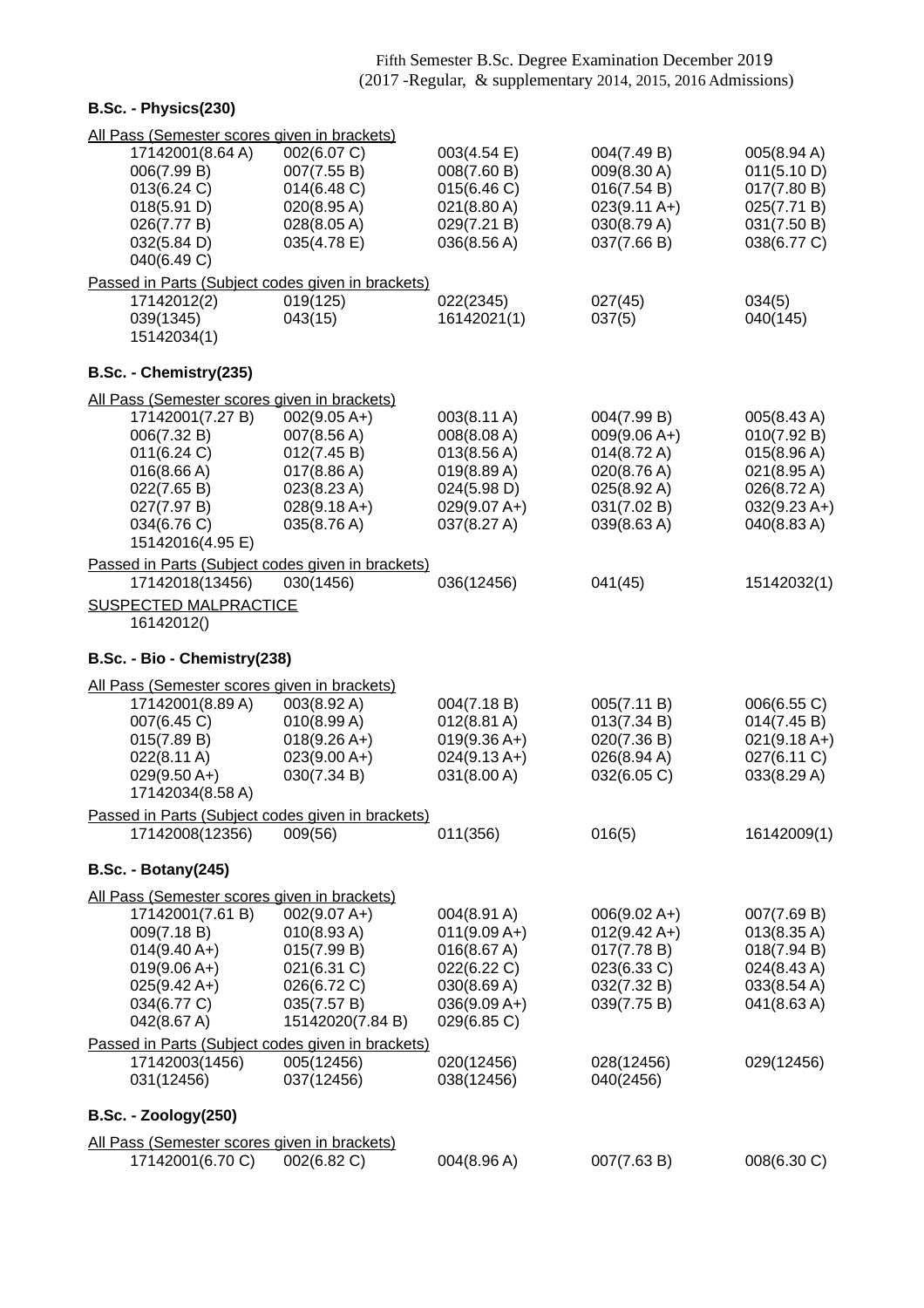| 009(5.25 D)<br>017(8.00 A)<br>023(7.23 B)<br>033(6.79 C)<br>039(6.45 C)<br>027(5.64 D)                                                           | 011(6.92 C)<br>019(6.00 C)<br>024(6.64 C)<br>035(5.68 D)<br>042(8.03 A)                | 012(5.22 D)<br>020(7.73 B)<br>028(8.30 A)<br>036(8.02 A)<br>16142013(8.62 A)                | 015(7.96 B)<br>021(7.21 B)<br>030(7.26 B)<br>037(8.14 A)<br>018(5.00 D) | 016(5.12 D)<br>022(5.70 D)<br>031(7.24 B)<br>038(5.97 D)<br>023(5.55 D) |
|--------------------------------------------------------------------------------------------------------------------------------------------------|----------------------------------------------------------------------------------------|---------------------------------------------------------------------------------------------|-------------------------------------------------------------------------|-------------------------------------------------------------------------|
| Passed in Parts (Subject codes given in brackets)<br>17142003(246)<br>014(1236)<br>029(1246)                                                     | 005(123)<br>018(6)<br>041(246)                                                         | 006(1346)<br>025(6)<br>043(6)                                                               | 010(6)<br>026(6)                                                        | 013(246)<br>027(6)                                                      |
|                                                                                                                                                  |                                                                                        | College Code: 143                                                                           |                                                                         |                                                                         |
|                                                                                                                                                  | T.K. Madhavan Memorial College, Nangiarkulangara, Alappuzha                            |                                                                                             |                                                                         |                                                                         |
| B.Sc. - Mathematics(220)                                                                                                                         |                                                                                        |                                                                                             |                                                                         |                                                                         |
| All Pass (Semester scores given in brackets)<br>17143001(9.15 A+)<br>007(5.52 D)<br>015(7.07 B)<br>$020(9.33 A+)$<br>025(5.14 D)<br>033(8.00 A)  | 002(6.19 C)<br>008(5.71 D)<br>016(6.39 C)<br>021(6.68 C)<br>027(4.93 E)<br>037(8.55 A) | 004(6.92 C)<br>010(7.12 B)<br>017(6.80 C)<br>022(5.01 D)<br>029(7.53 B)<br>15143033(4.82 E) | 005(7.02 B)<br>013(8.32 A)<br>018(7.15 B)<br>023(8.33 A)<br>030(7.42 B) | 006(7.38 B)<br>014(5.84 D)<br>019(6.43 C)<br>024(6.44 C)<br>032(6.99 C) |
| Passed in Parts (Subject codes given in brackets)<br>17143012(1)<br>15143029(3)                                                                  | 026(12345)                                                                             | 028(12345)                                                                                  | 036(12345)                                                              | 038(146)                                                                |
| B.Sc. - Physics(230)                                                                                                                             |                                                                                        |                                                                                             |                                                                         |                                                                         |
| All Pass (Semester scores given in brackets)<br>17143002(8.98 A)<br>009(8.74 A)<br>016(8.02 A)<br>026(5.76 D)<br>16143010(6.27 C)<br>030(4.60 E) | 003(7.98 B)<br>010(7.71 B)<br>018(7.71 B)<br>030(6.31 C)<br>15143005(4.65 E)           | $004(9.15 \text{ A+})$<br>011(6.84)<br>019(6.11 C)<br>031(6.42 C)                           | 005(7.15 B)<br>013(8.45 A)<br>024(4.47 E)<br>032(5.95 D)                | 008(8.31 A)<br>014(7.53 B)<br>025(6.03 C)                               |
| Passed in Parts (Subject codes given in brackets)<br>17143012(1234)<br>16143016(2)<br>036(5)<br><b>ATTENDANCE SHORTAGE</b>                       | 020(1234)<br>021(13)<br>15143035(2)                                                    | 021(235)<br>027(1)<br>14143008(2)                                                           | 023(1245)<br>034(123)                                                   | 029(125)<br>035(1)                                                      |
| 17143027()                                                                                                                                       | 028()                                                                                  |                                                                                             |                                                                         |                                                                         |
| B.Sc. - Chemistry(235)                                                                                                                           |                                                                                        |                                                                                             |                                                                         |                                                                         |
| All Pass (Semester scores given in brackets)<br>17143003(6.10 C)<br>008(7.20 B)<br>014(6.02 C)<br>028(6.20 C)<br>034(8.04 A)<br>16143017(6.59 C) | 004(6.29 C)<br>010(8.61 A)<br>016(6.86 C)<br>029(6.37 C)<br>035(8.13 A)                | 005(7.47 B)<br>011(6.75 C)<br>017(6.14 C)<br>030(6.46 C)<br>036(8.14 A)                     | 006(6.73 C)<br>012(7.33 B)<br>022(7.84 B)<br>032(6.09 C)<br>041(6.83 C) | 007(5.76 D)<br>013(7.25 B)<br>023(5.77 D)<br>033(6.61 C)                |
| Passed in Parts (Subject codes given in brackets)<br>17143001(456)<br>021(456)<br>040(45)                                                        | 002(456)<br>024(456)                                                                   | 009(45)<br>027(456)                                                                         | 019(45)<br>031(1456)                                                    | 020(45)<br>038(45)                                                      |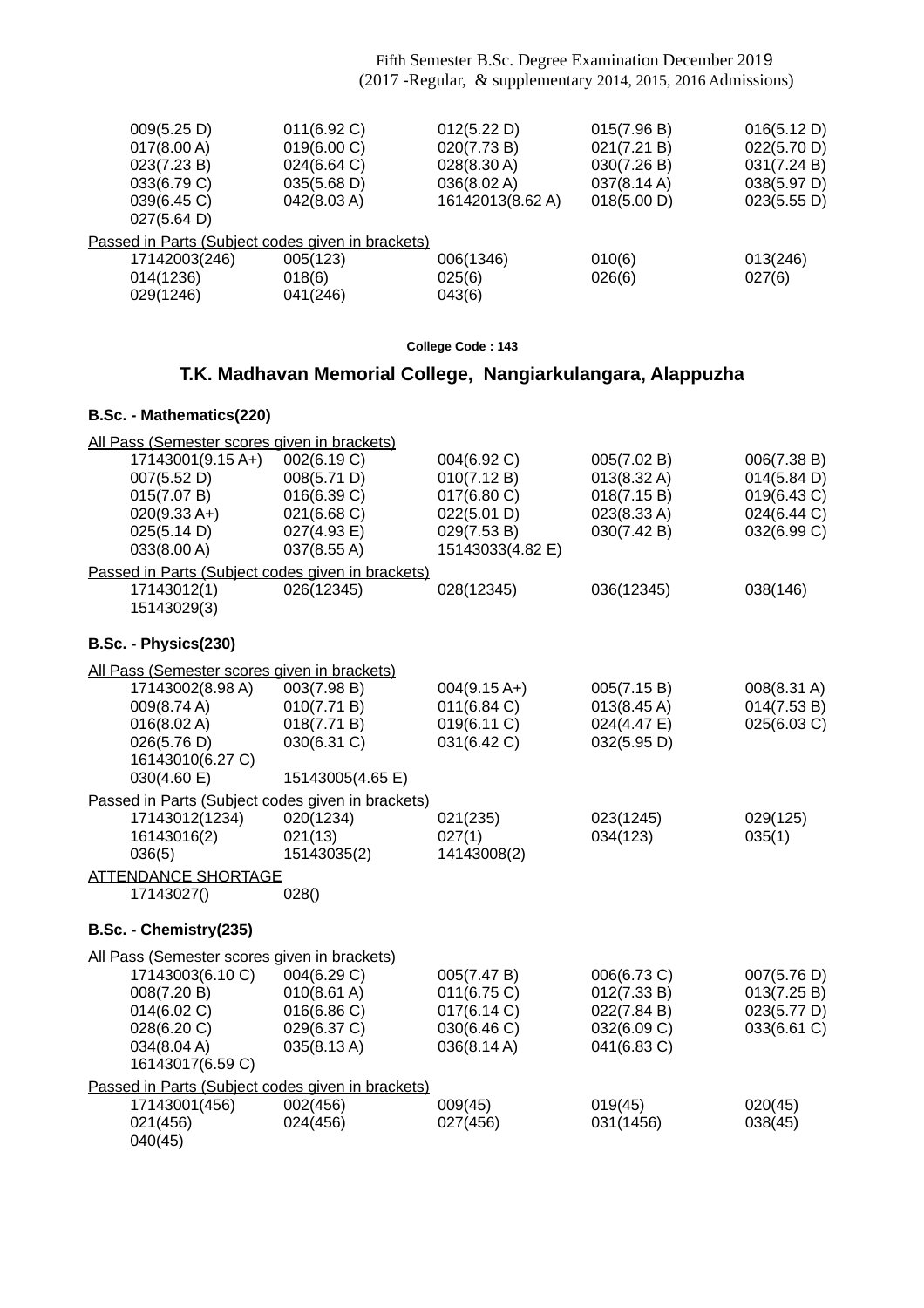### ATTENDANCE SHORTAGE

17143025()

### **B.Sc. - Zoology(250)**

| All Pass (Semester scores given in brackets) |                                                   |                  |                |             |  |  |
|----------------------------------------------|---------------------------------------------------|------------------|----------------|-------------|--|--|
| 17143001(8.73 A)                             | 002(7.71 B)                                       | 003(7.73 B)      | $004(9.07 A+)$ | 005(6.93 C) |  |  |
| 007(8.06 A)                                  | 008(8.17 A)                                       | 009(8.48 A)      | 010(7.98 B)    | 011(8.09 A) |  |  |
| $012(8.26 \text{ A})$                        | 015(8.37 A)                                       | 016(6.80 C)      | 017(7.66 B)    | 019(7.76 B) |  |  |
| $021(9.08 A+)$                               | 022(8.23 A)                                       | 023(7.21 B)      | $024(9.67 A+)$ | 026(8.31 A) |  |  |
| 027(7.88 B)                                  | 029(7.06 B)                                       | 030(8.88 A)      | 031(7.40 B)    | 032(5.92 D) |  |  |
| 033(7.08 B)                                  | 16143016(5.44 D)                                  | 14143016(4.73 E) |                |             |  |  |
|                                              | Passed in Parts (Subject codes given in brackets) |                  |                |             |  |  |
| 17143006(6)                                  | 014(236)                                          | 018(46)          | 020(2346)      | 025(6)      |  |  |
| 034(2346)                                    | 035(2346)                                         | 037(6)           | 15143020(2)    |             |  |  |
|                                              |                                                   |                  |                |             |  |  |

#### **College Code : 144**

# **University College, , Thiruvananthapuram**

### **B.Sc. - Geography(205)**

| All Pass (Semester scores given in brackets)      |             |                |                |                       |
|---------------------------------------------------|-------------|----------------|----------------|-----------------------|
| 17144001(5.69 D)                                  | 002(8.07 A) | 003(6.24 C)    | 004(8.83 A)    | 006(6.35 C)           |
| 007(6.74 C)                                       | 008(6.08 C) | 009(8.63 A)    | 010(8.01 A)    | 011(7.47 B)           |
| $012(9.18 A+)$                                    | 013(7.87 B) | 015(7.33 B)    | $016(9.27 A+)$ | 019(8.04 A)           |
| 020(8.89 A)                                       | 021(7.20 B) | 022(6.80 C)    | 023(6.66 C)    | 024(6.47 C)           |
| 025(6.20 C)                                       | 026(6.58 C) | 027(7.18 B)    | 028(7.68 B)    | 029(7.21 B)           |
| 030(8.91 A)                                       | 031(7.37 B) | 032(6.45 C)    | 035(8.70 A)    | 037(6.47 C)           |
| 16144037(4.83 E)                                  |             |                |                |                       |
| Passed in Parts (Subject codes given in brackets) |             |                |                |                       |
| 17144005(245)                                     | 033(2345)   |                |                |                       |
| B.Sc. - Geology(210)                              |             |                |                |                       |
| All Pass (Semester scores given in brackets)      |             |                |                |                       |
| 17144001(8.16 A)                                  | 002(7.95 B) | $003(9.10 A+)$ | 005(7.55 B)    | 006(4.86 E)           |
| 007(8.48 A)                                       | 008(8.29 A) | 010(7.86 B)    | 011(8.96 A)    | $012(8.21 \text{ A})$ |
| 013(7.93 B)                                       | 014(7.88 B) | $015(9.01 A+)$ | 016(7.41 B)    |                       |
| Passed in Parts (Subject codes given in brackets) |             |                |                |                       |
| 17144004(45)                                      | 009(4)      | 16144013(34)   |                |                       |
| B.Sc. - Mathematics(220)                          |             |                |                |                       |
| All Pass (Semester scores given in brackets)      |             |                |                |                       |
| 17144001(8.66 A)                                  | 002(6.33 C) | 003(7.93 B)    | 004(8.88 A)    | 005(8.61 A)           |
| 007(7.21 B)                                       | 008(7.80 B) | 009(7.24 B)    | $011(9.34 A+)$ | 012(7.84 B)           |
| 013(6.27 C)                                       | 014(7.60 B) | 016(5.33 D)    | 017(5.01 D)    | $018(9.10 A+)$        |
| 17144019(7.43 B)                                  | 020(5.65 D) | 022(4.68 E)    | 023(6.75 C)    | 025(7.78 B)           |
| 026(8.01 A)                                       | 027(7.02 B) | 028(8.87 A)    | 030(8.45 A)    | 031(6.80 C)           |
| 032(6.75 C)                                       | 033(8.23 A) | 035(5.64 D)    | 036(6.00 C)    | 037(7.91 B)           |
| 038(6.44 C)                                       | 039(7.78 B) | 040(8.00 A)    | 044(7.50 B)    | 046(4.75 E)           |
| 049(8.71 A)                                       | 054(7.13B)  | 055(7.23 B)    | 056(7.91 B)    |                       |
| 16144016(6.68 C)                                  |             |                |                |                       |
| 043(6.90 C)                                       | 053(6.67 C) |                |                |                       |
| Passed in Parts (Subject codes given in brackets) |             |                |                |                       |
| 17144006(6)                                       | 010(56)     | 015(1246)      | 021(1245)      | 024(12345)            |
| 042(1356)                                         | 045(3)      | 047(1356)      | 048(12356)     | 050(3)                |
| 052(3456)                                         | 053(356)    | 16144025(24)   |                |                       |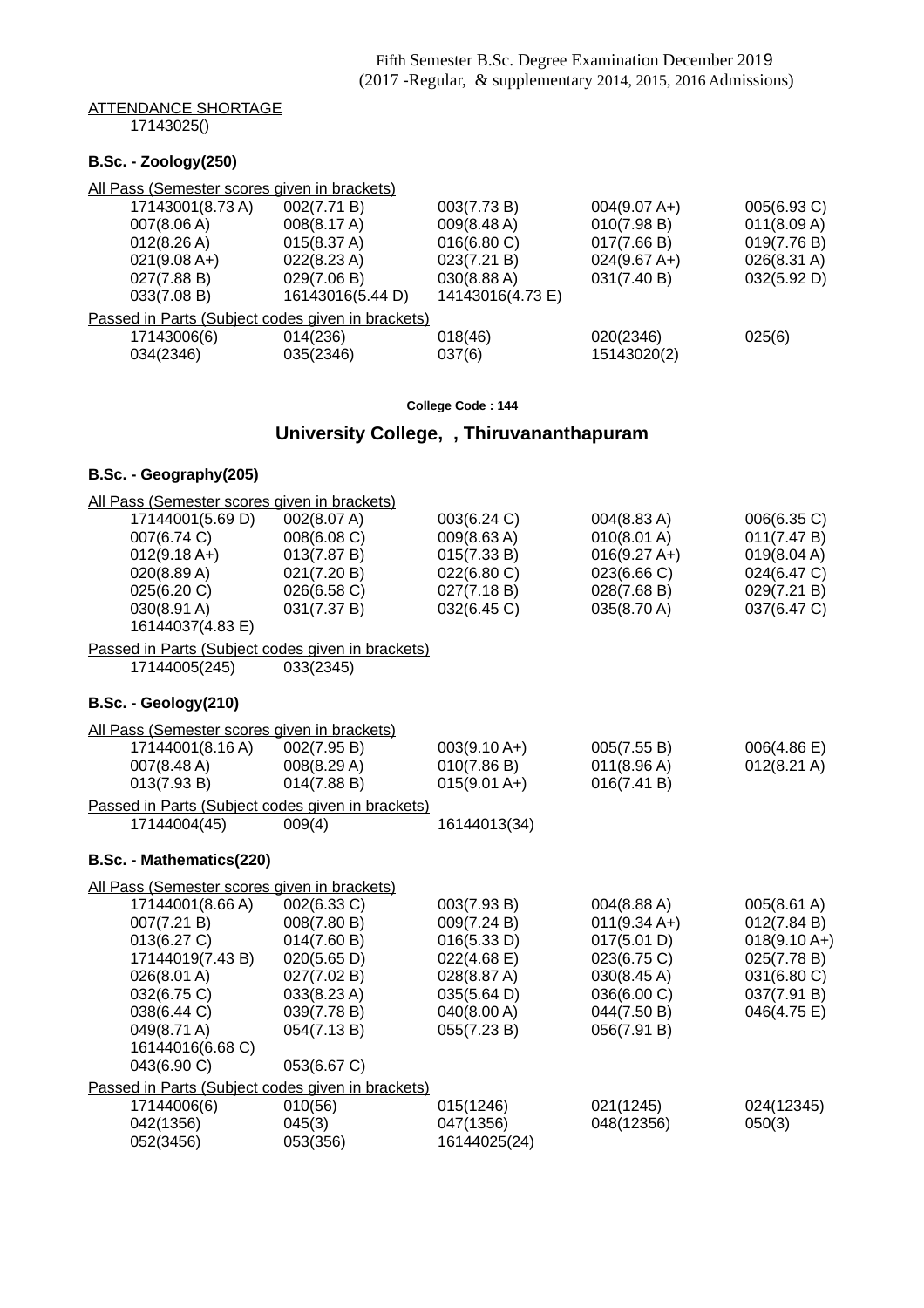#### <u>ATTENDANCE SHORTAGE</u> 17144041() 043()

### **B.Sc. - Physics(230)**

| All Pass (Semester scores given in brackets)      |                       |                        |                        |                |
|---------------------------------------------------|-----------------------|------------------------|------------------------|----------------|
| 17144001(6.42 C)                                  | 002(6.44 C)           | 005(7.38 B)            | 008(5.80 D)            | $009(9.12 A+)$ |
| 010(8.77 A)                                       | 011(7.90 B)           | 012(7.32 B)            | 013(5.90 D)            | 014(7.24 B)    |
| 015(6.34 C)                                       | $016(8.32 \text{ A})$ | 019(5.01 D)            | 020(5.43 D)            | 021(6.38 C)    |
| 022(7.41 B)                                       | 023(8.16 A)           | 024(7.77 B)            | 025(8.58 A)            | 028(6.74 C)    |
| $029(9.38 A+)$                                    | 031(7.69 B)           | 032(8.22 A)            | 033(8.59 A)            | 034(7.97 B)    |
| 035(5.54 D)                                       | 036(8.61 A)           | 037(5.36 D)            | 038(5.71 D)            | 039(6.79 C)    |
| 040(7.38 B)                                       | 041(7.05 B)           | 042(6.84 C)            | 043(6.04 C)            | 044(7.08 B)    |
| 045(7.19 B)                                       | 046(7.76 B)           | 048(8.97 A)            | 050(8.56 A)            |                |
| 16144004(5.20 D)                                  |                       |                        |                        |                |
| 008(5.42 D)                                       | 035(5.48 D)           | 039(5.63 D)            |                        |                |
| Passed in Parts (Subject codes given in brackets) |                       |                        |                        |                |
| 17144003(1345)                                    | 004(145)              | 006(145)               | 007(45)                | 017(45)        |
| 026(135)                                          | 030(145)              | 047(1235)              | 049(1235)              |                |
| 16144030(14)                                      |                       |                        |                        |                |
| 045(14)                                           | 047(1)                | 14144001(4)            |                        |                |
|                                                   |                       |                        |                        |                |
| B.Sc. - Chemistry(235)                            |                       |                        |                        |                |
| All Pass (Semester scores given in brackets)      |                       |                        |                        |                |
| 17144001(5.75 D)                                  | 002(7.50 B)           | 003(8.42 A)            | 004(7.55 B)            | 005(8.19 A)    |
| 006(7.30 B)                                       | 007(8.32 A)           | 009(7.72 B)            | 010(7.43 B)            | 011(7.73 B)    |
| 012(8.02 A)                                       | $013(8.42 \text{ A})$ | 014(7.54 B)            | 015(8.57 A)            | 016(8.20 A)    |
| 017(6.65 C)                                       | 018(8.84 A)           | 020(7.91 B)            | 021(7.55 B)            | 022(7.36 B)    |
| 023(5.21 D)                                       | 024(8.43 A)           | 025(7.23 B)            | 026(5.91 D)            | 028(7.05 B)    |
| 029(8.04 A)                                       | 030(7.40 B)           | 031(7.63 B)            | 032(7.48 B)            | 033(7.67 B)    |
| 034(7.26 B)                                       | 035(5.80 D)           | 036(8.40 A)            | 040(6.75 C)            | 041(8.82 A)    |
| 042(6.86 C)                                       | 043(5.92 D)           | 044(7.33 B)            | 045(5.52 D)            | 046(7.26 B)    |
| 047(5.68 D)                                       | 048(7.00 B)           | 16144035(6.29 C)       | 044(6.05 C)            |                |
| Passed in Parts (Subject codes given in brackets) |                       |                        |                        |                |
| 17144008(456)                                     | 019(12456)            | 027(2456)              | 037(45)                | 049(13456)     |
|                                                   |                       |                        |                        |                |
| <b>B.Sc. - Botany(245)</b>                        |                       |                        |                        |                |
| All Pass (Semester scores given in brackets)      |                       |                        |                        |                |
| 17144001(8.57 A)                                  | 003(7.28 B)           | 004(8.55 A)            | 005(7.34 B)            | 007(8.87 A)    |
| $008(9.34 A+)$                                    | 009(8.50 A)           | $010(9.20 A+)$         | $014(8.38 \text{ A})$  | 015(7.65 B)    |
| 016(7.26 B)                                       | 017(8.01 A)           | 019(7.97 B)            | 020(7.61 B)            | 022(6.12 C)    |
| 024(5.89 D)                                       | 025(5.83 D)           | $030(9.41 \text{ A+})$ | 031(6.46 C)            | 032(9.32 A+)   |
| 034(7.76 B)                                       | 035(7.14 B)           | 037(6.00 C)            | 038(7.49 B)            | 040(8.25 A)    |
| 041(5.96 D)                                       | 043(6.42 C)           | 046(6.61 C)            | $047(9.24 \text{ A+})$ |                |
|                                                   |                       |                        |                        |                |
| Passed in Parts (Subject codes given in brackets) |                       |                        |                        |                |
| 17144006(46)                                      | 011(2456)             | 018(46)                | 023(12346)             | 028(2346)      |
| 033(13456)                                        | 048(2456)             |                        |                        |                |
| <b>ATTENDANCE SHORTAGE</b>                        |                       |                        |                        |                |
| 17144013()                                        | 026()                 | 042()                  | 044()                  | 045()          |
| <b>B.Sc. - Zoology(250)</b>                       |                       |                        |                        |                |
| All Pass (Semester scores given in brackets)      |                       |                        |                        |                |
| 17144001(8.72 A)                                  | $002(9.17 A+)$        | $003(9.20 A+)$         | 004(8.01 A)            | 005(8.66 A)    |
| 007(6.39 C)                                       | 010(6.39 C)           | 011(6.19 C)            | 013(7.60 B)            | 016(7.67 B)    |
| 018(6.61 C)                                       | 019(8.59 A)           | 020(6.80 C)            | $021(9.41 \text{ A+})$ | 022(7.11 B)    |
| 024(7.63 B)                                       | 025(6.30 C)           | 026(6.01 C)            | 027(7.60 B)            | 028(5.34 D)    |
| 029(7.43 B)                                       | 030(6.63 C)           | 033(7.61 B)            | 036(6.98 C)            | 037(6.69 C)    |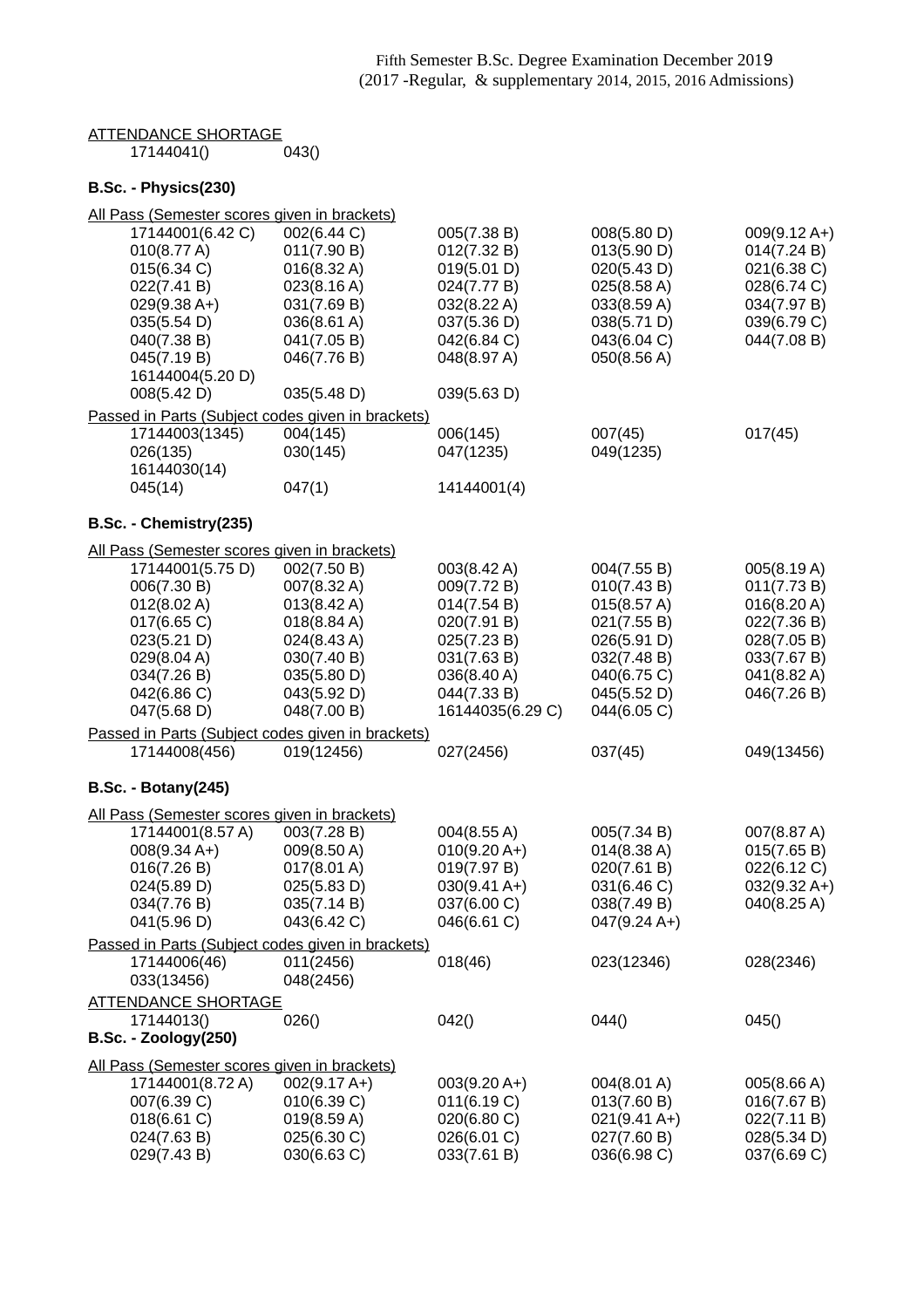| $038(9.29 A+)$<br>045(8.72 A)                     | $039(9.81 \text{ A+})$<br>046(6.20) | $040(9.50 A+)$ | 042(5.81 D) | $043(9.51 \text{ A+})$ |
|---------------------------------------------------|-------------------------------------|----------------|-------------|------------------------|
| Passed in Parts (Subject codes given in brackets) |                                     |                |             |                        |
| 17144006(246)                                     | 015(2346)                           | 023(46)        | 031(1346)   | 032(1346)              |
| 035(46)                                           | 041(1236)                           | 044(1346)      | 047(6)      |                        |
| ATTENDANCE SHORTAGE                               |                                     |                |             |                        |
|                                                   |                                     |                |             |                        |

17144012()

**College Code : 145**

## **V T M N S S College, Dhanuvachapuram, Thiruvananthapuram**

| All Pass (Semester scores given in brackets)      |                  |              |                       |                       |
|---------------------------------------------------|------------------|--------------|-----------------------|-----------------------|
| 17145002(5.65 D)                                  | 003(7.19 B)      | 004(5.54 D)  | 005(8.47 A)           | 006(6.76 C)           |
| 007(6.29 C)                                       | 008(8.99 A)      | 010(8.26 A)  | $012(8.75 \text{ A})$ | 013(7.59 B)           |
| $014(8.14 \text{ A})$                             | $016(9.47 A+)$   | 017(7.44 B)  | 018(8.44 A)           | 019(8.19 A)           |
| 020(8.82 A)                                       | 022(8.52 A)      | 023(8.77 A)  | $024(9.29 A+)$        | $025(8.61 \text{ A})$ |
| 026(6.07 C)                                       | 027(8.28 A)      | 028(8.87 A)  | 029(7.47 B)           | 031(7.22 B)           |
| 032(8.32 A)                                       | 035(6.39 C)      | 036(6.73 C)  | 039(8.42 A)           | 040(8.95 A)           |
| 041(7.88 B)                                       | 042(6.28 C)      | 043(7.05 B)  | 046(6.48 C)           | $047(9.31 A+)$        |
| 048(8.59 A)                                       | 16145028(6.09 C) |              |                       |                       |
| Passed in Parts (Subject codes given in brackets) |                  |              |                       |                       |
| 17145001(26)                                      | 009(23456)       | 015(1456)    | 021(6)                | 033(13456)            |
| 034(2)                                            | 16145011(34)     | 15145031(25) |                       |                       |
| B.Sc. - Physics(230)                              |                  |              |                       |                       |
| All Pass (Semester scores given in brackets)      |                  |              |                       |                       |
| 17145002(9.69 A+)                                 | 003(7.58 B)      | 004(8.84 A)  | 005(7.19 B)           | 006(5.14 D)           |
| 008(4.48 E)                                       | 010(5.46 D)      | 011(7.04 B)  | 012(8.27 A)           | $013(9.17 A+)$        |
| 014(5.90 D)                                       | 017(7.17 B)      | 018(8.84 A)  | 019(7.02 B)           | 021(5.87 D)           |
| 024(4.47 E)                                       | 026(5.53 D)      | 027(5.10 D)  | 028(8.26 A)           | $029(9.24 A+)$        |
| 030(5.62 D)                                       | $031(9.43 A+)$   | 032(4.81 E)  | 033(4.59 E)           | 037(4.69 E)           |
| 16145003(6.11 C)                                  | 014(4.68)        | 019(5.05 D)  | 024(4.95 E)           |                       |
| 15145037(4.51 E)                                  |                  |              |                       |                       |
| Passed in Parts (Subject codes given in brackets) |                  |              |                       |                       |
| 17145001(15)                                      | 007(15)          | 009(135)     | 015(135)              | 020(1235)             |
| 022(5)                                            | 036(5)           | 038(15)      | 16145020(15)          | 031(1)                |
| 034(1)                                            |                  |              |                       |                       |
| B.Sc. - Chemistry(235)                            |                  |              |                       |                       |
| All Pass (Semester scores given in brackets)      |                  |              |                       |                       |
| 17145001(8.19 A)                                  | 002(8.72 A)      | 003(8.12 A)  | 005(7.01 B)           | 007(5.96 D)           |
| 010(7.39 B)                                       | $011(9.23 A+)$   | 012(8.98 A)  | 013(8.97 A)           | 015(7.27 B)           |
| 016(7.98 B)                                       | 017(6.70 C)      | 019(7.74 B)  | 021(7.98 B)           | $025(8.42 \text{ A})$ |
| 026(8.21 A)                                       | 028(6.36 C)      | 029(5.65 D)  | 031(6.97 C)           | 032(8.51 A)           |
| 033(8.46 A)                                       | 034(8.01 A)      | 035(7.23 B)  | 036(6.85 C)           | $039(9.33 A+)$        |
| 16145009(5.80 D)                                  | $037(9.48 A+)$   |              |                       |                       |
| Passed in Parts (Subject codes given in brackets) |                  |              |                       |                       |
| 17145004(12456)                                   | 006(456)         | 008(1456)    | 014(12456)            | 018(456)              |
| 022(12456)                                        | 024(456)         | 037(16)      | 038(456)              |                       |
| 16145013(23)                                      |                  |              |                       |                       |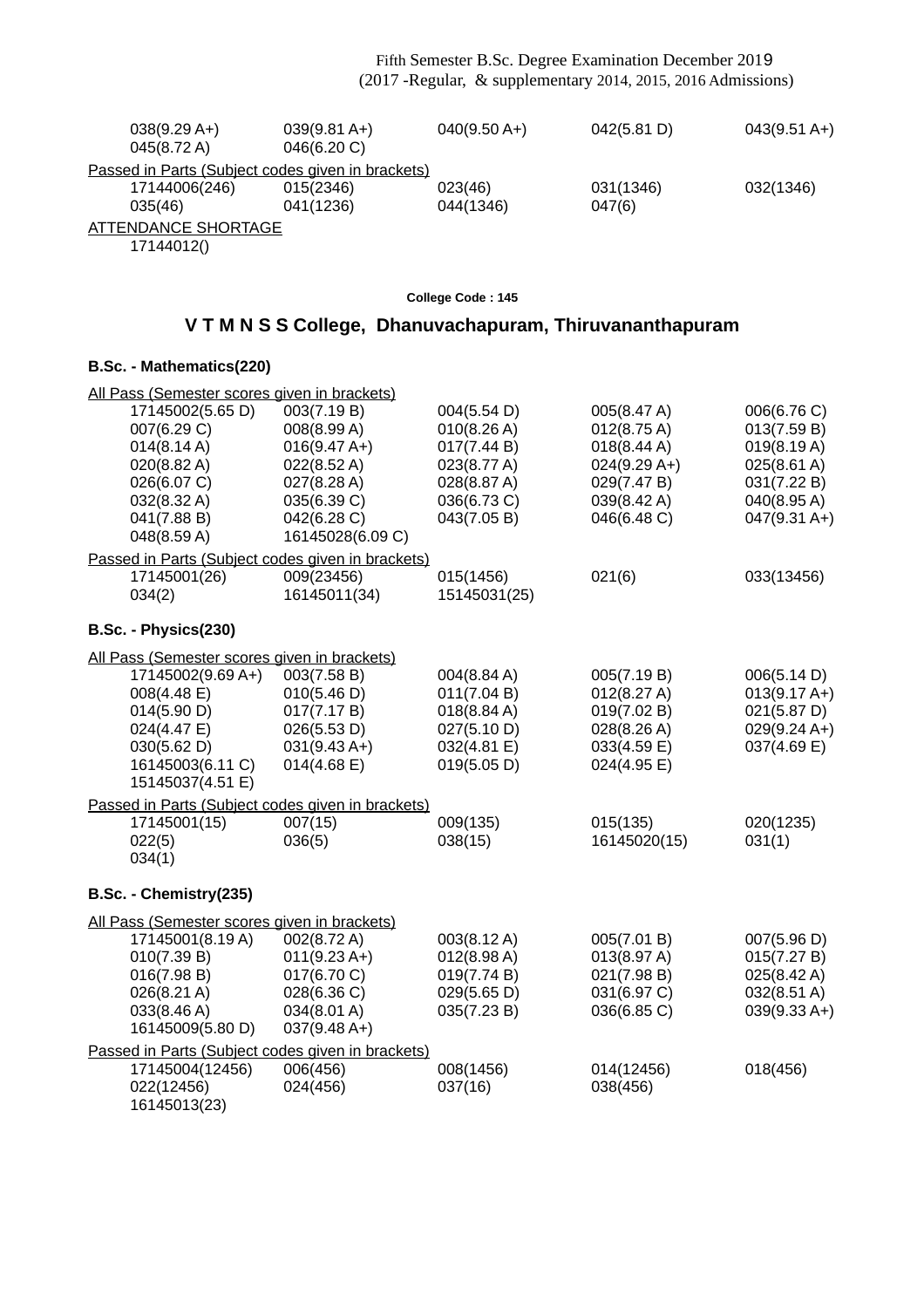### **B.Sc. - Botany(245)**

| All Pass (Semester scores given in brackets)      |                  |             |                  |                |
|---------------------------------------------------|------------------|-------------|------------------|----------------|
| 17145001(9.10 A+)                                 | 004(7.74 B)      | 005(7.80 B) | 007(8.67 A)      | 008(8.70 A)    |
| $009(9.00 A+)$                                    | 010(8.22 A)      | 011(7.38 B) | 012(8.37 A)      | 014(6.00 C)    |
| 015(6.45 C)                                       | 016(6.18 C)      | 018(8.05 A) | 020(8.94 A)      | $021(9.17 A+)$ |
| 022(8.26 A)                                       | 023(7.42 B)      | 025(6.52 C) | $027(9.18 A+)$   | 028(8.32 A)    |
| $029(9.54 A+)$                                    | 031(7.54 B)      | 032(8.40 A) | 033(8.98 A)      | 035(7.56 B)    |
| 036(6.95 C)                                       | 038(7.95 B)      | 039(8.42 A) | 16145005(6.06 C) | 010(5.76 D)    |
| 011(6.04 C)                                       | 023(6.25 C)      | 037(6.35 C) |                  |                |
| Passed in Parts (Subject codes given in brackets) |                  |             |                  |                |
| 17145002(2456)                                    | 003(2456)        | 006(2456)   | 013(2456)        | 017(2456)      |
| 024(12456)                                        | 026(1456)        | 037(12456)  | 16145001(3)      | 015(3)         |
|                                                   |                  |             |                  |                |
| <b>B.Sc. - Zoology(250)</b>                       |                  |             |                  |                |
| All Pass (Semester scores given in brackets)      |                  |             |                  |                |
| 17145001(7.09 B)                                  | $002(9.18 A+)$   | 003(5.56 D) | $005(9.30 A+)$   | 006(6.33 C)    |
| 007(6.71 C)                                       | 008(7.93 B)      | 011(8.77 A) | $013(9.01 A+)$   | 019(7.98 B)    |
| 020(7.69 B)                                       | 021(6.16 C)      | 022(8.81 A) | 023(7.77 B)      | 026(6.67 C)    |
| 027(8.13A)                                        | 028(6.55 C)      | 029(8.33 A) | 031(5.84 D)      | 033(6.81 C)    |
| 034(8.45 A)                                       | 16145034(5.10 D) |             |                  |                |
| Passed in Parts (Subject codes given in brackets) |                  |             |                  |                |
| 17145004(1246)                                    | 009(146)         | 010(46)     | 014(46)          | 015(46)        |
| 017(46)                                           | 024(6)           | 030(246)    | 032(46)          | 035(46)        |
| 036(6)                                            | 037(126)         | 038(6)      | 16145011(1)      | 026(3)         |
| <b>ATTENDANCE SHORTAGE</b>                        |                  |             |                  |                |
| 17145012()                                        | 016()            | 018()       | 025()            |                |
|                                                   |                  |             |                  |                |

**College Code : 146**

### **Govt. College, Ambalapuzha, Alappuzha**

#### **B.Sc. - Mathematics(220)**

|                       | All Pass (Semester scores given in brackets)      |                       |                       |             |
|-----------------------|---------------------------------------------------|-----------------------|-----------------------|-------------|
| 17146001(5.53 D)      | 002(4.19 E)                                       | 004(5.13 D)           | 005(6.48 C)           | 006(7.58 B) |
| $009(9.45 A+)$        | 010(6.44 C)                                       | $011(8.90 \text{ A})$ | $013(8.31 \text{ A})$ | 014(7.26 B) |
| 015(6.65)             | 016(8.66 A)                                       | 018(5.88 D)           | 019(5.51 D)           | 020(6.45)   |
| $021(8.42 \text{ A})$ | 023(7.29 B)                                       | 024(7.95 B)           | 027(5.93 D)           | 028(7.11 B) |
| 029(7.03 B)           | 16146001(5.60 D)                                  | 005(4.55 E)           |                       |             |
|                       | Passed in Parts (Subject codes given in brackets) |                       |                       |             |
| 17146003(6)           | 007(6)                                            | 012(6)                | 017(6)                | 022(2356)   |
| 025(6)                | 026(6)                                            | 16146017(146)         |                       |             |
|                       |                                                   |                       |                       |             |

**College Code : 147**

## **Malayankeezu Madhavakavi Memorial Govt. Arts and Science College, Malayankeezu, Thiruvananthapuram**

| All Pass (Semester scores given in brackets) |             |                       |                |                |
|----------------------------------------------|-------------|-----------------------|----------------|----------------|
| 17147002(7.44 B)                             | 003(7.18 B) | $004(8.02 \text{ A})$ | 006(7.63 B)    | $007(6.94)$ C) |
| 008(5.47 D)                                  | 009(8.97 A) | 010(7.94 B)           | 016(5.71 D)    | 017(7.86 B)    |
| 019(7.22 B)                                  | 022(5.71 D) | 025(7.90 B)           | $026(9.10 A+)$ | $028(6.95)$ C) |
| $030(6.21)$ C)                               | 031(6.47 C) | 15147010(5.45 D)      | $023(6.38)$ C) |                |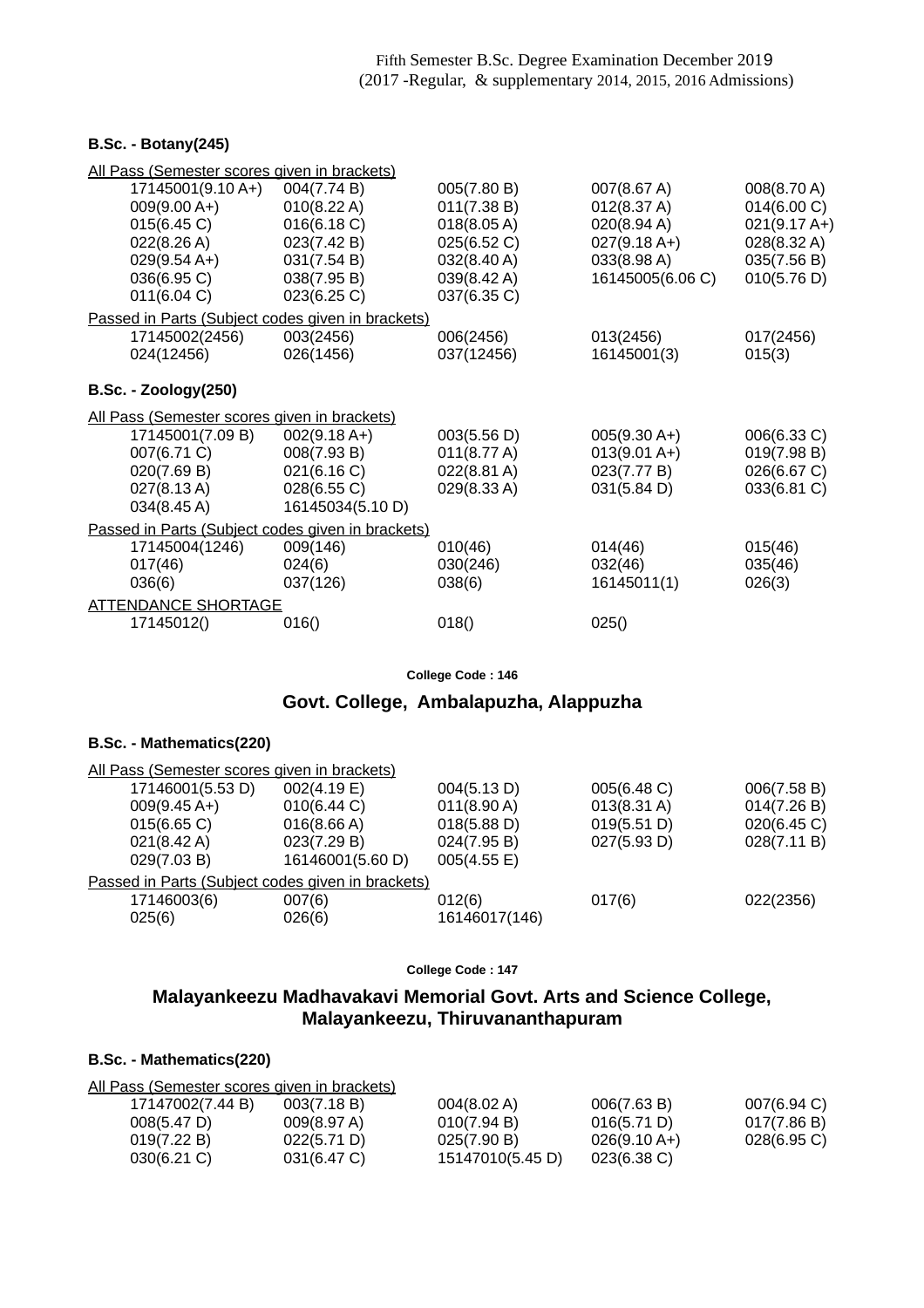| Passed in Parts (Subject codes given in brackets) |           |             |           |         |
|---------------------------------------------------|-----------|-------------|-----------|---------|
| 17147001(36)                                      | 011(2346) | 012(346)    | 013(123)  | 015(36) |
| 018(236)                                          | 020(16)   | 021(12356)  | 023(1356) | 027(36) |
| 17147029(36)                                      | 032(2356) | 15147020(3) |           |         |

#### **College Code : 148**

## **Govt. Arts & Science College, Kulathoor, Neyyattinkara, Thiruvananthapuram**

#### **B.Sc. - Geography(205)**

| All Pass (Semester scores given in brackets)      |                |                       |             |             |
|---------------------------------------------------|----------------|-----------------------|-------------|-------------|
| 17148001(7.51 B)                                  | 002(8.27 A)    | 003(8.13 A)           | 004(5.98 D) | 005(6.08 C) |
| 007(5.00 D)                                       | 008(5.56 D)    | 009(7.31 B)           | 010(8.27 A) | 011(7.69 B) |
| 014(8.38 A)                                       | 015(7.59 B)    | 016(5.24 D)           | 017(7.96 B) | 018(6.29 C) |
| 019(7.16 B)                                       | 021(7.43 B)    | 022(7.72 B)           | 023(7.40 B) | 025(7.30 B) |
| 026(6.65 C)                                       | $027(4.59)$ E) | 029(7.13 B)           | 030(8.70 A) | 031(4.57 E) |
| 032(6.69 C)                                       | 035(7.36 B)    | 16148033(4.01 E)      |             |             |
| Passed in Parts (Subject codes given in brackets) |                |                       |             |             |
| 17148006(4)                                       | 013(24)        | 024(2)                | 033(2345)   | 034(5)      |
| B.Sc. - Bio - Chemistry (238)                     |                |                       |             |             |
| All Pass (Semester scores given in brackets)      |                |                       |             |             |
| 17148002(7.39 B)                                  | 003(8.67 A)    | 004(5.56 D)           | 005(7.55 B) | 006(8.76 A) |
| 007(6.56 C)                                       | 008(7.84 B)    | 009(8.07 A)           | 010(7.73 B) | 011(7.44 B) |
| 012(7.93 B)                                       | 013(7.32 B)    | $014(8.95 \text{ A})$ | 015(5.60 D) | 016(7.86 B) |
| $017(8.25 \text{ A})$                             | 018(6.51 C)    | 022(7.25 B)           | 024(8.12 A) | 025(6.09 C) |
| 027(6.20 C)                                       | 028(7.38 B)    | 029(8.53 A)           | 030(7.28 B) | 031(6.71 C) |
| 032(7.22 B)                                       | 033(8.22 A)    | 034(8.79 A)           | 035(8.63 A) |             |
| 16148018(6.10 C)                                  |                |                       |             |             |
| Passed in Parts (Subject codes given in brackets) |                |                       |             |             |
| 17148001(5)                                       | 019(12356)     | 021(5)                | 026(5)      |             |
|                                                   |                |                       |             |             |

#### **College Code : 150**

## **Mother Theresa College, Nellikad, Kattakada, Thiruvananthapuram**

| All Pass (Semester scores given in brackets)      |                       |                |                       |                |
|---------------------------------------------------|-----------------------|----------------|-----------------------|----------------|
| 17150002(9.44 A+)                                 | 003(7.49 B)           | 004(7.62 B)    | 005(8.10 A)           | 006(8.07 A)    |
| 007(5.62 D)                                       | 008(7.15 B)           | $009(9.04 A+)$ | $010(8.52 \text{ A})$ | 013(6.43 C)    |
| 014(7.87 B)                                       | 015(7.98 B)           | $016(9.18 A+)$ | 017(7.74 B)           | 018(7.94 B)    |
| 019(7.49 B)                                       | $020(8.85 \text{ A})$ | 021(5.50 D)    | $022(9.27 A+)$        | 023(8.22 A)    |
| 024(6.89 C)                                       | 025(5.87 D)           | 026(6.67 C)    | 027(8.68 A)           | $028(9.76 A+)$ |
| 029(8.48 A)                                       | 030(8.03 A)           | 031(4.99 E)    | 032(8.72 A)           | 035(8.90 A)    |
| $036(9.47 A+)$                                    |                       |                |                       |                |
| Passed in Parts (Subject codes given in brackets) |                       |                |                       |                |
| 17150001(236)                                     | 033(12456)            | 16150012(3)    |                       |                |
| B.Sc. - Physics(230)                              |                       |                |                       |                |
| All Pass (Semester scores given in brackets)      |                       |                |                       |                |
| 17150002(7.94 B)                                  | 003(6.96)             | 006(8.73 A)    | 008(8.97 A)           | 009(7.39 B)    |
| 010(7.34 B)                                       | 011(5.47 D)           | 013(6.58)      | 014(7.77 B)           | 015(5.46 D)    |
| 017(6.57 C)                                       | 019(6.76 C)           | 020(6.40 C)    | 022(6.98 C)           | 023(6.78 C)    |
| 024(6.31 C)                                       | 025(5.04 D)           | 026(6.71 C)    | 027(6.41 C)           | $028(9.13 A+)$ |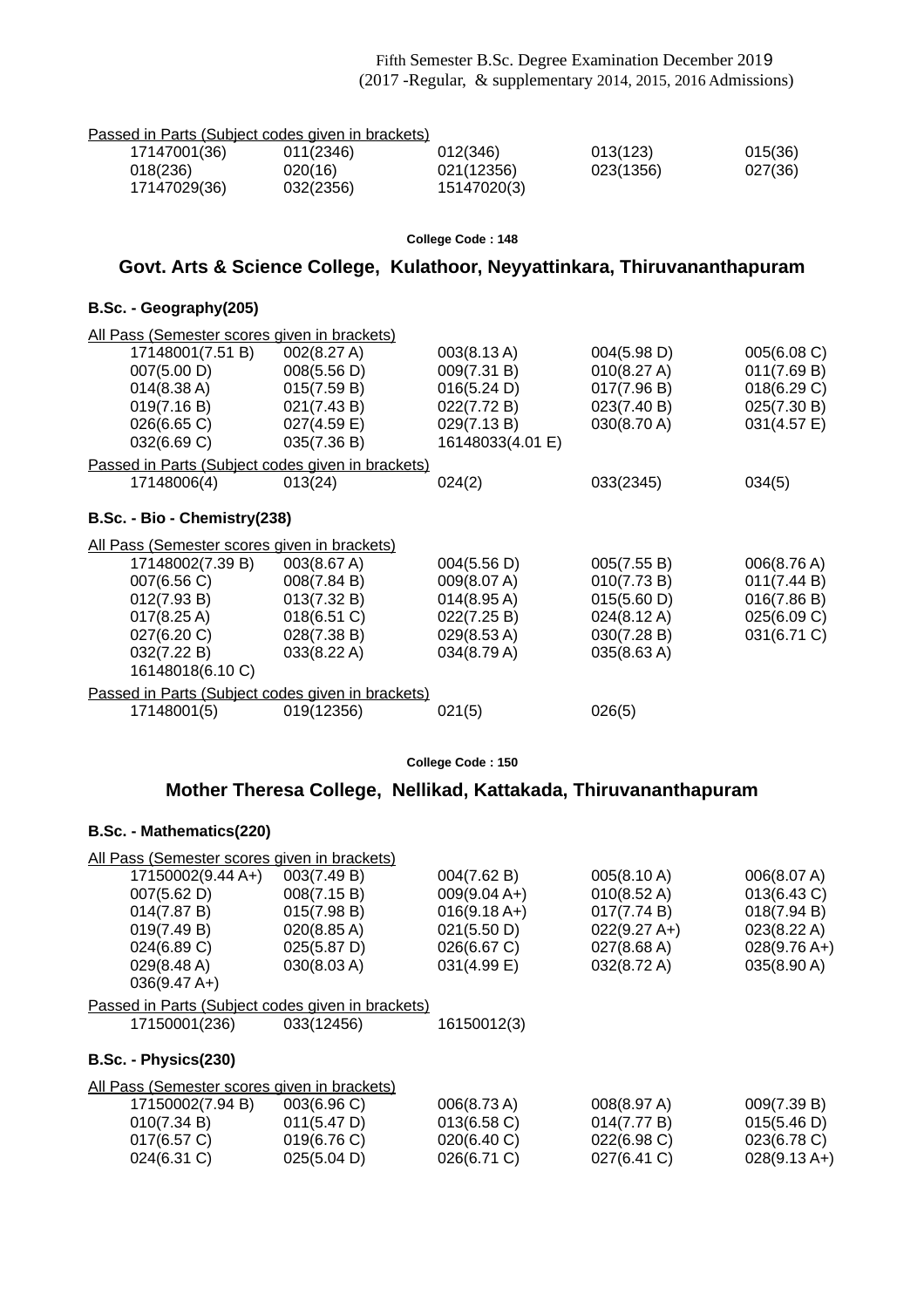| 030(4.96 E)<br>16150003(6.88 C)<br>025(4.76 E) | 032(8.72 A)<br>005(5.10 D)<br>028(4.96 E)         | 033(8.59 A)<br>011(4.77 E)<br>15150016(4.62 E) | 034(8.61 A)<br>015(4.73 E)<br>025(5.24 D) | 035(7.07 B)<br>019(5.00 D) |
|------------------------------------------------|---------------------------------------------------|------------------------------------------------|-------------------------------------------|----------------------------|
|                                                | Passed in Parts (Subject codes given in brackets) |                                                |                                           |                            |
| 17150005(125)<br>021(135)<br>15150026(4)       | 007(1235)<br>029(135)                             | 012(25)<br>031(345)                            | 016(1235)<br>16150026(1)                  | 018(125)<br>033(134)       |
| B.Sc. - Chemistry(235)                         |                                                   |                                                |                                           |                            |
| All Pass (Semester scores given in brackets)   |                                                   |                                                |                                           |                            |
| 17150002(7.44 B)                               | 003(7.22 B)                                       | 005(7.68 B)                                    | 006(7.77 B)                               | 007(7.86 B)                |
| 009(6.95 C)                                    | 010(6.86)                                         | 011(7.48 B)                                    | 014(6.90 C)                               | 015(7.44 B)                |
| 016(7.81 B)                                    | $017(8.52 \text{ A})$                             | 018(6.30 C)                                    | 019(7.44 B)                               | 020(7.65 B)                |
| 021(5.94 D)                                    | $022(9.39 A+)$                                    | 023(7.70 B)                                    | 024(6.98 C)                               | 025(7.44 B)                |
| 026(6.34 C)                                    | 027(7.39 B)                                       | 028(6.94 C)                                    | 030(7.14 B)                               | 031(7.28 B)                |
| 032(7.61 B)                                    | 033(8.08 A)                                       | 034(8.01 A)                                    | 035(6.98 C)                               |                            |
| 16150010(7.15 B)                               |                                                   |                                                |                                           |                            |
| 021(6.01 C)                                    | 15150031(6.60 C)                                  | 14150020(6.74 C)                               |                                           |                            |
|                                                | Passed in Parts (Subject codes given in brackets) |                                                |                                           |                            |
| 17150001(1456)<br>14150024(2)                  | 004(1456)                                         | 008(12456)                                     | 012(2456)                                 | 029(3456)                  |

**College Code : 152**

## **KTCT College of Arts & Science, Kallambalam, Thiruvananthapuram**

### **B.Sc. - Mathematics(220)**

| All Pass (Semester scores given in brackets)      |                |             |                        |             |
|---------------------------------------------------|----------------|-------------|------------------------|-------------|
| 17152002(7.31 B)                                  | 003(6.94 C)    | 006(7.72 B) | 007(6.62 C)            | 008(7.03 B) |
| $009(8.85 \text{ A})$                             | 010(7.67 B)    | 013(7.46 B) | $014(8.11 \text{ A})$  | 015(5.95 D) |
| $016(4.87)$ E)                                    | $018(6.94)$ C) | 019(8.67 A) | $021(9.12 \text{ A+})$ | 022(7.02 B) |
| 023(6.48 C)                                       | 024(8.34 A)    | 025(6.32 C) | 16152003(6.68 C)       | 005(5.16 D) |
| 008(6.00 C)                                       | 012(5.54 D)    |             |                        |             |
| Passed in Parts (Subject codes given in brackets) |                |             |                        |             |
| 17152001(1346)                                    | 004(13456)     | 005(156)    | 011(1)                 | 012(124)    |
| 026(6)                                            | 16152015(2)    |             |                        |             |
| <b>ATTENDANCE SHORTAGE</b>                        |                |             |                        |             |
| 17152020()                                        |                |             |                        |             |

**College Code : 153**

## **KNM College of Arts & Science, Kanjiramkulam, Thiruvananthapuram**

### **B.Sc. - Physics(230)**

| All Pass (Semester scores given in brackets)      |                  |             |             |             |
|---------------------------------------------------|------------------|-------------|-------------|-------------|
| 17153004(5.89 D)                                  | 005(5.10 D)      | 006(5.61 D) | 007(5.77 D) | 010(5.66 D) |
| 013(7.56 B)                                       | 016(4.67)        | 017(5.53 D) | 019(6.17 C) | 020(5.96 D) |
| 16153006(5.90 D)                                  | 009(5.59 D)      | 018(5.58 D) | 026(4.56)   | 027(5.73 D) |
| 028(6.04 C)                                       | 15153005(5.63 D) |             |             |             |
| Passed in Parts (Subject codes given in brackets) |                  |             |             |             |
| 17153001(5)                                       | 002(5)           | 003(45)     | 008(5)      | 011(5)      |
| 012(5)                                            | 014(125)         | 015(15)     | 018(1245)   | 021(25)     |
| 16153001(1)                                       | 007(23)          | 008(2)      | 010(34)     | 012(13)     |
| 016(1)                                            | 017(1)           | 023(12)     | 025(15)     |             |
|                                                   |                  |             |             |             |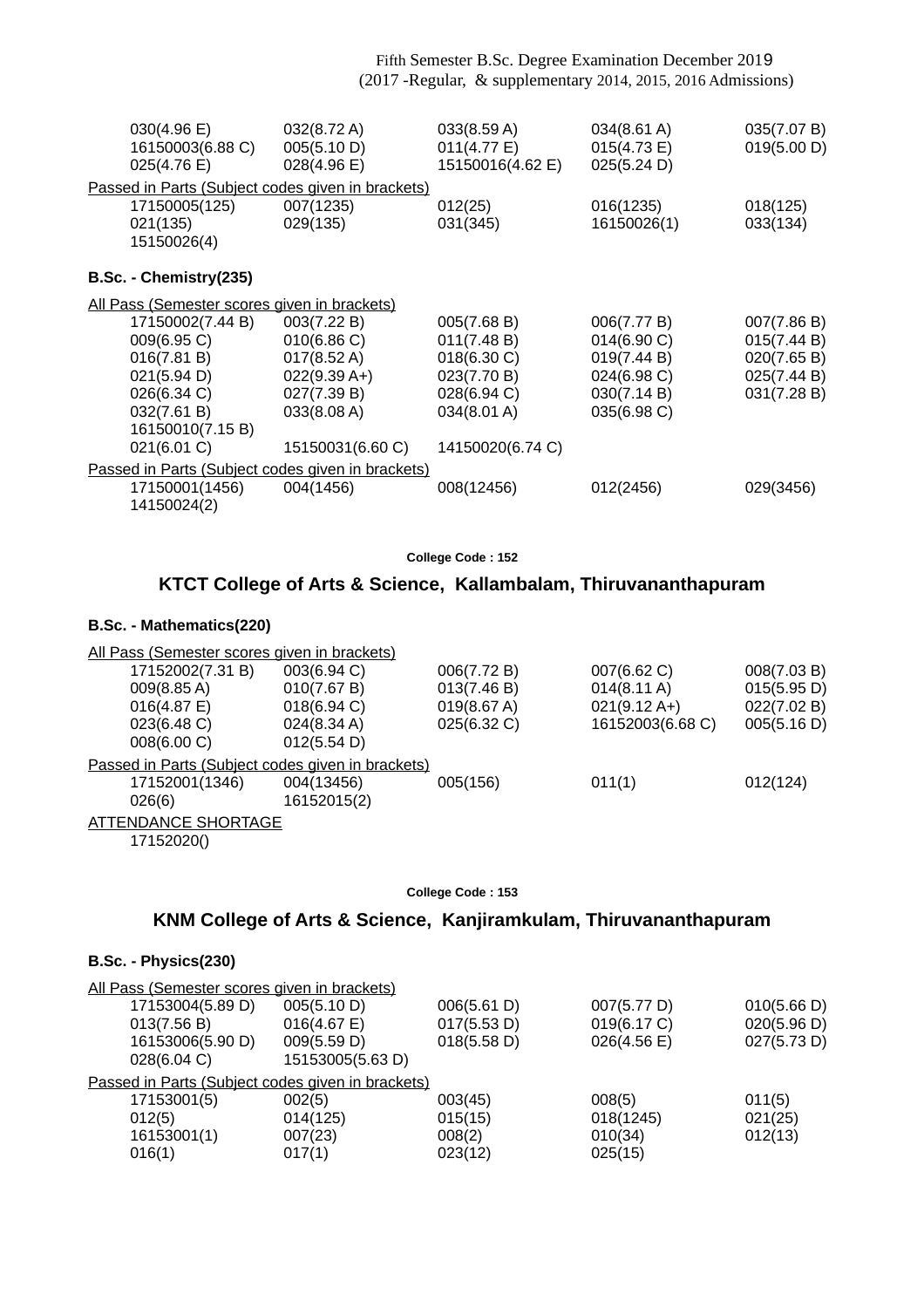## (2017 -Regular, & supplementary 2014, 2015, 2016 Admissions)

**College Code : 155**

## **Dr Palpu College of Arts & Science, Pangode, Puthussery, Kollam**

#### **B.Sc. - Geology(210)**

| All Pass (Semester scores given in brackets)                                                |                                                                         |                                                                         |                                                          |                                                          |
|---------------------------------------------------------------------------------------------|-------------------------------------------------------------------------|-------------------------------------------------------------------------|----------------------------------------------------------|----------------------------------------------------------|
| 17155001(6.44 C)<br>007(6.56 C)<br>014(7.00 B)<br>$021(8.13 \text{ A})$<br>15155015(4.40 E) | 003(6.36 C)<br>008(7.89 B)<br>015(7.02 B)<br>023(5.99 D)                | $004(4.84 \text{ E})$<br>009(5.49 D)<br>016(8.16 A)<br>16155007(7.34 B) | 005(6.67 C)<br>010(8.26 A)<br>018(6.42 C)<br>011(4.71 E) | 006(6.44 C)<br>013(5.23 D)<br>020(8.73 A)<br>013(4.81 E) |
| 17155012(2345)<br>15155012(25)                                                              | Passed in Parts (Subject codes given in brackets)<br>024(1245)          | 16155001(2)                                                             | 021(2)                                                   |                                                          |
| B.Sc. - Physics(230)                                                                        |                                                                         |                                                                         |                                                          |                                                          |
| All Pass (Semester scores given in brackets)                                                |                                                                         |                                                                         |                                                          |                                                          |
| 17155001(5.76 D)<br>012(5.82 D)<br>017(8.31 A)<br>$023(9.16 A+)$<br>15155013(6.08 C)        | 003(5.17 D)<br>013(5.03 D)<br>$018(4.92 \text{ E})$<br>16155007(5.64 D) | 008(5.73 D)<br>$014(4.76 \text{ E})$<br>019(7.81 B)<br>015(5.79 D)      | 010(5.77 D)<br>015(6.63 C)<br>020(5.26 D)<br>029(5.21 D) | 011(6.59 C)<br>016(5.28 D)<br>021(5.17 D)                |
|                                                                                             | Passed in Parts (Subject codes given in brackets)                       |                                                                         |                                                          |                                                          |
| 17155002(5)<br>022(5)                                                                       | 004(1245)<br>024(125)                                                   | 006(15)<br>16155003(1)                                                  | 007(15)<br>019(4)                                        | 009(125)<br>023(14)                                      |

**College Code : 157**

## **Mar Chrysostom College, Paranthal,Adoor, Pathanamthitta**

### **B.Sc. - Mathematics(220)**

| All Pass (Semester scores given in brackets)      |             |                |                |                       |
|---------------------------------------------------|-------------|----------------|----------------|-----------------------|
| 17157001(6.23 C)                                  | 002(6.08)   | 003(5.86 D)    | $004(6.65)$ C) | 005(8.40 A)           |
| 008(8.43 A)                                       | 009(7.89 B) | 011(8.07 A)    | 012(5.10 D)    | $013(8.80 \text{ A})$ |
| 014(6.97 C)<br>16157006(6.20 C)                   | 015(8.27 A) | $016(6.68)$ C) | 017(7.18 B)    | 021(8.03 A)           |
| Passed in Parts (Subject codes given in brackets) |             |                |                |                       |
| 17157006(256)                                     | 018(1256)   | 019(12456)     | 020(1456)      |                       |

**College Code : 161**

### **Sree Narayana Guru College of Advanced Studies , Nangiarkulangara, Alappuzha**

#### **B.Sc. - Geography(205)**

| All Pass (Semester scores given in brackets)      |                       |             |                  |                       |  |
|---------------------------------------------------|-----------------------|-------------|------------------|-----------------------|--|
| 17161001(6.06 C)                                  | $002(4.66 \text{ E})$ | 003(4.31 E) | 007(5.59 D)      | 009(5.73 D)           |  |
| 010(6.87 C)                                       | 014(6.03 C)           | 015(6.43 C) | 017(5.76 D)      | 019(6.78 C)           |  |
| 020(5.58 D)                                       | 023(5.34 D)           | 026(5.69 D) | 16161011(4.99 E) |                       |  |
| Passed in Parts (Subject codes given in brackets) |                       |             |                  |                       |  |
| 17161021(2345)                                    | 16161010(4)           |             |                  |                       |  |
| B.Sc. - Physics(230)                              |                       |             |                  |                       |  |
| All Pass (Semester scores given in brackets)      |                       |             |                  |                       |  |
| 17161001(5.50 D)                                  | 002(4.71 E)           | 004(5.31 D) | 006(6.82 C)      | 008(8.42 A)           |  |
| 009(7.80 B)                                       | 012(7.04 B)           | 014(6.09 C) | 015(4.82)        | $019(4.82 \text{ E})$ |  |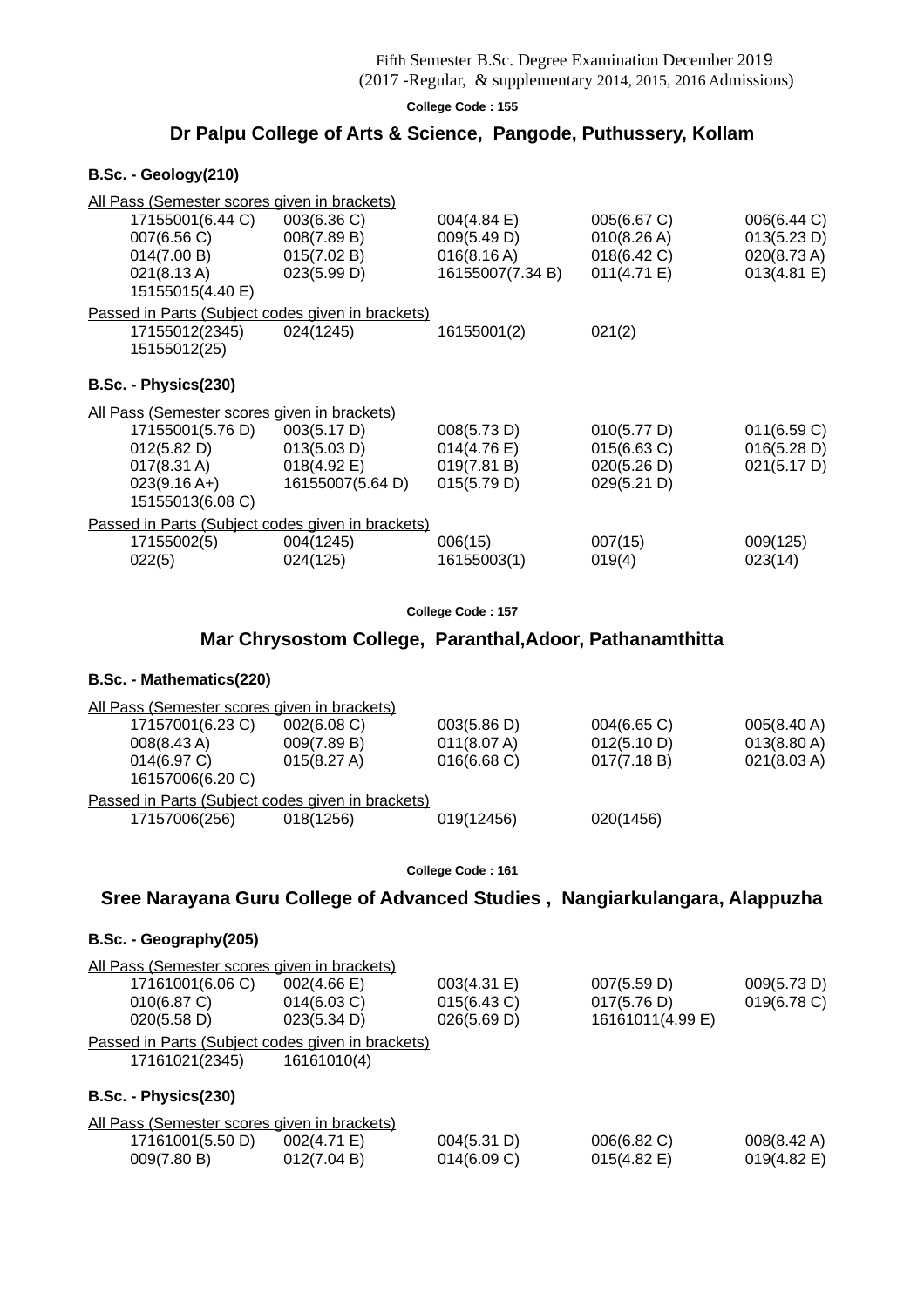| 021(6.12 C)<br>$017(4.81 \text{ E})$              | 023(4.58)<br>023(5.23 D) | $029(4.54 \text{ E})$<br>024(4.74 E) | 16161004(5.89 D)<br>025(5.60 D) | 005(4.43 E)<br>028(4.81 E) |
|---------------------------------------------------|--------------------------|--------------------------------------|---------------------------------|----------------------------|
| Passed in Parts (Subject codes given in brackets) |                          |                                      |                                 |                            |
| 17161005(35)                                      | 007(5)                   | 010(35)                              | 011(35)                         | 016(2345)                  |
| 017(235)                                          | 018(1235)                | 020(1235)                            | 022(235)                        | 024(235)                   |
| 025(1235)                                         | 026(25)                  | 028(1235)                            | 030(235)                        | 16161015(2)                |
| 021(1)                                            |                          |                                      |                                 |                            |

**College Code : 165**

## **NSS Arts and Science College, Perayam, Kundara, Kollam**

#### **B.Sc. - Mathematics(220)**

| All Pass (Semester scores given in brackets) |                                                   |             |                       |                       |
|----------------------------------------------|---------------------------------------------------|-------------|-----------------------|-----------------------|
| 17165001(7.77 B)                             | 003(6.08 C)                                       | 004(5.34 D) | 005(5.87 D)           | 006(8.30 A)           |
| 008(5.42 D)                                  | 010(4.90 E)                                       | 012(6.27 C) | $014(8.51 \text{ A})$ | 015(8.17 A)           |
| 018(7.35 B)                                  | 019(7.58 B)                                       | 020(7.83 B) | 021(5.05 D)           | $022(8.80 \text{ A})$ |
| 024(6.13 C)                                  | 026(5.89 D)                                       | 028(7.02 B) | $030(8.40 \text{ A})$ | 031(5.90 D)           |
| 16165010(4.82 E)                             | 023(5.66 D)                                       |             |                       |                       |
|                                              | Passed in Parts (Subject codes given in brackets) |             |                       |                       |
| 17165002(1356)                               | 007(1256)                                         | 009(12356)  | 013(1256)             | 016(16)               |
| 017(16)                                      | 023(1236)                                         | 025(12356)  | 027(2346)             | 029(126)              |
| 16165017(1236)                               | 024(3)                                            | 029(2)      |                       |                       |

**College Code : 170**

### **Ayyankali Memorial Arts and Science College, Kuryottumala, Punalur, Kollam**

#### **B.Sc. - Mathematics(220)**

| All Pass (Semester scores given in brackets)      |             |             |             |                |
|---------------------------------------------------|-------------|-------------|-------------|----------------|
| 17170002(7.71 B)                                  | 003(7.39 B) | 004(6.89 C) | 005(8.02 A) | 006(6.59 C)    |
| 007(5.86 D)                                       | 008(8.39 A) | 009(6.01 C) | 010(6.10 C) | 012(5.37 D)    |
| 013(5.90 D)                                       | 014(7.05 B) | 015(7.78 B) | 017(5.05 D) | $018(4.47)$ E) |
| 16170021(5.41 D)                                  |             |             |             |                |
| Passed in Parts (Subject codes given in brackets) |             |             |             |                |
| 17170001(1246)                                    | 011(1345)   | 019(2346)   |             |                |

**College Code : 804**

## **Emmanuel College, Vazhichal, Thiruvananthapuram**

#### **B.Sc. - Geography(205)**

| <u>All Pass (Semester scores given in brackets)</u>      |                       |             |                  |             |
|----------------------------------------------------------|-----------------------|-------------|------------------|-------------|
| 17804001(6.32 C)                                         | 003(6.26 C)           | 007(6.61 C) | 008(5.98 D)      | 011(6.12 C) |
| 013(5.21 D)                                              | $017(8.18 \text{ A})$ | 019(5.72 D) | 023(5.58 D)      | 024(5.66 D) |
| 026(6.88 C)                                              | 028(6.64 C)           | 034(5.48 D) | 16804017(4.49 E) | 027(4.51 E) |
| 034(4.71 E)                                              |                       |             |                  |             |
| <u>Passed in Parts (Subject codes given in brackets)</u> |                       |             |                  |             |
| 17804002(5)                                              | 005(5)                | 006(5)      | 009(1235)        | 010(25)     |
| 012(1245)                                                | 014(245)              | 015(245)    | 016(5)           | 020(345)    |
| 021(25)                                                  | 022(245)              | 025(25)     | 030(245)         | 031(125)    |
| 032(245)                                                 | 033(25)               | 035(2)      | 14804016(4)      |             |
| ATTENDANCE SHORTAGE                                      |                       |             |                  |             |
| 17804004()                                               | 018()                 |             |                  |             |
|                                                          |                       |             |                  |             |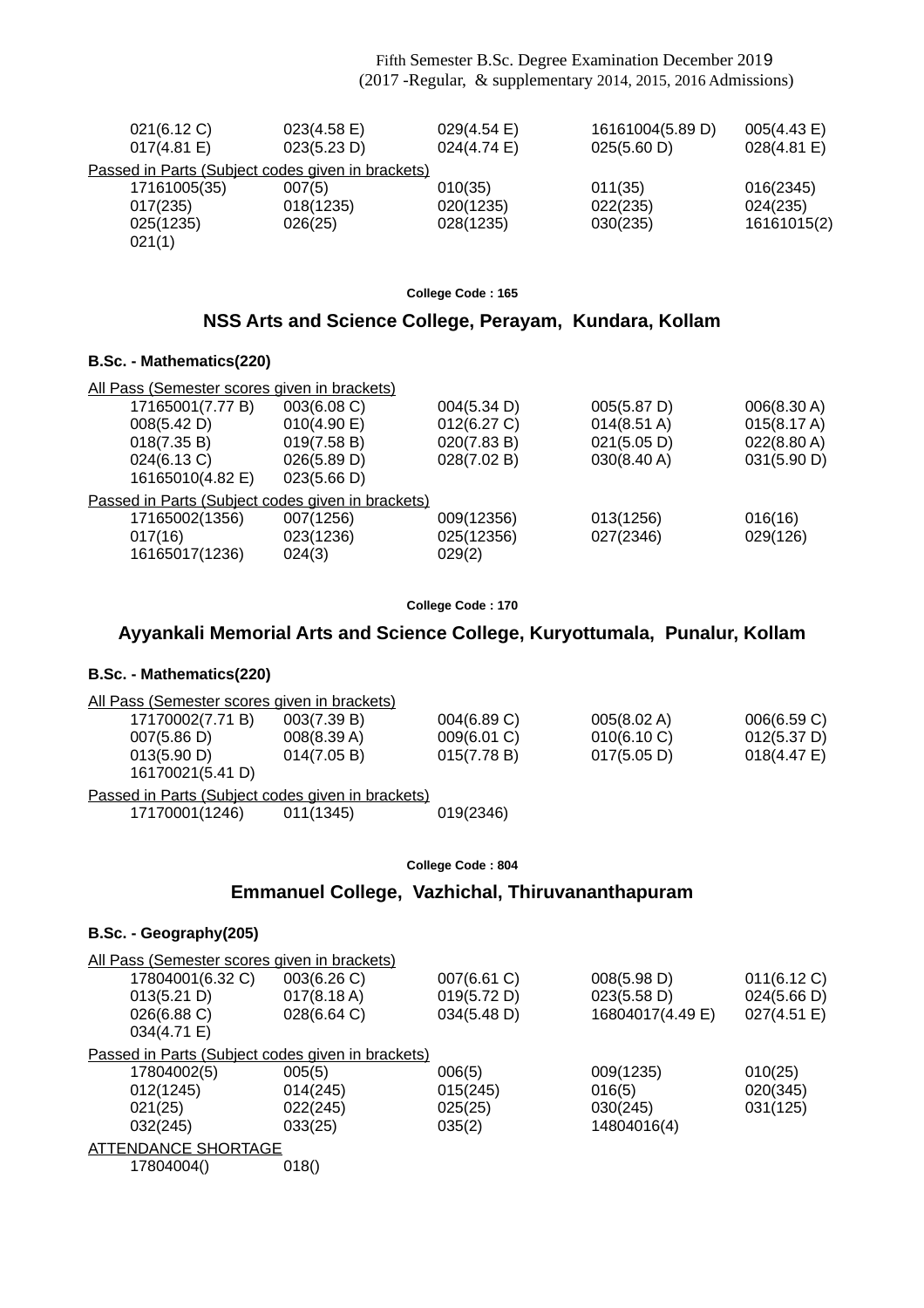#### **B.Sc. - Bio - Chemistry(238)**

| All Pass (Semester scores given in brackets)      |             |                       |             |             |
|---------------------------------------------------|-------------|-----------------------|-------------|-------------|
| 17804002(8.72 A)                                  | 004(8.10 A) | 006(7.86 B)           | 007(6.31 C) | 010(5.74 D) |
| 011(5.93 D)                                       | 013(7.68 B) | $014(8.31 \text{ A})$ | 019(6.50 C) | 020(6.56 C) |
| $021(8.23 \text{ A})$                             | 023(7.56 B) | $024(8.98 \text{ A})$ | 025(7.10 B) | 026(8.06 A) |
| $027(8.33 \text{ A})$                             | 028(7.30 B) | 029(7.43 B)           | 030(7.89 B) |             |
| Passed in Parts (Subject codes given in brackets) |             |                       |             |             |
| 17804001(1256)                                    | 003(23456)  | 008(5)                | 009(2456)   | 012(56)     |
| 015(2356)                                         | 017(56)     | 018(2456)             | 031(256)    | 032(156)    |
| 16804005(256)                                     | 015(2)      | 016(2)                | 024(6)      |             |
|                                                   |             |                       |             |             |

**College Code : 806**

## **Marthoma College of Science and Technology, Ayur, Kollam**

#### **B.Sc. - Polymer Chemistry(239)**

| 17806003(8.31 A) | 005(7.72 B)      | 006(7.00 B)                                  | 010(7.18 B)                                       | 012(6.08)   |
|------------------|------------------|----------------------------------------------|---------------------------------------------------|-------------|
| 013(6.46)        | 014(7.14 B)      | 019(7.31 B)                                  | 020(6.99 C)                                       | 021(6.61 C) |
| $023(6.85)$ C)   | 024(6.33 C)      | 026(7.27 B)                                  | 16806005(6.31 C)                                  | 010(5.84 D) |
| $011(6.38)$ C)   | 15806029(6.05 C) | 14806020(6.16 C)                             |                                                   |             |
|                  |                  |                                              |                                                   |             |
| 17806002(456)    | 004(12456)       | 007(45)                                      | 008(45)                                           | 011(1456)   |
| 016(456)         | 018(1456)        | 025(2456)                                    | 028(456)                                          | 029(456)    |
| 16806024(1)      |                  |                                              |                                                   |             |
|                  |                  | All Pass (Semester scores given in brackets) | Passed in Parts (Subject codes given in brackets) |             |

#### **College Code : 809**

## **Sree Vidyadhiraja Arts and Science College, Karunagappally, Kollam**

| All Pass (Semester scores given in brackets)      |                       |             |                        |             |
|---------------------------------------------------|-----------------------|-------------|------------------------|-------------|
| 17809001(6.42 C)                                  | 003(8.20 A)           | 004(7.16 B) | 006(7.28 B)            | 009(8.86 A) |
| 010(6.25 C)                                       | $011(8.82 \text{ A})$ | 012(7.32 B) | $015(9.32 \text{ A+})$ | 016(6.26)   |
| 019(8.08 A)                                       | 020(7.97 B)           | 021(8.21 A) | $022(9.35 \text{ A+})$ | 023(6.69 C) |
| 024(6.72 C)                                       | 025(8.05 A)           | 026(7.91 B) | 027(7.30 B)            | 029(7.55 B) |
| 030(5.12 D)                                       | 031(7.67 B)           | 032(8.87 A) | 033(7.33 B)            | 034(7.38 B) |
| $037(9.06 A+)$                                    | 038(8.10 A)           | 039(7.11 B) | 040(6.41 C)            | 041(5.67 D) |
| 043(7.96 B)                                       | 044(7.93 B)           | 047(8.22 A) | 048(7.51 B)            | 049(4.54 E) |
| 050(4.95 E)                                       | 051(4.73 E)           | 052(5.84 D) | 16809023(6.64 C)       |             |
| 15809001(7.18 B)                                  |                       |             |                        |             |
| 018(5.65 D)                                       |                       |             |                        |             |
| Passed in Parts (Subject codes given in brackets) |                       |             |                        |             |
| 17809002(56)                                      | 005(1356)             | 008(16)     | 013(156)               | 014(156)    |
| 017(13456)                                        | 028(6)                | 036(23456)  | 042(56)                | 045(36)     |
| 046(12356)                                        | 053(346)              | 14809003(3) | 012(3)                 | 024(3)      |
| B.Sc. - Physics(230)                              |                       |             |                        |             |
| All Pass (Semester scores given in brackets)      |                       |             |                        |             |
| 17809002(9.06 A+)                                 | 003(7.07 B)           | 004(7.76 B) | 006(6.11 C)            | 007(5.47 D) |
| 008(7.36 B)                                       | 012(5.72 D)           | 013(7.38 B) | 014(7.62 B)            | 015(6.84 C) |
| 016(5.73 D)                                       | 017(7.23 B)           | 018(5.29 D) | 020(6.38 C)            | 021(7.46 B) |
| 022(7.77 B)                                       | 023(8.19 A)           | 024(7.11 B) | 025(7.91 B)            | 026(7.51 B) |
| 027(5.69 D)                                       | 028(8.23 A)           | 029(7.56 B) | $031(9.44 A+)$         | 032(5.60 D) |
|                                                   |                       |             |                        |             |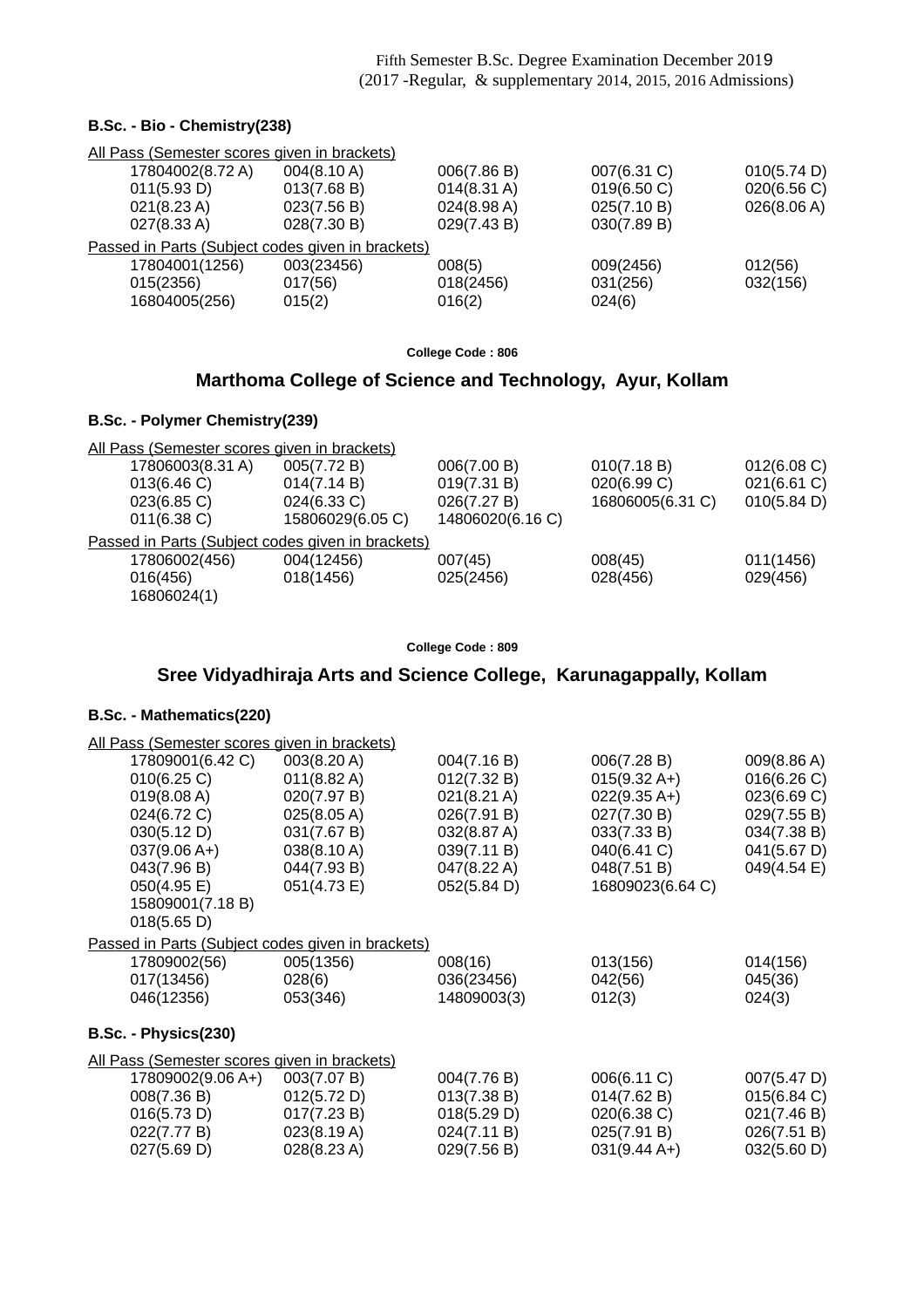| 033(7.69 B)<br>038(5.89 D)<br>16809034(5.17 D)    | 034(5.37 D)<br>041(8.52 A)<br>035(4.77 E) | 035(6.97 C)<br>042(6.56 C)<br>044(5.57 D) | 036(6.68 C)<br>043(7.11 B) | 037(7.86 B)<br>046(7.48 B) |
|---------------------------------------------------|-------------------------------------------|-------------------------------------------|----------------------------|----------------------------|
| Passed in Parts (Subject codes given in brackets) |                                           |                                           |                            |                            |
| 17809001(135)                                     | 005(135)                                  | 009(1235)                                 | 010(135)                   | 011(1345)                  |
| 019(145)                                          | 039(15)                                   | 040(1235)                                 | 044(135)                   | 045(15)                    |
| 16809041(13)                                      | 15809036(3)                               |                                           |                            |                            |

**College Code : 822**

### **Sree Narayana Guru Memorial Arts & Science College, Thuravoor, Alappuzha**

#### **B.Sc. - Mathematics(220)**

| All Pass (Semester scores given in brackets)      |                |                |                       |             |
|---------------------------------------------------|----------------|----------------|-----------------------|-------------|
| 17822001(6.20 C)                                  | $002(4.93)$ E) | $003(6.93)$ C) | $004(4.87 \text{ E})$ | 005(5.46 D) |
| $006(6.58)$ C)                                    | 008(7.42 B)    | 009(5.66 D)    | $010(4.34)$ E)        |             |
| Passed in Parts (Subject codes given in brackets) |                |                |                       |             |
| 17822007(6)                                       | 16822001(15)   | 002(12)        |                       |             |
|                                                   |                |                |                       |             |

**College Code : 888**

## **Sree Narayana Guru College of Advanced Studies, Chempazhanthy, Thiruvananthapuram**

#### **B.Sc. - Geography(205)**

| All Pass (Semester scores given in brackets)      |             |                |                  |             |
|---------------------------------------------------|-------------|----------------|------------------|-------------|
| 17888001(4.90 E)                                  | 002(4.41 E) | 003(7.46 B)    | 004(4.57 E)      | 005(7.07 B) |
| 006(8.18 A)                                       | 007(7.24 B) | 008(5.44 D)    | 009(6.76 C)      | 010(5.90 D) |
| 011(4.78 E)                                       | 013(6.26 C) | $014(4.59)$ E) | 015(7.27 B)      | 017(5.69 D) |
| 019(5.33 D)                                       | 020(5.42 D) | 022(5.07 D)    | 023(6.84 C)      | 024(6.41 C) |
| 025(4.68)                                         | 027(6.99 C) | 028(6.01 C)    | 029(5.89 D)      | 030(5.28 D) |
| 031(7.94 B)                                       | 032(7.61 B) | 033(7.44 B)    | 034(5.05 D)      |             |
| 16888001(4.24 E)                                  |             |                |                  |             |
| 012(5.20 D)                                       | 015(4.36)   | 027(5.60 D)    | 15888001(5.97 D) | 008(5.97 D) |
| 022(5.01 D)                                       | 034(4.88 E) |                |                  |             |
| Passed in Parts (Subject codes given in brackets) |             |                |                  |             |
| 17888012(245)                                     | 016(345)    | 018(1234)      | 026(1245)        |             |
| <b>Result Announced Later - CE</b>                |             |                |                  |             |
| 16888011()                                        | 019()       |                |                  |             |
|                                                   |             |                |                  |             |
| B.Sc. - Physics(230)                              |             |                |                  |             |
| All Pass (Semester scores given in brackets)      |             |                |                  |             |
| 17888001(4.48 E)                                  | 002(4.43 E) | 003(5.08 D)    | 004(4.51 E)      | 006(5.32 D) |
| 007(6.76 C)                                       | 008(8.27 A) | 009(6.91 C)    | 011(4.57 E)      | 015(6.17 C) |
| 016(6.72 C)                                       | 017(6.57 C) | 018(6.31 C)    | 019(7.08 B)      | 022(7.70 B) |
| 024(5.64 D)                                       | 025(8.39 A) | 026(4.97 E)    | 027(5.49 D)      | 028(5.04 D) |
| 029(7.59 B)                                       | 030(8.36 A) | 031(7.66 B)    | 032(5.77 D)      | 034(7.19 B) |
| 16888005(5.39 D)                                  | 006(4.87 E) | 008(4.83 E)    | 020(4.82 E)      | 031(4.56 E) |
| 15888003(4.87 E)                                  | 006(4.71 E) | 036(5.39 D)    |                  |             |
| Passed in Parts (Subject codes given in brackets) |             |                |                  |             |
| 17888005(2345)                                    | 012(145)    | 014(145)       | 021(1245)        | 023(125)    |
| 16888004(145)                                     | 023(125)    | 027(12)        | 15888013(2)      | 033(1)      |
| SUSPECTED MALPRACTICE                             |             |                |                  |             |
| 16888001()                                        | 003()       | 011()          | 012()            | 013()       |
| 014()                                             | 025()       | 028()          | 029()            |             |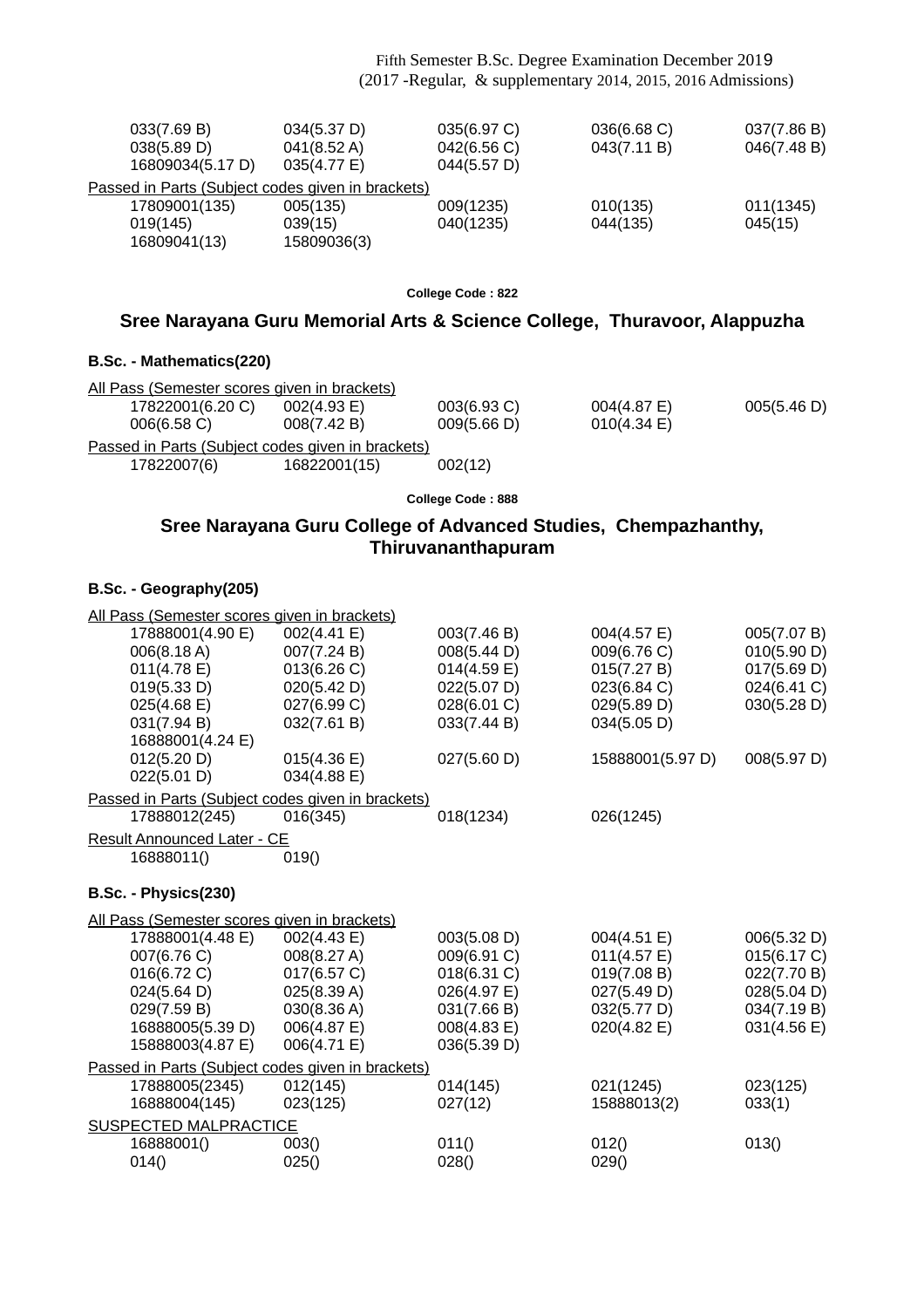#### ATTENDANCE SHORTAGE

17888020()

### **B.Sc. - Chemistry(235)**

| All Pass (Semester scores given in brackets)      |             |             |                |             |
|---------------------------------------------------|-------------|-------------|----------------|-------------|
| 17888002(7.02 B)                                  | 003(7.66 B) | 004(6.24 C) | 005(7.06 B)    | 008(7.04 B) |
| 009(8.17 A)                                       | 010(6.43 C) | 011(6.42 C) | 013(7.21 B)    | 014(6.00 C) |
| 015(7.25 B)                                       | 016(7.07 B) | 017(6.35 C) | 018(6.16)      | 020(5.79 D) |
| 029(5.88 D)                                       | 030(6.52 C) | 031(6.28 C) | 033(6.65 C)    |             |
| 16888001(6.00 C)                                  |             |             |                |             |
| 002(5.95 D)                                       | 004(5.44 D) | 011(5.55 D) | $012(6.21)$ C) | 016(5.25 D) |
| 020(5.18 D)                                       | 022(5.50 D) |             |                |             |
| Passed in Parts (Subject codes given in brackets) |             |             |                |             |
| 17888001(1456)                                    | 006(1456)   | 007(1456)   | 012(456)       | 021(1456)   |
| 022(45)                                           | 023(1456)   | 024(456)    | 025(1456)      | 026(1456)   |
| 027(1456)                                         | 028(12456)  | 032(1456)   | 034(1456)      |             |
| 16888024(13)                                      |             |             |                |             |

#### **College Code : 889**

## **Sree Narayana Guru College of Advanced Studies, Cherthala, Alappuzha**

| B.Sc. - Mathematics(220)                                                               |                                                                            |                            |                      |                      |
|----------------------------------------------------------------------------------------|----------------------------------------------------------------------------|----------------------------|----------------------|----------------------|
| All Pass (Semester scores given in brackets)<br>17889001(5.90 D)<br>008(5.43 D)        | 002(5.98 D)<br>009(7.52 B)                                                 | 004(6.11 C)<br>011(7.24 B) | 006(5.60 D)          | 007(6.56 C)          |
| B.Sc. - Physics(230)                                                                   |                                                                            |                            |                      |                      |
| <u>All Pass (Semester scores given in brackets)</u><br>17889001(4.78 E)<br>015(4.61 E) | 002(6.89 C)<br>018(5.69 D)                                                 | 003(5.33 D)                | 010(5.16 D)          | 012(5.41 D)          |
| 17889004(245)<br>011(2345)                                                             | Passed in Parts (Subject codes given in brackets)<br>005(245)<br>013(245)  | 006(245)<br>016(245)       | 007(245)<br>017(245) | 008(245)<br>019(245) |
| B.Sc. - Chemistry(235)                                                                 |                                                                            |                            |                      |                      |
| All Pass (Semester scores given in brackets)<br>17889002(6.82 C)<br>15889007(6.55 C)   | $004(6.81)$ C)                                                             | 009(6.32 C)                | 16889008(5.97 D)     |                      |
| 17889001(1456)<br>010(456)                                                             | Passed in Parts (Subject codes given in brackets)<br>005(456)<br>011(1456) | 006(456)<br>012(1456)      | 007(13456)           | 008(13456)           |

**College Code : 890**

## **Sree Narayana Guru College of Advanced Studies, Punalur, Kollam**

| B.Sc. - Physics(230)                         |                                                   |                  |             |                |
|----------------------------------------------|---------------------------------------------------|------------------|-------------|----------------|
| All Pass (Semester scores given in brackets) |                                                   |                  |             |                |
| 17890002(5.38 D)                             | 003(5.06 D)                                       | 005(6.09 C)      | 007(5.81 D) | $010(6.98)$ C) |
| 013(5.97 D)                                  | 014(7.17 B)                                       | 16890002(6.49 C) |             |                |
|                                              | Passed in Parts (Subject codes given in brackets) |                  |             |                |
| 17890001(15)                                 | 004(135)                                          | 006(1235)        | 008(1235)   | 011(1235)      |
| 012(1235)                                    | 015(135)                                          | 16890013(4)      |             |                |